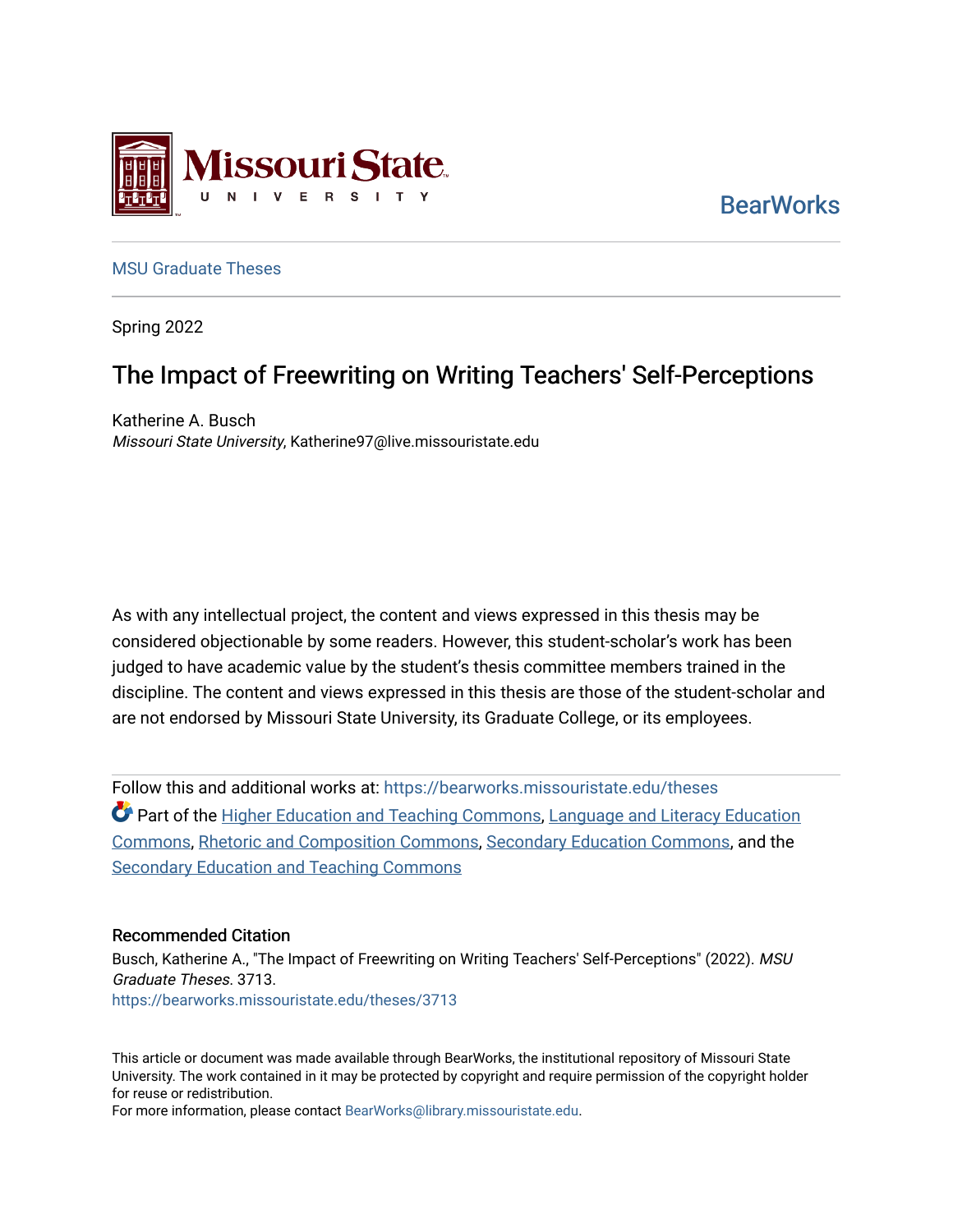## **THE IMPACT OF FREEWRITING ON WRITING TEACHERS'**

## **SELF-PERCEPTIONS**

A Master's Thesis

Presented to

The Graduate College of

Missouri State University

In Partial Fulfillment

Of the Requirements for the Degree

Master of Science, English Education

By

Katherine Busch

May 2022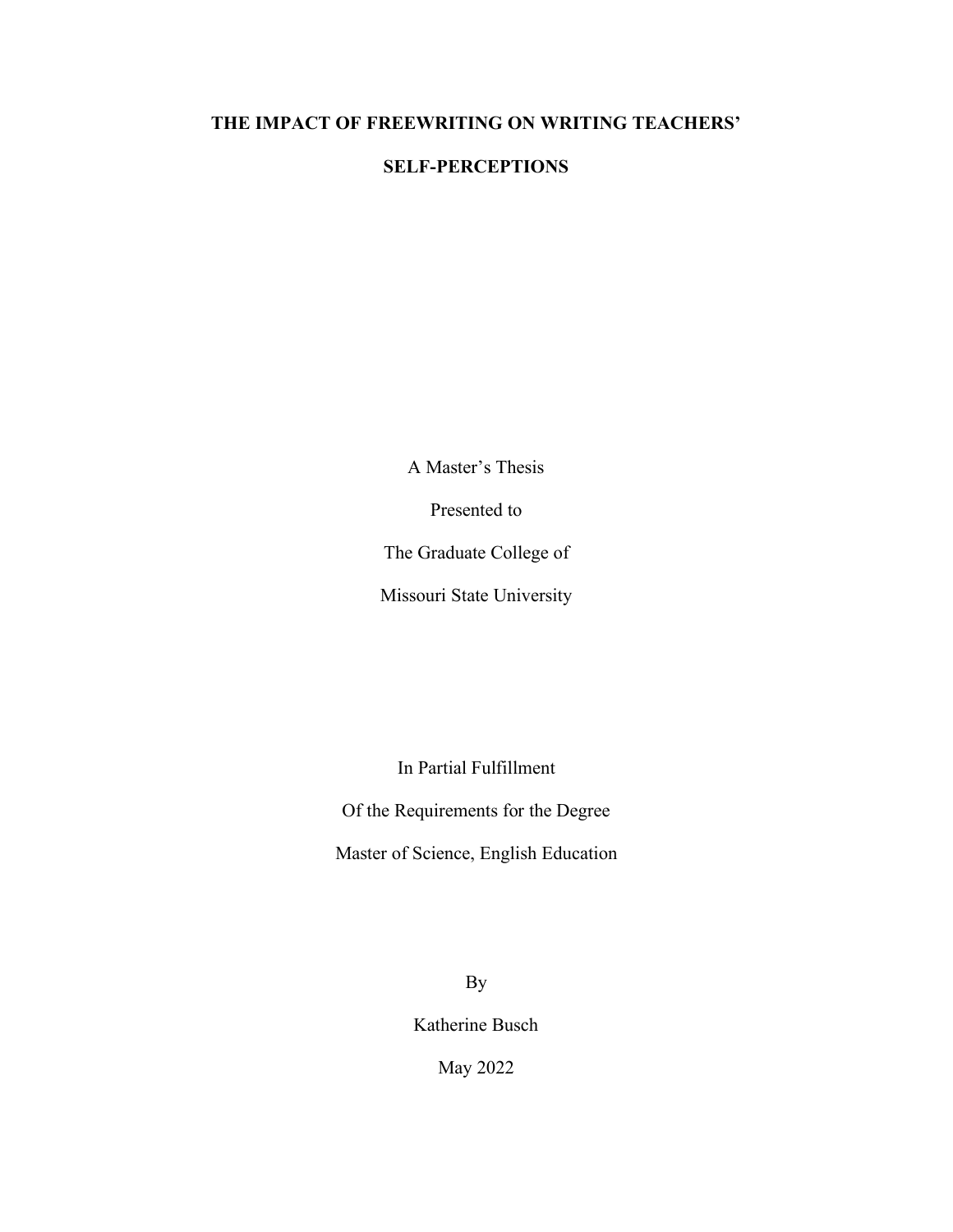Copyright 2022 by Katherine Busch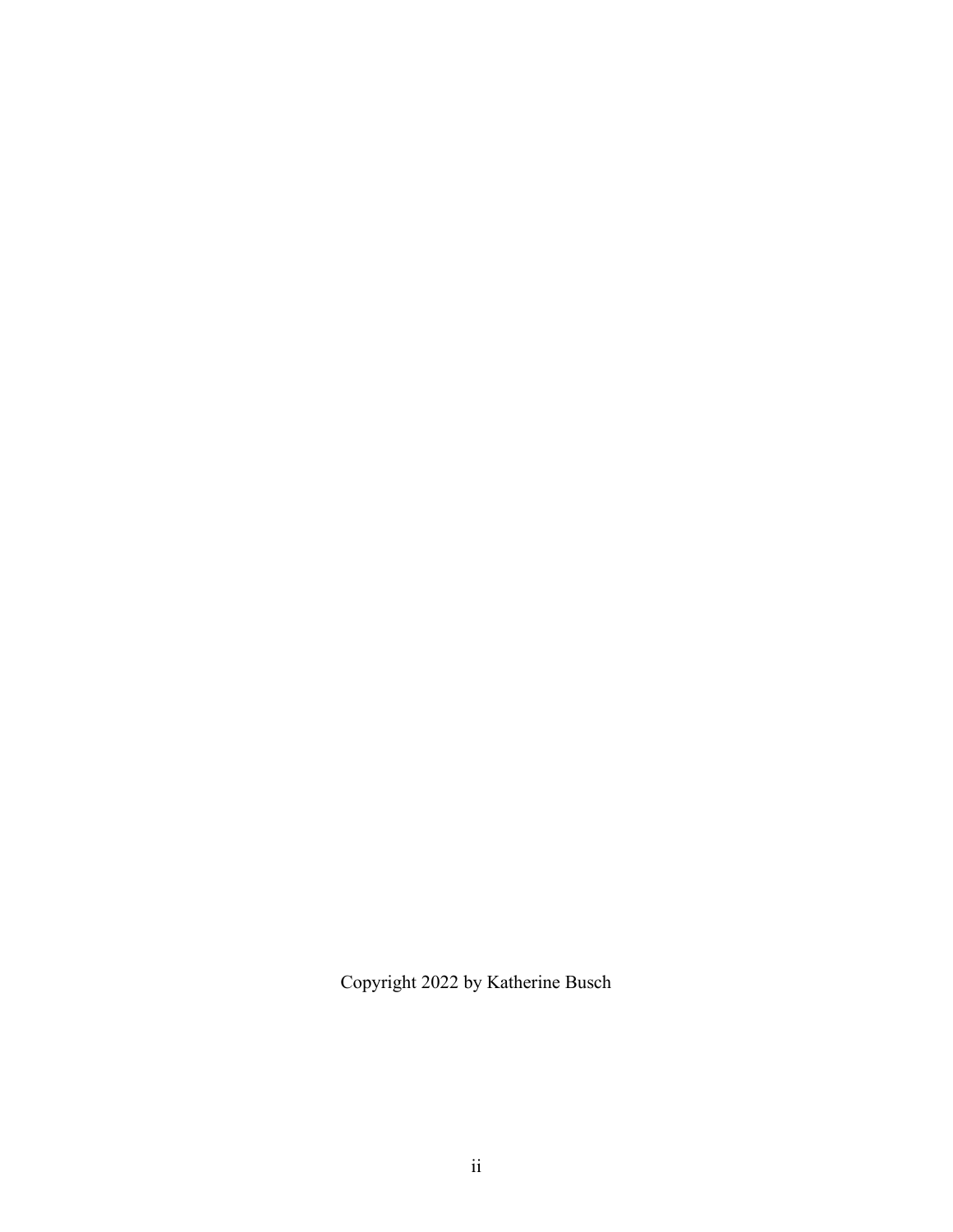## **THE IMPACT OF FREEWRITING ON WRITING TEACHERS' SELF-PERCEPTIONS**

English

Missouri State University, May 2022

Master of Science

Katherine Busch

## **ABSTRACT**

I present a study of eight graduate assistants who teach introductory composition courses as part of their graduate assistantships. Each participant was asked to freewrite for ten minutes a day, five days a week, for ten weeks. Participants were interviewed about their teacher and writer identities prior to the freewriting, at week five, and at week ten. Graduate assistants offer a unique perspective, as many of them are neither professional writers nor trained teachers, yet they are hired to teach writing. Using Peter Elbow's *Embracing Contraries* (1986) as a theoretical framework, I determine that freewriting offered the participants a space to explore the contradictions of their teacher and writer identities, eventually moving into a wider frame of reference through which they understood themselves and their profession. I find that this study provided a space for identity exploration that these instructors did not have elsewhere. Implications of this study are that teachers need an opportunity to explore issues of teacher and writer identity in a low-stakes, unevaluated environment that allows for the interaction of contradictions. It cannot be assumed that writing teachers have explicitly considered their notions of writing and teaching; many of these participants had not done so prior to the study. If teachers of writing must be writers themselves, then teachers must be given an opportunity to explore their identity as writers, and freewriting provides one means of doing so.

**KEYWORDS**: freewriting, teacher identity, writing teachers, writer identity, graduate assistants, contraries, Peter Elbow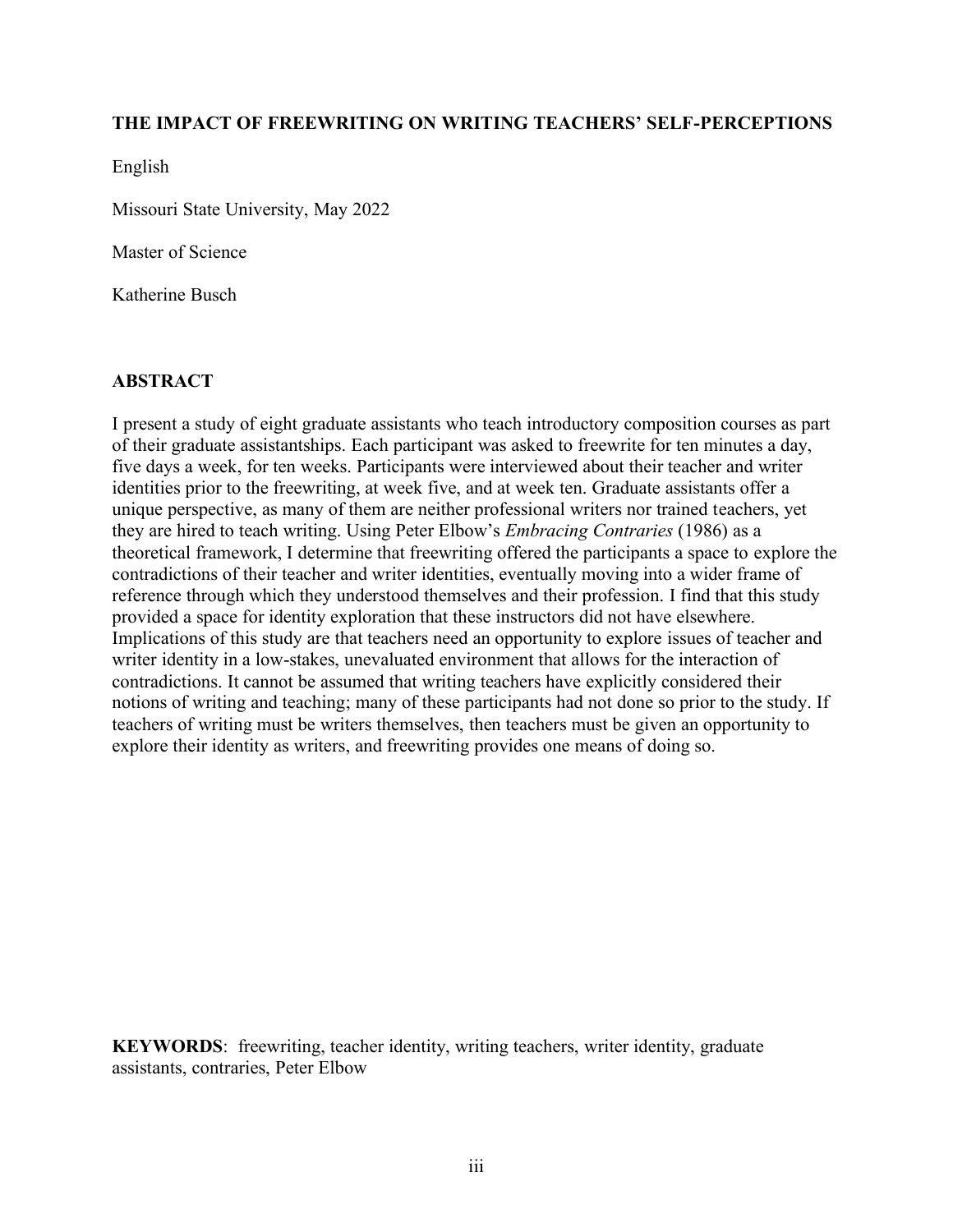## **THE IMPACT OF FREEWRITING ON WRITING TEACHERS'**

## **SELF-PERCEPTIONS**

By

Katherine Busch

A Master's Thesis Submitted to the Graduate College Of Missouri State University In Partial Fulfillment of the Requirements For the Degree of Master of Science, English Education

May 2022

Approved:

Margaret Weaver, Ph.D., Thesis Committee Chair

Catherine English, Ph.D., Committee Member

Heidi Hadley, Ph.D., Committee Member

Julie Masterson, Ph.D., Dean of the Graduate College

In the interest of academic freedom and the principle of free speech, approval of this thesis indicates the format is acceptable and meets the academic criteria for the discipline as determined by the faculty that constitute the thesis committee. The content and views expressed in this thesis are those of the student-scholar and are not endorsed by Missouri State University, its Graduate College, or its employees.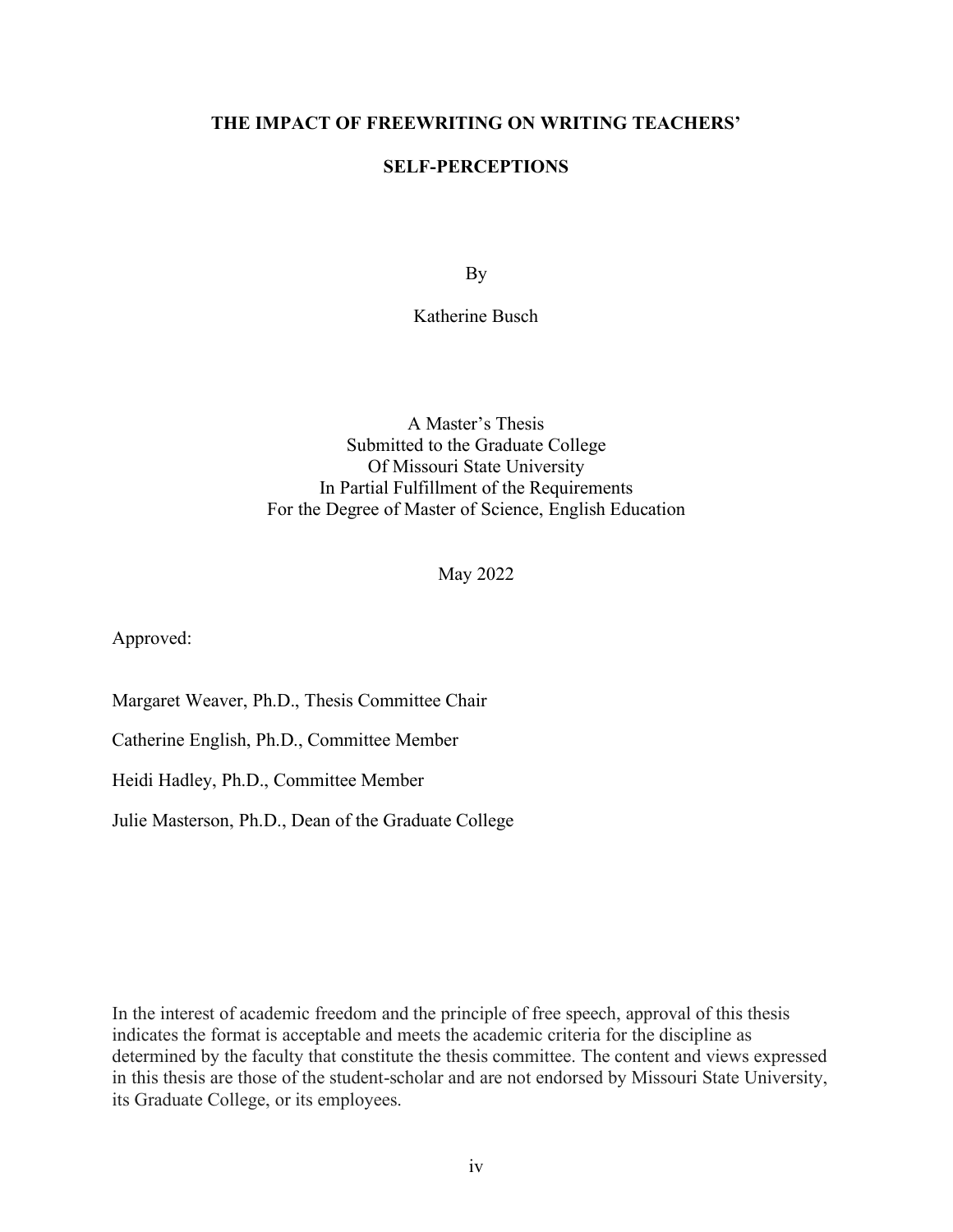### **ACKNOWLEDGEMENTS**

I would like to thank Dr. Margaret Weaver for her never-ending support on this project, Dr. Cathie English for her continual enthusiasm and compassion, Dr. Heidi Hadley for her mentorship and friendship, and Dr. Alan Tinkler for his unparalleled kindness. I also thank the eight people who volunteered their time and writing for this study. You have all shown me the true meaning of a graduate community.

I dedicate this thesis to my father, Dr. Charles Busch (1945-2021).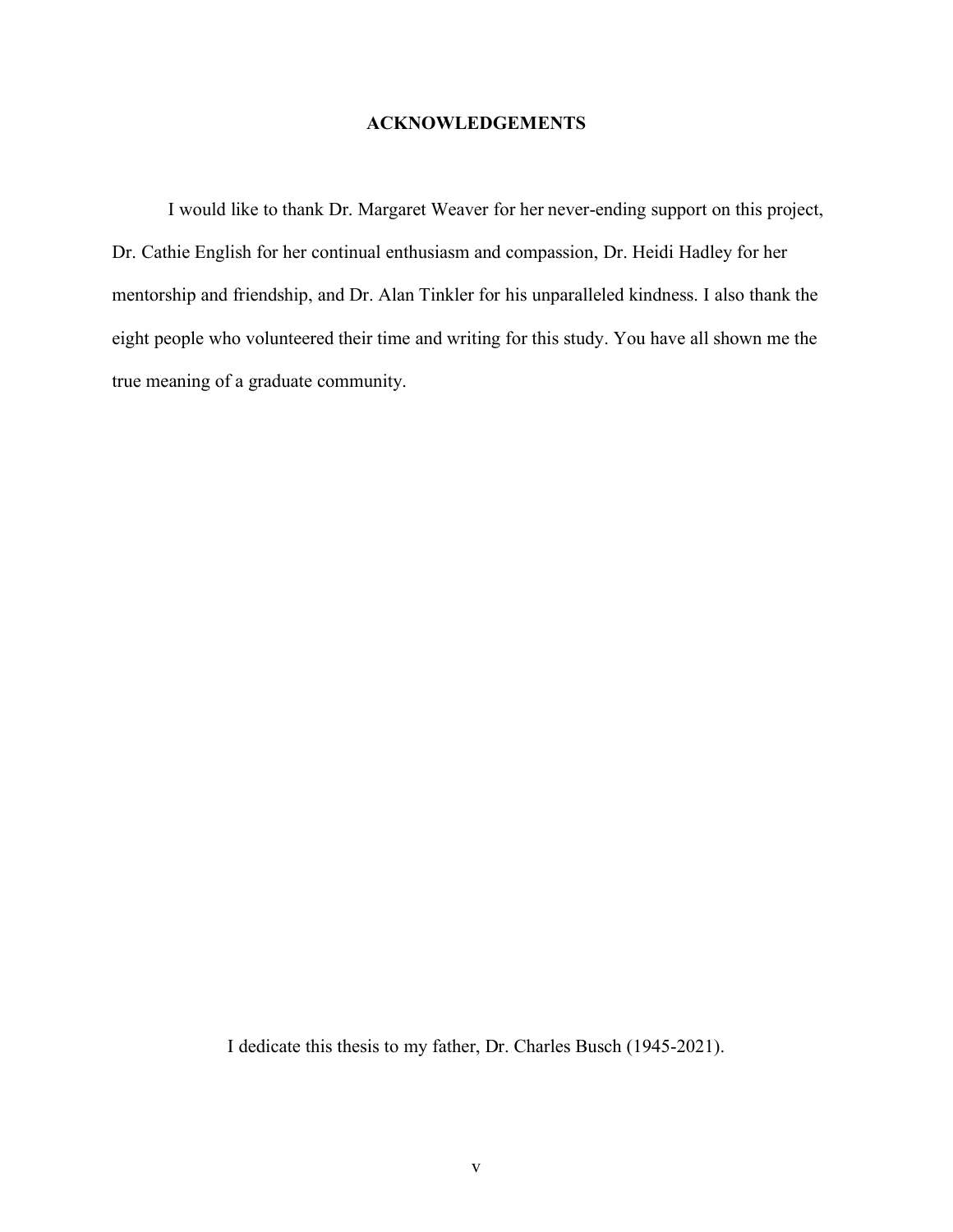## **TABLE OF CONTENTS**

| Introduction                                                                                                                                               | Page 1                                |
|------------------------------------------------------------------------------------------------------------------------------------------------------------|---------------------------------------|
| <b>Literature Review</b><br>Teacher-Writer Identity<br>Freewriting to Develop Writer Identity<br>Freewriting for Students, Not Teachers?                   | Page 4<br>Page 4<br>Page 7<br>Page 10 |
| <b>Writer Positionality</b>                                                                                                                                | Page 14                               |
| Method                                                                                                                                                     | Page 15                               |
| Participants                                                                                                                                               | Page 17                               |
| Data Collection                                                                                                                                            | Page 19                               |
| Findings for Interview One<br>Participant Believes Writing Teachers Do Not Have to be<br>Writers, But Also Believes Writers are Simply People Who<br>Write | Page 23<br>Page 28                    |
| Participant Does Not Identify as an Expert on Writing, But Does<br>Consider Themselves to be Good at Writing                                               | Page 28                               |
| Participant Identifies as a Writer, But Not with the Definition<br>They Present                                                                            | Page 29                               |
| Participant Does Not Mention Grammar or Usage in their<br>Definition of "Writer," but Notes Grammar as a Skill on which<br>Writing is Contingent           | Page 30                               |
| Data Analysis of Interview One                                                                                                                             | Page 32                               |
| Participant Believes Writing Teachers Do Not Have to be<br>Writers, But Also Believes Writers are Simply People Who<br>Write                               | Page 33                               |
| Participant Does Not Identify as an Expert on Writing, But Does<br>Consider Themselves to be Good at Writing                                               | Page 35                               |
| Participant Identifies as a Writer, But Not with the Definition<br>They Present                                                                            | Page 36                               |
| Participant Does Not Mention Grammar or Usage in their<br>Definition of "Writer," but Notes Grammar as a Skill on which<br>Writing is Contingent           | Page 38                               |
| Findings for Interview Two                                                                                                                                 | Page 42                               |
| Shifts in Thinking Regarding the Value of Freewriting                                                                                                      | Page 45                               |
| <b>Emotional Response</b>                                                                                                                                  | Page 47                               |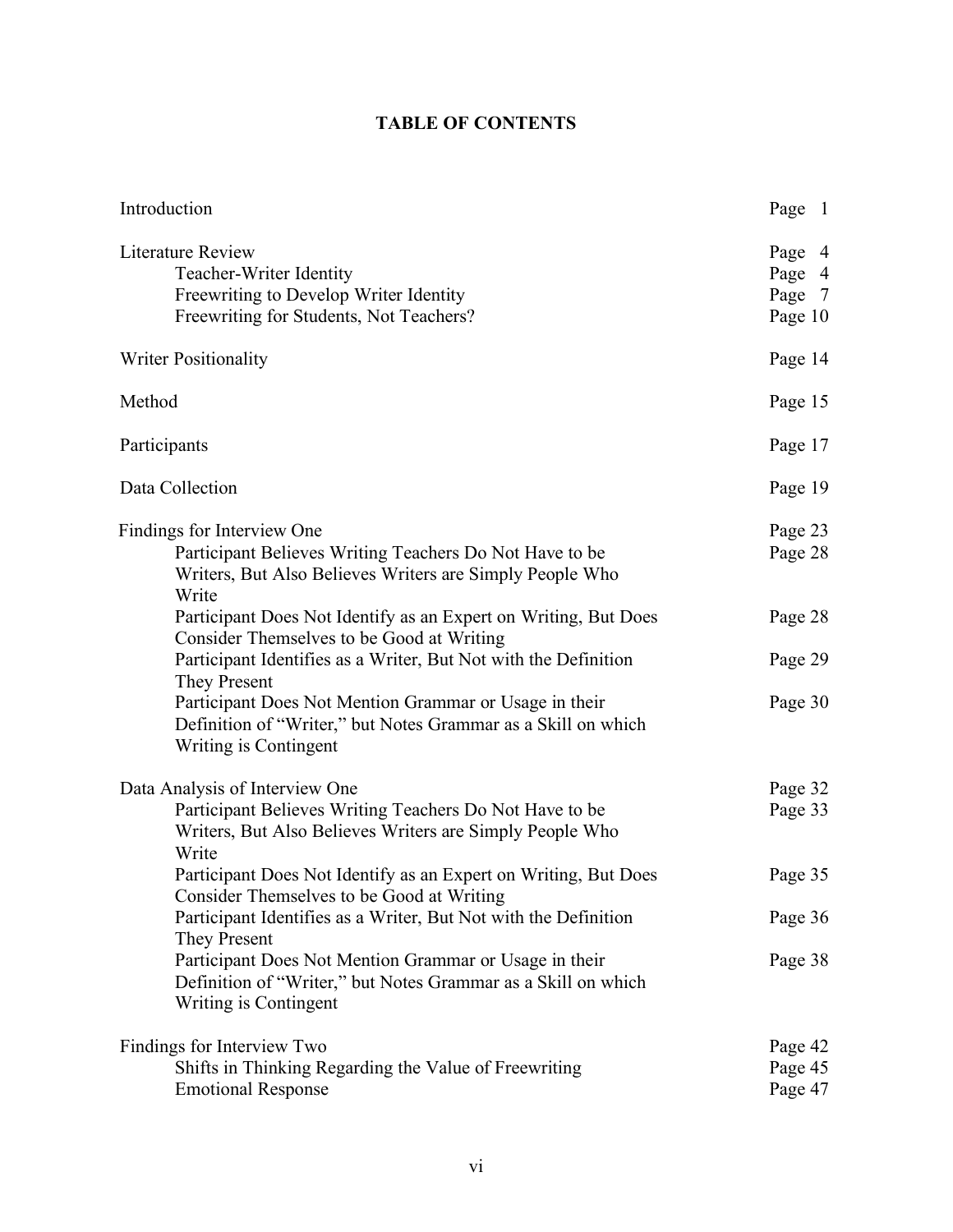| A Change in Writer Identity to a Change in Teacher Identity | Page 48  |  |
|-------------------------------------------------------------|----------|--|
| Data Analysis of Interview Two                              | Page 51  |  |
| Shifts in Thinking Regarding the Value of Freewriting       | Page 52  |  |
| <b>Emotional Response</b>                                   | Page 54  |  |
| A Change in Writer Identity to a Change in Teacher Identity | Page 56  |  |
| Freewriting Habits and Identity Formation                   | Page 59  |  |
| Findings for Interview Three                                | Page 60  |  |
| Individual Shifts for Each Participant                      | Page 60  |  |
| Qualitative Changes for Each Participant                    | Page 61  |  |
| Data Analysis of Interview Three                            | Page 85  |  |
| Definitions of "Writer"                                     | Page 86  |  |
| Teacher-Writer Relationship                                 | Page 89  |  |
| <b>Expert Identity</b>                                      | Page 90  |  |
| Definitions of "Writer" and Writer Identity                 | Page 92  |  |
| Reconciliation of Grammatical Concerns                      | Page 93  |  |
| The Importance of the Process of Freewriting                | Page 94  |  |
| Conclusion                                                  | Page 99  |  |
| References                                                  | Page 103 |  |
| Appendices                                                  | Page 104 |  |
| Appendix A: Research Compliance Certificate                 | Page 104 |  |
| Appendix B: Interview Questions                             | Page 105 |  |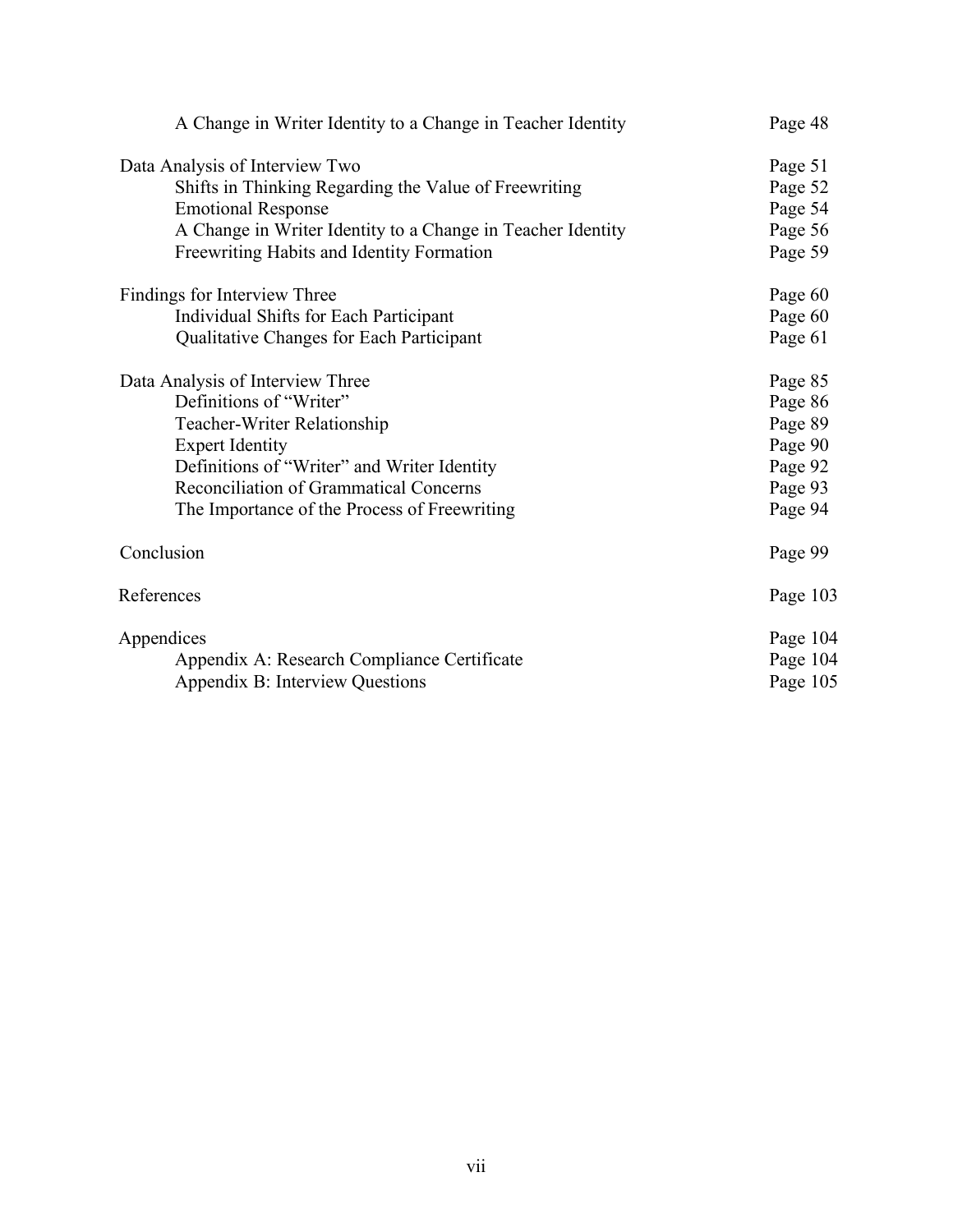## **LIST OF TABLES**

| Table 1. Answers to Interview 1 | Page 25 |
|---------------------------------|---------|
| Table 2. Answers to Interview 2 | Page 42 |
| Table 3. Answers to Interview 3 | Page 60 |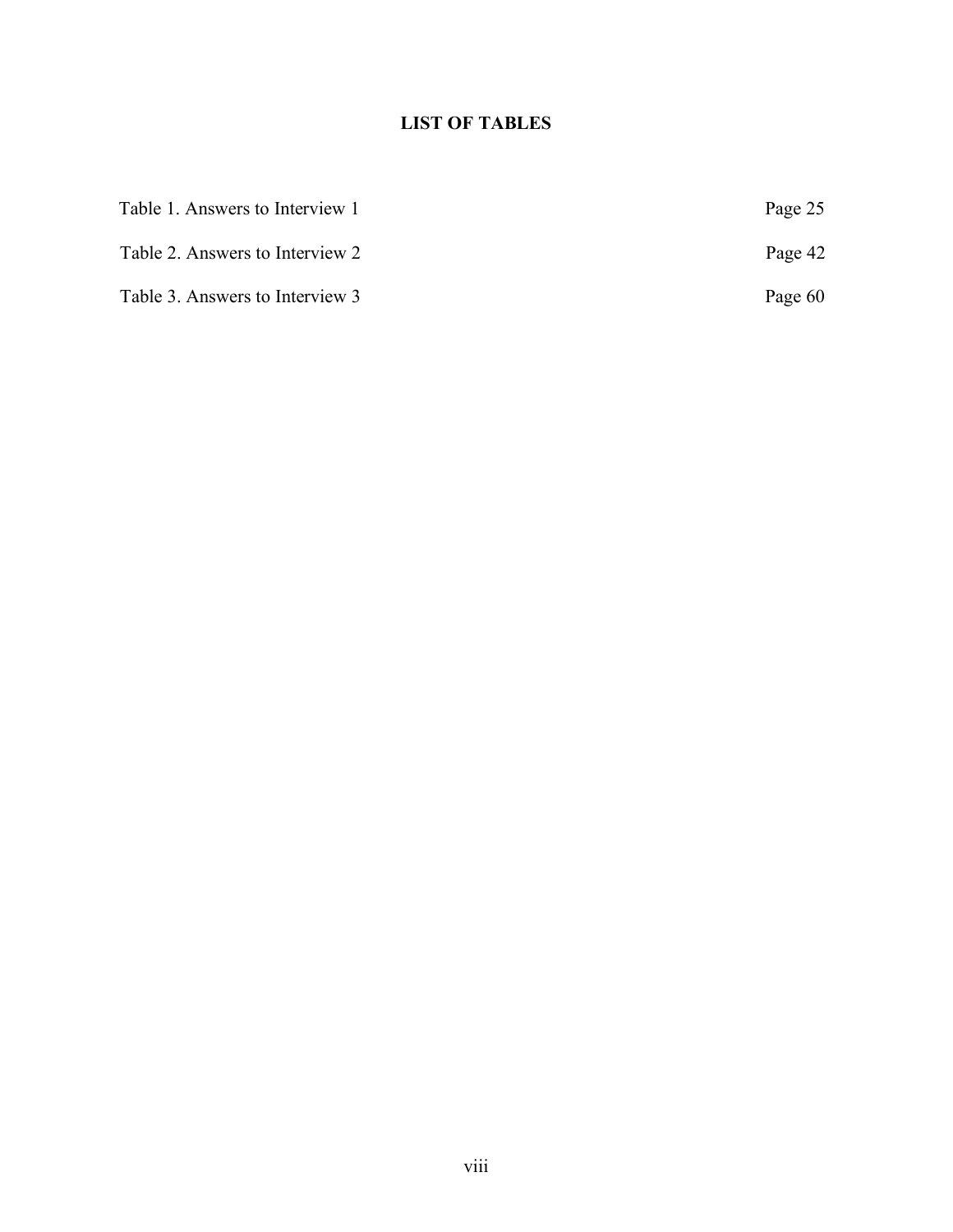#### **INTRODUCTION**

Teachers are often asked to wear many hats: collaborator, lecturer, cheerleader, role model, facilitator, stand-up comedian, etc. Throughout my undergraduate and graduate studies, I noticed one role that my colleagues in education struggle to fill. Many of my fellow writing teachers do not openly identify as writers.

A well-loved professor at my university always assigns her composition students the task of stating "I am a writer," to a family member or friend. Many of us have never used those words before, at least not seriously. While one might expect this task to be a joke among young education students, instead, this assignment has quite the reputation as a rite of passage. Undergraduate students take it very seriously, and some graduate students even struggle to say the phrase. Sometimes, my classmates giggle through it, as if humiliated, or they offer a disclaimer; "I don't know how well I believe this, but I'll say it." Why is identifying as a writer such a novel experience for future English educators, and how can we create a stronger sense of teacher-writer identity?

In one graduate-level English Education course, we were asked to reflect on our identities as writers in an introductory discussion board post. I was surprised to see that only myself and one other student identified strongly as writers. Most of the other students said they were good teachers, or were good at helping others write, but they did not consider themselves to be strong writers, nor did they practice writing regularly. My classmates agonized over essay assignments and dreaded sharing their writing aloud or getting peer feedback. Even though the teaching of writing was part of their chosen profession, they did not seem to want to write. When I asked a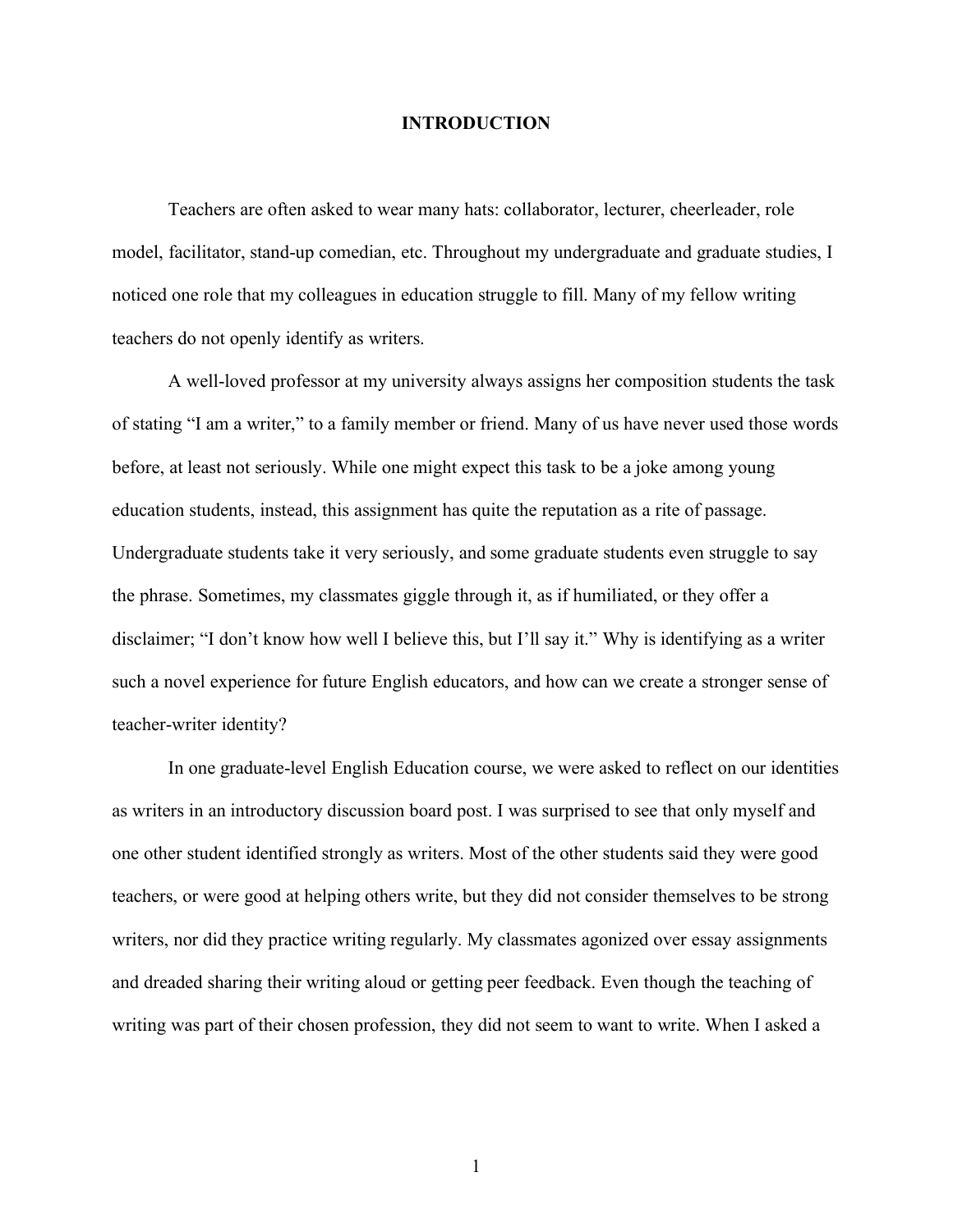classmate recently about a course I was planning on taking, her reply was, "Oh, I hated that class! You have to write four essays!"

And, it seems that even when teachers do practice writing regularly, many do not model it for their students. My cooperating teacher during student teaching wrote readers' theatre sketches for the drama club. His English students, however, had no idea he did so. A friend of mine who teaches composition recently posted on Facebook that she had self-published a book of poems. I had no idea that she was even interested in poetry; I had never heard her mention it at staff meetings, in the classroom, in our graduate coursework, or even during social interactions outside of school. When I mentioned it to her, she was almost embarrassed to have written a book and immediately dismissed it as, "just something I did when I had extra time."

My current colleagues are all graduate assistants (GAs) who teach entry-level composition courses. While I believe some of them do identify as writers, I have found that they have not taken the next step into identifying as writer-teachers; they do not "perform" writing for their students (Atwell, 1998). They see their own writing lives as separate from their teaching lives. Even though my colleagues write nearly every day for their own coursework, many rely heavily on my lesson plans in their beginning composition classrooms, because they do not feel confident writing their own. While one could attribute this "borrowing" of my lessons to laziness, I hesitate to make that assumption. My colleagues want to be good teachers, but they do not trust themselves. I contend that they do not identify as skilled or trained writing teachers, because they have not made the connection between being a writer and being a teacher of writing. They must identify as a writer, but then use that identity to scaffold into one of a writing teacher. They must see their writing identity as a position of expertise that can be applied in a teaching setting.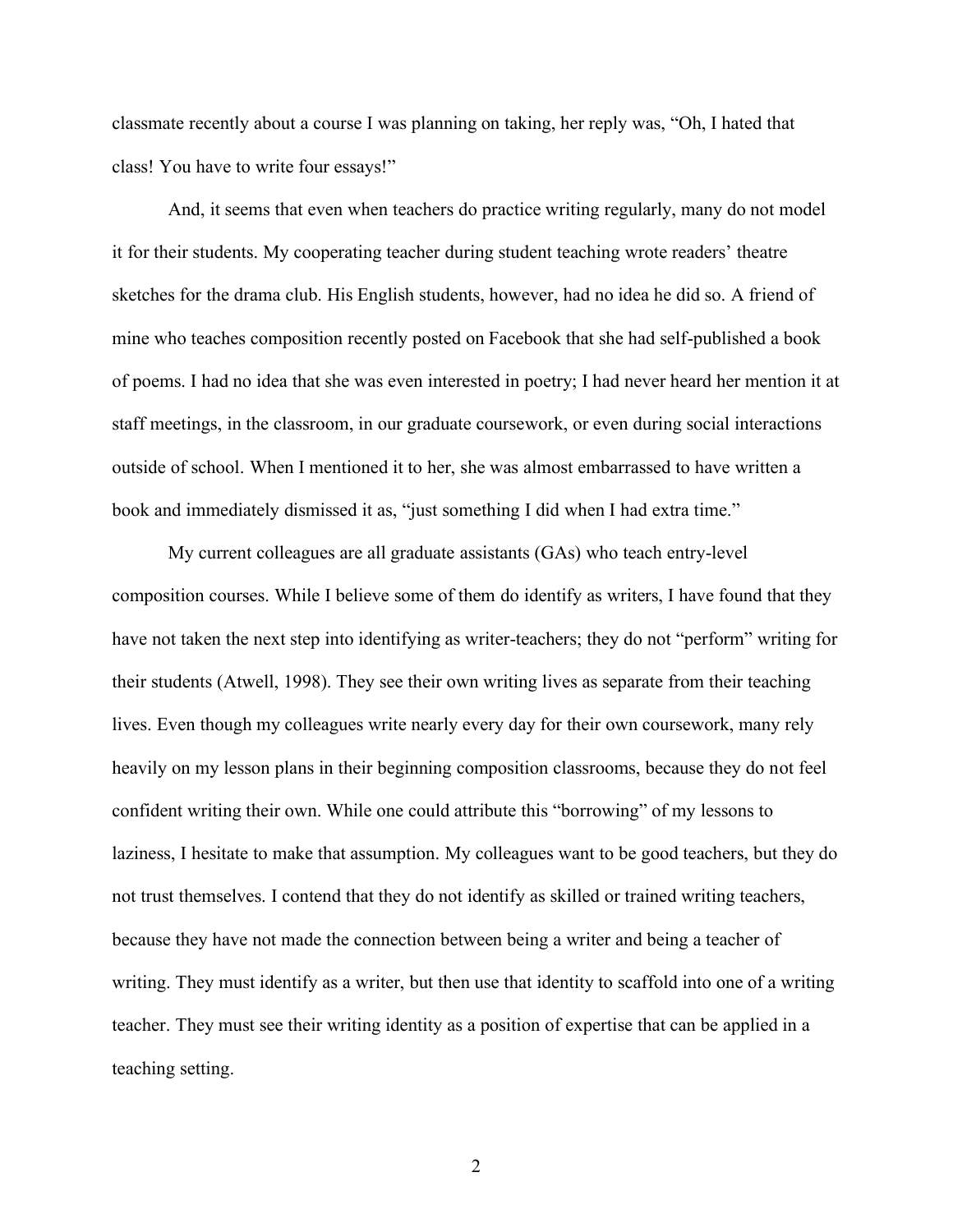In the same course where only one other student and I identified as writers, we were asked to freewrite for at least 2,000 words each week, for the entire 16-week semester. While I had previously identified as a strong writer, I did not think of myself as having a particular interest or investment in the teaching of writing. When asked what my research interest was, I often parroted the interests of my favorite professors: "student-centering," "authentic assessments," "making students fall in love with literature." I rarely thought about any of these topics outside of class, and they certainly did not excite me. But I thought it was normal for a research interest to be less-than-interesting.

By the end of the semester, I was a daily freewriter, and I was calling myself a "composition person." I wrote more than was required of me. I suddenly knew how to revise, and exercises that previously seemed silly to me – "Turn your essay into a blackout poem," "Describe your essay as a fruit" – made perfect sense and were, actually, helpful. Freewriting gave me my research interest, but it also gave me a sense of purpose. I became a much stronger writer in that class, and I became entirely devoted to the teaching of writing.

I wondered, would the same thing happen to other teachers, if given the time and incentive to freewrite? In this study, I explore how consistent freewriting over the span of ten weeks affects eight composition instructors' identities as writers and writing teachers. I propose that freewriting offers a potential solution to the problem I have posed: that too many writing teachers do not identify as writers.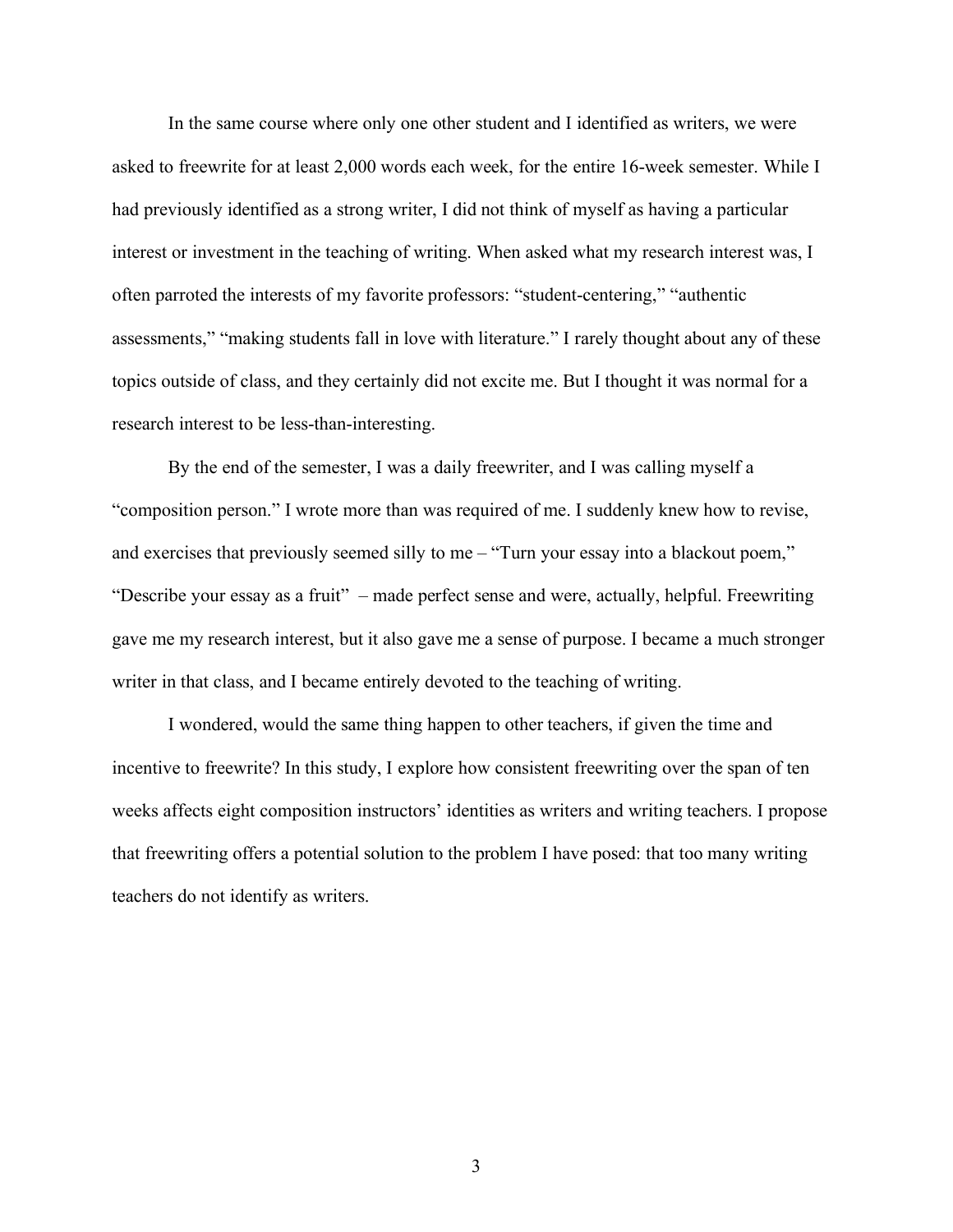#### **LITERATURE REVIEW**

#### **Teacher-Writer Identity**

My work on teacher-writer identity builds on that done by Donald Murray. Murray describes *A Writer Teaches Writing* (1985) as "a book by a writer who is still learning to write and a teacher who is still learning to teach" (p. 3). He self-identifies as both a writer and teacher, but he separates them as two different identities and skills. Meaning, these skills are not inherently synchronous; identifying as a writer does not necessarily include identifying as a writing teacher, and vice versa. You can be one without the other. He goes on, though: "I hope that each reader will become, through the experience of writing and teaching, the writer in the title" (p. 5). Murray makes it clear that composition instructors should be writers teaching writing. Though he treats these identities as separate, he seems to present them as equally necessary. The combination of both is the goal; they share a dialogical, symbiotic relationship.

Murray highlights how many first-year composition instructors are neither writers nor teachers: "The majority of composition courses in the country are taught by teachers who do not write, do not know how effective writing is made, and do not know how to teach writing" (p. 1). However, he is not pessimistic about these instructors, claiming that instructors in his program show "exceptional" teaching skills in settings that are "alien to almost all of them upon their arrival" (p. xii). While this attitude might seem naively optimistic, Murray offers a potential explanation. He believes that writers can "crawl into the skins of people alien to the writer's background and in doing so make them less alien" (p. 15). The instructors he supervised were put into an alien environment – teaching writing – and succeeded. Perhaps this is because these instructors also became writers, and in doing so, developed the ability to "crawl into" teaching,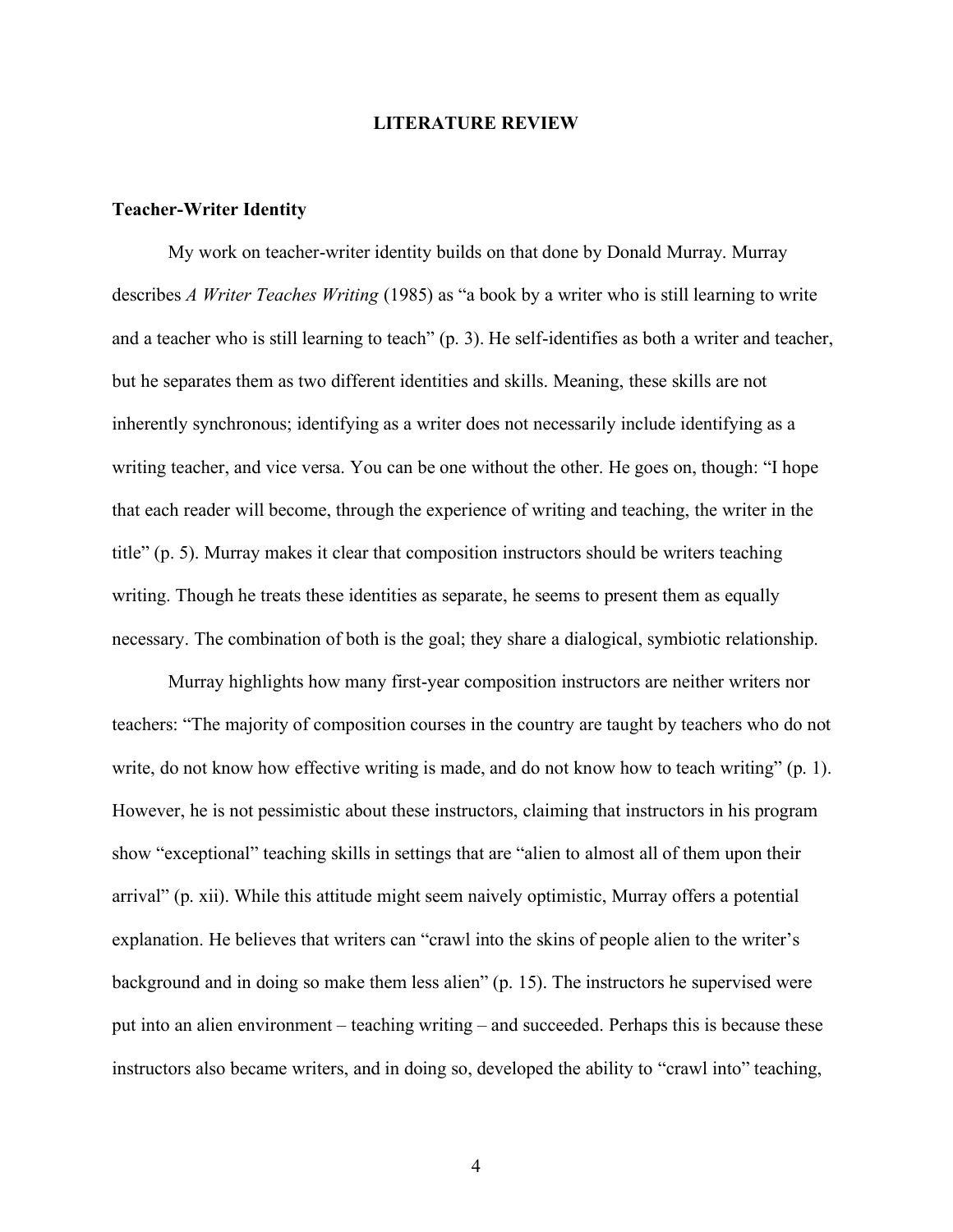to feel, act, speak, and respond as a teacher (p. 15). The inherent empathy and understanding of writers may allow them to succeed as teachers regardless of their previous experience in the classroom.

Murray highlights other reasons for developing one's writing skills as a teacher. He explains that "All writing is an act of faith … Teachers – and editors – must recognize how hard it is to maintain faith – and how essential. This is a significant reason for teachers to write" (p. 41). For someone to teach writing without ever having written themselves, they will always have a picture of the writing they could produce, a picture that is "unblemished" because they have never tried to write it (p. 41). The image of good writing in their head will lead to "unrealistic high standards" (p. 41). Again, Murray's image of writer-as-empath is visible here; to teach writing, we need to understand exactly what we are asking our students to do. He later affirms, "teachers and editors and colleagues who write the least will often be the most critical and the least helpful. Your real draft will never measure up to their imagined draft" (p. 46). If most teachers want to be helpful – and I think we in the field have to accept this assumption as true, or else fall into despair – then most teachers need to write.

I believe, too, that some teachers of writing do write, but they separate their writing from their teaching. They have a writing persona and a teaching persona, and never the two shall meet. But Murray writes against this duality: "The writer cannot be someone else and write effectively" (p. 45). If you are a teacher of writing, you cannot slough off this identity when you write, at least not if you want to write well (perhaps wanting to write well is part of the problem; teachers may resign themselves to subpar writing because they are not sharing it with anyone, least of all their students). While Murray does separate the spheres of "teacher" and "writer," he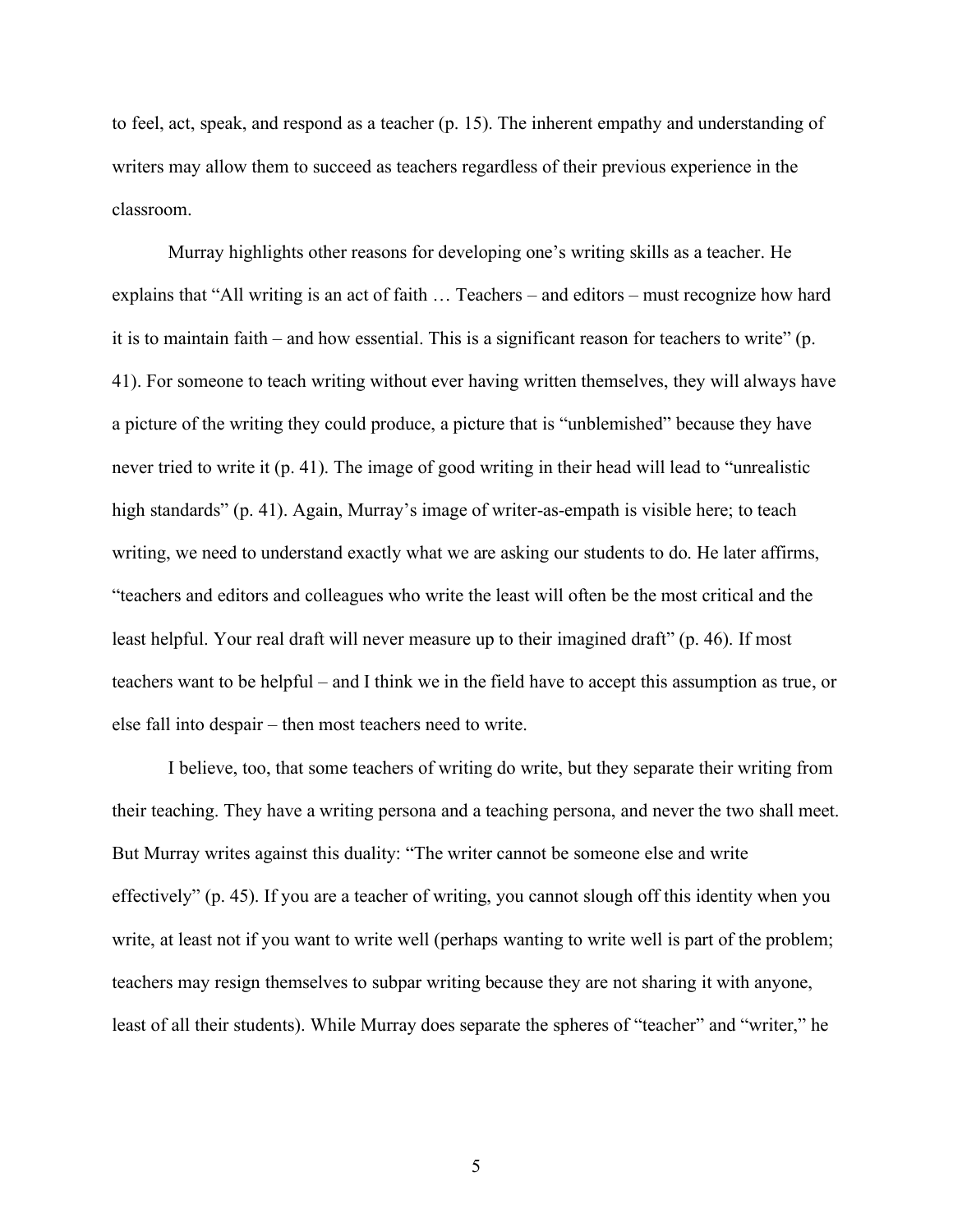writes against inhabiting them separately; we must be teachers and writers simultaneously, all the time.

Many other scholars and practitioners also identify the importance of writing teachers being writers themselves. Kelly Gallagher's *Teaching Adolescent Write*rs (2006) explains, "Students are more likely to develop as writers when teachers lead by example. When we compose alongside our students, when we speak the language of writers, when we make the struggle all writers face visible, we demystify the process, thus making writing more approachable for students" (p. 72). He laments teachers who do not "actively write," or who do write but who "have become expert at hiding the work it takes from students" (p. 49).

Nancy Atwell (1998), too, writes about "the notion of writing-teacher-as writer" and the importance of "play[ing] the role of the writer for [student's] benefit and to try to lend adult credibility to the act of writing" (p. 331). Even Penny Kittle's *Book Love* (2013*)*, which focuses primarily on teachers' reading identities, makes a nod toward teachers-as-writers: "But if I tell you some English teachers have said they don't write, you'll nod and keep reading. And I will say we can't teach something we don't practice" (p. 158).

The National Writing Project, as well, addresses the issue of teacher-as-writer under its core principles: "Knowledge about the teaching of writing comes from many sources: theory and research, the analysis of practice, and the experience of writing. Effective professional development programs provide frequent and ongoing opportunities for teachers to write and to examine theory, research, and practice together systematically" (2019).

Murray (1985) writes about, "the secret excitement of discovery: the word, the line, the sentence, the page that achieves its own life" and how, "The first responsibility of the writing teacher is to experience this essential surprise. You can't teach what you don't know" (p. 8). He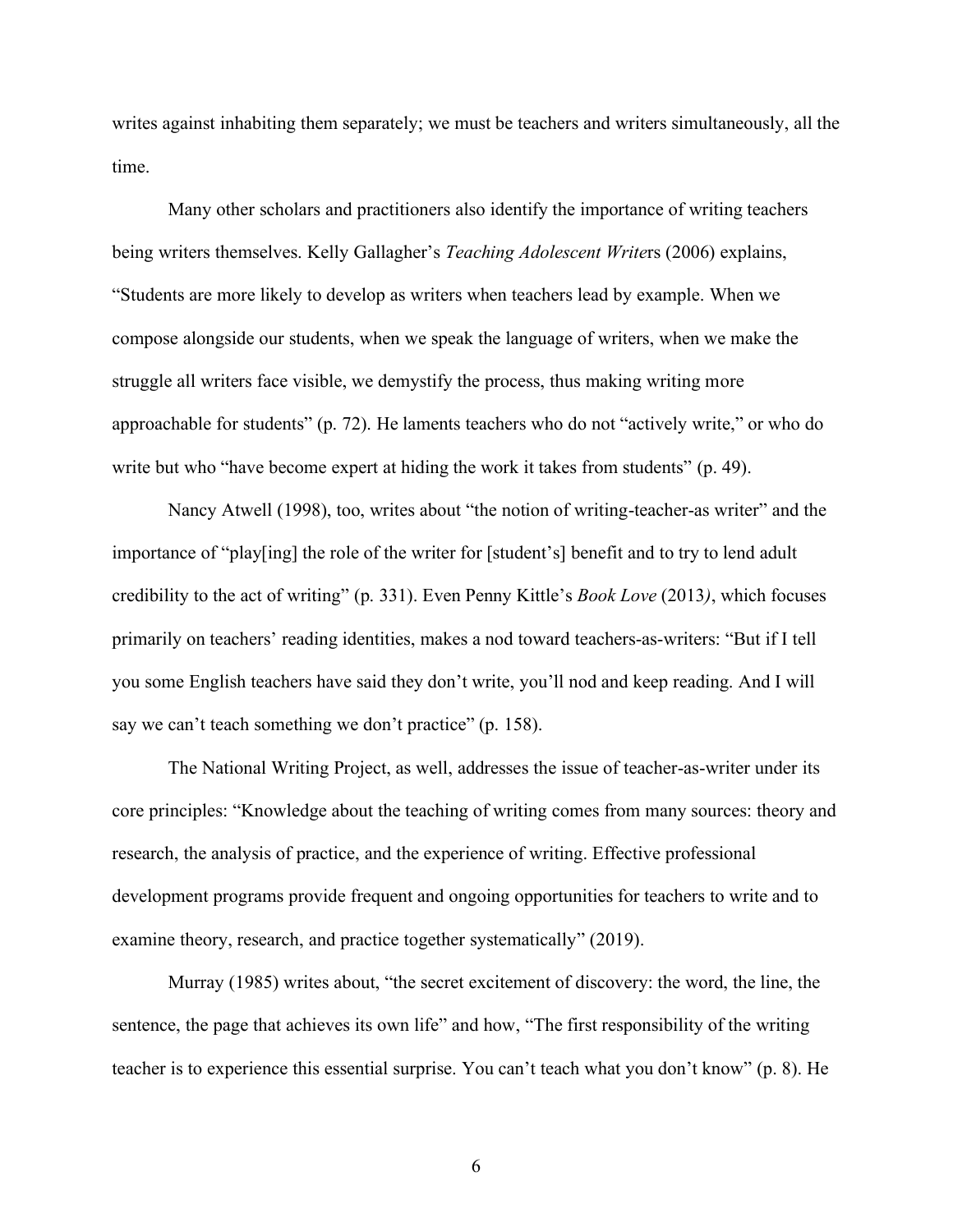claims that if one has not had this experience, then one should "sit down immediately and write," telling his readers to freewrite and study Elbow (p. 8). If experiencing the excitement of lively writing is the first task of a writing teacher, and so many of my colleagues have not had this experience, then we teachers need to solve this problem. This study puts Murray's freewriting solution to the test.

#### **Freewriting to Develop Writer Identity**

Elbow's notion of freewriting is the definition I am using. Murray directed his readers to study Elbow, so I am following that instruction. More importantly, no other scholar writes so extensively and in such detail about the benefits of freewriting. While Elbow did not necessarily invent the exercise – Ken Macrorie (1968) could be credited for that – Elbow popularized it, and he has come to represent freewriting and personal expression more than anyone else in the field. Elbow explores the benefits and effects of freewriting in various contexts and for many types of writers. As I am studying the effects of freewriting, I can think of no better scholarly basis than Elbow's.

Elbow (1973) asserts that one should freewrite at least three times a week and to begin by writing for ten minutes (p. 3). Elbow adds that, if one wants to see marked improvement in one's writing, then ten minutes each day of the week will be "most useful" (p. 9). Elbow also advises eventually increasing to fifteen or twenty minutes. There should be no stopping whatsoever; Elbow (1981) even suggests using a "squiggle" in place of actual letters if one cannot think of a word (p. 3). It is perfectly acceptable to write "I have nothing to write," over and over (p. 13). He suggests that if you lose your train of thought, repeat the last word you wrote until you are ready to move forward. The writer should not stop and think; "The goal of freewriting is in the process,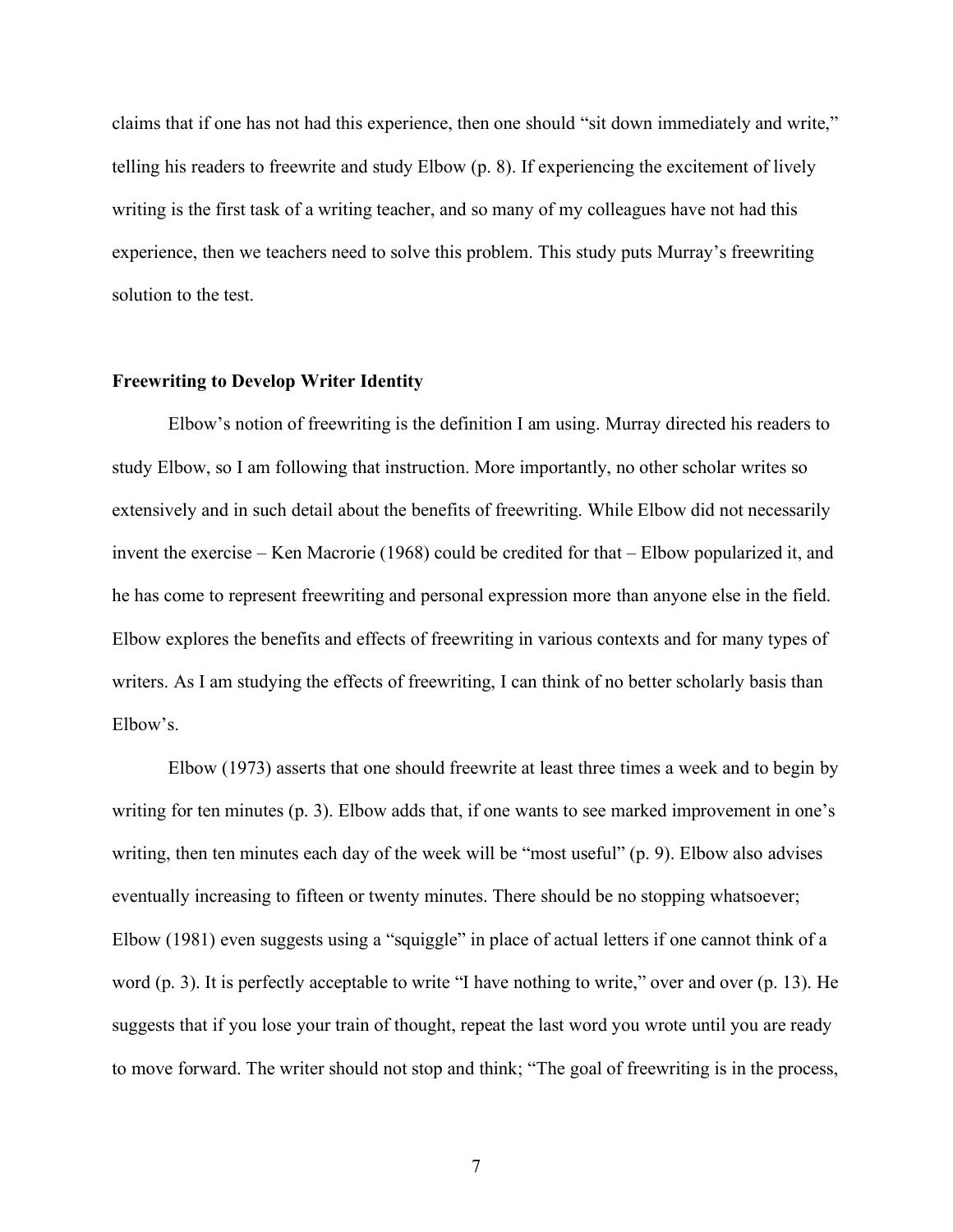not the product" (p. 13). The point of freewriting is not speed; it is to keep writing (p. 13). The writer should not feel as though they have to rush.

Freewriting is not to be evaluated or discussed, nor is the teacher to offer any commentary (1973, p. 4). Elbow will read a writer's freewriting quickly, but he will not speak about it with the writer (p. 4). Perhaps the most important part of freewriting, and what differentiates it from other types of writing in terms of audience, is that "Freewritings help you by providing no feedback at all" (p. 4). The teacher or reader cannot evaluate or discuss freewriting, because that undermines the very essence of what makes freewriting helpful. Freewriting lets the writer practice "nonediting" (p. 5). It is meant to counteract the habit of producing words and editing them at the same time. The writer can learn to generate words better without these editing blockades; the writer will write "more freely, lucidly, and powerfully" (pp. v-vi). Elbow presents the objective of freewriting as an "all-purpose writing exercise that improves the very process by which words come to you" (p. vi).

He describes regular freewriting as, "The most effective way I know to improve your writing" (p. 3). Freed from the "unnecessary burden" of simultaneously producing and scrutinizing one's writing, writing can follow a more "organic, developmental process in which you start writing at the very beginning … and encourage your words gradually to change and evolve" (p. 15). Freewriting improves the quality of writing, because it allows for exploration of ideas and thoughts we might otherwise miss (p. 10). By giving up control over the words as they come, the words will be richer and more powerful; "Most people find that they improve their ability to think carefully and discriminatingly if they allow themselves to be sloppy" (p. 34). Simply put, "If you do freewriting regularly, much or most of it will be far inferior to what you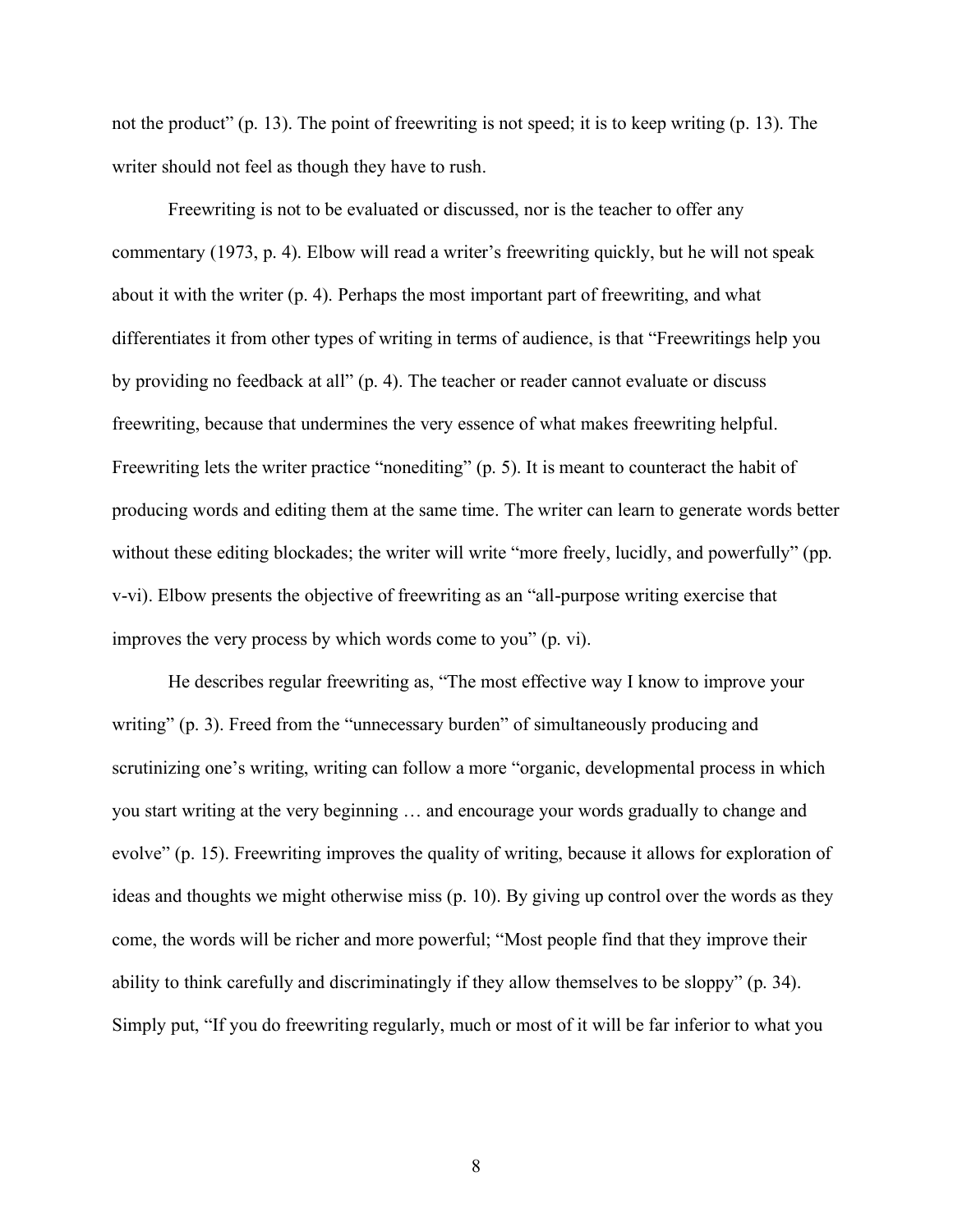can produce through care and rewriting. But the good bits will be much better than anything else you can produce by any other method" (p. 9).

So, if freewriting can improve both the quality and quantity of writing, then perhaps it will improve one's self-perception as a writer, simply because one is writing better. This benefit is perhaps the simplest reason why writing teachers should freewrite.

Freewriting also breaks bad writing habits. Because teachers are often subjected to intense oversight from administrators, parents, department heads, and even students (we all know the student who takes extreme pleasure in pointing out our typos), many of us may write as though we are still writing for a teacher ourselves. According to Elbow, for writers who still write like nervous, timid, or angry students, freewriting serves as one corrective measure (1981, p. 227). Overcoming the anxiety or hesitation of writing for an invisible teacher is crucial.

Teachers are trained to judge writing; it is, naturally, one of the hallmarks of our job. Elbow writes, "English teachers … usually can't think of anything to do with a set of words except to formulate criticism of one sort or another – high criticism for works of great literature, low criticism for works of student writing. I suspect this is why English teachers so seldom write" (1981, p. 21). This judgmental instinct may, then, apply to our own writing. We do not identify as writers because we judge ourselves too harshly. Because freewriting is an exercise in "withholding judgment" (14), it may serve to help teachers give ourselves permission to write.

This permission is intimately connected to accepting our voices as writers. One may identify more strongly as a writer because one comes to value one's voice and use it more. Elbow writes, "Maybe you don't like your voice … But it's the only voice you've got. It's your only source of power … If you keep writing in it, it may change into something you like better" (1973, p.7). Freewriting can help one learn to recognize and like one's own voice. So, as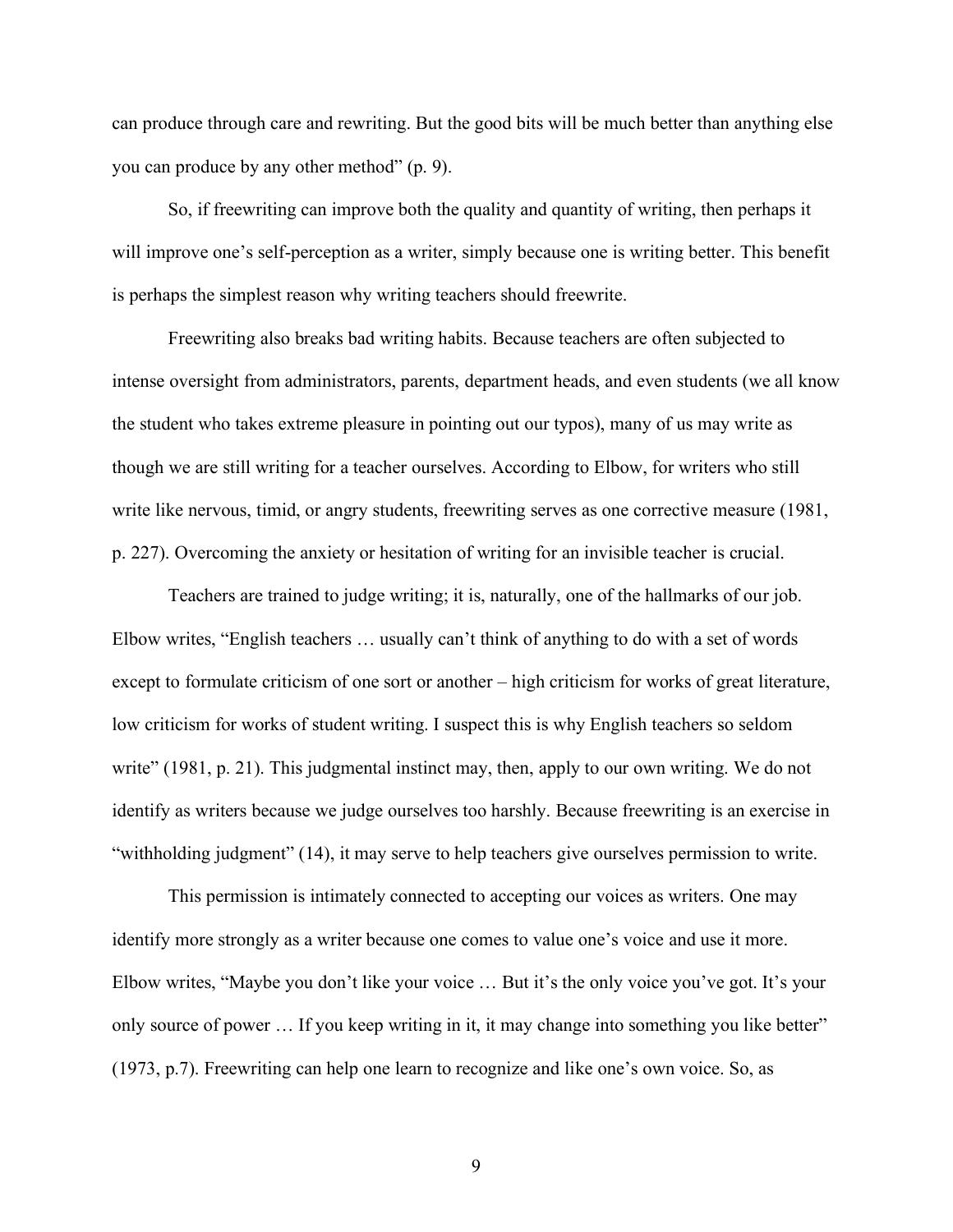freewriters become more comfortable with their voice, perhaps they value it more as the voice of a writer.

The relinquishment of control may be very counterintuitive – and therefore very powerful – for teachers. Elbow notes, "Nowadays it seems as though everyone is obsessed with standards and assessment, so my approach seems more problematic than ever" (1981, p. xviii). Teachers dwell in this space of standards and assessment, of rubrics and lesson plans and administrative oversight. He writes, though, that "Insisting on control, having a plan or outline, always sticking to it is a prophylactic against organic growth, development, change" (1973, p. 35). This control can hinder the power of our writing. Teachers often fit Elbow's description of "very controlled writer[s] who can write anything [we] want, but without power" (1981, p. 19). Freewriting forces teachers to dwell in the unstructured by starting off with writing anything and not stopping to consider how it connects. This "chaos and disorientation" (1973, p. 35) may be what makes freewriting effective. We are able to step outside of our orderly lives, and in doing so, discover a hidden self who could be a powerful writer.

#### **Freewriting for Students, Not Teachers?**

Freewriting has been studied so extensively over the last forty years that to present a comprehensive survey of the field would be nearly impossible. However, one trend I will highlight is that the vast majority of scholarship regarding freewriting has analyzed its use by students. Gallagher (2006) writes in support of Elbow's Looping, in which students freewrite, identify a "hot spot" in their writing, rewrite this hot spot into a new sentence, freewrite about the hot spot, and keep looping until a thesis emerges. Gallagher does write about modeling these types of writing as the teacher (p. 49). But, modeling for students is not the same as writing for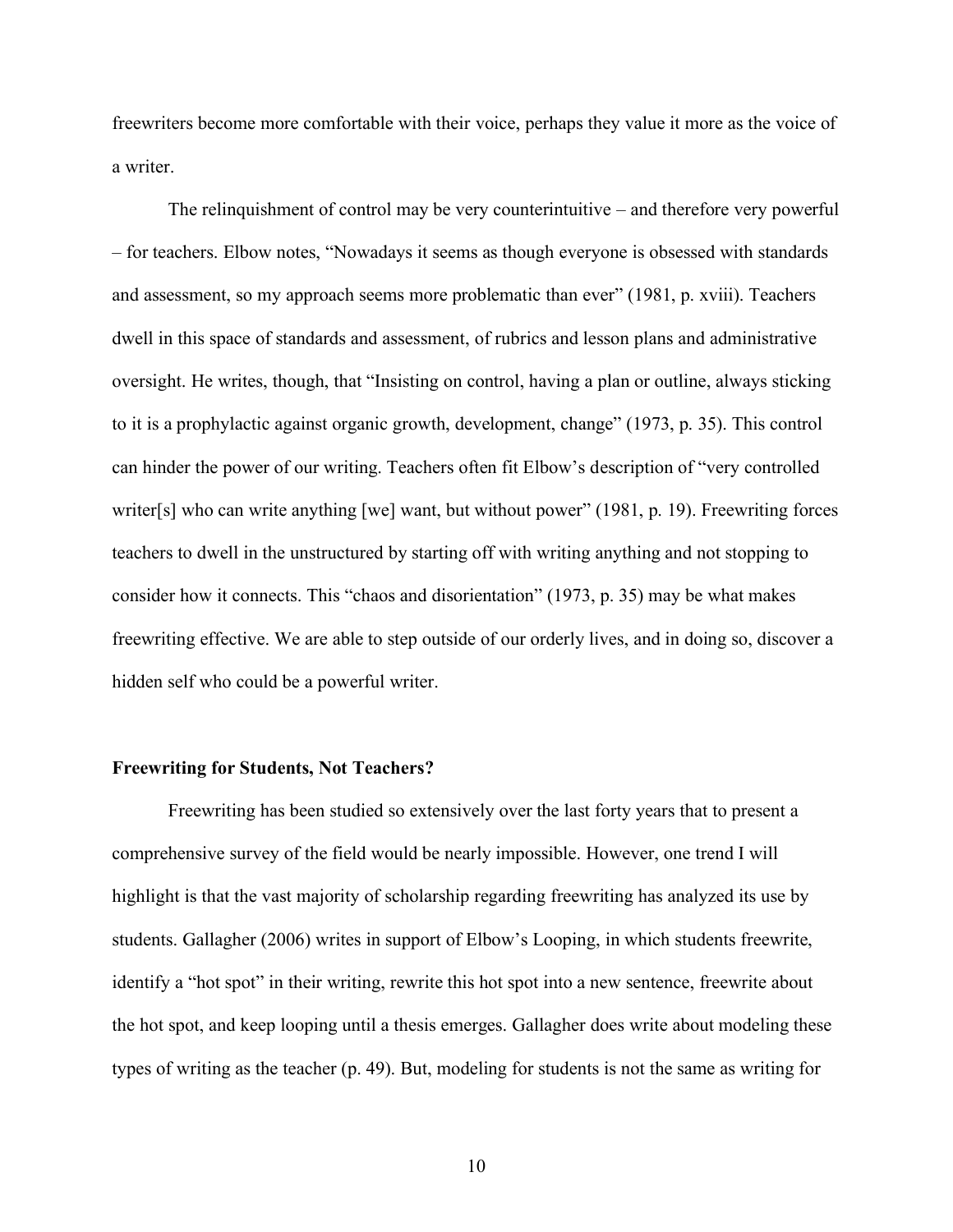oneself. Jeff Anderson (2005) has students do a "focused" freewrite by reading a "stimulating piece of literature" first, which helps students produce more writing than freewriting proper (p. 30). Kittle (2013) has students freewrite about their thinking during reading (p. 99). The applications of freewriting for students are well known and well-documented.

However, the discourse surrounding freewriting presents a certain dearth of literature on its effect for writing teachers, let alone writing teachers' self-perceptions. It is not a focal point of *Writing Without Teachers* (1973), because Elbow's "teacherless" writing classroom seeks to remove the student-teacher hierarchy, and therefore removes the need to explore the teacher's identity separately from the students (p. 76). When Elbow introduces the concept of freewriting, he claims, "No matter what kind of writing course it might be … students will benefit from the freewriting exercises" (p. viii). Students, not teachers. He claims to write for "young people and adults in school, but especially young people and adults not in school" (vii). What about the adults who are in school, but are employed by it?

Elbow and Mary Sorcinelli's "The Faculty Writing Place" (2006), in which Elbow and Sorcinelli reflect on a Professor-as-Writer program at the University of Massachusetts- Amherst, comes closest to addressing the relationship between freewriting and teacher-identity. Elbow writes that, "A key strategy for helping faculty become more effective and productive writers is the setting aside of structured time and space for writing" (p. 20). The purpose of this program is "to provide a quiet, comfortable working space for faculty, free of the distractions of office or home... predicated on the notion that faculty will be more apt to do the solitary work of writing if they surround themselves with other writers" (p. 18). This program includes monthly day-long retreats during the academic year, and one summer retreat, all typically held in a "pleasant, offcampus room" (p. 17). Participants simply show up, sit down, and start writing, after "a few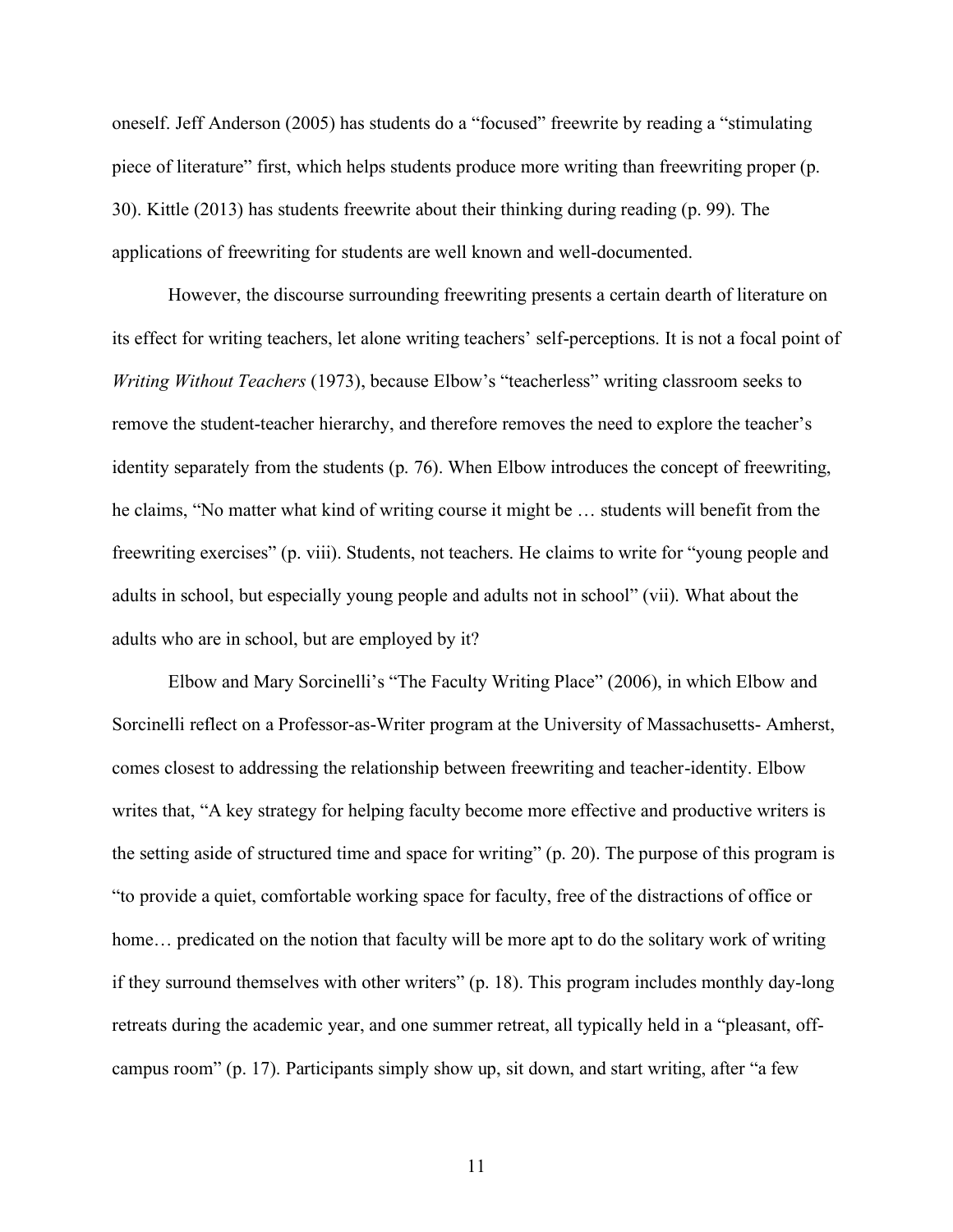words from Peter" (p. 18). There is a separate space where participants can exchange manuscripts, socialize, and partake in refreshments. Elbow claims that Professors-as-Writers Programs can support the natural and positive connections between scholarship and teaching (p. 20). He explains that using "uttered," "unrehearsed" words, as in a freewriting exercise, leads to the realization that "even though we're engaged in writing a high-stakes piece that will come in for fierce criticism, no living creature will see our early exploratory drafts except ourselves" (p. 21). He also writes that the faculty who participated in the Professor-as-Writer program "gain[ed] confidence not only in their writing but also in helping students learn to write, especially by modeling the use of freewriting and a 'writing space' in their own courses" (p. 20). This commentary, at first glance, seems to answer the question I am researching; the professors who wrote in this program developed better identities as writers and teachers of writing.

However, professors are not the only people who teach writing at most universities. Beginning composition courses are nearly always taught by graduate assistants and part-time instructors, far from having the status of professor. The article explains that all instructors were invited to the retreats, which I assume would include those who were teaching assistants. However, the article does not distinguish between the two, and I think that distinction is crucial; professors – who have written dissertations, who publish books and articles, who are professional writers – may not struggle to identify as writers in the same way that graduate assistants do. "Imposter syndrome" has been mentioned at nearly every training session and professional development for graduate students that I have ever attended (Clance & Imes, 1978). It is a pervasive part of graduate school culture. It is very much openly expressed and accepted among graduate students, perhaps even more so than among tenured faculty. Therefore, a gap in the research still exists: does freewriting improve the writer-identity of composition instructors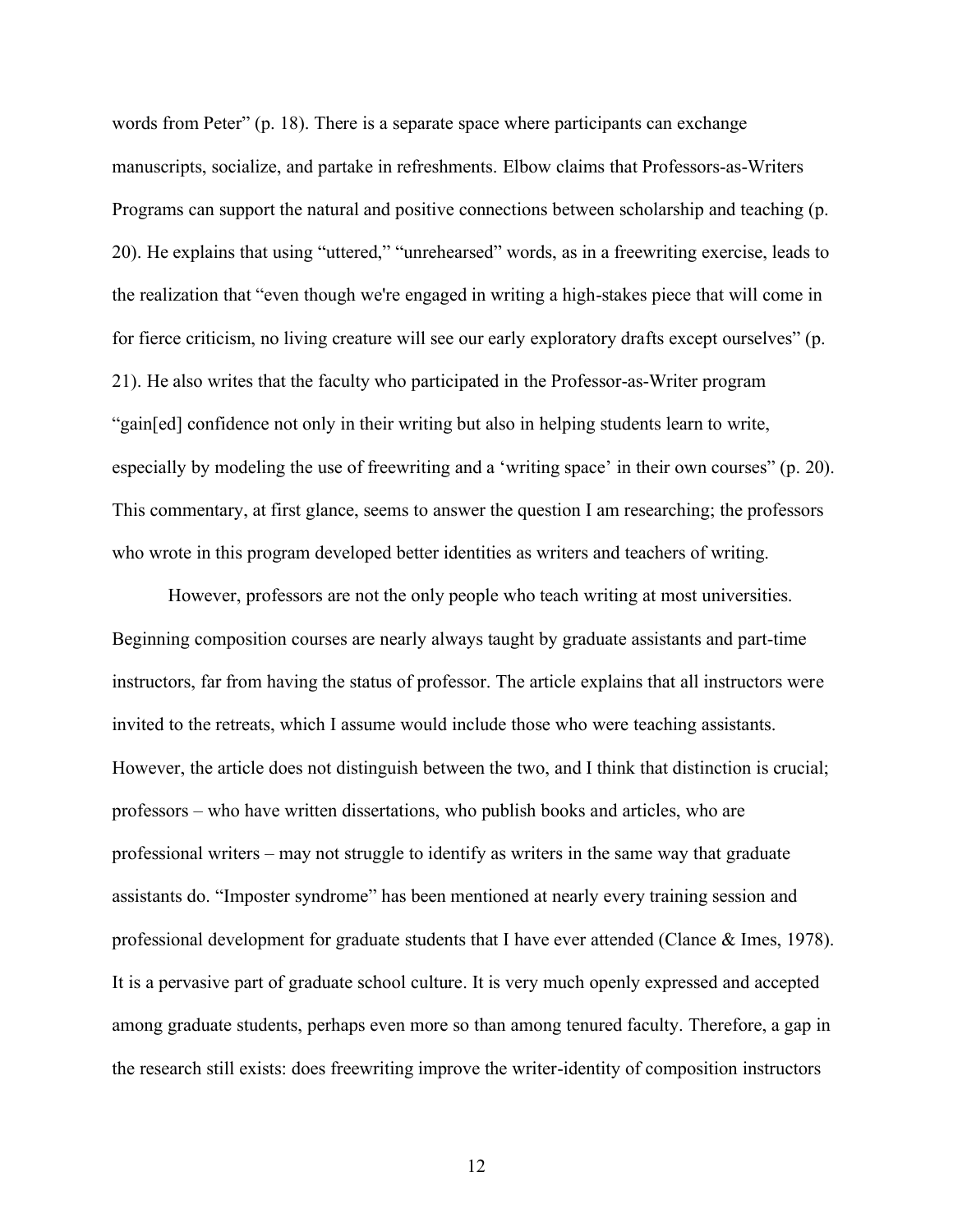who are not professors, but who do constitute an important part of the writing instruction at most universities? Graduate assistants' identities may be more approximate to those of high school teachers as well, as both groups are unlikely to be extensively published in their field. To put it more generally, then, does freewriting improve the writer-identity of any type of writing teacher?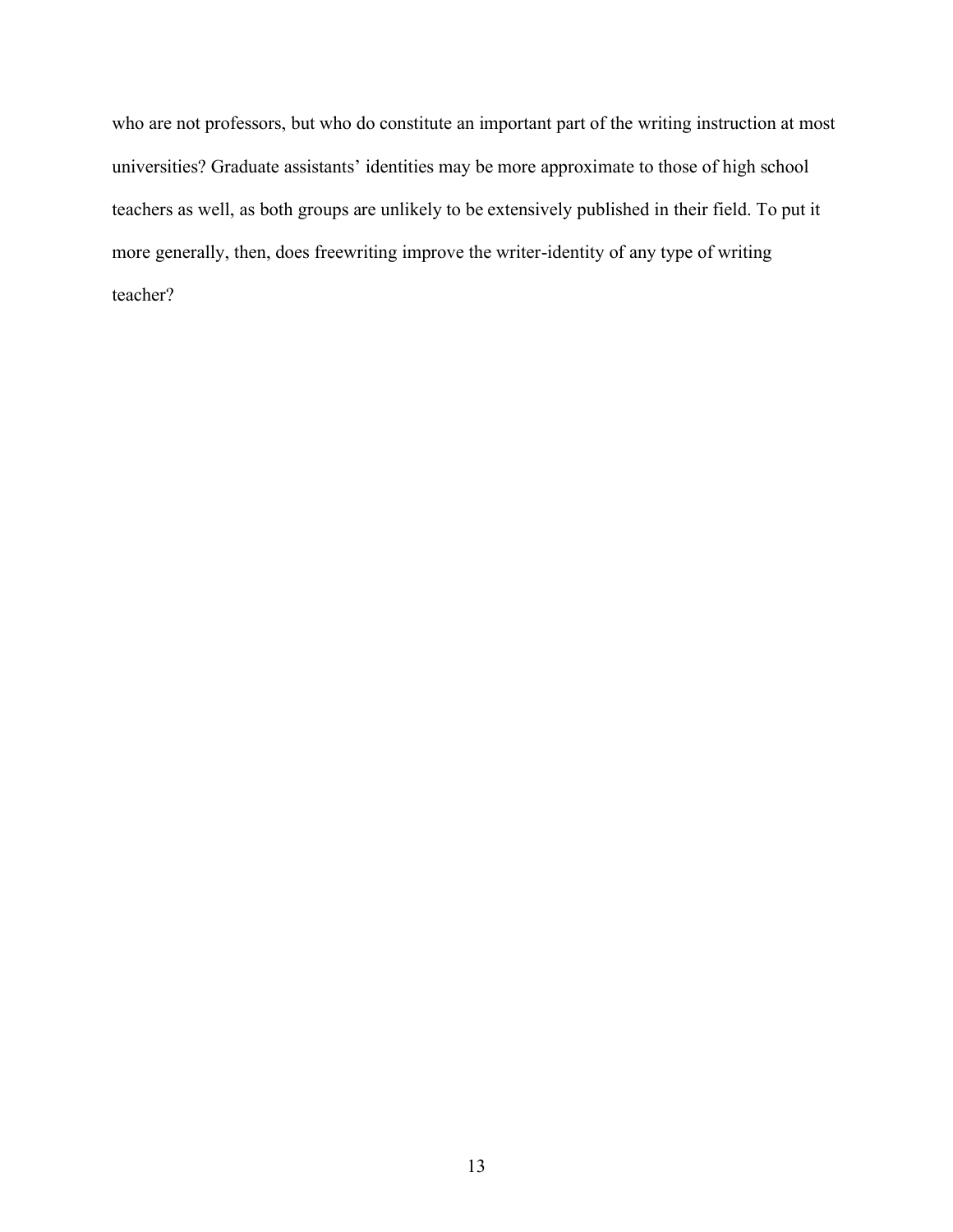#### **WRITER POSITIONALITY**

I conducted this study as a white, young adult woman who has had an almost exclusively positive and successful relationship with writing. I also firmly believe that writing teachers must be writers, and I define writer as "anyone who spends intentional time trying to communicate messages in a textual form." To me, "texts" include informal and formal writing as well as personal and public writing. Meaning that yes, a teenager who writes extensively in a diary each night is a writer according to my definition. I have a strong identity as a writer and teacher of writing. I am also a regular practitioner of freewriting as Elbow defines it (1973).

I assumed all of the participants would need me to define freewriting for them. In making this assumption, I positioned them as only partial members of my discipline community. Lauren Black (1998) writes, "Words such as 'freewrite,' 'revise,' 'peer group,'... would be disciplinespecific terms. Using these terms without any explanation indicates… that the speaker assumes the listener is a part of her community. Using and defining them indicates a willingness to help the listener become part of the speaker's community" (p. 76). I did not assume that the participants were already part of my community, because many of them are literature or creative writing majors. Only one of the eight participants is pursuing a Master's of Education, and only two had undergraduate degrees in education. However, I believed that they were likely familiar enough with the practice of freewriting that I could merely offer them a quick verbal definition, rather than asking that they review Elbow.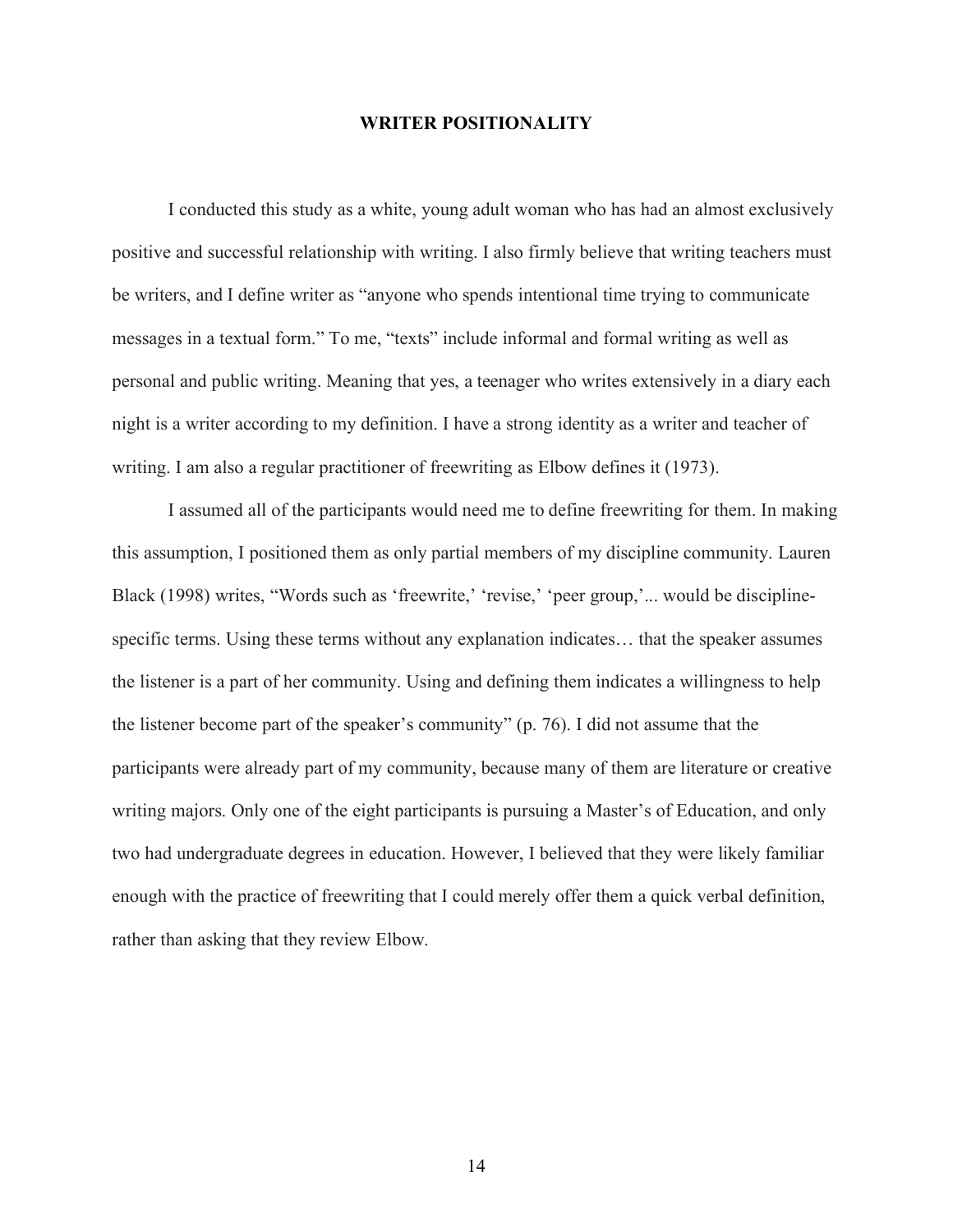#### **METHOD**

This study received Institutional Review Board (IRB) approval on May 3, 2021. The approval number is IRB-FY2021-491 (See Appendix A).

I was initially drawn to graduate assistants, because I believe they are uniquely positioned as writing teachers who may not have the background or experience to identify as either writers or teachers. Many of my colleagues were put into a teaching position having not pursued education degrees and having little to no experience with lesson planning or implementation. Many of them, as well, are pursuing degrees in literature or other fields besides writing; teaching writing is a means to an end, not their scholarly interests. It is, for many, a way to fund themselves until they have their Ph.Ds. and can teach their preferred subjects. Additionally, as they were just embarking on their graduate careers, I expected that they may not yet identify as writers. Professors were likely to be published, but graduate assistants were not. I was drawn to how these GAs navigated their identities as writers when put in the authoritative position of writing teachers, but when they also lacked the experience in higher education or publishing to be considered professional writers. Thus, graduate assistants who teach composition seemed uniquely positioned for a study of writer and writing-teacher identity.

I present a study of eight graduate assistants who teach introductory composition at the university level as part of their graduate assistantships. Participants engaged in ten weeks of freewriting for ten minutes a day, five days a week of their choosing. I based this time frame on Elbow's recommendation of ten minutes "each day of the week" (1973, p. 9), on the assumption that each of five weekdays would suffice. They were instructed to simply start writing about anything they wanted without stopping to think or edit. I told them that it was appropriate and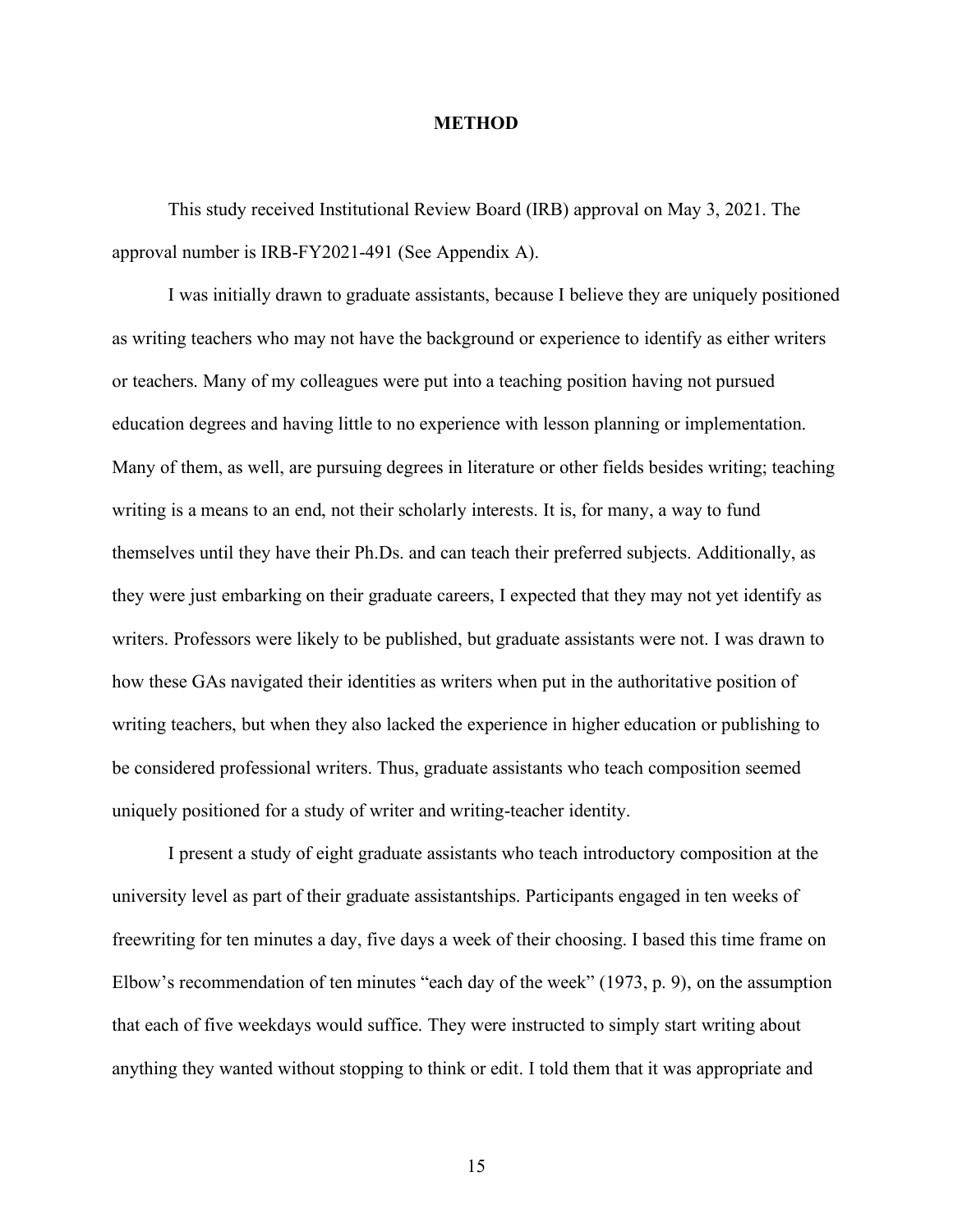correct to write "I don't know what to write," until they became unstuck. They were told that it was preferencial to write via pen and paper, as this medium is where most of my background research on freewriting had focused. But, when participants asked if it was okay to type their freewriting when it was more convienent, I consented, as I preferred them to write digitally than not write at all. I re-expressed my strong preference toward handwriting, but I did not prohibit typing.

Participants were interviewed three times during the study: once before they began the freewriting, once after five weeks of freewriting, and once again after the ten weeks of writing were complete. Some of the interview questions were the same for multiple interviews, while others were unique to each interview (See Data Collection). This approach allowed me to qualitatively and quantitatively track changes in the participants' self-perception as writers and writing teachers over the course of the study.

I did not collect the freewriting, because I was not interested in the writing that was produced by the freewriting. I was interested in how the process of freewriting affected the participants' identities as writers and writing teachers. The content of the freewriting, then, was irrelevant to this study. I followed the ethic of Elbow's freewriting (1973) by engaging with it as a process, not product.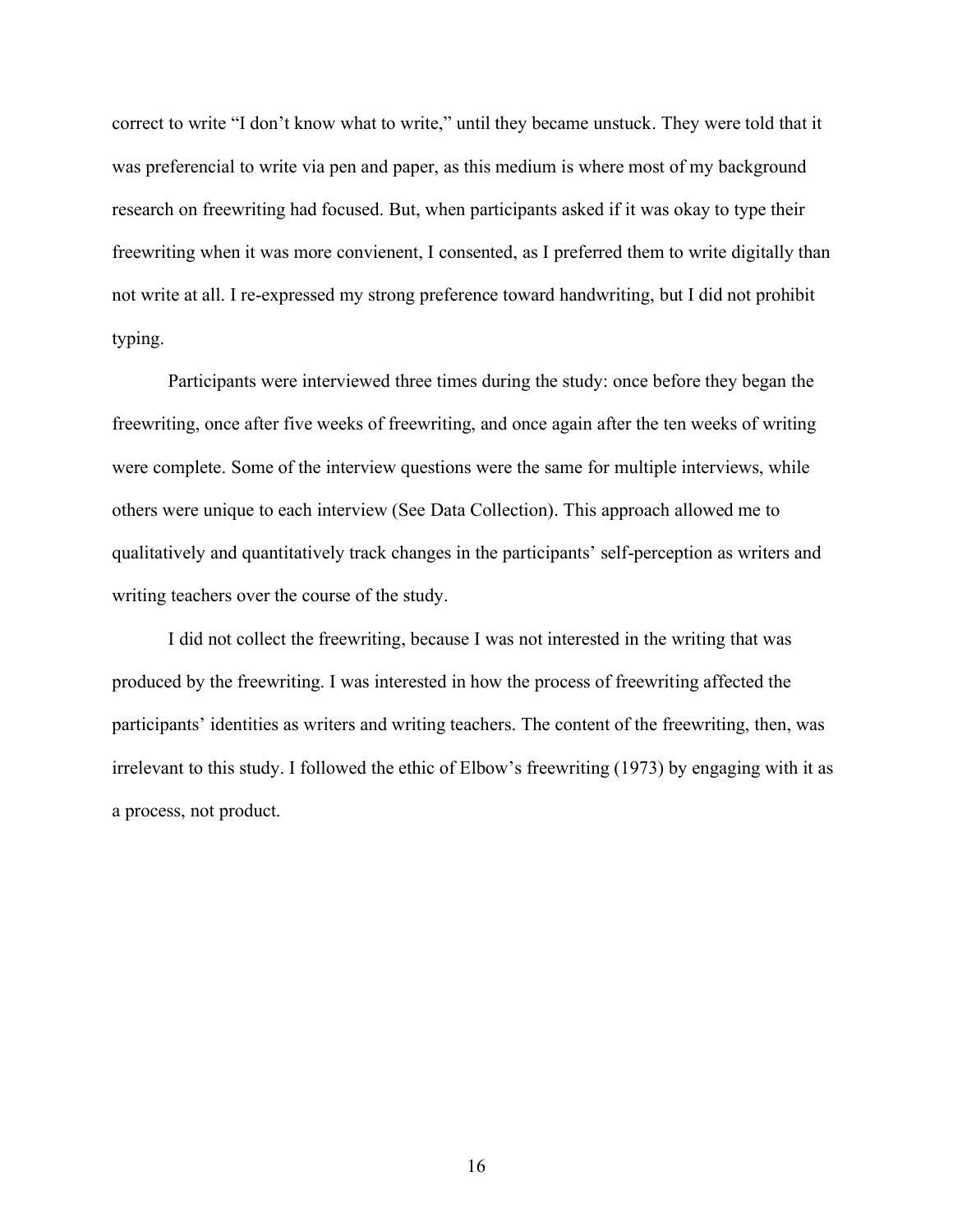#### **PARTICIPANTS**

To select participants, I wanted to focus on graduate assistants who had already taught introductory composition for one year. I thought that first-year graduate assistants would not be able to speak to their teaching, having not spent much time in the classroom. I also wanted to represent students who were studying education, literature, and creative writing, as I thought these areas of study may affect their identities. Most importantly, I wanted variation in the participants' prior experiences with freewriting; I was hoping for some people who had freewritten before and others who had not. So, I identified a group of eight people who, together, would meet these criteria, and whom I thought might be willing to participate. I solicited participants via email three months before the first interview. All eight people agreed to participate.

Participant Six had practiced unprompted freewriting previously and extensively in a National-Writing-Project-style course. He was the only participant who, before I offered instructions, seemed familiar with how Elbow defines freewriting. Participant Two had never practiced freewriting, or at least could not identify a time when she had. The other six participants had all practiced prompted freewriting as a brainstorming or prewriting technique but did not note ever performing unprompted freewriting.

The participants were told in detail about the study. They were told that they would be freewriting five days a week, ten minutes a day, for ten weeks. They were told that they would be interviewed three times, with ten questions per interivew, and that interviews would last approximately fifteen minutes. They were not given the questions ahead of time, but they were told that I was researching writer and teacher identity, so the questions would focus on these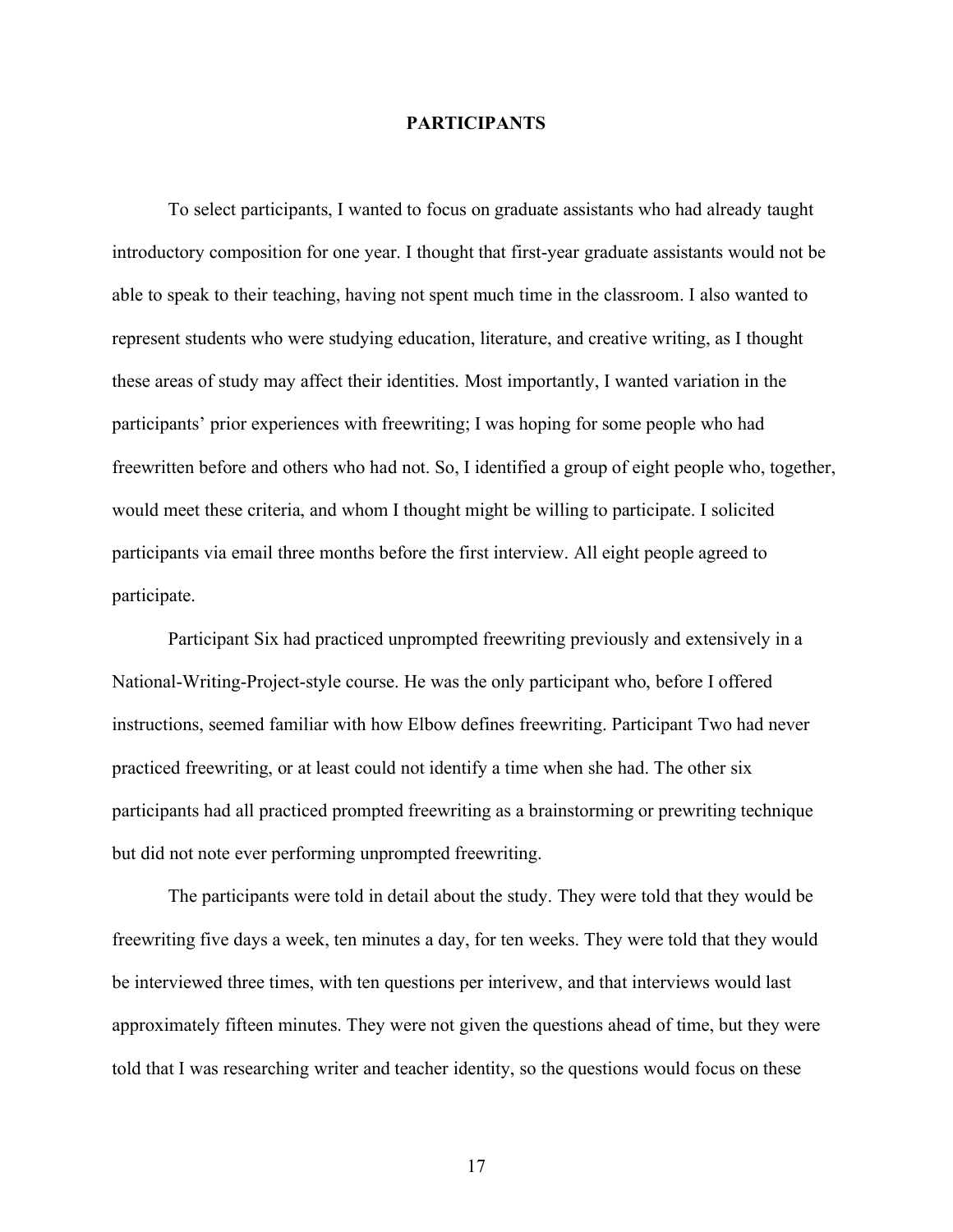topics. They were told how I was defining freewriting and given instructions for how to perform it (See Method).

Each participant consented to participate in this study prior to the first interview. Each participant consented to have the interviews audio recorded on my personal and passwordprotected laptop, on the basis that I would manually transcribe the interviews, redacting personally identifying information, immediately upon completion of each interview.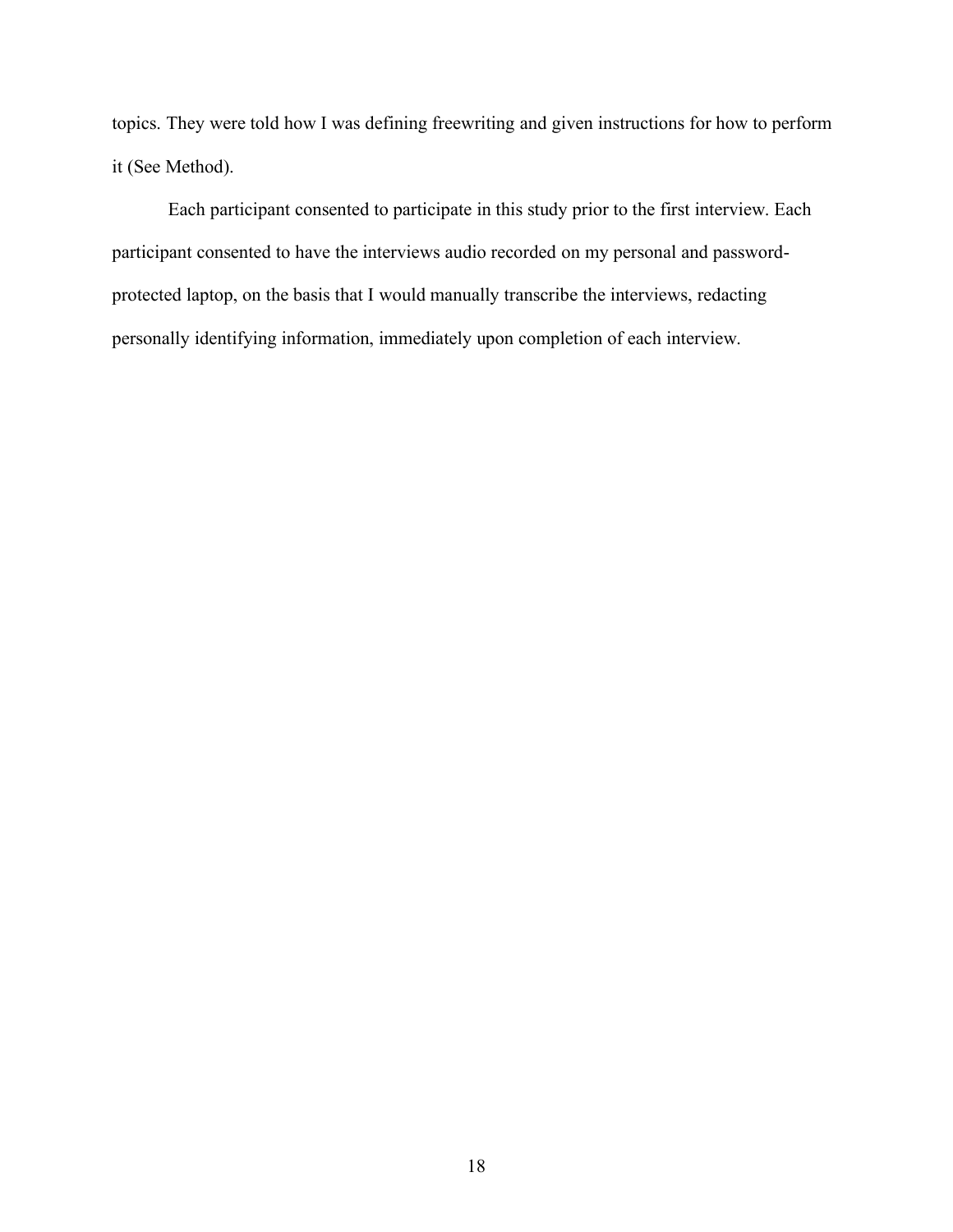#### **DATA COLLECTION**

Data collection took place over a 3-month period to account for the ten weeks of freewriting and the interviews before and after these ten weeks. The data corpus of this study features interviews, which were conducted prior to the ten weeks of freewriting (interview one), after five weeks (interview two) and after the freewriting session was completed (interview three).

Participation in each interview was voluntary. The interviews were conducted either inperson in my office on the university campus, or via videotelephony software, specifically Zoom. Participants were able to choose which medium they preferred. Participants One, Two, Four, Six, and Eight met with me in-person all three times. Participants Three and Five met via video all three times. Participant Seven, who met with me in-person for interviews one and two, but via video for interview three, is the only participant who did not choose the same medium for all three interviews. The average length of time for each interview was ten minutes.

Each interview consisted of ten questions (See Appendix B). For the first interview, I was looking to establish a baseline for each participant's writing and teaching identity. I wanted to explore how they conceptualize writing and teaching more generally and how these ideas relate to their specific identities. So, questions three, four, nine, and ten ask for more general ideas about teaching and writing, whereas the other questions are about their personal identities. The first interview featured the following questions:

- 1. Do you consider yourself a writer? Why or why not?
- 2. Do you consider yourself an expert on writing? Why or why not?
- 3. How do you define what it is to be a "writer?"
- 4. Do you think writing teachers must be writers themselves?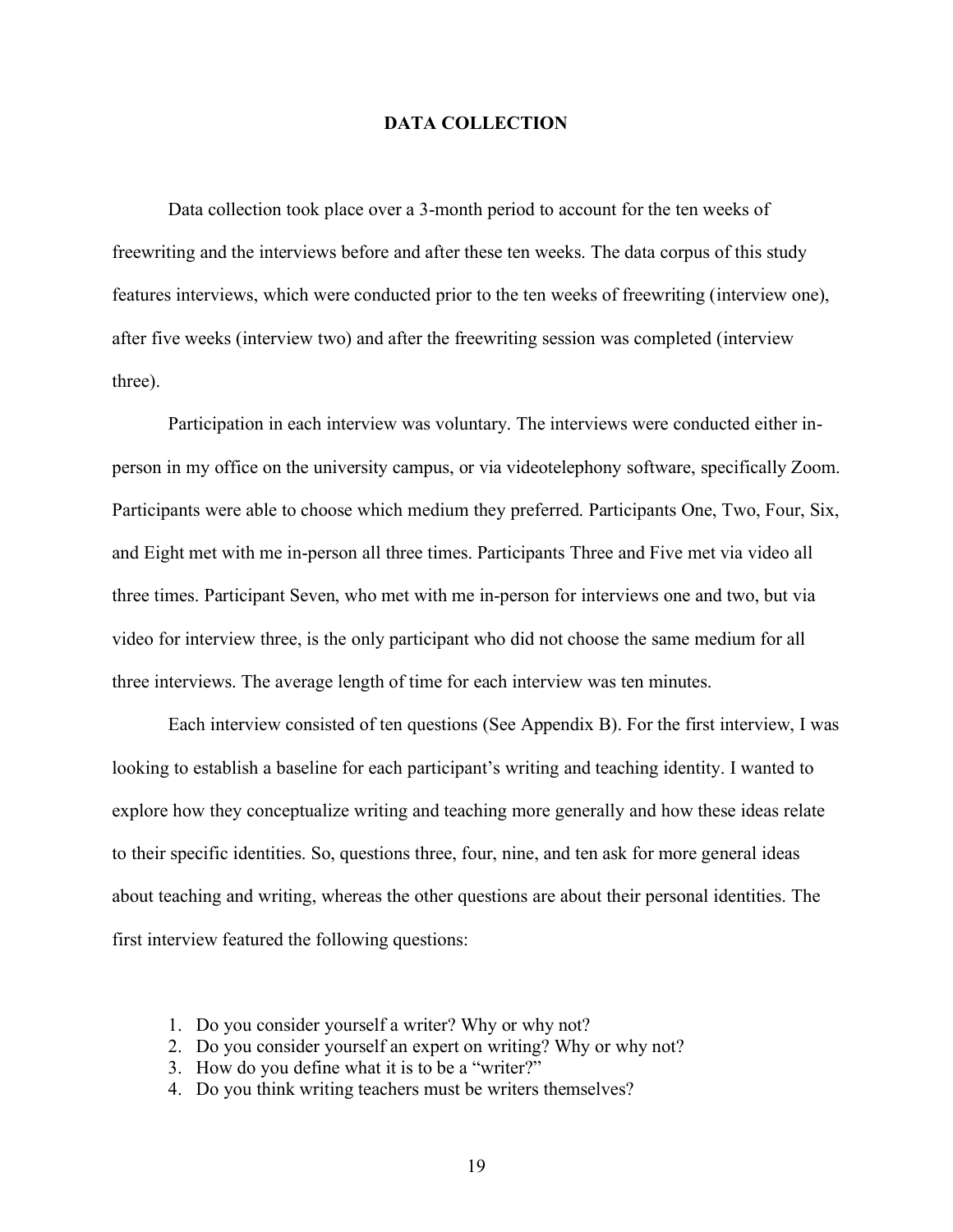- 5. Do you enjoy writing?
- 6. Do you think you are good at writing?
- 7. Do you prefer teaching writing over other topics?
- 8. Do you think you are better at teaching writing than other topics?
- 9. How often should students write in a writing classroom?
- 10. Is casual writing, such as freewriting, of equal learning value to formal essay writing?

For the second interview, I wanted to get the participants thinking about their freewriting experiences; I wanted them to evaluate if the freewriting seemed to have any effect on their identities so far. The participants also needed a space to explicitly consider how the freewriting was going. I thought of this interview as a halfway check-in point for their freewriting processes and as an opportunity for me to hear their own metacognitive evaluations of the freewriting experiences they were having. Therefore, the questions in interview two are much more focused on freewriting.

The only question that is not about freewriting is question seven, "Do you think of yourself as a writing teacher?" While this interview was focused primarily on freewriting, I wanted an opportunity for the participants to discuss their teaching identities at this point in the study. And I anticipated that asking about their identities alongside the questions about freewriting might help facilitate their thinking about the relationship between the two.

The second interview repeated one question from the first: "Is casual writing, such as freewriting, of equal learning value to formal essay writing?" I used this question to track how the participants' perceptions of casual writing had changed once they had practiced freewriting for five weeks, as I anticipated the participants would be more willing to attest to its value. I knew that many of them had never practiced freewriting as I was defining it, so I anticipated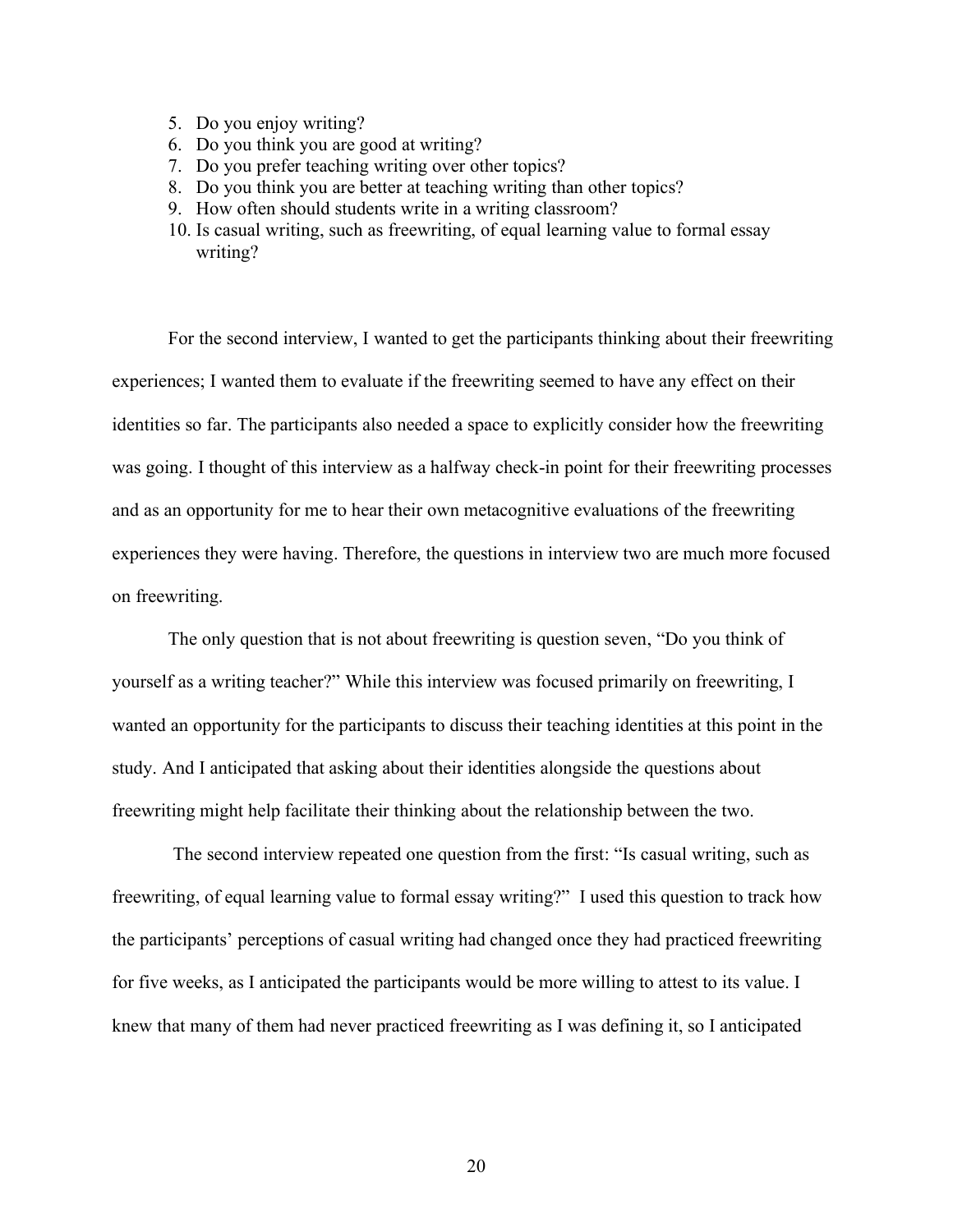rather negative views of the exercise initially and much more positive views once they had

actually tried it. Interview two consisted of the following questions:

- 1. Do you include freewriting in your definition of "writing?"
- 2. Has that definition changed since the beginning of this study?
- 3. Do you enjoy freewriting?
- 4. Do you think you are good at freewriting?
- 5. Has the freewriting experience been positive or negative?
- 6. Has freewriting had an effect on your other writing?
- 7. Do you think of yourself as a writing teacher?
- 8. Is casual writing, such as freewriting, of equal learning value to formal essay writing?
- 9. What would your students think of freewriting?
- 10. Would you try freewriting with your students?

The third interview questions were identical to the first interview, with the exception of the question that was already repeated in interview two. I did not feel the need to repeat this casual writing question a third time, as I wanted to focus specifically on identity in the third interview. I repeated the other questions so that I could explicitly highlight changes in the participants' answers. There was an additional question in interview three: "Do you think you are a better writing teacher after completing this study?" I wanted the participants to explore how any developments in their identities as writers and teachers affected their classroom practices. If their classroom practices improved, then the importance of identity formation would be made clearer. Interview three featured the following questions:

- 1. Do you consider yourself a writer? Why or why not?
- 2. Do you consider yourself an expert on writing? Why or why not?
- 3. How do you define what it is to be a "writer?"
- 4. Do you think writing teachers must be writers themselves?
- 5. Do you enjoy writing?
- 6. Do you think you are good at writing?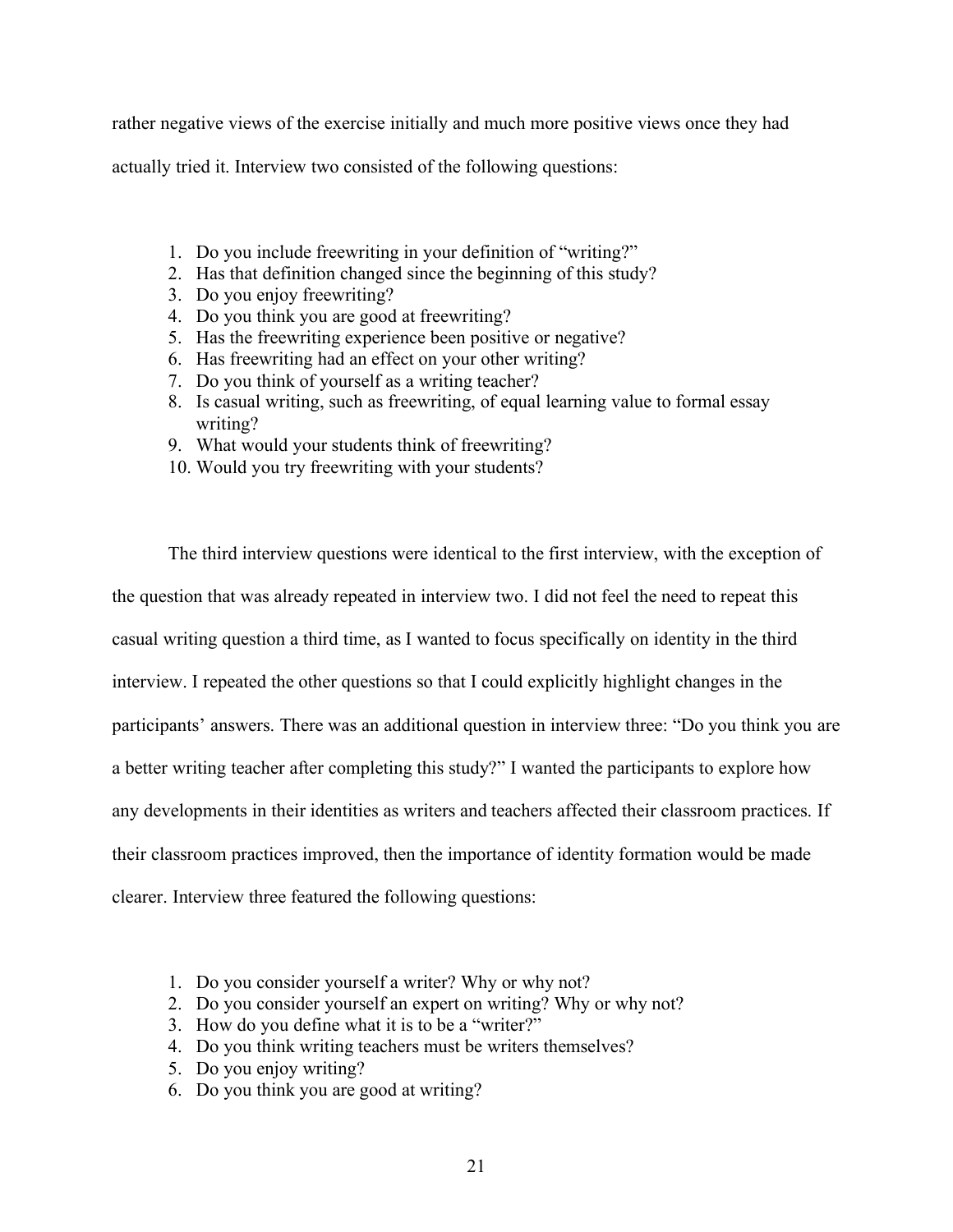- 7. Do you prefer teaching writing over other topics?
- 8. Do you think you are better at teaching writing than other topics?
- 9. How often should students write in a writing classroom?
- 10. Do you think you are a better writing teacher after completing this study?

I anticipated a linear progression in their identity development; I expected that their identities as writers and teachers would directly strengthen over the course of the study. To track this progression, in all three interviews, questions one, two, four, six, seven, eight, and ten are all yes/no. I believed that quantifying their answers as affirmative or negative would explicitly show the strength of their identities at the beginning, middle, and end.

However, not every question was yes/no. It was important to ask how often students should write in a writing classroom, as the participants' prioritization of writing time could be affected by their daily freewriting practice. I anticipated potential for change in their time spent having students write as a result of the study. So, question nine in interviews one and three asks for an amount. In interview two, I wanted the participants to consider freewriting as a classroom practice in addition to a personal one, to see if there were differences in their perceptions of freewriting as writers versus teachers. So, I asked what their students would think of freewriting. I also asked if the freewriting experience had been positive or negative, as I wanted to note how the participants were perceiving their own progress during the study. In interviews one and three, I also wanted to trace how the participants were defining "writer;" if their identities as writers changed, I thought their definitions of this term might illustrate why the change occurred, or the thinking behind the change. So, question three in interviews one and three asks for a definition.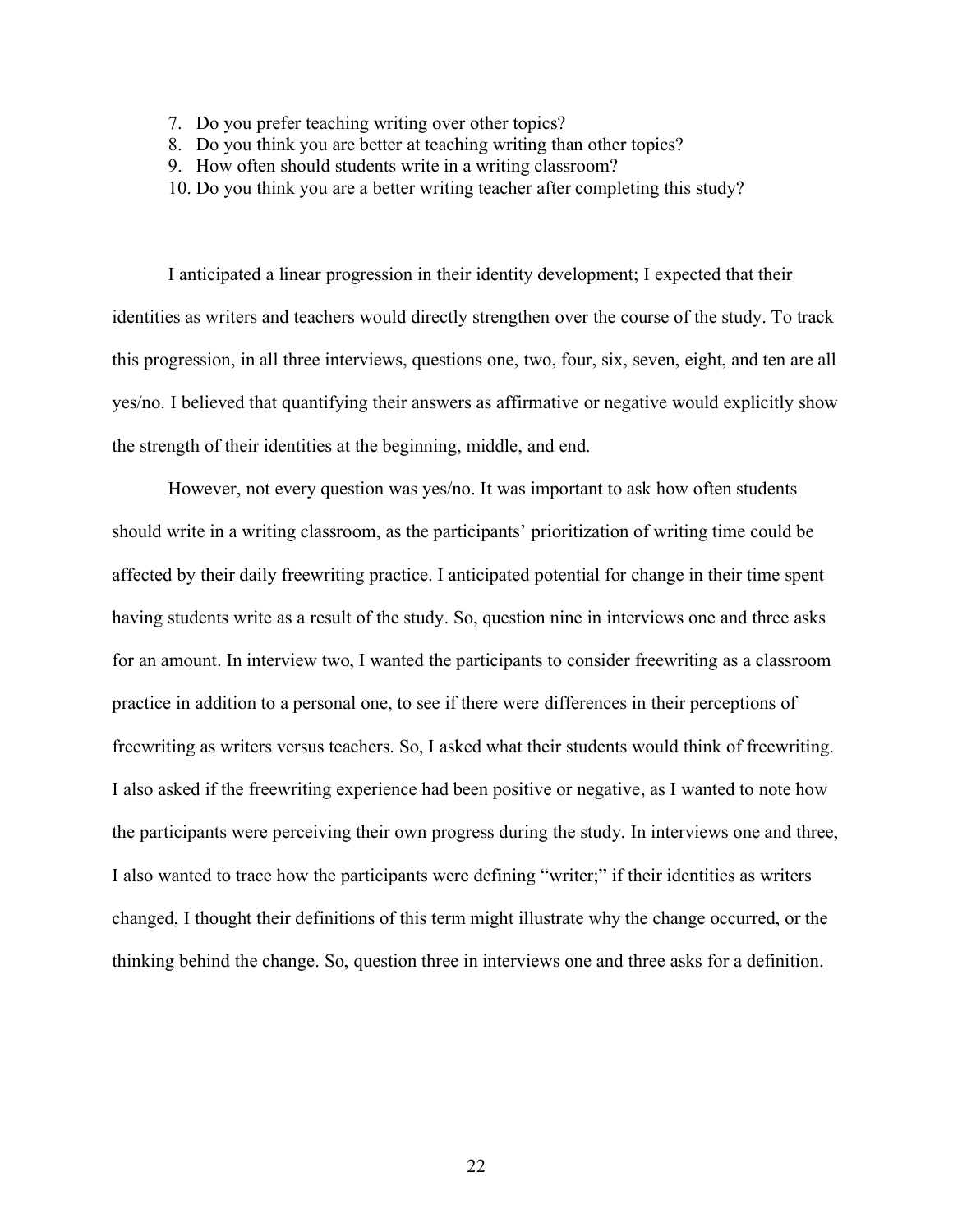#### **FINDINGS FOR INTERVIEW ONE**

I first began by considering all of the data, looking to find changes in the participants' perceptions of their identities as writers and writing teachers as a consequence of freewriting for ten weeks. I assumed that the longer they participated in freewriting, the more likely they would be to identify as writers and teachers of writing. I also expected that they would see those two identites – writers and writing teachers – as more interconnected. I assumed the participants' progression through the study would reveal a linaer trajectory, showing a gradual move toward a stronger perception of their writing and teaching identites.

I assumed that, in this first interview, few of the participants would easily consider themselves as writers. I thought some participants might say, "yes, but.." or "sometimes," but I did not expect any resounding affirmations.

I expected nearly every participant to define "writer" as, "a person who writes," as our university compositon program teaches this idea. However, I expected a correlation between this question and question one; if they did not consider themselves as writers, then they must similarly exclude themselves from their definitions of "writer."

I expected participants to affirm that writing teachers must be writers themselves in question four, as this answer would be consistent with the idea that everyone who writes is a writer, which I knew these participants had likely been taught. If they gave this type of defintion for "writer," then they must answer "yes" to question four.

I expected waffling answers to "Do you enjoy writing?" I was unsure if participants would base their answers to this question on their general writing experiences, or if they would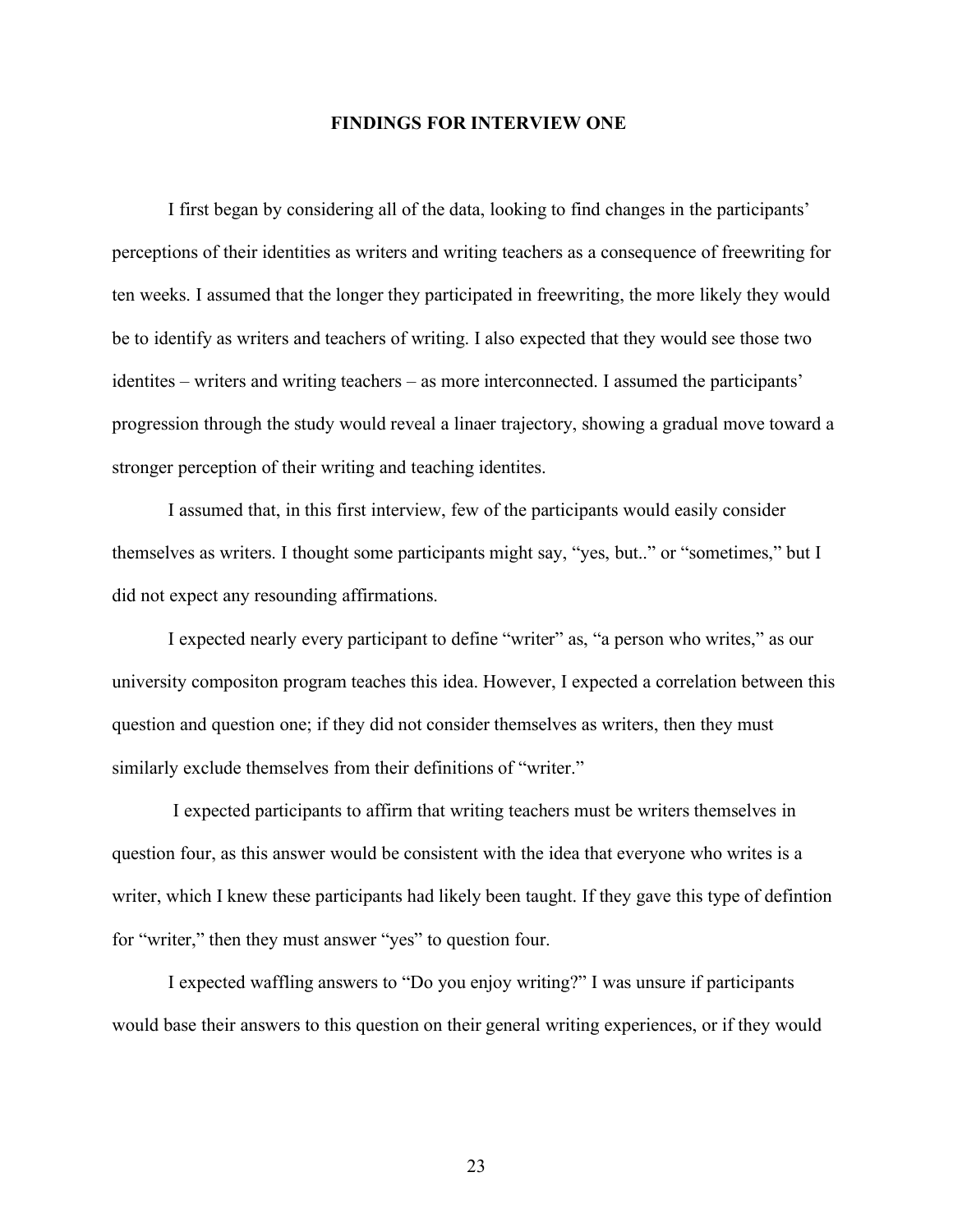be influenced by whatever they were feeling about their current writing projects. So, I expected a general answer of "sometimes," "often," etc.

I did not expect any of the participants to think they were good at writing, though I thought some of them might reference how other people seemed to perceive their writing abilities (for example, "I'm a straight A writing student, so I guess that means I'm good"). I expected mostly denials to, "Do you consider yourself an expert on writing?" More importantly, I expected a correlation between answers to these two questions; if participants believed they were good at writing, I also expected that they would identify as experts on writing.

I expected their answers to "Do you prefer teaching writing over other topics?" to correspond with their areas of study; literature students would say no, they would rather teach literature; writing students would say yes, they prefer teaching writing. I thought the same would be true for, "Do you think you are better at teaching writing than other topics?"

In response to, "How often should students write in a writing classroom?" I again expected them to repeat what our coursework in compostion studies usually says: every day, or as often as possible. I did not expect the participants to think that casual writing was of equal value to formal writing, though I thought this answer might change rather quickly once they tried freewriting.

Table 1 below presents the answers to the questions from interview one, with each question represented as "Q" and the corresponding number. Participants are represented as "P" followed by an assigned number, which is the same for each interview. Answers that did not fit cleanly into a "yes" or "no" category are represented in the footer legend and explained below. In many cases, the participants responded with "yes and no," which is represented as "yes/no" in the table (see Table 1).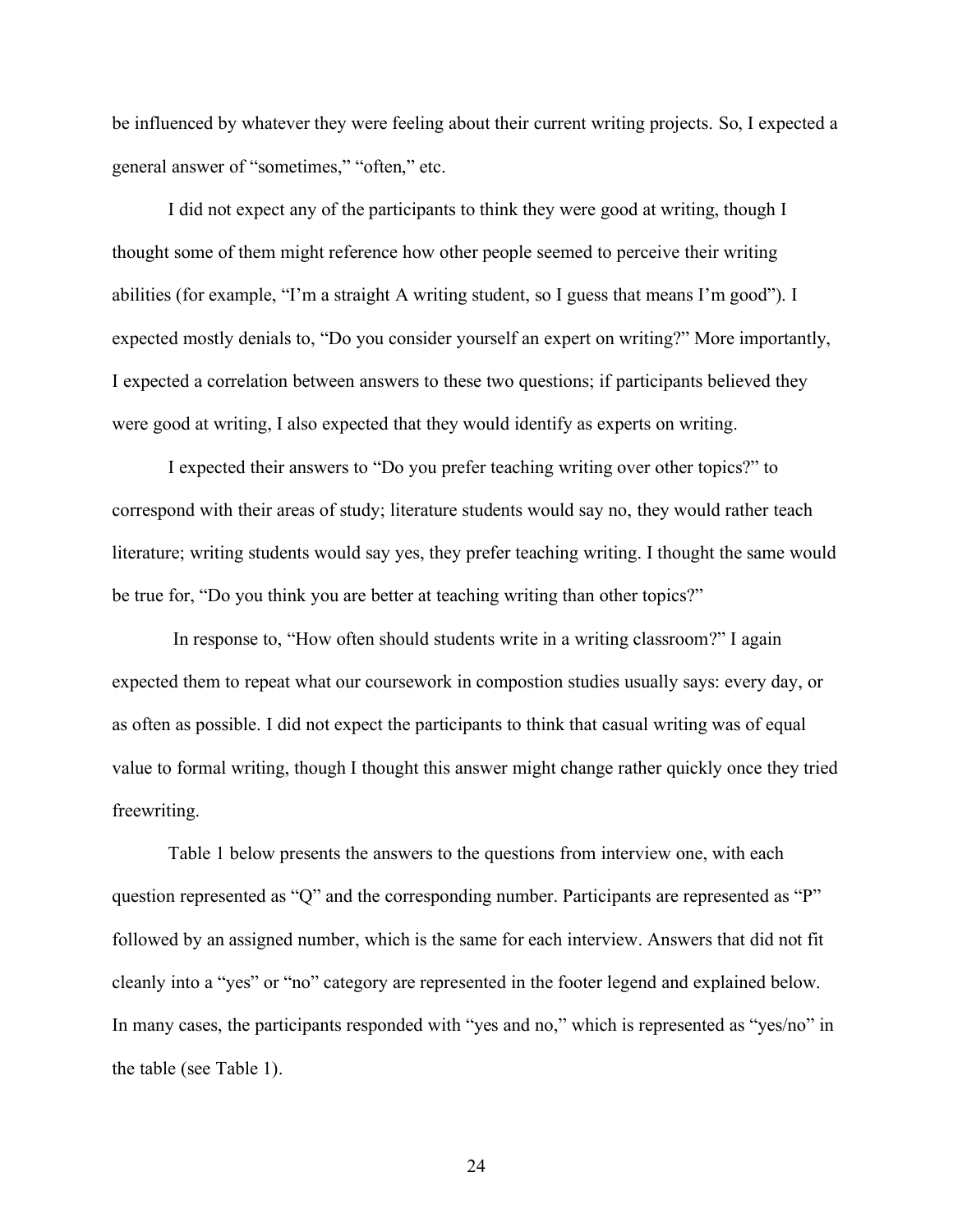|                | I avic 1. Alisweis to filter view T |                |                                            |                 |    |            |     |                |
|----------------|-------------------------------------|----------------|--------------------------------------------|-----------------|----|------------|-----|----------------|
|                | P1                                  | P <sub>2</sub> | P <sub>3</sub>                             | P4              | P5 | <b>P6</b>  | P7  | P <sub>8</sub> |
| Q1             | Yes Yes Yes                         |                |                                            | Yes Yes Yes Yes |    |            |     | Sightly        |
|                | Q2 Aspects No No                    |                |                                            | No No No Yes    |    |            |     | N <sub>o</sub> |
| Q4             | Yes Yes No Yes Yes No               |                |                                            |                 |    |            | Yes | N <sub>o</sub> |
| Q <sub>5</sub> | Yes/No Yes Yes Yes/No Yes Yes       |                |                                            |                 |    |            | Yes | Yes            |
|                | $Q6$ Yes $ST^1$ Yes                 |                |                                            | Yes             |    | No No      | Yes | No             |
| Q7             | Yes No No                           |                |                                            | No No Yes Yes   |    |            |     | $DK^2$         |
| Q8             | Yes                                 | No no          | No No                                      | Yes             |    | No Yes Yes |     | Yes/No         |
|                | Q9 Often                            |                | Daily Weekly Daily Daily Daily Daily Daily |                 |    |            |     |                |
|                | Q10 Yes No Yes Yes Yes Could Yes    |                |                                            |                 |    |            |     | N <sub>o</sub> |

Table 1. Answers to Interview 1

<sup>1</sup> "Sometimes"

<sup>2</sup> "I don't know"

In answer to question three, which is not represented in the table, as it asked for a defintion, all but Participant Eight gave very open, inclusive answers. Participant Eight's answer indicated that to be considered a "writer," a person must be published or paid. Otherwise, each participant gave defintions that could be summarized as "anyone who writes."

The established baseline indicates that all participants did identify as writers in question one, though Participant Eight said "only slightly." This was an unexpected finding. Five out of eight participants believed that writing teachers must be writers in question four. All participants answered question five with yes, they enjoyed writing, though two offered "yes and no" answers, as they only enjoy some parts of the writing process. Six did not identify as experts on writing in question two, while Participant One said she was an expert "on aspects" of writing. Answers to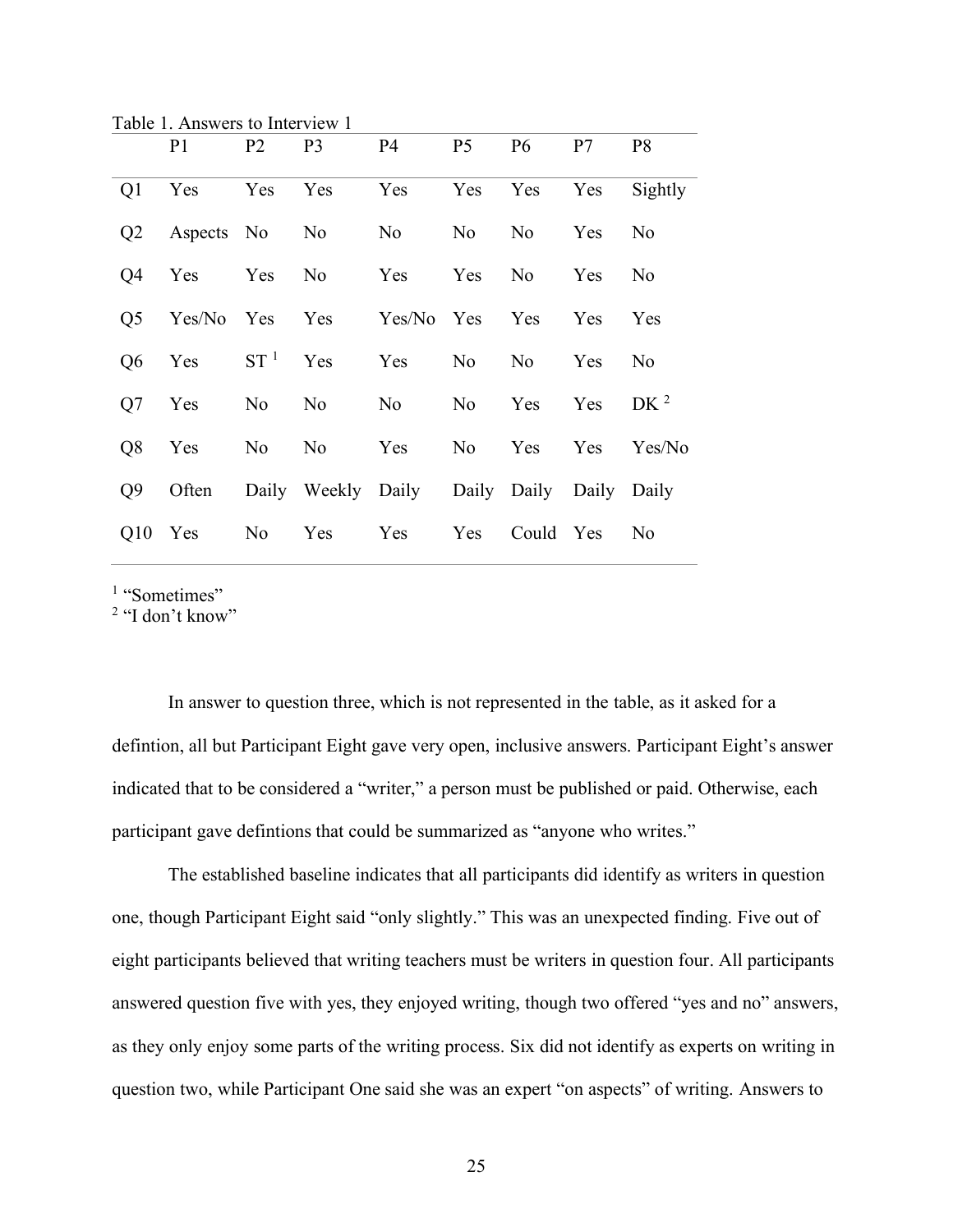question six, "Do you think you are good at writing?" were almost evenly divided between "yes" and "no," with one "sometimes."

All but one of the literature students said "no" to question seven ("Would you prefer teaching writing over other topics?"). Participant eight, the only literature student who said, "I don't know" to question seven, indicated that he does not separate the teaching of writing from any other topic, so he could not answer the question. The two writing students and the only education student said "yes" to question seven.

Answers to question eight matched answers to question seven except for Participants Four and Eight. Meaning, three of the participants who said they would prefer teaching a topic other than writing also thought they would be better at teaching a topic other than writing. Similarly, the three participants who preferred teaching writing thought they were best at teaching writing. Participant Four could not speak to her abilites to teach a topic other than writing, having never done so, even though her preference would be to teach literature. Pariticpant Eight, who had said "I don't know" for question seven, similarly said that he was unsure if he was better at teaching writing than other topics, because he was good at some aspects of the job and bad at others.

Every participant answered "every day" to question nine ("How often should students write in a writing class?") except for Participant One, who said "as often as they can" and Participant Three, who said "once or twice a week." Participants were divided on question ten, "Is casual writing – such as freewriting – of equal value to formal essay writing?" with five saying, "yes," two "no," and one "it could be."

After reviewing the data for interview one, I discovered something that I had not anticipated. Many of the participants contradicted themselves during the first interview by giving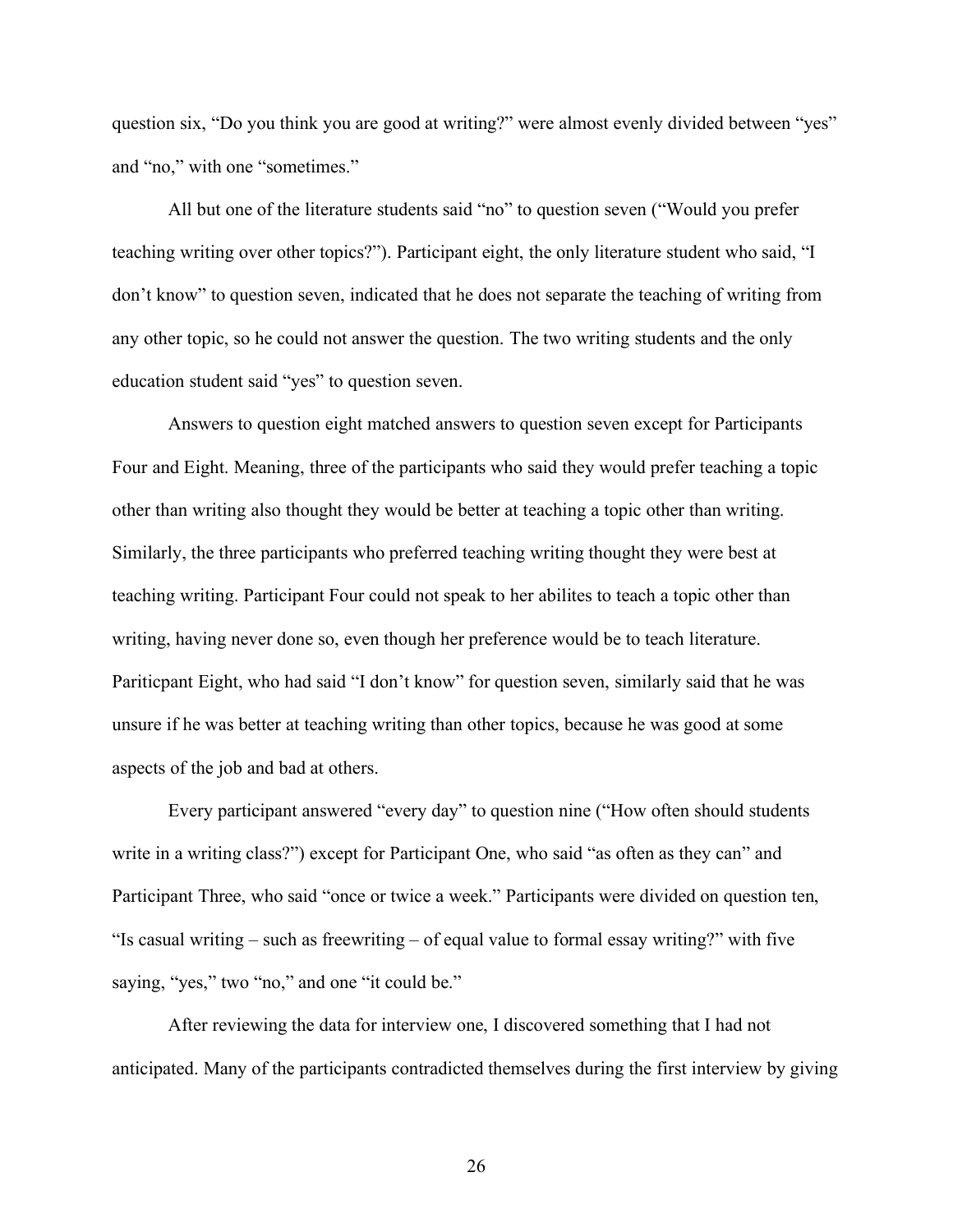an inclusive defintion of "writer," but answering "no" to question four ("Do you think writing teachers must be writers themselves?"). Half of the participants also contradicted themselves in their responses to question two ("Do you consider yourself an expert on writing?") and question six ("Do you think you are good at writing?") Upon closer examination, I noticed subtle differences among the types of contradictions and decided to aggregate the data according to these contradictions in the first interview.

The first contradiction was, "participant believes writing teachers do not have to be writers, but also believes writers are simply people who write." This contradiction dealt with their conflicting answers to questions three and four. If writers are merely people who write at all – people who have literacy, essentially – teachers should by default be writers. However, several participants indicated that writing teachers need not be writers.

The second contradiction was, "participant does not identify as an expert on writing but does consider themselves to be good at writing." Each participant in this category indicated a contradiction between their answers to question two ("Do you consider yourself an expert on writing?") and question six ("Do you think you are good at writing?") They all identify quite firmly as good writers but do not identify as experts at writing, which indicates that their notions of "good" and "expert" may not correspond.

The third contradiction was, "participant identifies as a writer, but not with the definition they present." All of the participants who identified as writers offered qualifications for their identities as writers, and for three participants, their qualifications did not seem to align with the definitions of "writer" they gave in answer to question three.

The fourth contradiction was, "participant does not mention grammar or usage in their definition of 'writer,' but notes grammar as a skill on which writing is contingent." None of the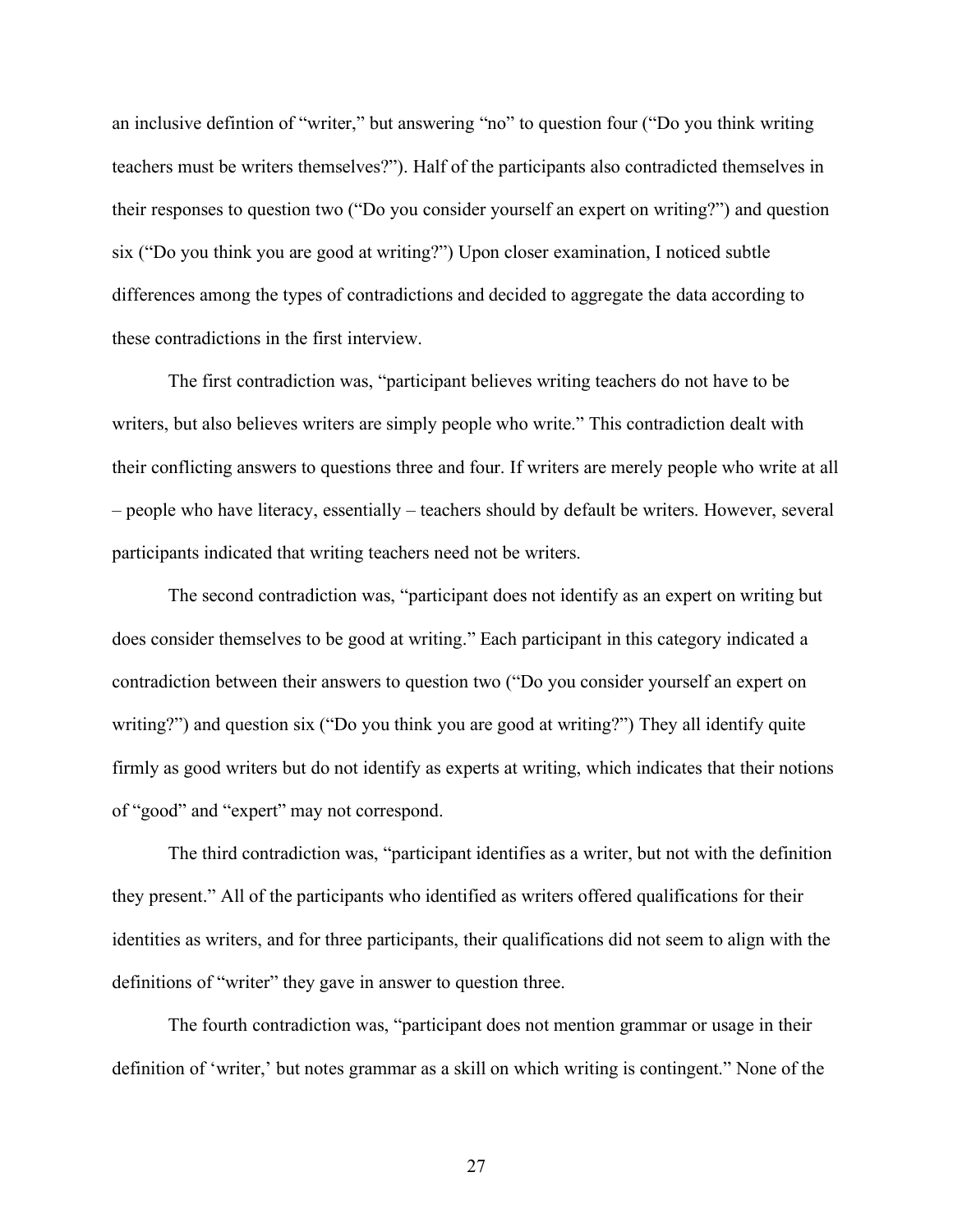interview questions were about grammar, yet several participants mentioned grammar in answer to one or more of the questions, even though none of these participants included grammar in their definitions of "writer."

# **Participant Believes Writing Teachers Do Not Have to be Writers, But Also Believes Writers are Simply People Who Write**

I coded interview one for the contradiction: "Participant believes writing teachers do not have to be writers, but also believes writers are simply people who write." Two participants coded here. Participant Six answered, "How do you define what it is to be a writer?" with, "A person who writes is a writer. And when I say writing, I mean texting, emailing, to doing a big research paper, posting some ideas on Facebook." Then, when answering, "Do you think writing teachers must be writers themselves?" the participant said, "I don't think [teachers] have to be writers, but I hope they have a passion to teach how to write."

Participant Three said, "I think being a writer is someone who enjoys writing and like, writes." Later, when asked if writing teachers must be writers, she said, "I think it probably helps, but I don't think there's necessarily a requirement for somebody to be a writer to teach writing."

## **Participant Does Not Identify as an Expert on Writing, But Does Consider Themselves to be Good at Writing**

I also coded interview one for the contradiction, "Participant does not identify as an expert on writing but does consider themselves to be good at writing." Three out of eight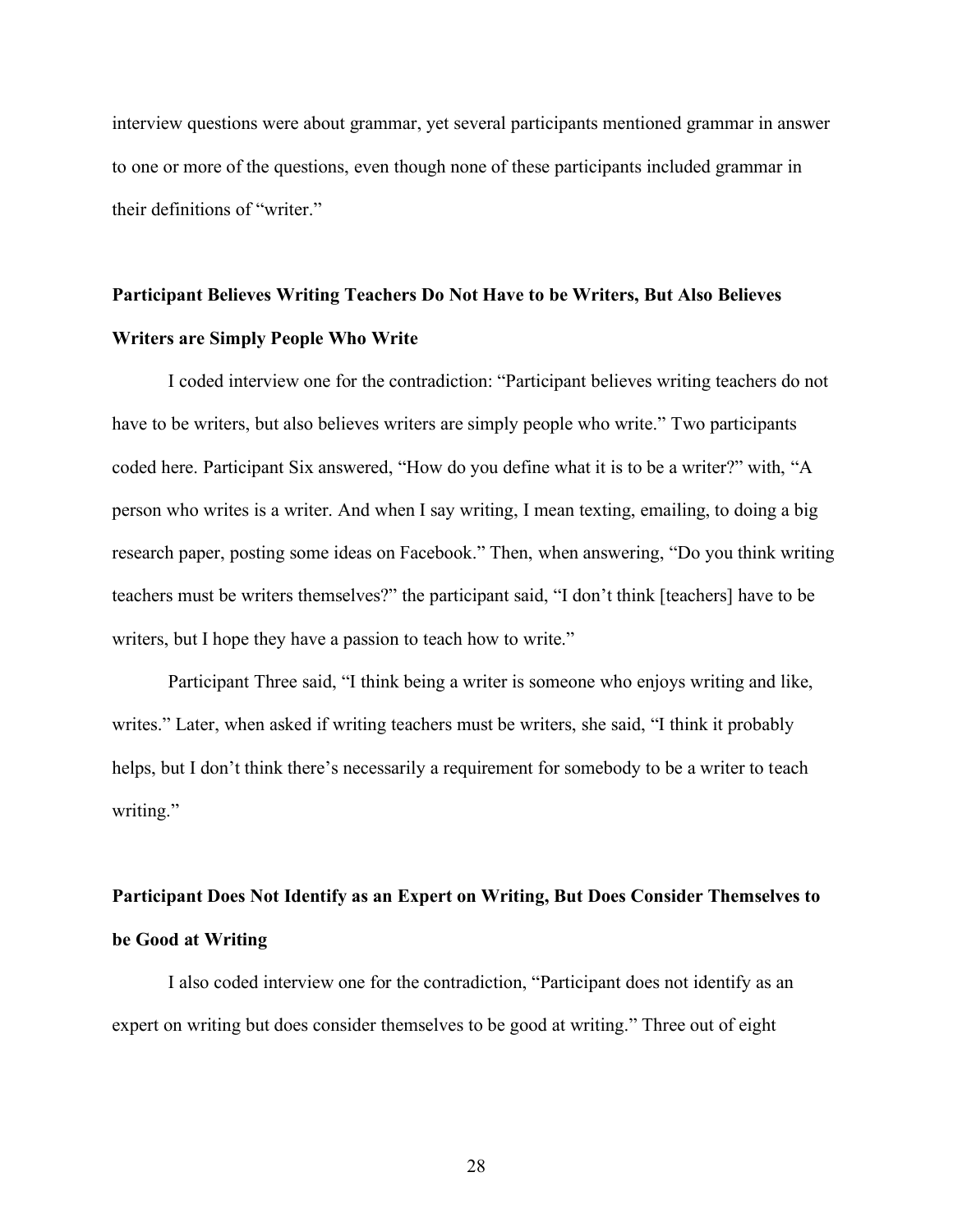participants indicated a contradiction in their answers to questions two ("Do you consider yourself an expert on writing?") and six ("Do you think you are good at writing?").

Participant Four said she was good at writing: "Yes. For the most part. It's something that comes pretty naturally to me." Then, when asked if she identified as an expert on writing, the participant said, "I think I'm suspicious of anyone claiming to be an expert, because it feels like something that is very hard to claim expertise in."

Participant Three claimed to be good at writing, "I would say yes," but then asserted, "I probably don't consider myself an expert, since I'm still in school. I consider it more of like a fluid thing, since it's more of a developing skill, rather than kind of an 'expert' status."

Participant Two said she was "sometimes" good at writing, but also said, "Writing is a medium that always changes its form, so I don't really think it's appropriate to label yourself an expert in something like that."

#### **Participant Identifies as a Writer, But Not with the Definition They Present**

Three participants identified as writers but qualified these identifications in ways that seemed to contradict their definitions of "writer." The contradiction lay in their answers to "Do you consider yourself a writer?" and "How do you define what it is to be writer?" Participant Two said, "I would say yes [I am a writer], because I do a lot of creative writing," but also said, "If you've ever written a word, you're a writer." This reflects a contradiction because if anyone who has ever written is a writer, then there is no reason to qualify her own identification with her experience in creative writing.

Participant Five said, "I consider myself a writer because I'm always trying to improve my writing," but also offered, "[A writer] is somebody who's looking to transfer their thoughts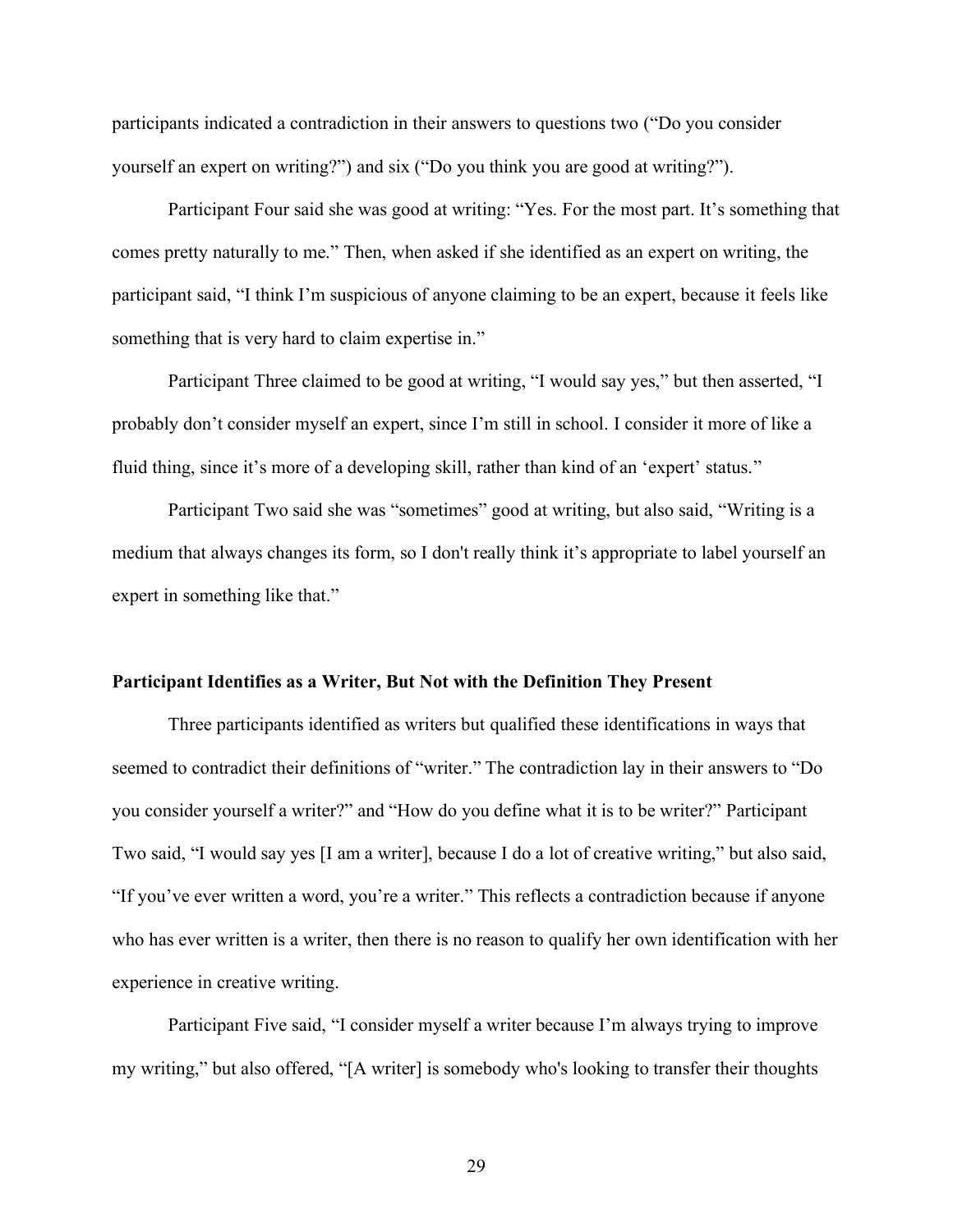and feelings into a written form." This participant's focus on the transfer of thoughts and feelings seems unrelated to his identification as someone who seeks to improve his writing abilities.

Participant One claimed, "I consider myself a writer because I write something every day," and simultaneously claimed, "Do you write something, ever? If the answer is yes, then you're a writer." This participant had the simplest contradiction; to be a writer, does one need to write every day, or can one simply write "something ever?"

# **Participant Does Not Mention Grammar or Usage in their Definition of "Writer," but Notes Grammar as a Skill on which Writing is Contingent**

Another contradiction coded was, "Participant does not mention grammar or usage in their definition of 'writer,' but notes grammar as a skill on which writing is contingent." Three participants coded for this contradiction.

Participant Six defined writer as "a person who writes," but later answered "Do you identify as an expert in writing?" with, "No, because I still make a lot of errors and I still want to come back and revise and rewrite." While he does not mention grammar under his definition of "writer," he seems to believe that an expert in writing does have grammatical accuracy.

Participant Two defined "writer" as, "If you've ever written a word, you're a writer," and identified as a writer: "I would say yes." But later, when answering question seven ("Do you prefer teaching writing over other topics?") she also said, "I really only feel like I can handle [teaching] writing at like a university level, because I am not confident on my grammar. I wouldn't want to teach like middle school writing where they do like, 'There's the subject and the verb.' I'm like, 'I don't know; I don't know what those are.'" I assumed that if one's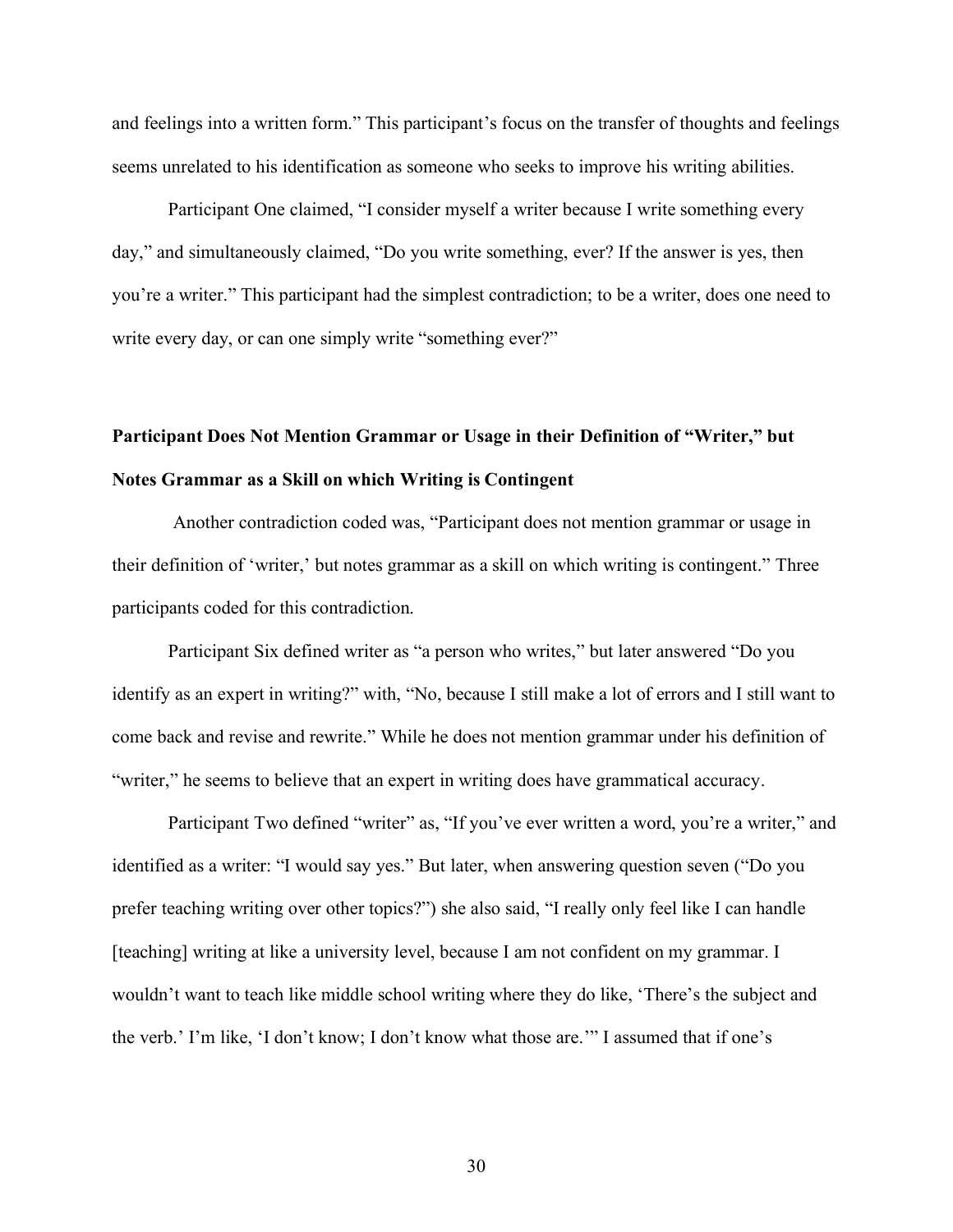definition of "writer" has nothing to do with grammatical acuteness, there was no need to bring up grammar as a skill that would prohibit one from being able to teach writing.

Participant Eight defined "writer" as "requir[ing] some kind of publishing element." He claimed, perhaps appropriately using this definition, that writing teachers do not have to be writers; "It doesn't require a vast in-depth knowledge to teach somebody something." Later, the participant answered, "Do you think you are better at teaching writing than other topics?" with, "When I think about teaching writing, I think about teaching things like how to use a comma, like grammar and usage rules." This third claim reveals a contradiction. Teaching grammar and usage rules does require extensive understanding of language. If this topic is part of teaching writing, then teachers should presumably have a "vast, in-depth knowledge" of these skills. It is doubtful that one can teach the usage rules this person describes without the high level of knowledge that he rejects.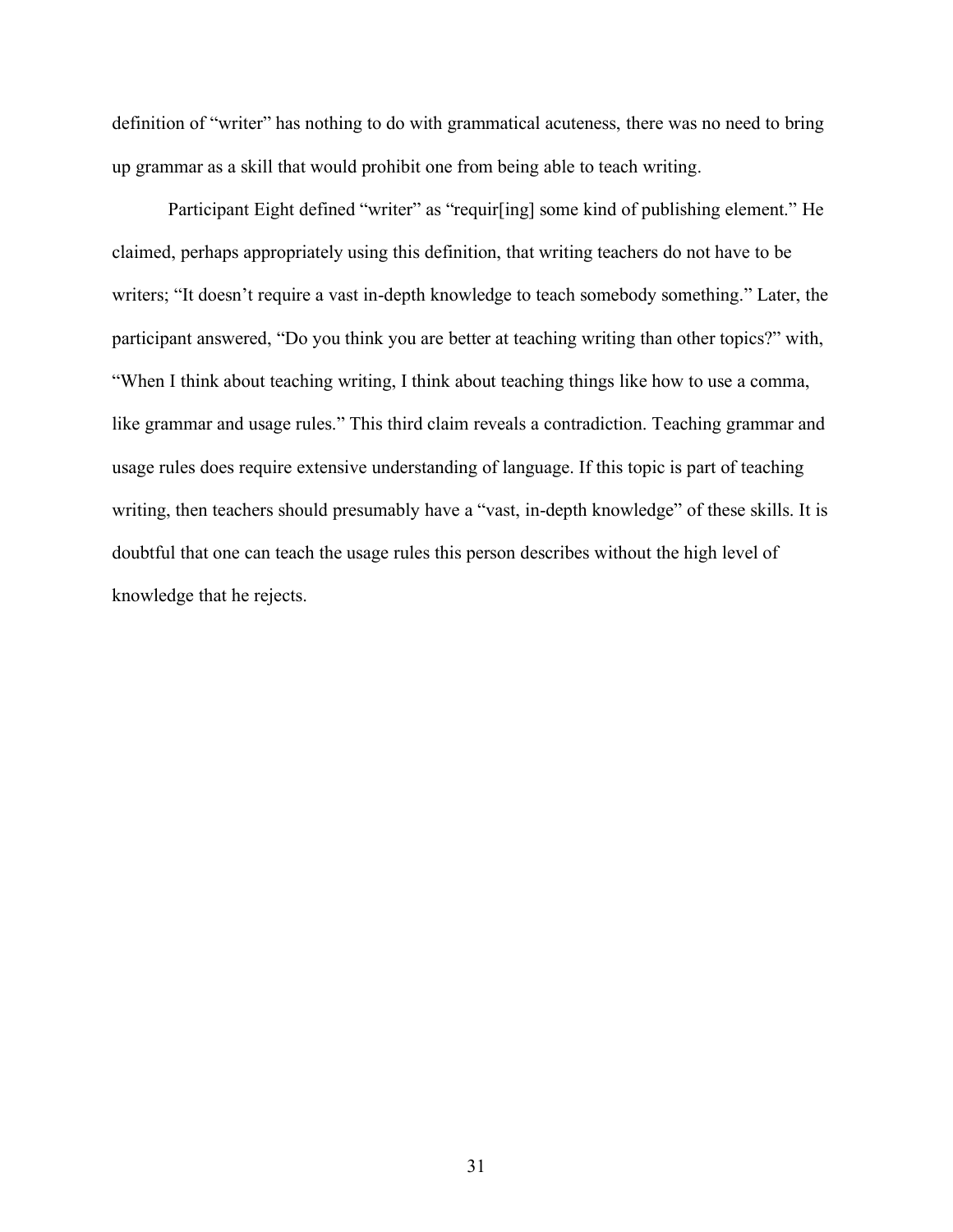### **DATA ANALYSIS OF INTERVIEW ONE**

To analyze the contradictions that I observed, I began by seeking out a theoretical framework that would help me understand how to embrace contraries. Peter Elbow's notions of embracing contraries and methodological belief (1986) frame my understanding of this study. Elbow writes that by searching for contradictions in a system and believing in both sides, the learner is able to move out of a limited frame of reference and into a newer, larger one, because of the "interaction of contradictions" (1986, p. 251). To move away from the "limitations of a single point of view" (p. x), one must seek out the most offensive oppositions and affirm each side of them. If one fully plays this believing game (1973, p. 145), nurturing the conflict and embracing it (1986, p. 243), one may find a wider frame of reference that includes elements that had previously been seen as contradictory.

Embracing contraries means to heighten contradictions, even overstating or exaggerating them, but to simultaneously understand that both sides of the conflict "must somehow be right" (p. x). Doing justice to each perspective, not through a compromise or reconciliation but through an understanding of the validity of each side (p. 234), leads to better thinking (p. 255). Inherent in this frame is an idea of knowledge as pluralistic (p. 289), wherein by participating in conflicting perceptions, we get closer to understanding the truth, because each perception may address a different facet of this truth.

Methodological belief, which Elbow contrasts with methodological doubt, is "the equally systematic, disciplined and conscious attempt to believe everything no matter how unlikely or repellent it might seem – to find virtues or strengths we might otherwise miss" (p. 257). Methodological doubting seeks to "criticize everything no matter how compelling it might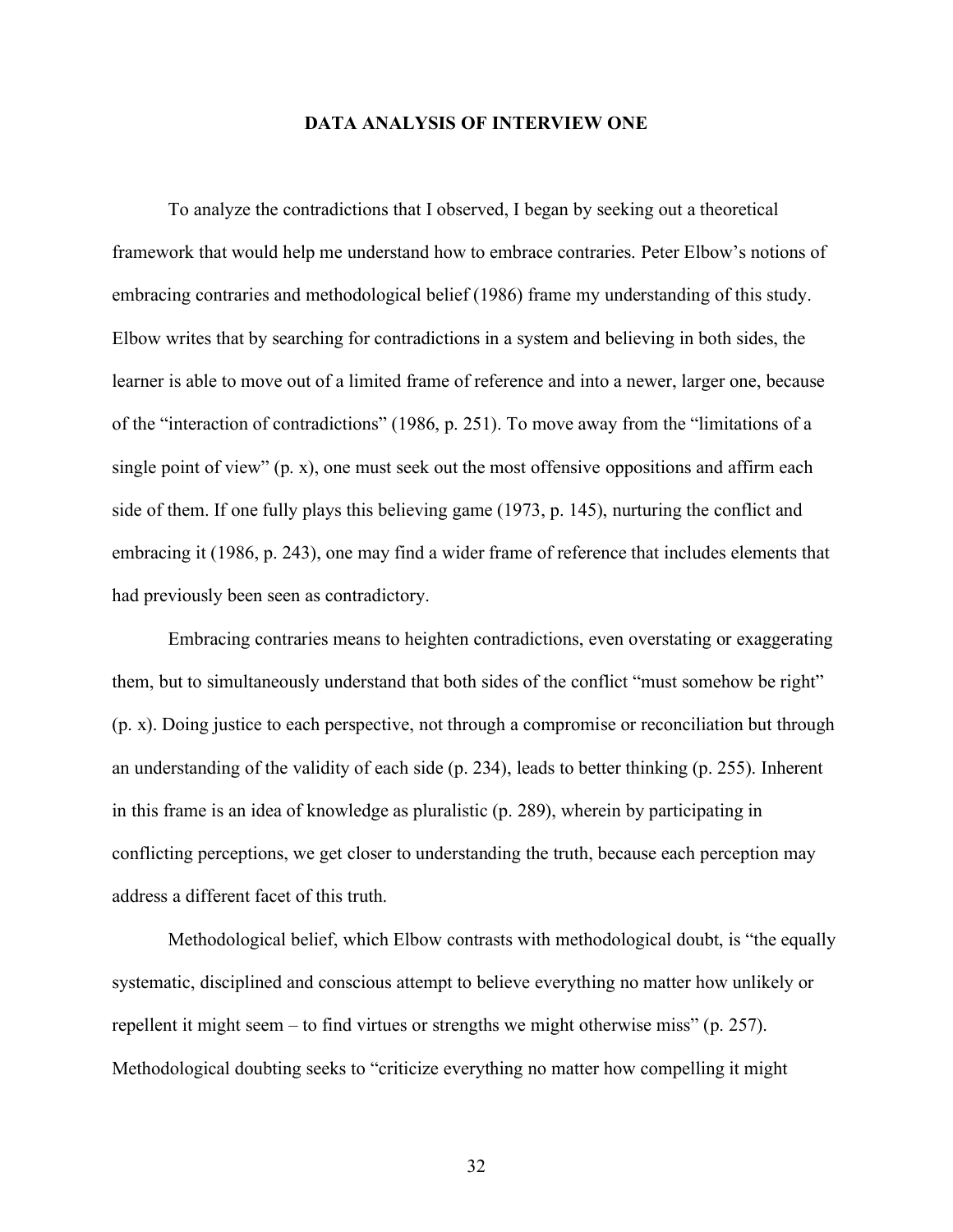seem—to find flaws or contradictions" (p. 257). This framework does not argue for the practice of methodological belief instead of methodological doubt. Elbow views both ideas as equally necessary; he argues merely for the inclusion of belief with doubt, that a person cannot reject an idea until they have succeeded in believing it (p. 261).

Admitedly, I entered the analysis portion of this study doubting much of what I had collected. Many of the participants seemed to contradict themselves in their interviews, and much of what I found contradicted the expectations my background research had laid clear for me. So, to help expand my own frame of reference, I sought to believe that everything the participants told me was true. I sought "to find a valid sense in words where before there was no sense or an invalid sense" (p. 278). I asked myself in what way their words could be right.

Elbow writes that one particularly approachable way of playing the believing game is to ask the following questions (p. 275): What would you notice if you believed this view? In what senses or under what conditions might this idea be true? Elbow suggests that the listener pretend to be someone who believes in the idea, whether that person is real or imaginary. This role playing serves as the foundation for my analysis of the data.

# **Participant Believes Writing Teachers Do Not Have to be Writers, But Also Believes Writers are Simply People Who Write**

The participants clearly did not see the same contradictions that I saw regarding their definitions of "writer" and their answers to question four ("Do you think writing teachers must be writers themselves?"). So, to analyze these responses and practice methodological belief, I asked in what sense these claims could be true. Two of the participants indicated in interview one that they believe writing teachers do not have to be writers, but also believe writers are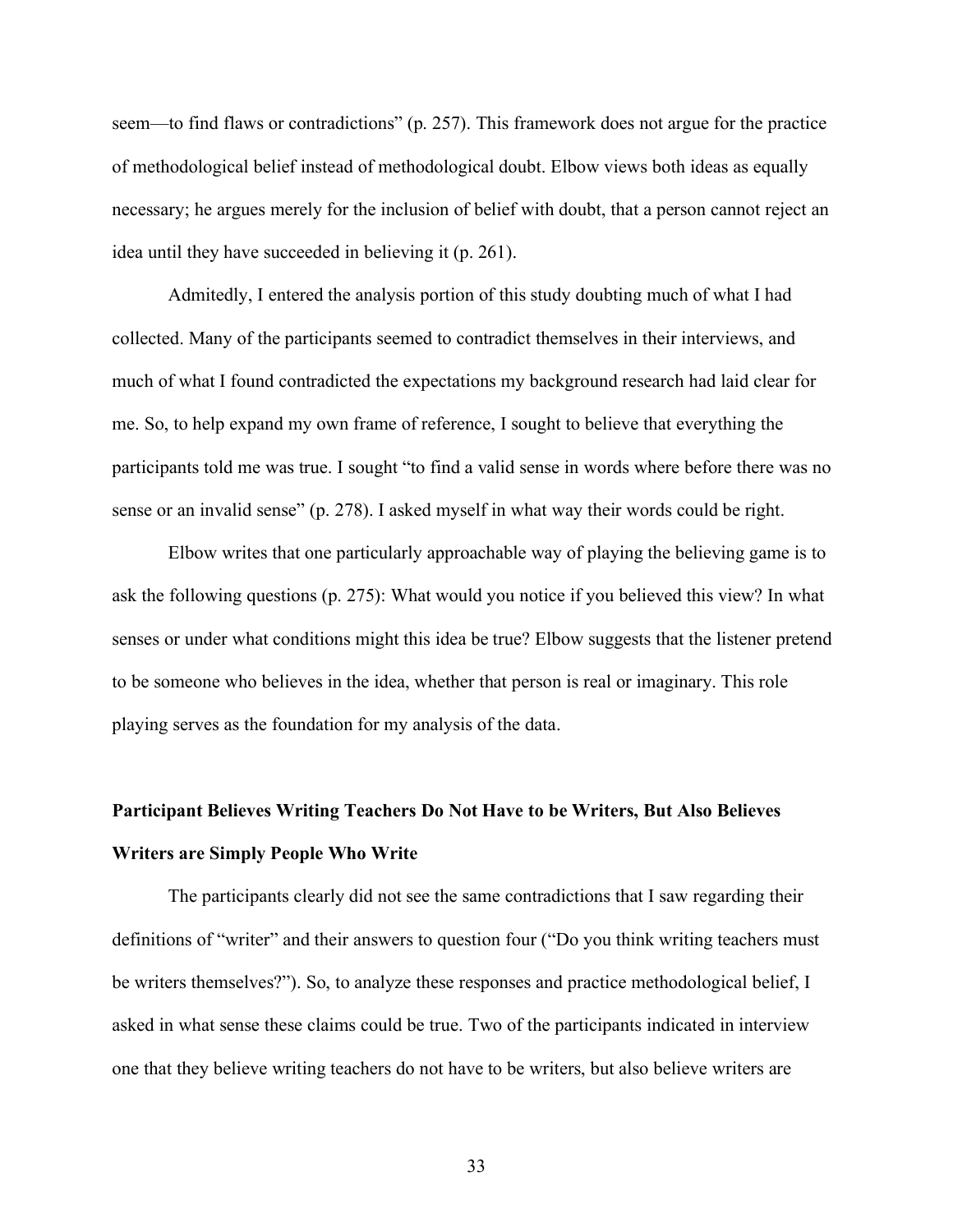simply people who write. I believe the participants really do define writers as people who write. They likely tell their students that they are writers just by writing.

In what sense, then, might writing teachers not consider themselves writers? What would I notice if I believed this? If I place myself into the shoes of the participants, both of whom are in fields other than Composition, then I can begin to understand: I am not explicitly studying Composition, so the writing in my graduate classes doesn't seem particularly relevant to teaching writing. I do not even know what types of writing people in the field of Composition do. My work as a writer has nothing to do with my work as a writing teacher. Why would I try to fit my writing identity in a sphere where it is not relevant? Because I see little relevancy connecting writing and teaching, I cannot claim that one identity necessitates the other.

Role playing reveals that graduate assistants may not see the connection between being a writer and being a teacher of writing because those two identities are inherently separate in their lived experiences. They compartmentalize their work as students and their work as teachers, and in doing so, isolate their writing from their teaching of writing. For them, writers and teachers are a Venn Diagram with some overlapping experiences, but they are still two distinct circles.

By highlighting and even exaggerating the contradictions through role playing, this prompted me to look toward another alternative explanation: these two participants could believe that everyone who writes is a writer, but they have internalized higher, perhaps subconscious, expectations for themselves as graduate students: Yes, everyone is a writer just by writing, but I am not a writer. When evaluating their own writing as graduate students, they may believe writers must have advanced skills and/or be published. Therefore, to say that writing teachers must be writers would be quite hypocritical. Notably, while both of these participants identified as writers, neither identified as an expert in writing in question two. This inability to claim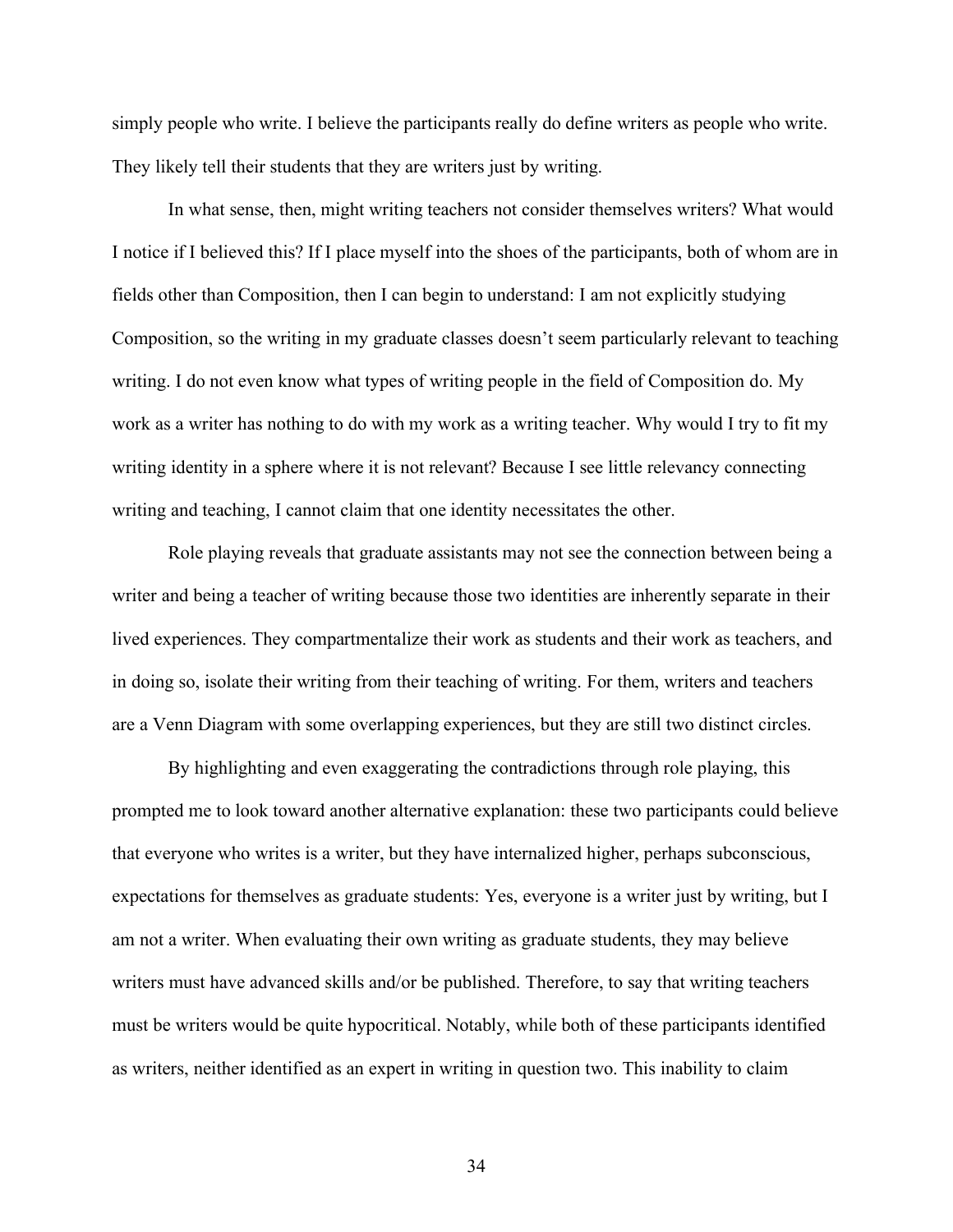expertise may inhibit their abilities to fully identify as writers. In an almost face-saving set of ideas, if they do not really believe that they are writers, then writing teachers must not have to be writers.

# **Participant Does Not Identify as an Expert on Writing, But Does Consider Themselves to be Good at Writing**

Another contradiction I found was similarly related to the idea of expertise: "Participant does not identity as an expert on writing but does consider themselves to be good at writing." Participant Four considers herself to be good at writing but admitted to being "suspicious" of anyone claiming expertise. This contradiction in her responses may find its crux in the idea that this person is pursuing a graduate degree. She may be suspicious of people who identify as an expert but have not worked toward an advanced degree. If I place myself into the role of the participant, then I can begin to understand why she does not see a contradiction: Expertise requires an advanced college degree or some type of outside certification. That is why I am pursing a graduate degree. Someone can produce good writing without these credentials, but that doesn't make them an expert in writing*.* Participant Four is not an expert because to identify as an expert requires an advanced degree. She is suspicious of anyone claiming expertise without the appropriate credentials. This does not negate the fact, though, that someone can be "good" at writing without credentials.

Participant Three, who denied expertise because she is still in school, also shares similar ideas about what being an expert means. Being in school prohibits expertise, because one has not yet achieved the required degree, but it doesn't prohibit being good at writing.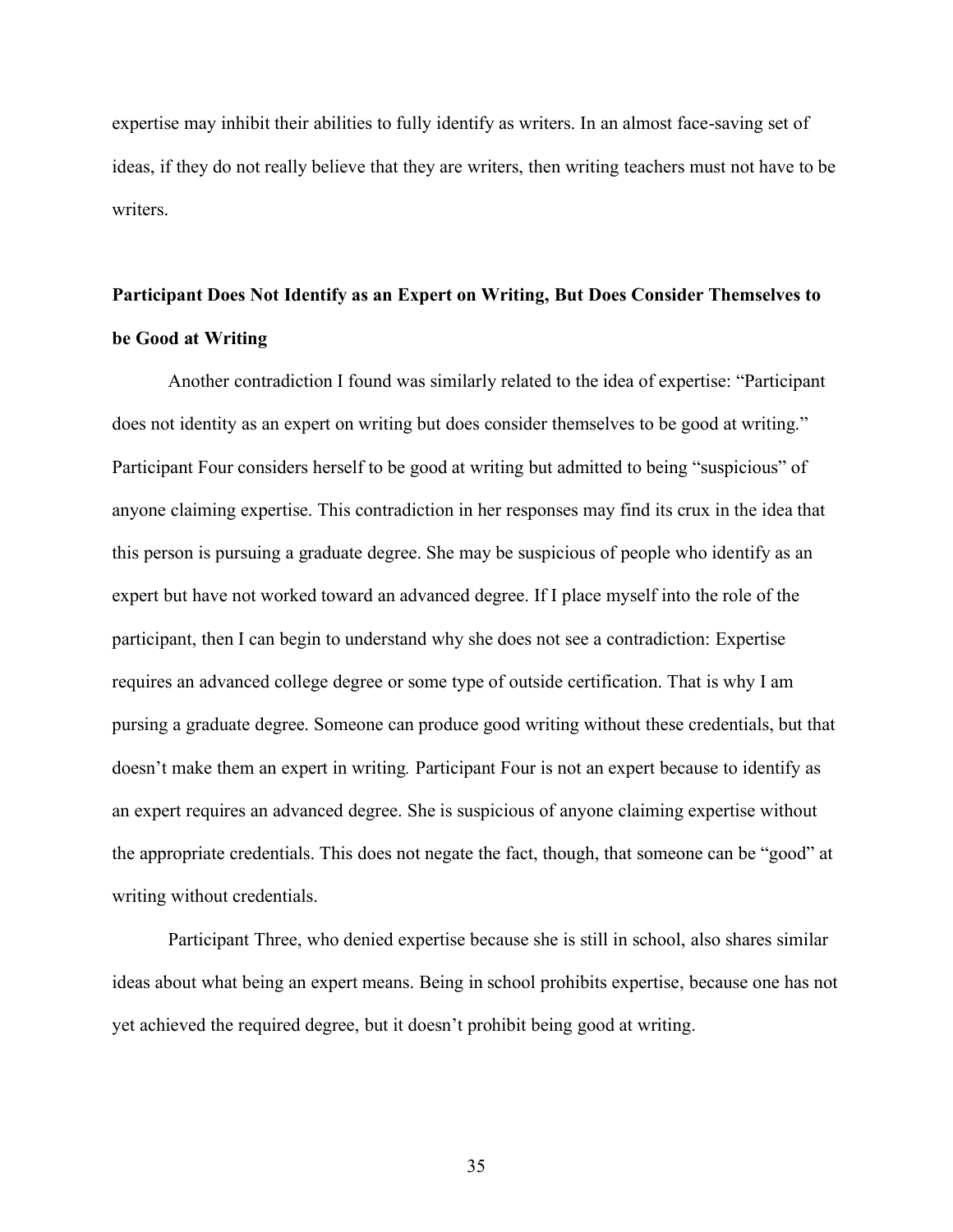Participant Two, who denied the existence of expertise, said she was "sometimes" good at writing. She also defined "writer" in question three by saying, "If you've ever written a word, you're a writer." This participant may have such an open definition as to remove the need for a novice-expert hierarchy. Again, if I jump into role-playing, I can begin to understand the participant's logic: A text message is truly of equal value to a best-selling novel, thus the novelist is no more an expert than the texter. If we are all writers, then we are all experts; conversely, if everyone is an expert, then no one is*.* Through role-playing, this idea becomes easier to understand. If the hierarchy is removed, no one can label themselves as expert or novice. This logic explains her "sometimes" answer to question six ("Do you think you are good at writing?"); if there is no novice-expert hierarchy, there may also be no "good writer" versus "bad writer" hierarchy, which makes it difficult to give a yes/no answer.

By "believing" these conceptions of expert, it becomes evident how graduate assistants can define themselves as good writers without identifying as experts. Their stricter conceptions of expertise prohibit any automatic connection between being good at writing and having expertise in writing. They do not see good writing as a direct scaffold into expertise. Consequently, though these graduate assistants are positioned as the writing experts in their classrooms, they are far from actually identifying as experts.

### **Participant Identifies as a Writer, But Not with the Definition They Present**

The third contradiction – participant identifies as a writer, but not with the definition they present – is evident in respondents' answers to questions one ("Do you consider yourself a writer?") and three ("How do you define what it is to be a 'writer?'").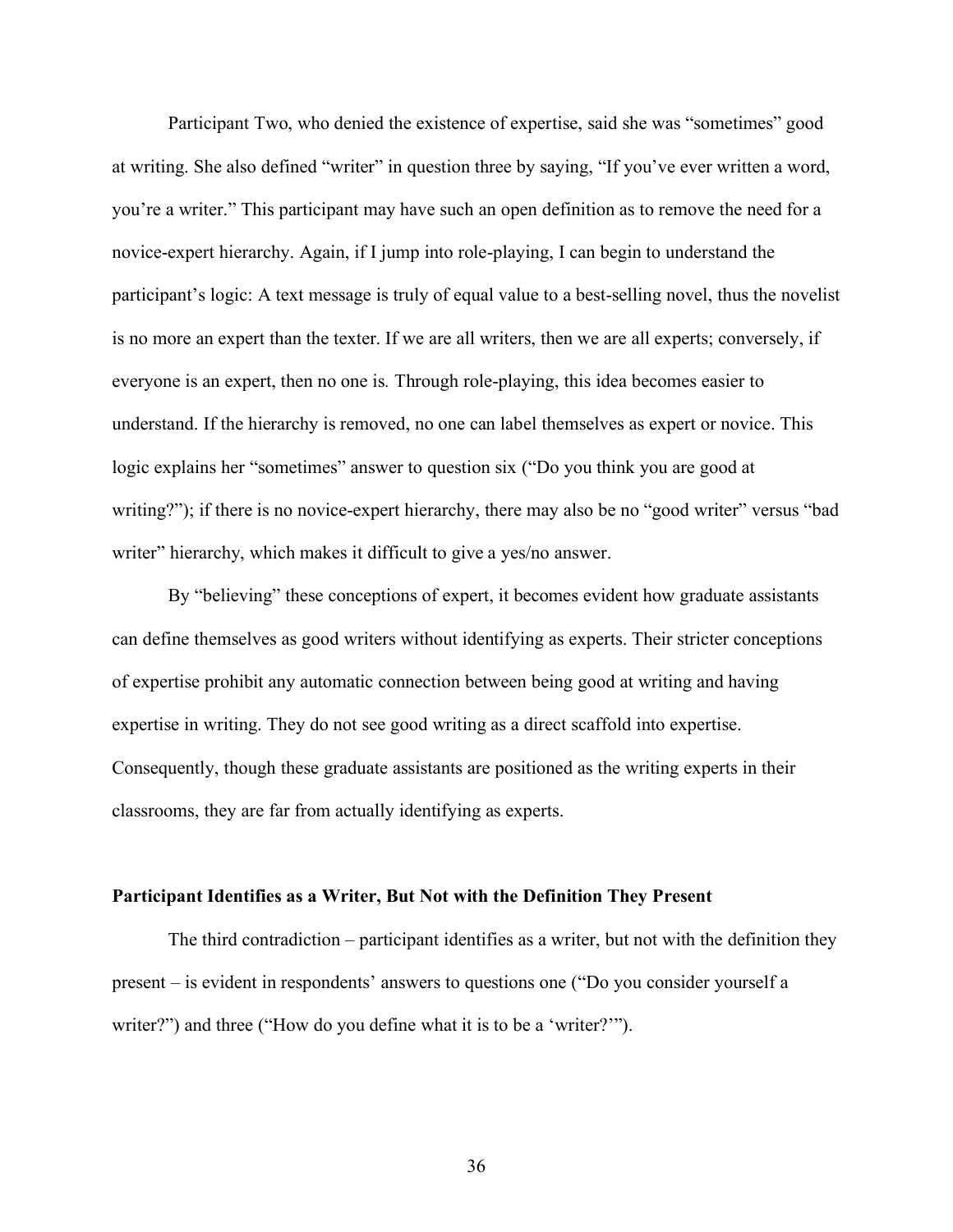Participant Two said, "I would say yes [I am a writer], because I do a lot of creative writing," but also defined "writer" as anyone who has, "ever written a word." She qualified her own identity with the "creative" element, even though that was not part of her definition of "writer." When this participant answered question five, "Do you enjoy writing?" she said, "When I do creative writing, I like it a lot." Creative writing *is* an important part of her writer identity, even though it is not part of her more general definition of "writer." It was natural to bring up creative writing when asked about her own identity, but this detail functions independently from her definition.

Participant Five defined writing as all about the transfer of thoughts and feelings but identified as a writer because he is always trying to improve his writing. It is difficult to see the connection between thoughts and feelings and improvement, especially if his notion of improvement is based on some external notion of "good" writing. It reads as a contradiction between his private writing goals (transfer of thoughts and feelings) and his public writing goals (improvement). If I roleplay as this person, writing is all about the transfer of thoughts and feelings; however, I am struggling to do so in my literature graduate program. I have yet to figure out how incorporate my own feelings into my critical analysis of Hemmingway. But perhaps if I try hard to improve the way I engage with Hemmingway, I will see how my thoughts and feelings can live through my writing as a literature student*.* Therefore, this contradiction is resolved by the idea that he is a writer because he is trying to improve his ability to put his thoughts and feelings into written form; he is improving based on his definition of writing.

Participant One's identity as a writer also seemed to contradict her general definition of "writer." She claimed that writers must simply "write something, ever," but also considered herself a writer because she writes daily. The contradiction rests on whether writers should be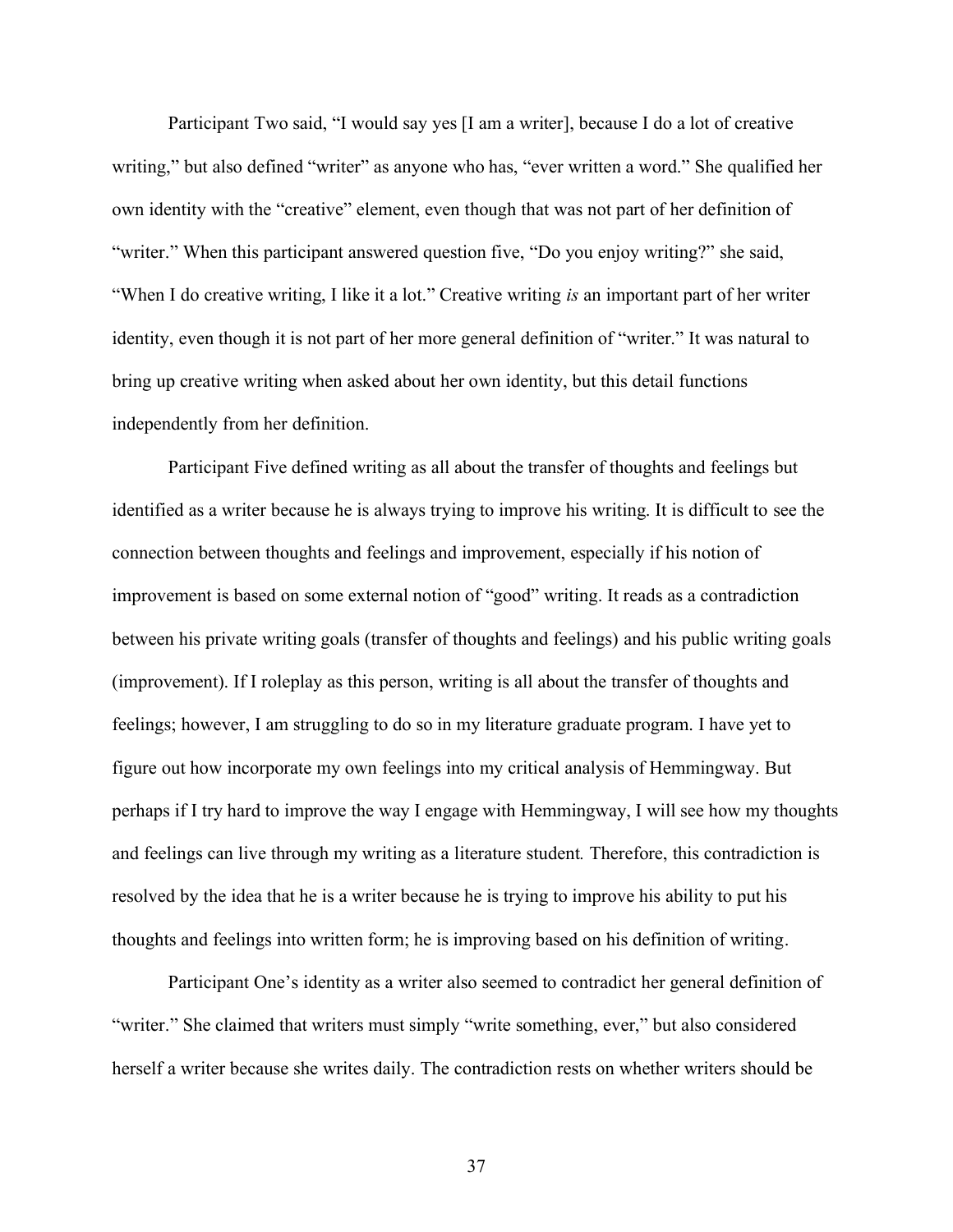daily practitioners, or if any act of writing makes one a writer. Had this participant merely said, "I have written, so I am a writer," it would not have conflicted with the definition she presented. It was the "every day," that created the contradiction, but the two may not be mutually exclusive. The participant may not be claiming to identify as a writer because she writes every day; she identifies as a writer because she writes, and it just so happens to be every day.

By role-playing as these participants, I understand that the qualifiers they chose to include are important parts of their personal writing journeys. For Participant Two, creative writing is the most sentient part of her identity. For Participant Five, the journey toward improvement likely takes precedence over other aspects of his writing. And for Participant One, daily practice is an important part of her work as a writer, and therefore has a real impact on her identity. This insight suggests that writer identity for graduate assistants may be highly idiosyncratic, even if their definitions of "writer" are quite broad.

# **Participant Does Not Mention Grammar or Usage in their Definition of "Writer," but Notes Grammar as a Skill on which Writing is Contingent**

Three participants did not mention grammar or usage in their definition of "writer," but noted grammar as a skill on which writing is contingent. Participant Six defined writer as "a person who writes." However, he did not identify as an expert in writing in question two. He qualified his answer to question two with, "I still make a lot of errors and I still want to come back and revise and rewrite." While he does not mention grammar within his definition of "writer," he believes that expert writers would not make errors. One can be a writer regardless of grammatical knowledge, as in his definition. But one cannot be an expert if one consistently makes grammatical errors.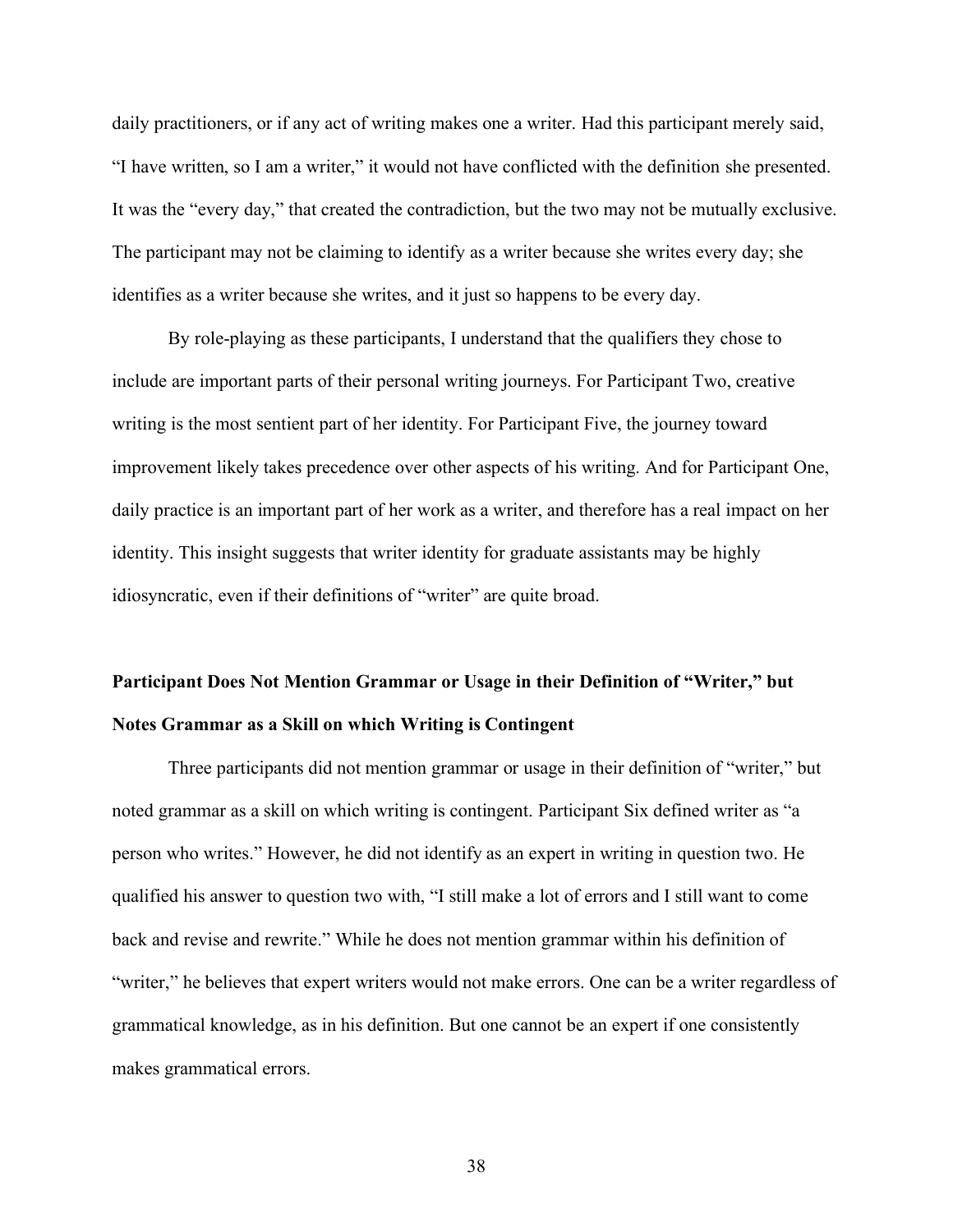Participant Two stated that "if you've ever written a word, you're a writer," but noted that she does not prefer teaching writing over other topics because she is "not confident" with grammar, and for this reason, she can only teach writing at the "university level." She simultaneously separates the teaching of grammar and the teaching of writing but also sees them as inseparable, because she cites grammar as a reason that she could not teach writing in a middle school. Participant Two has an undergraduate degree in literature and is pursuing a master's in such. Prior to her appointment as a GA, she had no teaching experience. If I assume her perspective, I can begin to understand the contradiction: It is not that my definition of "writer" has nothing to do with grammar, it just has nothing to do with the ability to name grammatical rules. Perhaps, writing must have enough grammatical accuracy to be understood. This doesn't mean that a writer needs to be able to explicitly name subjects and verbs, but they should know how to use those parts of speech correctly. I feel less-than-confident in teaching the prescriptive elements of grammar and usage, having never been formally taught such at a college level, but this is okay. I believe that writing is a skill dependent upon understanding of grammar, but this understanding may be implicit*.* When phrased this way, the contradiction seems to disappear entirely.

Participant Eight defined a writer as one who must be published. However, he also specified that writing teachers do not need any "in-depth knowledge" to teach writing. Though, according to him, teaching writing was primarily about teaching grammar and usage. The most obvious understanding of this contradiction is to consider how this person defines "in-depth knowledge." He may not think that an understanding of grammar and usage rules is in-depth; to have "in-depth" grammatical knowledge, to this person, may mean having a Ph.D. in linguistics. To him, teachers' knowledge does not have to be "in-depth" to teach the types of grammar and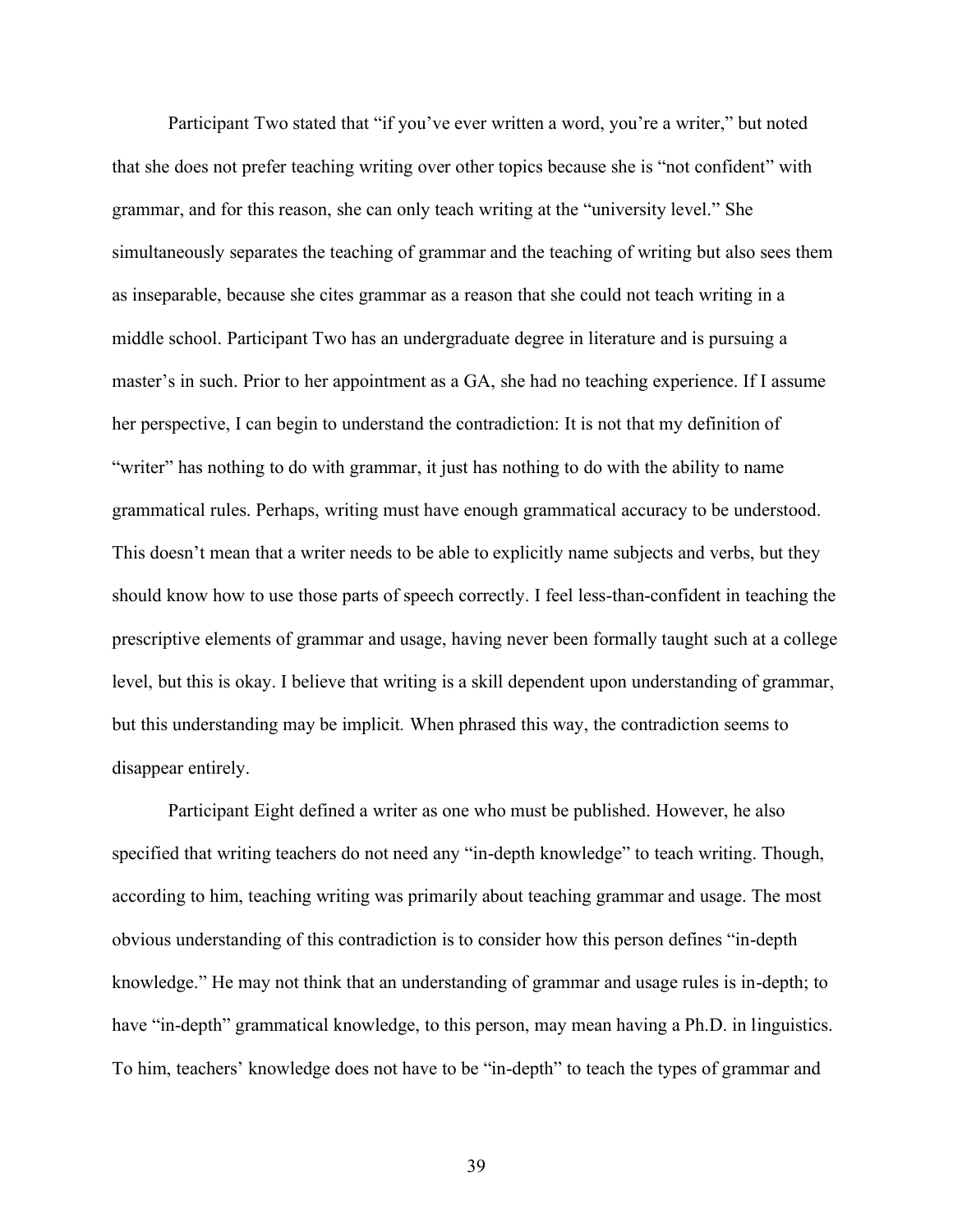usage skills needed by a layperson. I define "in-depth knowledge" as having graduate-level study in a field. So, teachers do not need this level of knowledge to teach most students*.*

Another way to understand this contradiction, however, is to focus on his definition of "writer" as someone who must be published. I wondered how a writer must be published, but a writing teacher must teach grammar. These two skillsets seemed widely far apart, as grammar is likely not the most important skill to a published writer. Many published writers are much indebted to a skilled editing team and could not teach grammar without some significant refreshers. So, then, the group that Participant Eight labeled as "writers" could not actually teach writing. Of course, this fits well within his frame of reference; he never claimed that writing teachers have to be writers, in fact he was quite certain otherwise. To him, writers and writing teachers are two entirely different circles on a Venn Diagram. There may be some people who can fit in the overlapping portion – those who are published writers but are also skilled at teaching grammar – but one can easily exist in the outer circles only. Professional writers and writing teachers have little to do with each other.

There is, however, one contradiction remaining with Participant Eight. Again, he defines "writer" as someone who is published. If teaching writing means teaching grammar, but published writers likely rely more heavily on skills other than grammar to succeed, then one is not actually teaching many of the skills that writers use. Meaning, one is teaching writing without teaching students to be writers, based on this person's definition. As mentioned above, this person answered question eight ("Do you think you are better at teaching writing than other topics?") with, "When I think about teaching writing, I think about teaching things like how to use a comma, like grammar and usage rules." However, his answer did continue: "When I think about turning students into professional writers … I think about logic and reason." So, this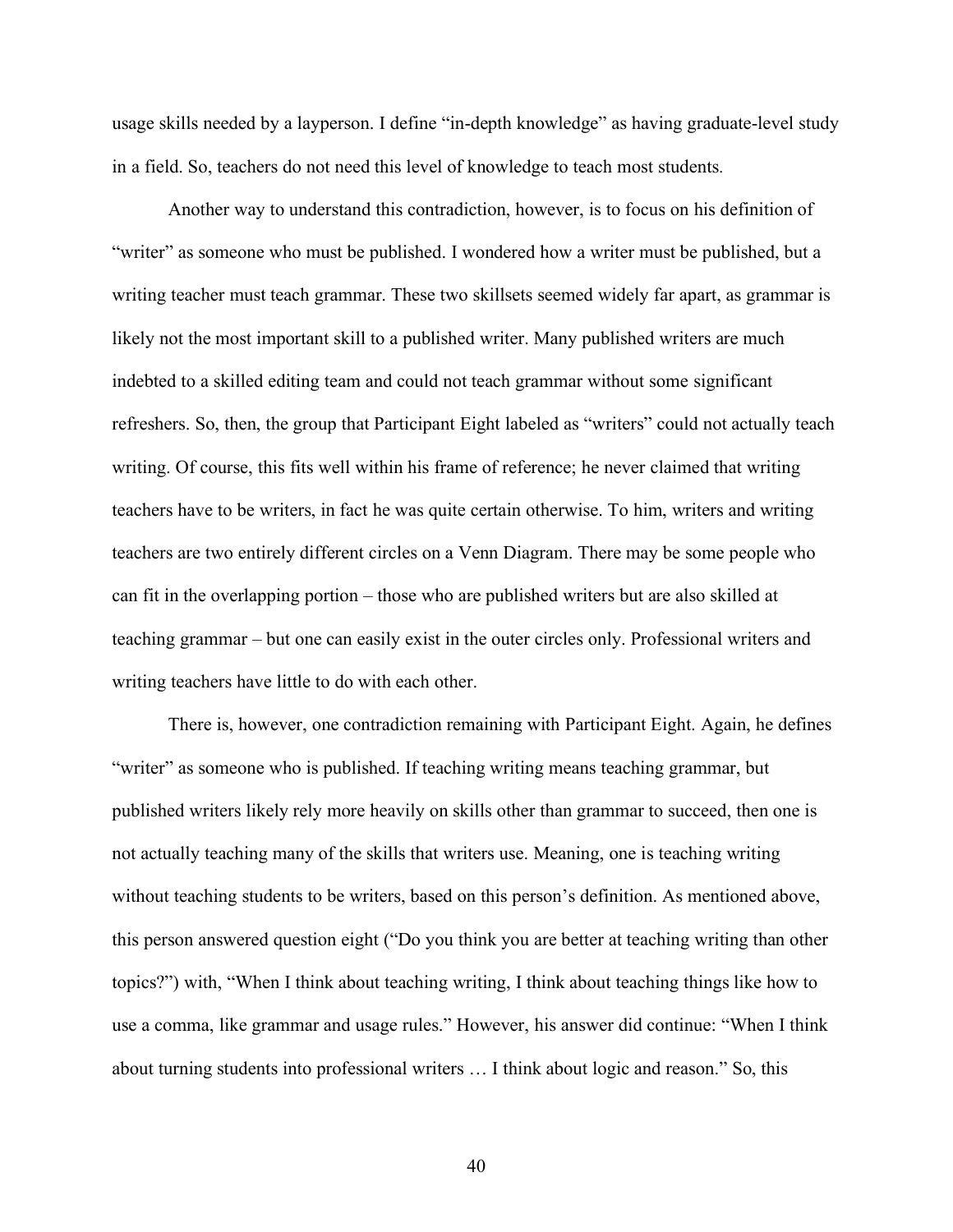person does allude to the idea that professional writers need skills other than grammar. Participant Eight separates teaching writing from turning students into writers. For him, teaching basic writing skills for the layperson and teaching skills needed to be a "writer" are entirely different pursuits.

This data indicates that grammar plays an important role in teacher and writer identity, even if the respondents did not note grammar in their definitions of "writer." These findings could indicate that even when graduate assistants have generous definitions of "writer," their personal writing identities are still dependent on grammar and usage concerns. Graduate assistants may even hold themselves to much higher grammatical standards than they would apply to anyone else.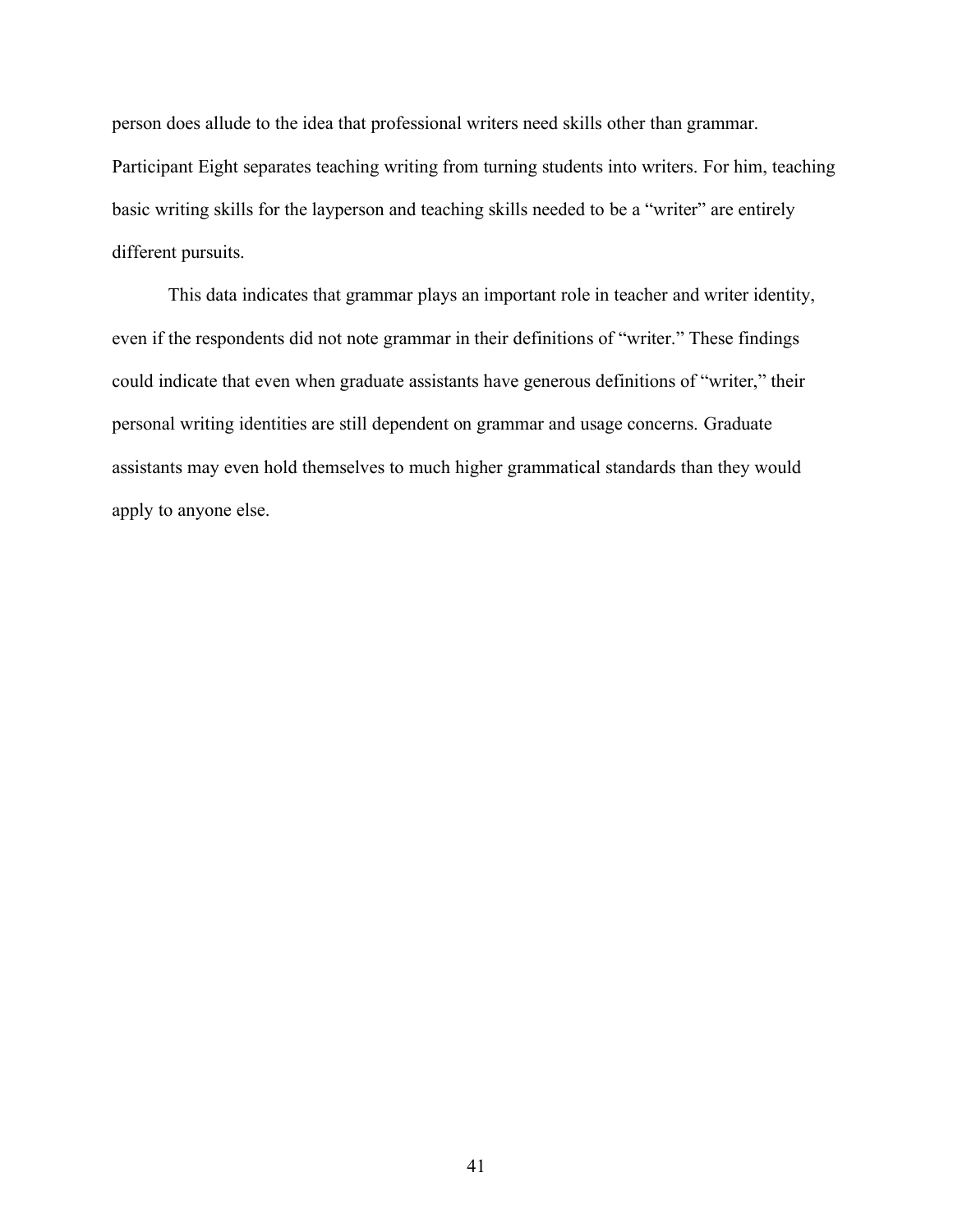## **FINDINGS FOR INTERVIEW TWO**

In interview two, I was primarily seeking information about how the freewriting experience was going for each participant. I saw this as an opportunity for the participants to practice some metacognition about how freewriting was affecting their thinking. Answers to all but question nine ("What would your students think of freewriting?") from interview two are represented below (see Table 2). For question five ("Has the freewriting experience been positive or negative?), I have abbreviated "Positive" as "Pos." Question eight, "Is casual writing, such as freewriting, of equal learning value to formal essay writing?" is the only repeated question from interview one.

|  |  |  | P1 P2 P3 P4 P5 P6 P7 P8                                 |  |
|--|--|--|---------------------------------------------------------|--|
|  |  |  | Q1 Yes Yes No Yes Yes Yes Yes Yes S                     |  |
|  |  |  | Q2 No No No Yes No No No Yes                            |  |
|  |  |  | Q3 Yes Yes Yes Yes Yes Yes Yes Yes Yes                  |  |
|  |  |  | Q4 Yes NA No No Yes ST <sup>1</sup> ST <sup>1</sup> Yes |  |
|  |  |  | Q5 Pos Pos Pos Pos Pos Pos Pos Pos Pos                  |  |
|  |  |  | Q6 Yes Y/N Yes Yes No Yes Yes No                        |  |
|  |  |  | Q7 Yes Yes Yes Yes Yes Yes Yes Yes Yes                  |  |
|  |  |  | Q8 Yes Yes Yes Yes Yes Yes Yes Yes Yes                  |  |
|  |  |  | Q10 Yes Yes Yes Yes Yes Once Yes Yes                    |  |

Table 2. Answers to Interview 2

<sup>1</sup> "Sometimes"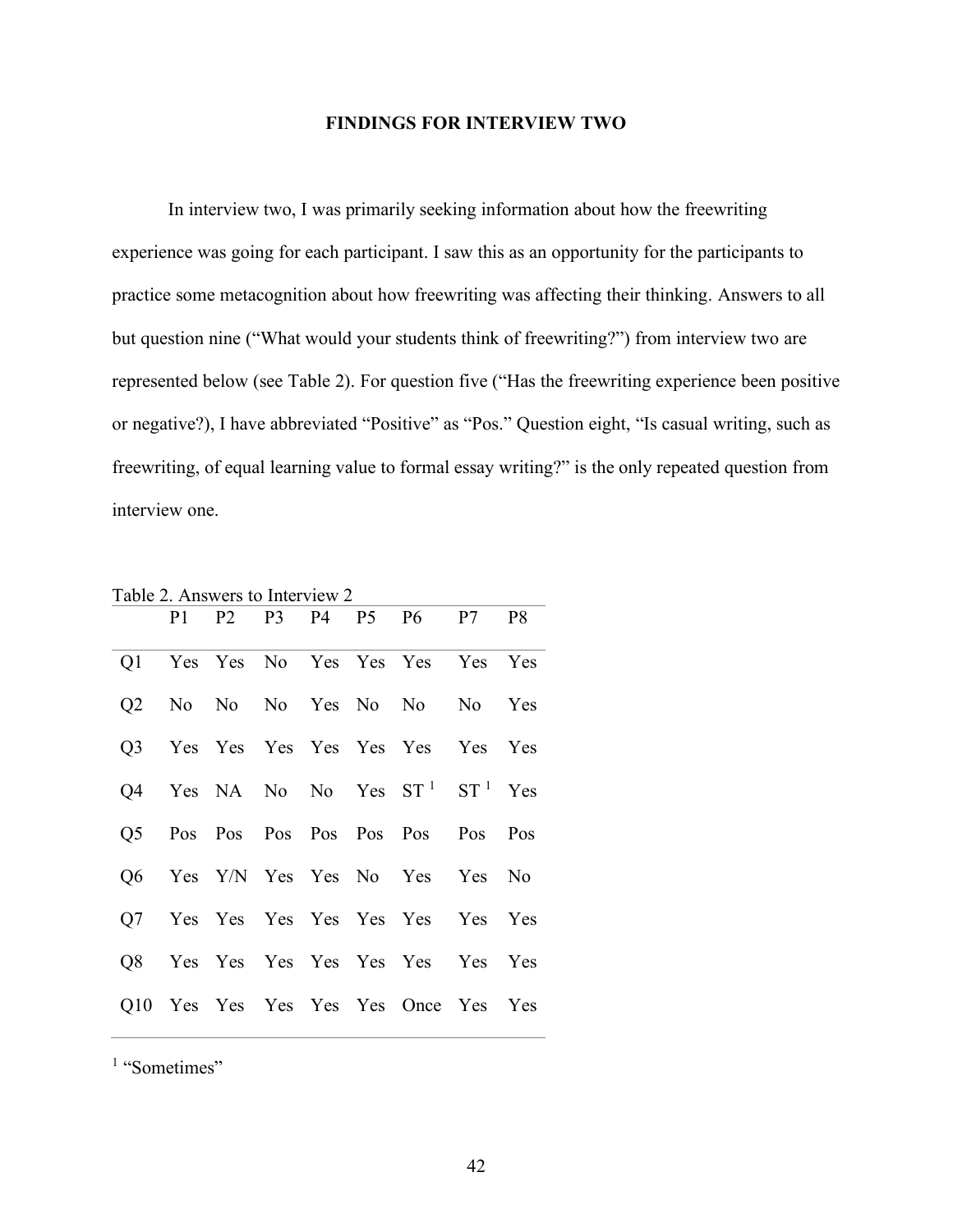Participant Two, in response to question four, "Do you think you are good at

freewriting?" said, "I don't think there's necessarily a way to be good at freewriting." As she did not consider the question to be applicable, I represented this answer as "NA" in the table. In response to question six, "Has freewriting had an effect on your other writing?" she answered that it had affected her poetry writing but not her "academic" writing, which I coded as yes/no, represented as "Y/N" in the table. Participant Six, in response to question ten, is listed as "Tried once," as he once assigned freewriting to his students but did not do so again.

In response to question one, seven out of eight participants said yes, they do include freewriting in their definition of "writing." In response to question two, six participants did not believe their definition of "writing" had changed since the beginning of the study. Participant Four's definition had changed because she was "more comfortable" including freewriting in her definition. Participant Eight noted that his definition had changed because he no longer believed that being "writer" means being published.

Everyone answered yes to question three, "Do you enjoy freewriting?" Answers to question four, "Do you think you are good at freewriting" were mixed, with two "no," two "sometimes," three "yes" and Participant Two's "N/A." Everyone believed the freewriting experience had been positive in question five.

Question six, "Has freewriting had an effect on your other writing?" received five "yes," two "no" and one "yes/no" from Participant Two. Question seven, "Do you think of yourself as a writing teacher?" had unanimous answers of "yes."

Question eight, "Is casual writing, such as freewriting, of equal learning value to formal essay writing?" also received universal "yes" answers. This is a shift from the two "no" answers and one "it could be" given in response to the same question (question ten) in interview one.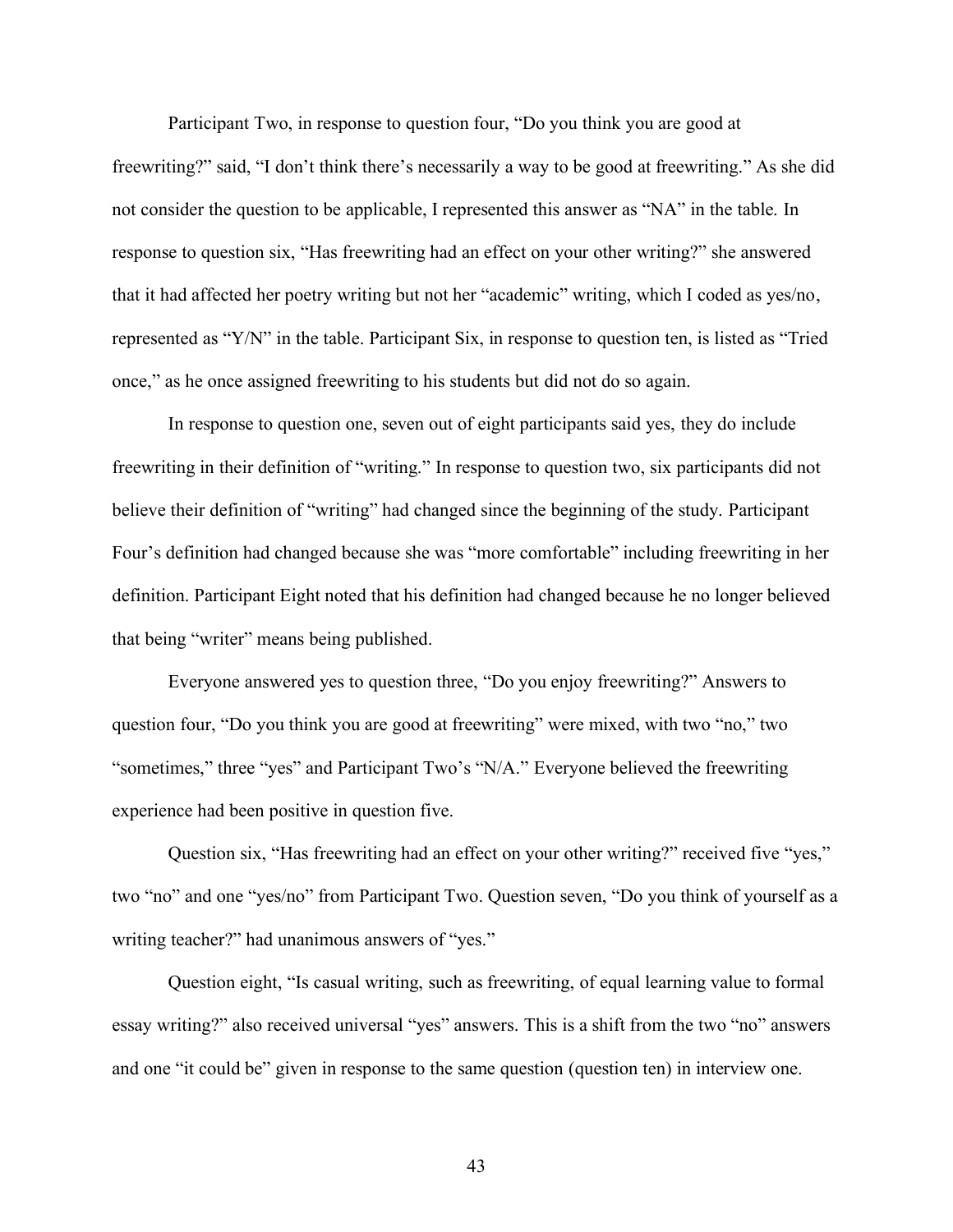Answers to question nine, "What would your students think of freewriting?" were not yes/no answers but were surprisingly categorizable. Participants Six, Five, and One indicated that their students, in general, like freewriting. Participants Seven, Eight, and Three indicated that their students have mixed feelings; some seem to enjoy it, and others do not. Participants Two and Four were quite firm that none of their students seem to like freewriting. Question ten, "Would you try freewriting with your students" was also answered with "yes" from nearly every participant, with the one exception of "tried once" from Participant Six.

I first read through the data for shifts in thinking regarding the value of freewriting. In interview one, I had not expected many participants to value casual writing as much as formal writing. I anticipated that much of this attitude came from a lack of experience with freewriting. I had hoped that after five weeks of trying freewriting, they might place more value on it.

After reviewing the data, I noted that many participants expressed a dramatic emotional response to the freewriting. I had not anticipated their candidness about these reactions, nor had I explicitly asked about their emotional responses. While I did ask, "Has the freewriting experience been positive or negative?" I had anticipated participants to evaluate the positive or negative effects on their writing, not their emotions. The choice of seven out of eight participants to include information about their emotions in their answers to this question proved significant, and therefore, became the second trend I noted.

The third trend was, "a change in writer identity to a change in teacher identity." In this second interview, the participants started to relate their development as writers to their development as teachers. Few of them had expressed this connection in the first interview, so I highlighted the presence of this newfound teacher-writer relationship.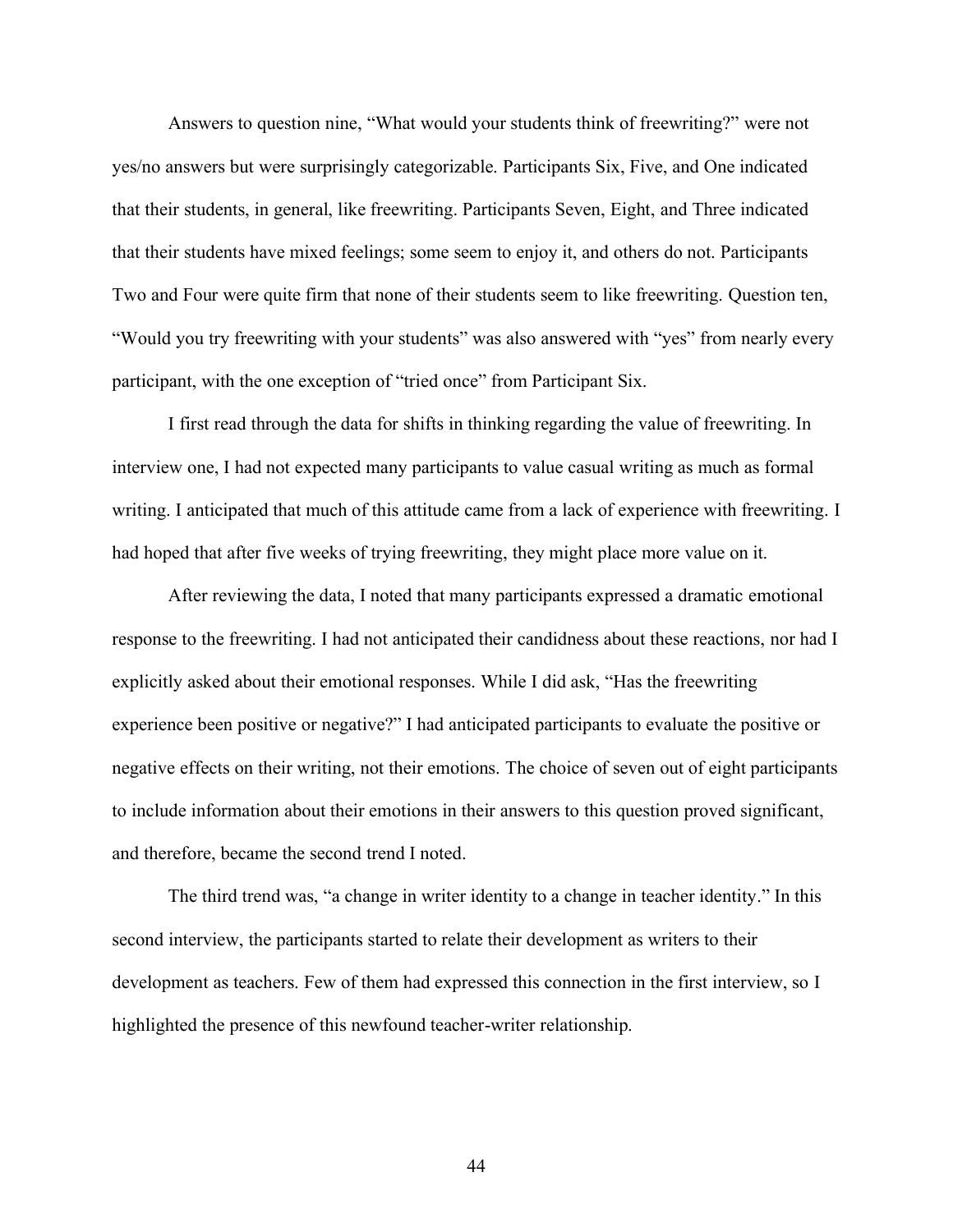### **Shifts in Thinking Regarding the Value of Freewriting**

In interview one, three participants believed that freewriting was of equal value to formal, academic writing, but added specific qualifiers for their affirmative answers. In interview two, all three participants believed that freewriting was of equal value but had removed the conditions they presented initially.

Participant Eight said in the first interview, "Yes [freewriting is of equal value], but I don't think the skill is necessarily transferable. So, it can help, but in a vacuum, no." Then, in the second interview, he offered, "Yes. It has to be [of equal value]. Based on my experience .... Even if it's not necessarily important, as it's not going to be published. To get your ideas straight, to understand yourself, to understand the topic you're writing about. If it does that, then it has to be. It has to be as important, if not more important." This participant had the most noticeable shift in thinking between the first two interviews.

Participant Two originally said in the first interview:

[Freewriting] can be [of equal value], but I don't think it's utilized as such. I feel like a lot of people think of a journal as like, oh this is my diary and I'm just going to write down all the bad things that happened to me today, or like, my crush asked me out, or whatever. To answer your question, I don't think people take journaling seriously enough, but I think if they were, I think it would be useful.

Prior to practicing freewriting, this participant used the terms "freewriting" and "journaling" synonymously. She also renounces the digressions that are so often a part of freewriting, noting that to write about one's day or romantic encounters renders the writing as less valuable than academic writing. To reject the presence of digressions is nearly analogous to rejecting freewriting as a whole, as they are an integral part of Elbow's freewriting process.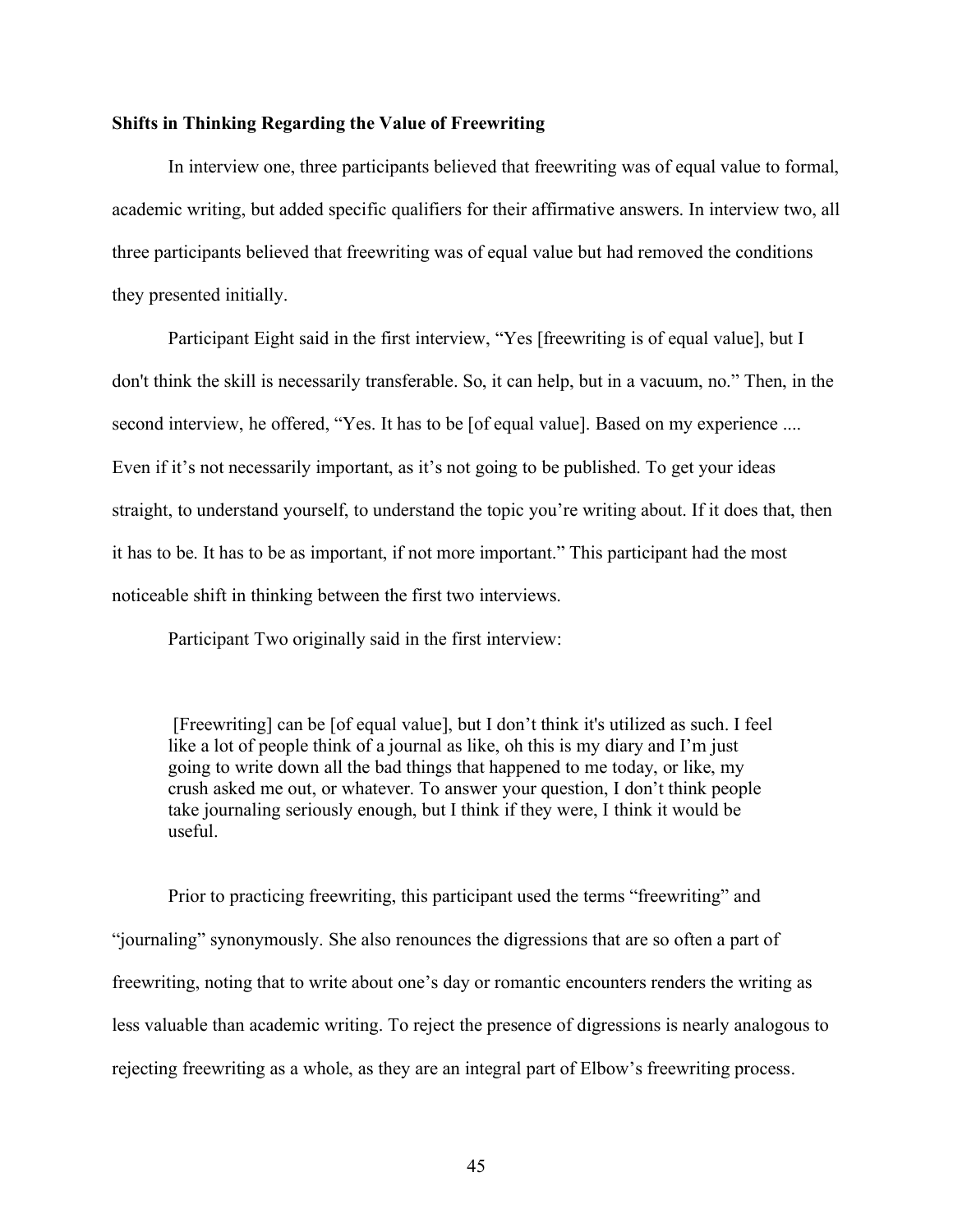Freewriting improves the quality of one's writing by encouraging ideas we might otherwise miss, and these digressions are how one finds these ideas; "You can encourage richness and chaos by encouraging digressions … if you allow yourself to get genuinely off the subject you can see it differently when you come back" (Elbow, 1973, p. 34). So, to reject these digressions could prevent any improvement in one's quality of writing.

In interview two, Participant Two answered the same question with: "I would argue that yes, it can be [of equal value]. A lot of freewriting techniques that I've personally been using are just giving more credit to my own style and voice. Which is very useful. I mean there are tons of essayists who write in a very informal, personal tone."

Participant Six initially said, "I would say [freewriting] could be equal [in value] if they focus on their techniques or their strategies that they use." Then, in the second interview, the same participant said, "I think a similar or same value for freewriting and academic writing, but I think it's a matter of the amount of experience I had, and I just got a huge experience this summer [in a freewriting-based writing class] … The amount of experience is definitely changed my mind and view of what the value of each type of writing is."

On the one hand, Participant Six's shift in thinking seems rather small; he goes from one necessary condition (focus) to another (experience). However, these conditions are very different. While he initially prescribed how one performs the act of freewriting, he concluded in the second interview that mere practice with freewriting could make a difference in the value. This condition is almost a non-condition, because to practice freewriting at all is to do it regularly; Elbow's first line in Chapter One of *Writing Without Teachers* is, "The most effective way I know to improve your writing is to do freewriting exercises regularly. At least three times a week" (Elbow, 1973, p. 3).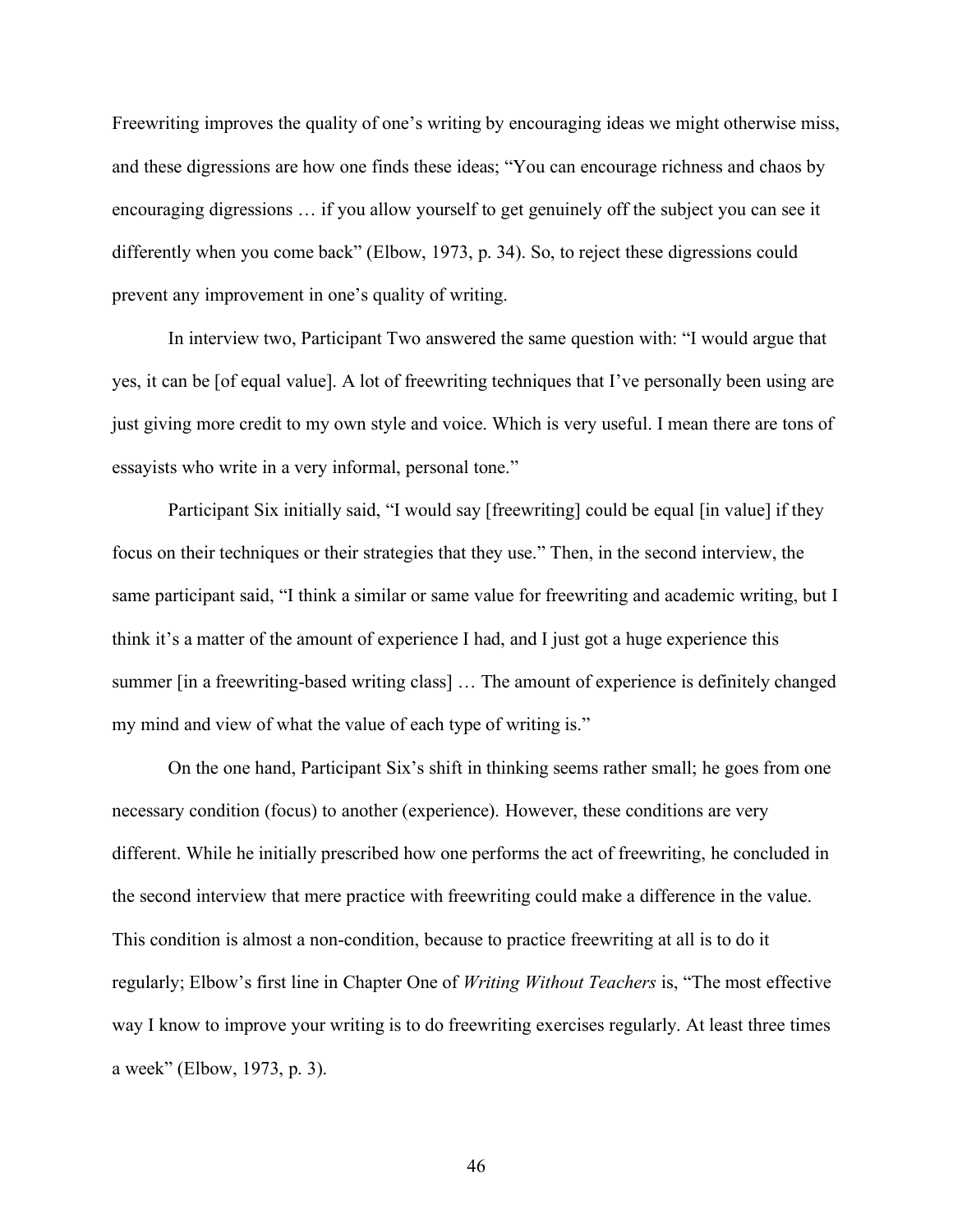### **Emotional Response**

Perhaps unsurprisingly, given the nature of freewriting and the emotional volatility associated with the stress of graduate school, seven out of eight participants noted having a strong emotional response during freewriting, in response to question five ("Has the freewriting experience been positive or negative?"). Only Participant Five did not exhibit this trend. When asked about the positivity or negativity of the freewriting experience, he said:

I think it's been mostly positive. When I ask my students to freewrite, that's usually when I'll freewrite, so I'm in the classroom. So, I'll talk about like how I'm doing as a teacher that day or like, what I'm going to be teaching, or maybe things I'm studying in my own life. I'll write about that … If I'm doing a specific lesson, I'll try and write all of what I remember about the lesson before I teach it when I'm freewriting.

Many participants' emotional responses were based on a sense of catharsis. Participant One said, "I generally end up treating the freewriting like it's time to write in my journal, so it's like that is where I vent and like word vomit everything... [It's been] Positive, especially for mental health." Participant Seven said, "A lot of personal stuff comes up. So yeah, that's really weird. Freewriting is getting all of this stuff that I kind of keep bottled inside." Participant Four said, "I'm unloading all these thoughts that I'm having and they're not just bouncing anymore. It's nice."

Other participants responded to having a time and space for themselves; the self-care or emotional independency element of freewriting was their takeaway. Participant Two said, "It's a great way for me to vent without having to bother everyone a million times a day," while Participant Six said, "So it's been really positive and I really enjoy it and it's a very, very good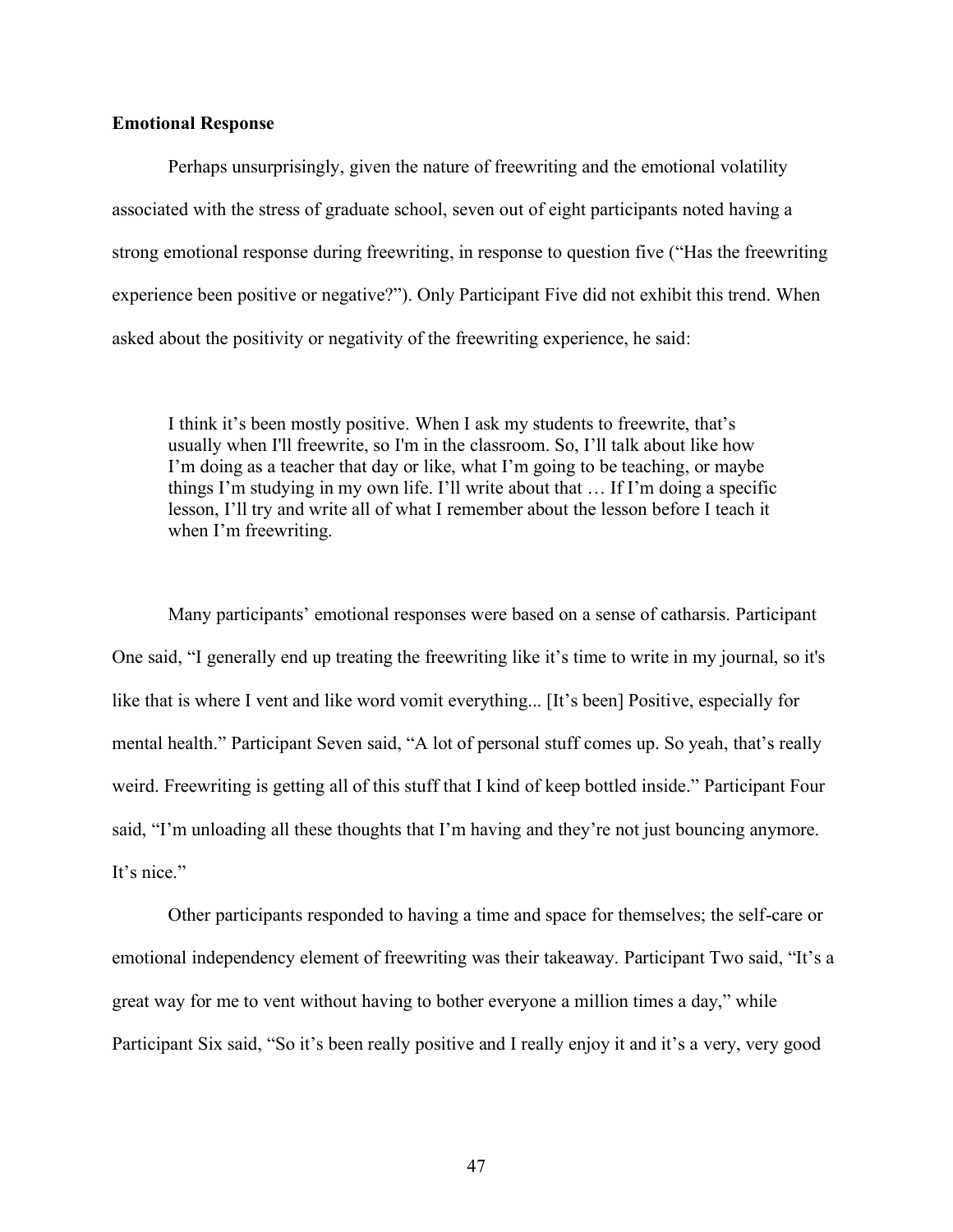time of the day. Just ten, fifteen minutes of the day when I can reflect and think just about myself."

Two participants had emotional responses that differed from the others. Participant Eight said, "I would say [freewriting has been] positive … But I do think, I guess I can't call it fully positive, because it is sort-of compulsory, and I tend to rebel against things that are compulsory."

The last participant who had an emotional response, Participant Three, is unique in that her response was strictly confined to her attitudes about writing: "I think maybe I feel a little more confident starting writing ... I do feel more comfortable with the things I'm writing, I think."

### **A Change in Writer Identity to a Change in Teacher Identity**

Four participants made a connection between the development of writer identity and the development of teacher identity. This connection is perhaps the most explicit way in which the participants shifted toward a reframed notion of themselves as writers and teachers in interview two. In the first interview, the relationship between writer and teacher was rarely mentioned by any of the participants, except when I explicitly asked if writing teachers must be writers themselves. Even so, their answers to this question did not explore the connections between teaching and writing with much depth; this question was the only one in interview one in which all of the answers were very plainly "yes" or "no." In the second interview, when answering question seven ("Do you think of yourself as a writing teacher?"), the participants shifted toward more nuanced understandings of the teacher-writer relationship; they began to make specific connections between their work as writers and their work as teachers in a way that was not present in the first interview.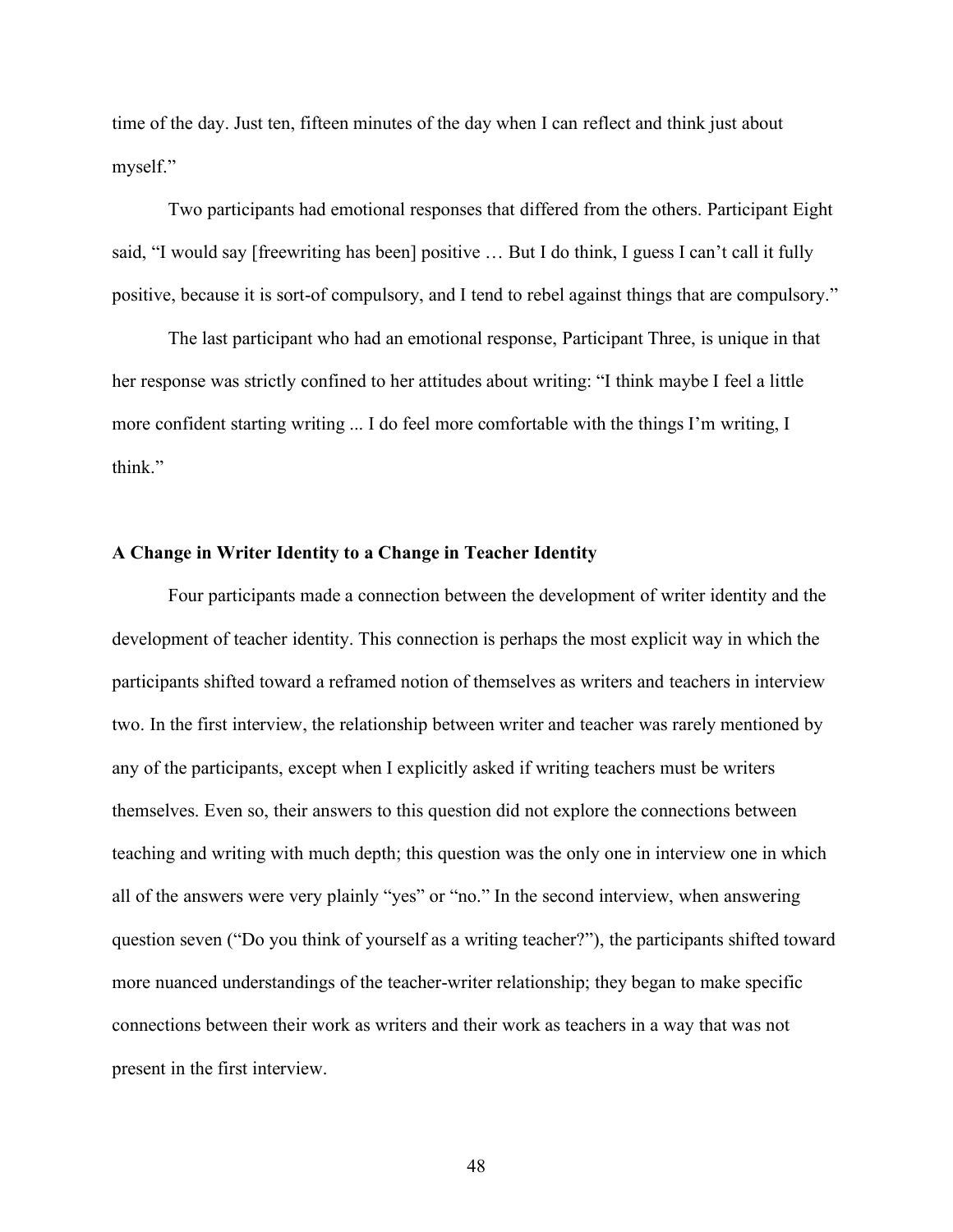Participant Two answered question seven with the following:

I will say, more practicing of writing is making me feel more comfortable, because I am a literature person by nature. So, I was very scared to attempt teaching writing at first; I wasn't sure that I would be able to transfer my skills. So, just being able to practice writing of my own accord, even if it's not anything fancy, I feel gives me more confidence to be able to help my students.

This person's relationship between writing and teaching rests on confidence and comfort; she focuses primarily on her newfound feelings associated with writing. While she mentions a discomfort with transferring skills from her literature study into her teaching, she does not list any specific skills that freewriting helped her to transfer. Instead, she indicates that freewriting simply made her more comfortable with writing, which made her more comfortable teaching.

Participant Three's answer was, "I don't know if it's having more teaching experience this semester, but I do feel a lot more confident giving feedback on writing. I think it's probably a combination of things, but I do feel more confident in my own writing, which I think is helping me be more confident in giving feedback and teaching."

Participant Six offered a contradictory answer, similar to the contradictions noted in interview one. He said, "I cannot say freewrite is helping me to become a writing teacher, but I do feel writing is definitely helping me to refocus on what I can do and what I need to know before I teach. It's been a big reinforcer to think about how I do teach, what I know about teaching writing."

Participant Eight offered:

Last time I said something along the lines of … you have to produce something for it to be writing proper. And I don't think that's true anymore … if you see a helicopter in a tree, you don't have to be a pilot to know that something got messed up. And I think that's the way that my opinion of writing has changed;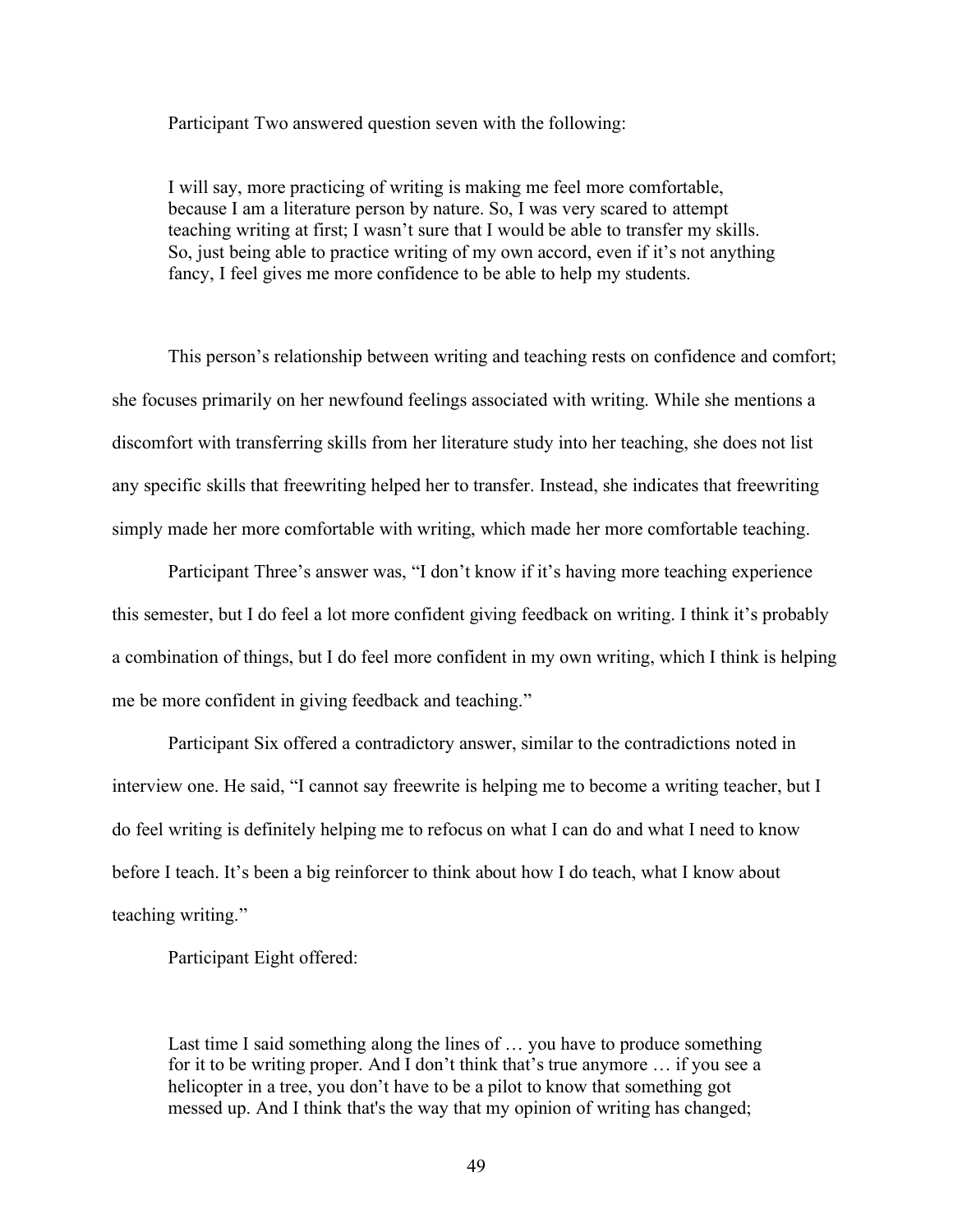you don't have to necessarily produce something or be paid or published. You can still know something just by looking at it. I read philosophic texts … I'm not a philosopher, but I think I could probably teach something. Even in music, I've told people before, you need to be just one lesson ahead of the person that you're giving a lesson to. So, if I apply my own philosophies on this kind of stuff, I have to apply it to writing.

Unlike the other participants, he was answering the question, "Has your definition [of writing] changed since the beginning of this study?" Yet, his answer addresses teaching and writing together, similar to these other responses. In the previous interview, this person had been adamant that to be a writer, one must be paid to write. Because of this, writing teachers need not be writers; it would be quite challenging to find professional writers to teach every writing class in the world. However, the above shift indicates a significant change in his ideas surrounding both writing and teaching.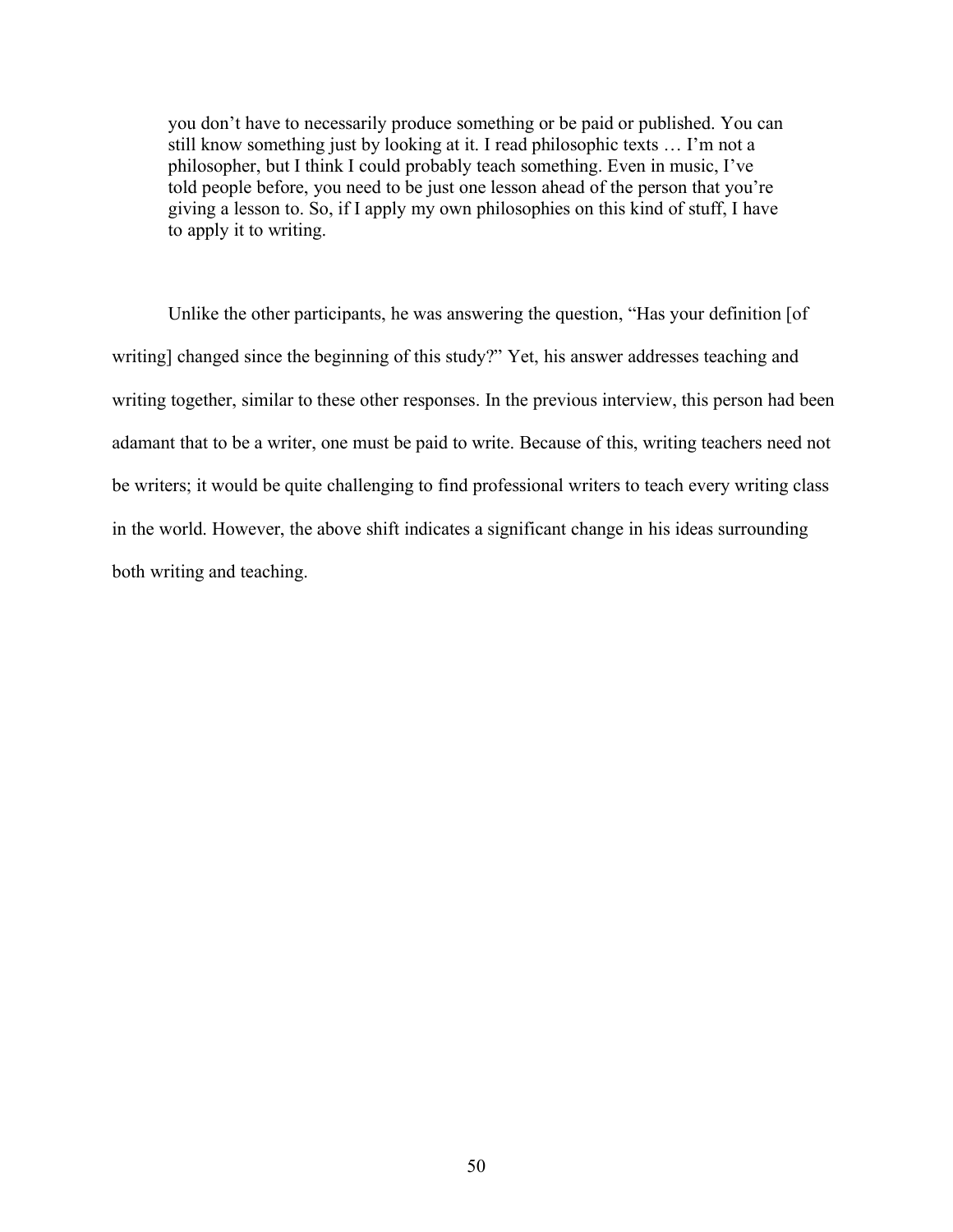### **DATA ANALYSIS OF INTERVIEW TWO**

Having established the presence of contradictions in interview one, I looked for shifts of thinking in interview two that, combined with the interaction of contradictions, lay a foundation for a wider frame of reference in interview three. I was specifically looking for how the participants' perceptions of freewriting had changed now that they had participated in five weeks of freewriting. I also looked for how their conversations surrounding their writer and teacher identities differed from their discourse in the first interview, and if there was potential for further development in these identities as we proceeded into the second half of the ten weeks of freewriting.

As conversations with the participants often indicated an unfamiliarity with freewriting as we were conceptualizing it, especially during interview two, I was regretful that I did not explain freewriting more at the beginning of the study. All of the participants claimed to use freewriting with their students when asked, "Would you try freewriting with your students?" But it was clear that many of them used the word "freewriting" to mean different activities. Only Participants One and Eight assigned regular freewriting that was unprompted, ungraded, and undiscussed. Participant Six had tried unprompted freewriting one time but did not do so again, meaning that his idea of freewriting did not include regular practice. Participants Seven, Five, and Four all used prompted writing as a warm-up before whole class discussions, requiring students to share what they wrote verbally and to answer specific, content-based questions. Participant Two did not require students to share but did consistently use prompts. Participant Three's notion of freewriting was not always beholden to the requirement of constant writing for a given amount of time (she indicated that she would "wrap it up" if students were getting "restless"). All of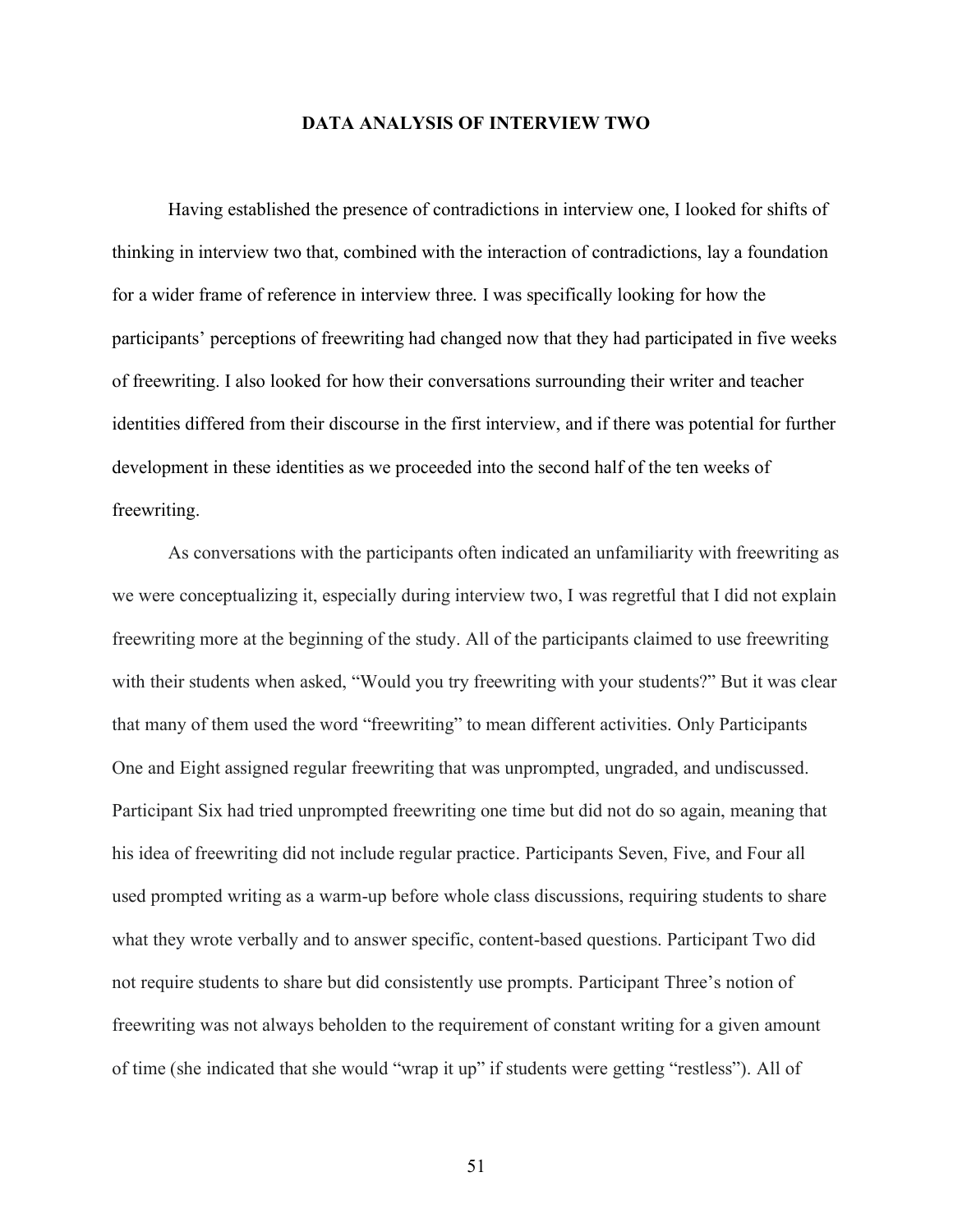these exercises were described as "freewriting" by the participants during interview two. I had hedged my own assumption that my classmates were unfamiliar with freewriting, believing instead that they simply needed a quick refresher, when a more thorough conversation about Elbow's process and purpose of freewriting was probably necessary. Granted, it is also possible that the participants were aware of these discrepancies between our definitions but did not see them as contradictory or noteworthy; they may not have realized, for example, that evaluating freewriting compromises the integrity of the exercise as I am defining it. Or, they may have thought that all "freewriting" means is writing without worrying about grammar, which could describe all of the activities they mentioned. The participants' prior experience with freewriting, the way they practice freewriting, and the way they assign freewriting in their classes framed my analysis of their responses.

### **Shifts in Thinking Regarding the Value of Freewriting**

Participant Eight, who came to value freewriting as equally if not more important than other types of writing, demonstrated the most dramatic positive shift in the value he places on freewriting. It is worth noting that he performed freewriting throughout the study in a form that most closely matches Elbow's definition. While many participants said at some point during interview two or three that they used freewriting to draft for their coursework (one participant is even submitting content from his freewriting for publication), Participant Eight truly wrote whatever came to mind. He did not try to stay on a singular topic and was perfectly comfortable with seemingly random digressions. When asked if he thought he was good at freewriting, he said, "I will just write about something that's completely random. If I'm thinking about how buildings are made, I'll freewrite about how buildings are made. If I smell a particular smell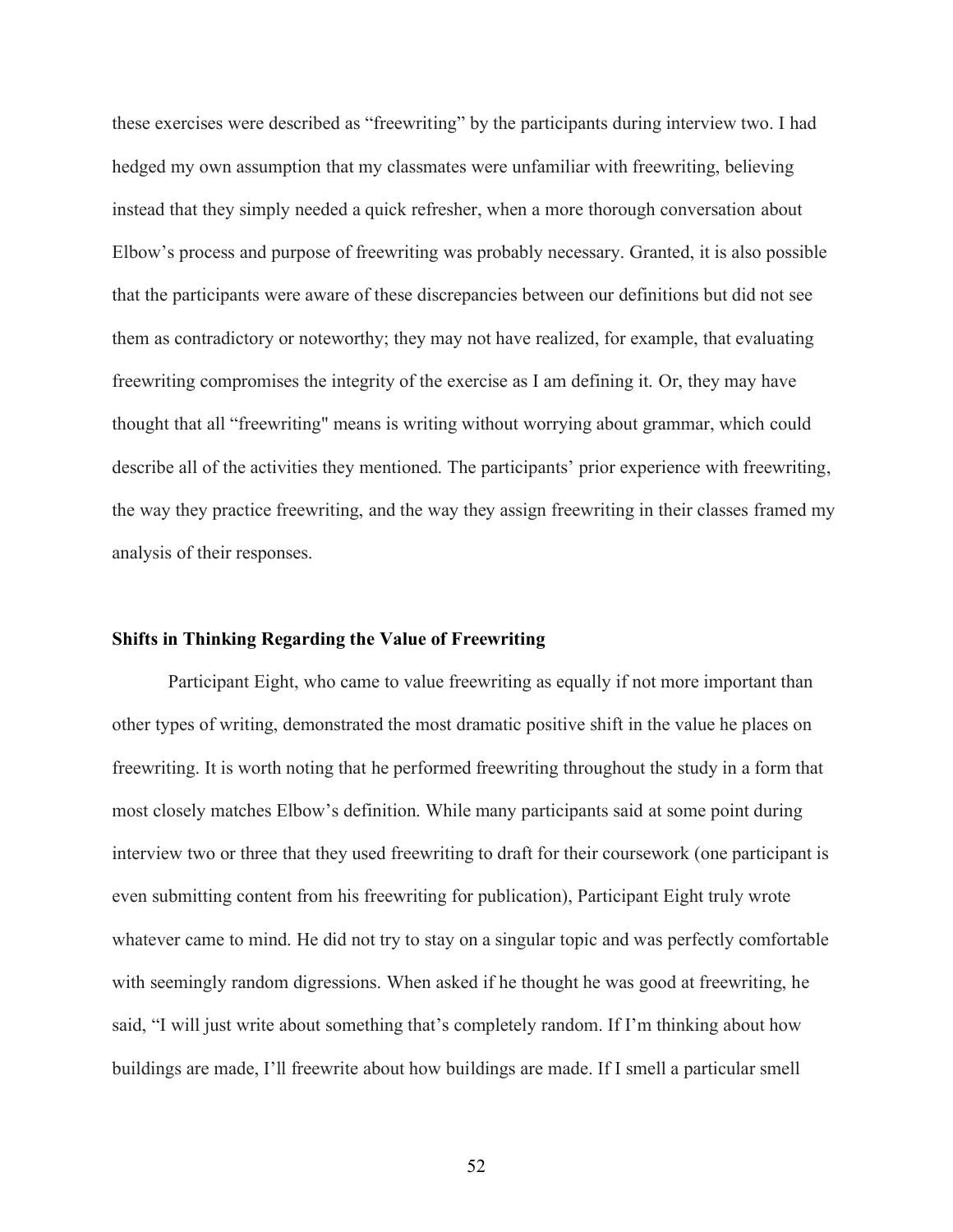outside, I'll try to figure out why that mattered, and I'll remember if it was like a baseball tournament from 2000. So, I'll just freewrite about something randomly."

It could be inferred that Participant Eight's commitment to generating words may have fostered the change in his thinking. Perhaps he was able to see the transferability of freewriting more clearly because he was not trying to write something for his coursework. To be surprised at the quality of his freewriting – to write something without trying to make it transfer to his other writing, and then to realize parts of it do anyway – might demonstrate the transferability of freewriting more acutely than actively freewriting for a specific essay assignment. When one is forcing freewriting to fit with coursework, one may struggle to mold it to such limiting confines, and the writing may be forced and powerless; when one embraces the "chaos and disorientation," (Elbow, 1973) and finds applicable thoughts within it, then one may see the value in freewriting much more vividly, as this participant did.

Participant Two, who denounced the digressions associated with freewriting, had never practiced freewriting before. I believe most people – no matter how open-minded – will naturally have this reaction upon their first exposure to freewriting. Elbow writes that many freewriters experience a "feeling of chaos and disorientation" (Elbow, 1973, p. 30). So, I was not at all surprised by her shift toward viewing freewriting as equally valuable to other writing once she had performed it for five weeks. While this person's frame of reference regarding freewriting is still somewhat limited in interview two – she notes freewriting is of equal value for the sake of voice, but does not list any other value, and only seems to note this benefit because "tons of essayists … write in a very informal, personal tone" – it shows a much more positive perception of freewriting than she had shown at the beginning. It is possible that five weeks of freewriting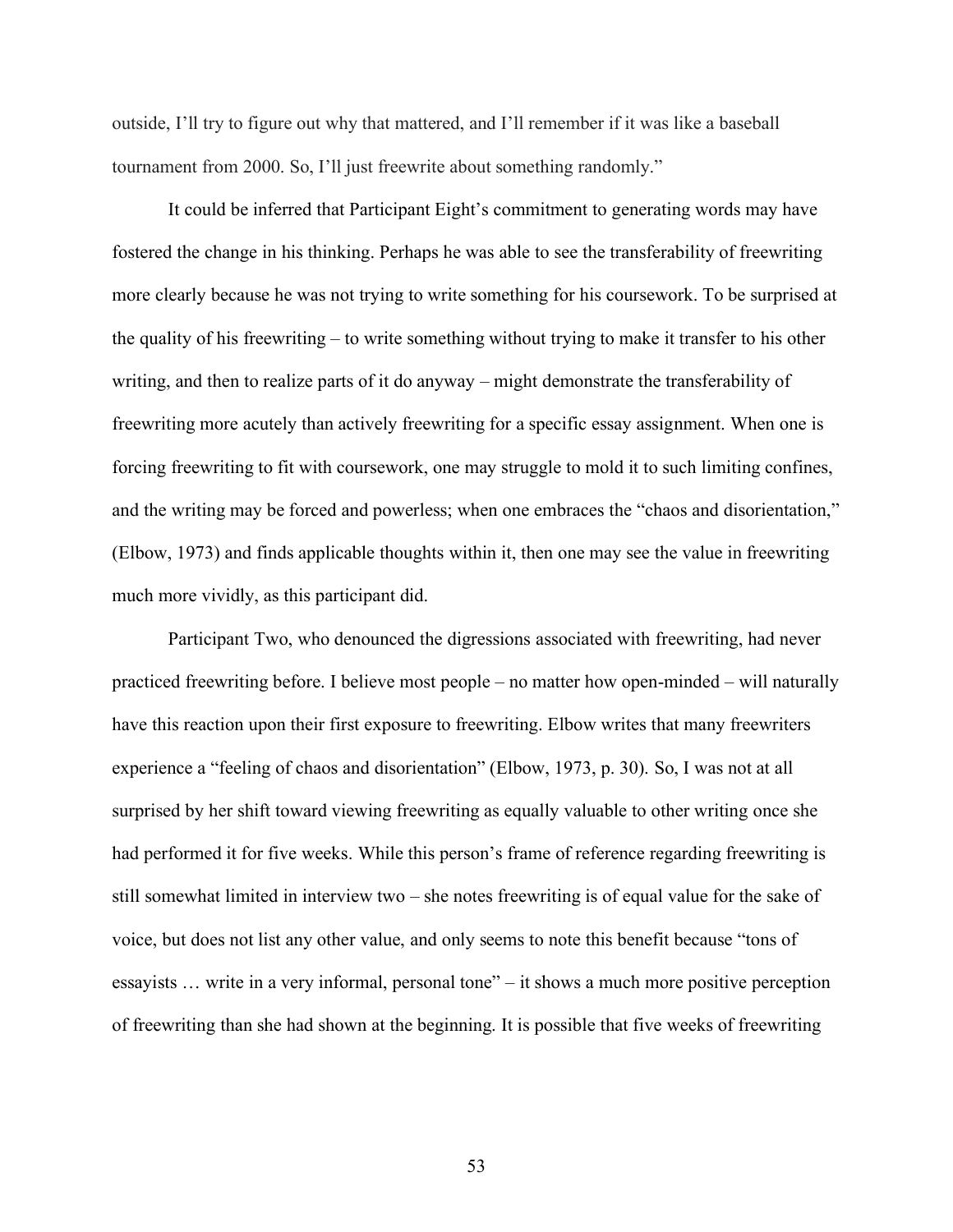was simply not enough time for her to reap any more dramatic benefits, and her focus on voice was an entry point into the wider lens through which she may eventually understand freewriting.

Participant Six's shift from focusing on "strategies and techniques" to "experience" could confirm that the amount of time and experience one has with freewriting may affect how one perceives its value. As stated in the findings for interview two, engaging in freewriting more than once or twice is part of the definition of freewriting; I would never argue that freewriting occasionally in isolated incidents would have the same benefits as other types of writing, or as engaging in freewriting more often. So, while this person does add the condition of "experience" when discussing the benefits of freewriting, the condition is already part of the generally accepted definition of freewriting. Essentially, the participant acknowledges that freewriting is of equal value if done correctly according to Elbow's definition, which means doing it regularly.

#### **Emotional Response**

Both the sense of catharsis and the sense of independency in the participants' noted emotional responses indicate that these participants were at least occasionally invested in the freewriting. I doubt that emotional responses could result from freewriting that is stagnant and confined. By allowing their thoughts to wander into emotional and personal topics, they were able to embrace the contraries and contradictions they felt. The participants played the believing game by believing that freewriting was worth trying and so let themselves be genuinely affected by the experience. By relinquishing control and taking advantage of the time to reframe their own ideas, to develop their notions of themselves and their experiences, they made space for a wider frame of reference. The emotions could be a natural biproduct of exploring their identities, whether they were aware of such or not.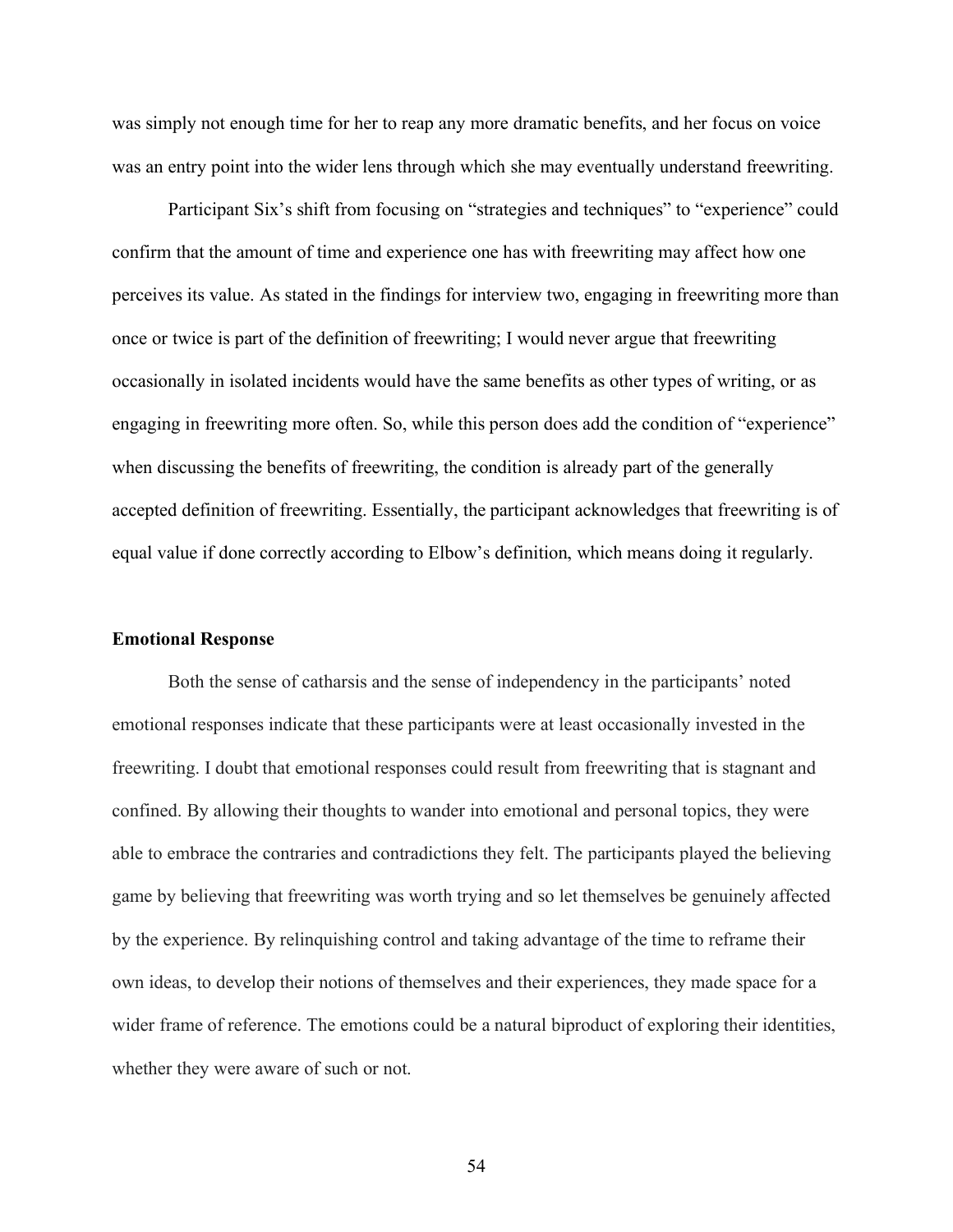Participant Three, whose emotional response was limited strictly to her attitude about writing, had also said, "[I] have a hard time writing the whole time and not getting distracted." This comment was given in response to, "Do you think you are good at freewriting?" Perhaps, this person was able to experience some of the benefits of freewriting (she was more confident and more comfortable writing), but not to the extent of the other participants, because she had difficulty engaging with freewriting the whole time. She was able to write enough to feel a newfound comfort with writing, but not enough to feel anything new or radical about herself. That said, even a limited emotional response lays the foundation for a reframed notion of oneself as a writer and writing teacher; if she feels more comfortable writing, that comfort is bound to have far-reaching effects on her writing process and her teaching of writing.

Participant Five, the only one who did not code for an emotional response, treated freewriting similarly to the type of journal I remember keeping when I student taught: a professional reflection journal and lesson planning space. While I cannot say that my own teaching journal was entirely void of emotion, I can see how it could happen. And, if he was in his classroom while writing, then the environment was likely not conducive to a strong emotional response. The pressure to be in control of the classroom could influence the type of writing he did, and therefore the type of reaction he had to that writing. And, if he used his freewriting as a place to prepare for his lessons, then the flow of freewriting, the chaos and digressions, may not have been present, which would render his experience different from the participants who embraced these facets of freewriting. The combination of his writing environment and preferred topic may have kept him from experiencing an emotional response.

Participant Eight noted his tendency to rebel against the compulsory element of freewriting. I believe that he did enjoy freewriting and found it to be positive, but then hedged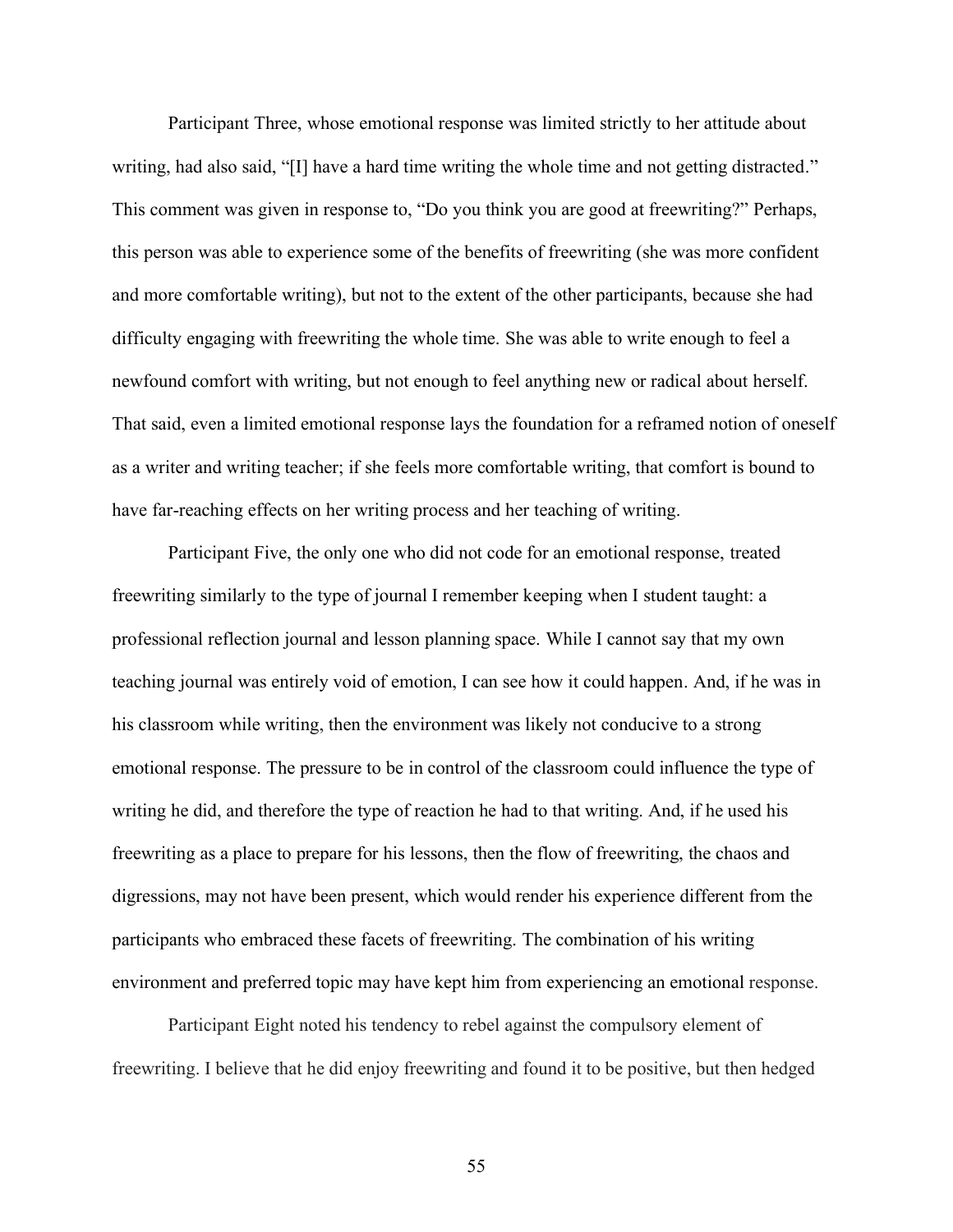himself for fear of sounding too emotionally invested. This participant had a huge shift in his perception regarding freewriting; he went from believing that freewriting was not of equal value to academic writing to believing that it is, "as important, if not more important." He went from not including freewriting in his definition of writing to "definitely" including it. And his definition of "writer" shifted to be much more inclusive. So, I think that this person was beginning to realize how dramatically his opinions had changed and felt embarrassed of his ideas in the first interview or nervous about his new notions of writing and teaching. Perhaps, to save face, he backpedaled his pleasure of freewriting with a throwaway critique: that it was "compulsory," even though the study was voluntary.

#### **A Change in Writer Identity to a Change in Teacher Identity**

Participant Two was one of the participants who related a change in writer identity to a change in teacher identity when answering question seven, "Do you think of yourself as a writing teacher?" Participant Two noted that her experience as a literature major had left her uncomfortable teaching writing, but that freewriting was helping her to overcome this discomfort. Freewriting gave her an opportunity to write something other than her usual coursework. The change may not be that she learned how to transfer her literature skills into the classroom, but that she developed other writing skills through the freewriting, which did transfer. Freewriting may not have closed the gap between literature and composition, but it gave her a foothold in the latter. I will note, however, that by the third interview, this participant did feel a much stronger relationship between literature and composition.

Participant Three mentions feedback twice in her response to question seven. It seems that, to her, identifying as a writing teacher rests primarily on the ability to give strong feedback.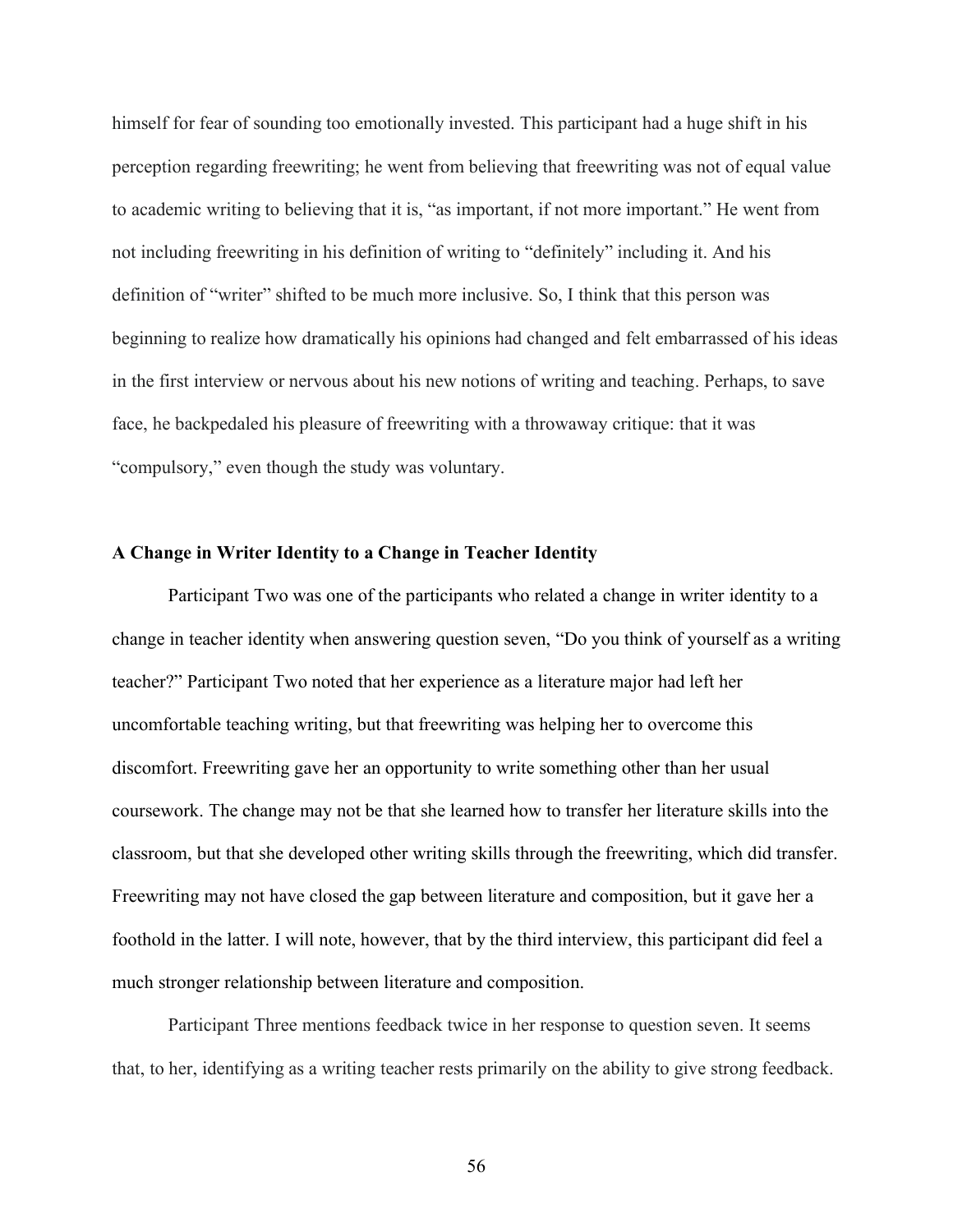Freewriting could certainly help someone give better feedback, because teachers who do not write will likely have unrealistic understandings of the writing process (Murray, 1985). A more thorough understanding of the writing process can improve one's ability to give feedback to students at any stage of that process. While she was already a regular writer because of her coursework, writing in a completely different fashion gave her an opportunity to familiarize herself with a wider variety of writing experiences. Freewriting presented this person with more time to explore writing, which may have helped her develop feedback skills.

However, Participant Three does not list freewriting as a contributing factor in her answer. She lists only one contributing factor to her newfound confidence in feedback: having more teaching experience. While experience certainly matters, I will highlight that this person had already taught for two semesters when we began the study. Then, after only five weeks, she noted a change. So, while it is possible that an additional five weeks of teaching experience contributed to this change in confidence, it is hard to believe that it was the only factor. The difference during these five weeks was the addition of freewriting, so it cannot be ignored as a possible contributing factor when a change in perception is found. It is likely a combination of reasons, but I cannot help but believe that the freewriting had more of an effect than her answer indicates. This person was also quite unfamiliar with this style of freewriting prior to the study – the "freewriting" she used in her classroom included up to four prompts, and she did not follow a strict time frame for writing – so, she may not have been looking for the types of benefits that I am. If she did not know how unprompted freewriting can affect her writing, then she may not have noticed the influence it had on her teaching and writing experiences. As a result, she attributed her change to teaching experience instead.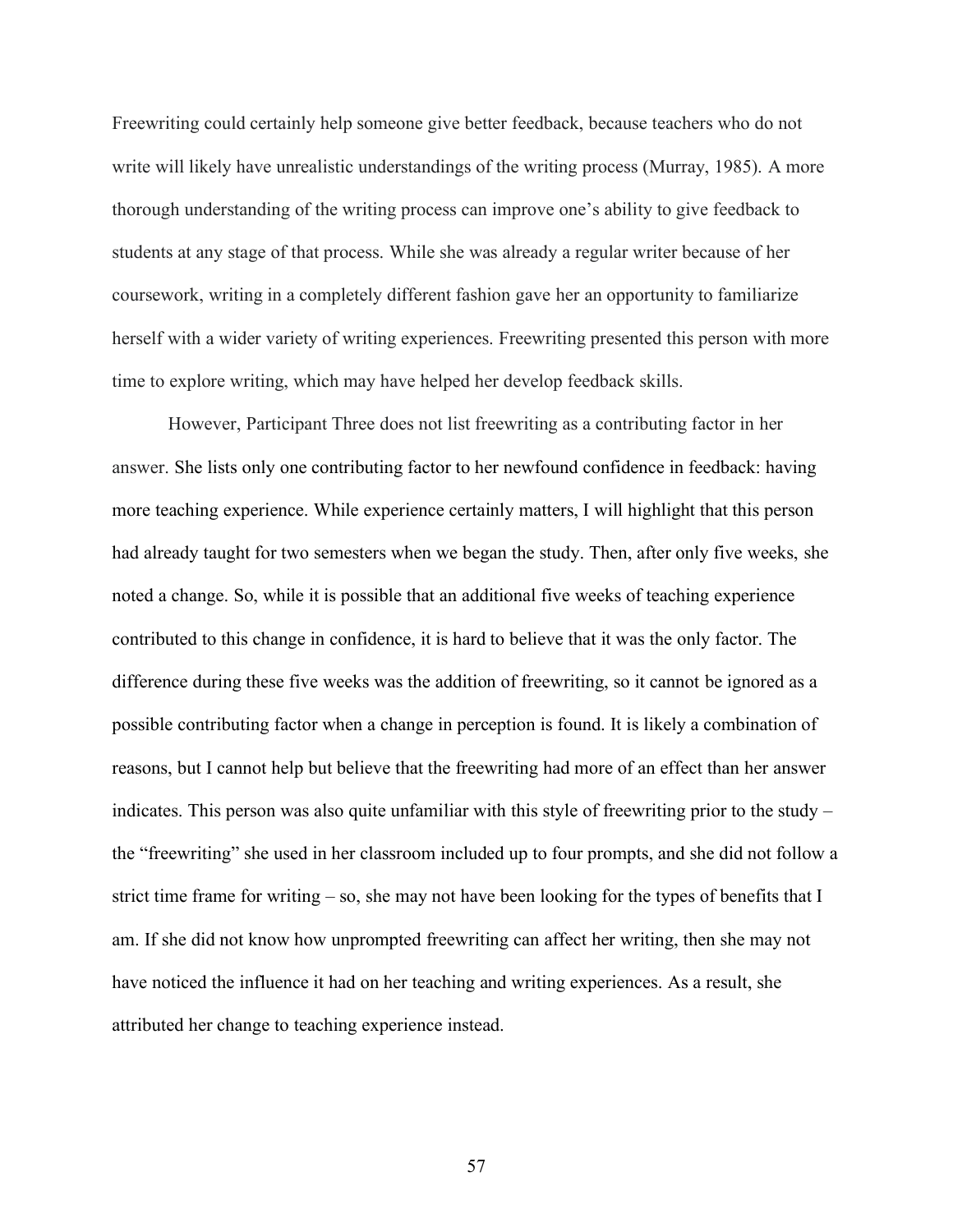However, Participant Three does make a connection between her writing ability and her teaching ability. Much like Participant Two, the connection between her writing ability and her teaching ability is based primarily on a feeling more than a list of improved skills; she is more confident writing, so she is more confident teaching. It seems reasonable to assume that the freewriting could be at least a partial cause for her new writing confidence.

Participant Six's answer to question seven reads as contradictory. He claimed that freewriting helped him to think about teaching, and to "refocus" on what he needs to do as a teacher, but he denied that freewriting helped him to become a better writing teacher. My assumption is that his work as a reflective practitioner during freewriting has not directly transferred into his classroom, at least not in any noticeable way. But just because his does not see how his reflections on teaching have improved his teaching abilities does not mean there was no effect. It is also possible that he is feeling some cognitive dissonance between his reflections and his practice. Maybe he is noticing some areas in his teaching that need improvement while he is freewriting but is not taking the necessary steps to improve in the classroom. However, if freewriting made him aware of his need for development as a teacher, can that awareness not be considered an improvement, even if he does not know how to solve the problems just yet? In any of these circumstances, it seems as though freewriting gave him a space to think about teaching and writing, which must be an improvement  $-$  if a small one  $-$  from not having this space.

Participant Eight, who shifted away from the idea that "writers" must be published, shows a much broader understanding of knowledge regarding writing; writing does not require a publication to be valid. Therefore, anyone can be a writer, and any writer can teach writing, so long as they are "one lesson ahead" of their students. This new logic made a space for him to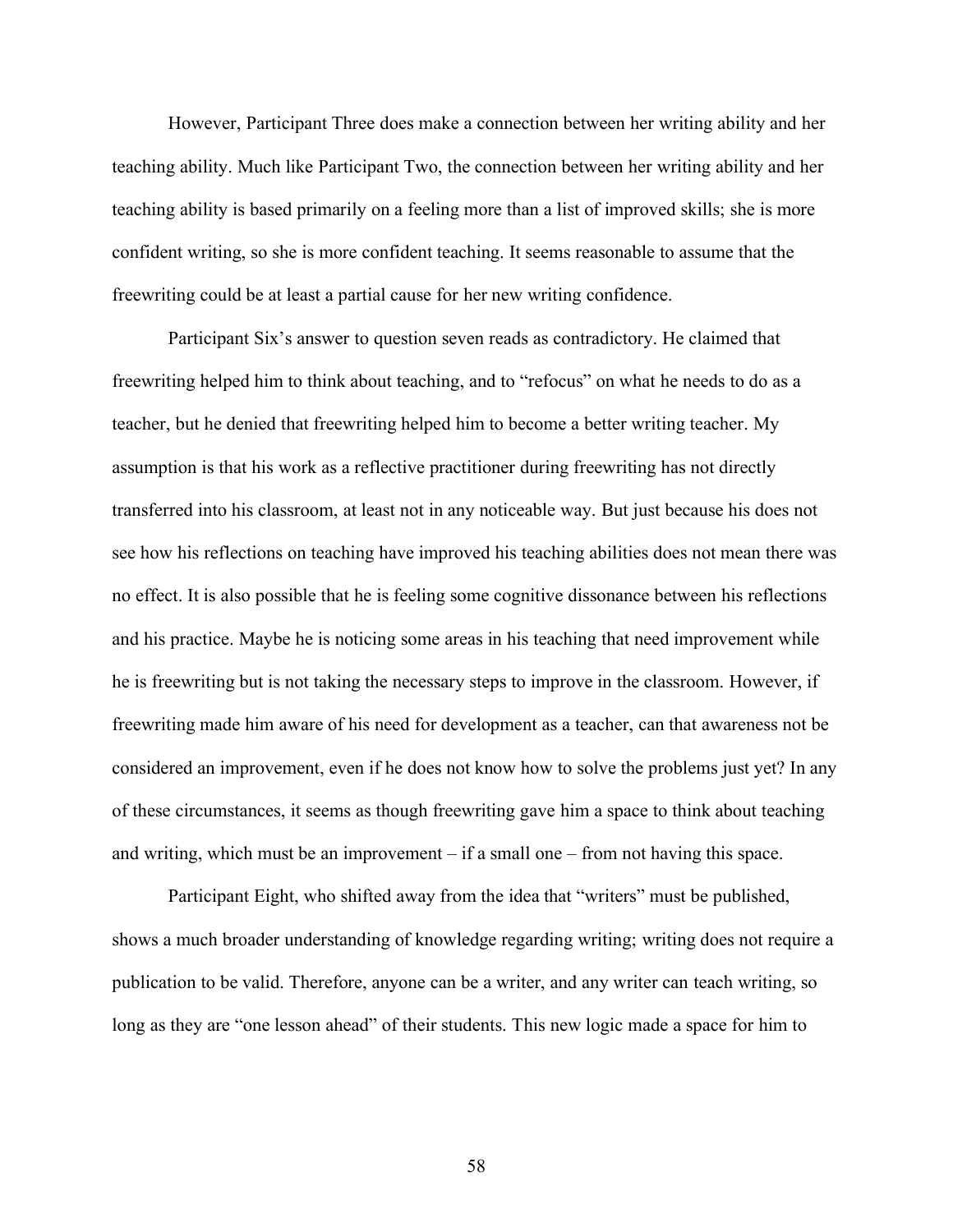identify differently as a writer and writing teacher, because he can now work toward building his writer identity despite his lack of published work.

### **Freewriting Habits and Identity Formation**

Shifts in thinking during interview two revealed that the participants' notions of freewriting may have an impact on their identity formation. While the participants may have practiced their individual freewriting differently than how they assign freewriting to their students, many of their classroom practices still indicate a different understanding of the purpose and process of freewriting. If they feel the need to always assign freewriting prompts, they may have internalized prompts for themselves when writing, or may not have been as committed to the chaos and disorientation of unstructured freewriting. Most notably, Participant Five – who explicitly shared that he used freewriting as a lesson planning space – demonstrates the idea that using only prompted freewriting might inhibit the potential for identity formation, as he was the only participant who did not code for any shifts in thinking whatsoever. By contrast, Participant Eight, who practiced and assigned completely unstructured freewriting, demonstrated the most dramatic shifts in thinking regarding the value he places on freewriting and his definition of "writer." The implication here is that writers who understand freewriting as strictly a prewriting or brainstorming activity – who are using freewriting to generate a potential future product – may not reap the same benefits to their writer identities as unprompted free-writers.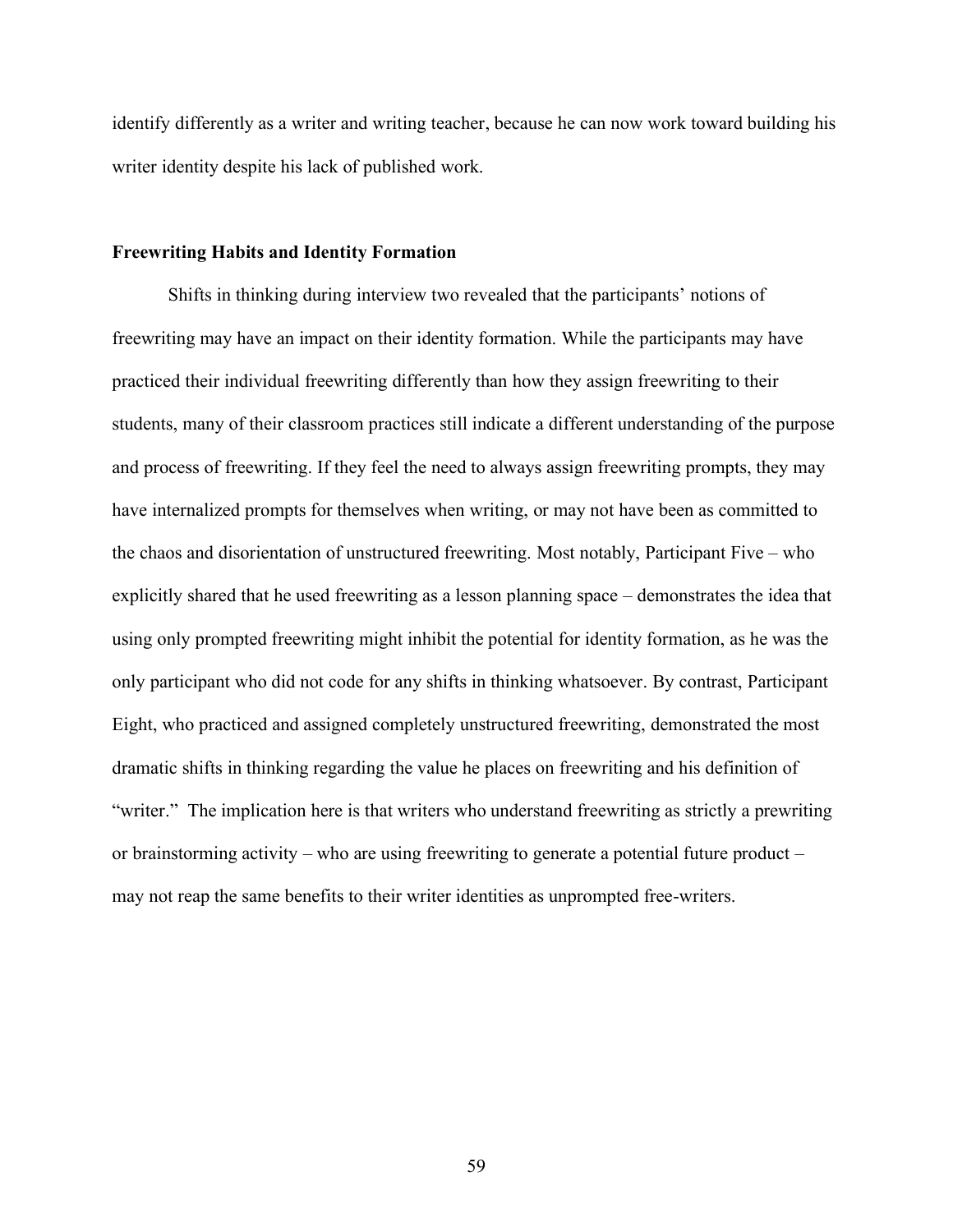## **FINDINGS FOR INTERVIEW THREE**

## **Individual Shifts for Each Participant**

Having addressed the beginnings of shifts in thinking from interview two, I will now focus on the individual changes made by each participant between interviews one and three (see Table 3). I will address each participant separately, highlighting the most significant individual changes. Each participant demonstrated unique changes in answers, so I looked at which questions were most demonstrative of each person's development.

|    | P1      | P2                             | P <sub>3</sub> | P4 P5 P6        |                   | P7                                                 | P <sub>8</sub> |
|----|---------|--------------------------------|----------------|-----------------|-------------------|----------------------------------------------------|----------------|
| Q1 | Yes Yes |                                |                | Yes Yes Yes Yes |                   | Yes                                                | Yes            |
|    |         | Q2 No No No                    |                |                 |                   | No No No Little bit No                             |                |
| Q4 | Yes Yes |                                |                |                 | No Yes Yes No Yes |                                                    | Yes            |
|    |         | Q5 Yes Yes Yes Yes Yes Yes Yes |                |                 |                   | Yes                                                | Yes/ No        |
|    |         |                                |                |                 |                   | Q6 Yes No Yes Yes Yes No Yes                       | Yes            |
|    |         | Q7 Yes Same No No No Yes Yes   |                |                 |                   |                                                    | N <sub>o</sub> |
| Q8 |         | Yes Not sure Yes No No Yes     |                |                 |                   | Yes                                                | Yes            |
|    |         |                                |                |                 |                   | Q9 Daily Daily Daily Daily Daily Daily Daily Daily |                |
|    |         |                                |                |                 |                   | Q10 Yes Yes Yes Yes Yes Yes/No Yes                 | Yes            |

Table 3. Answers to Interview 3.

Questions for interview three were:

1. Do you consider yourself a writer? Why or why not?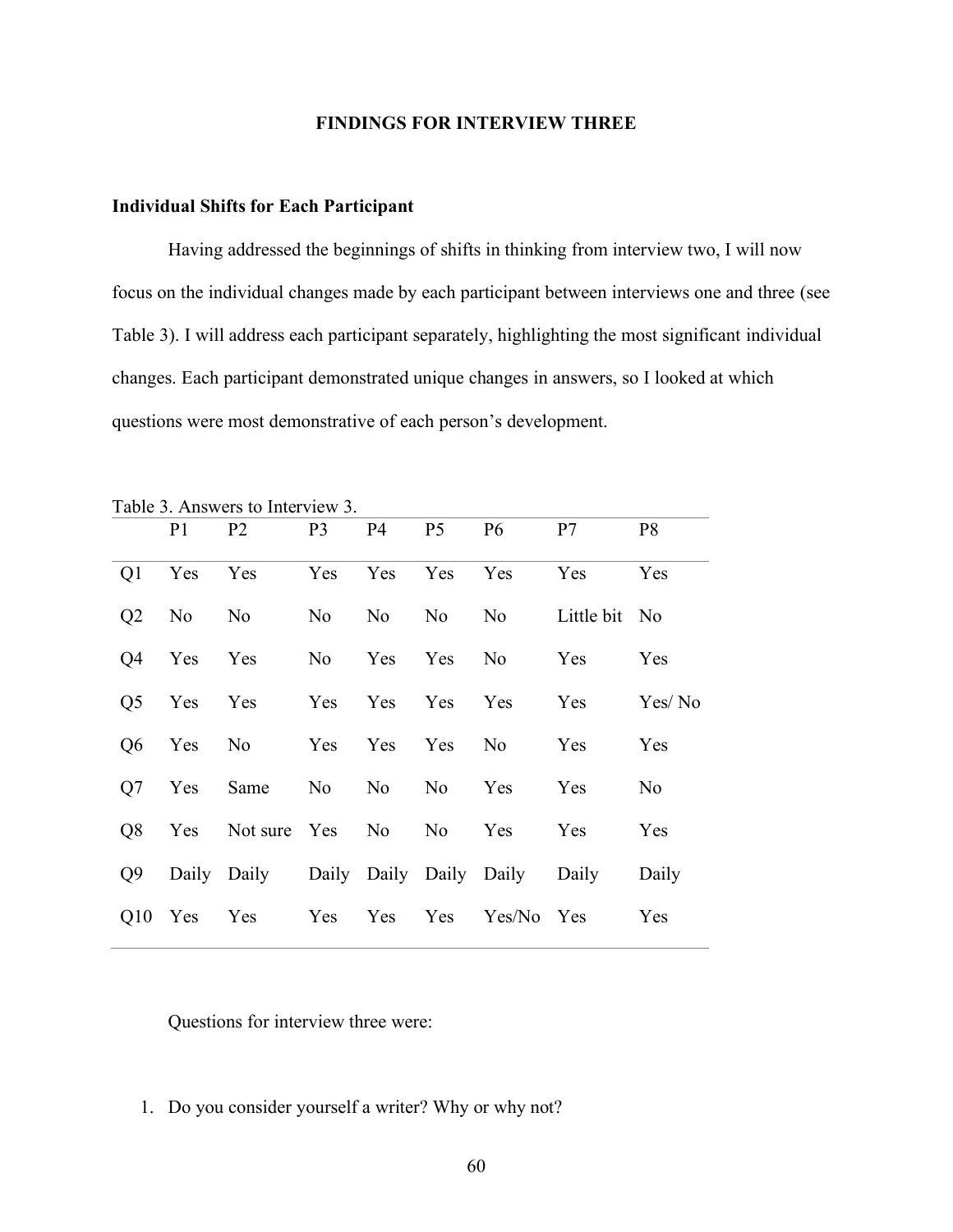- 2. Do you consider yourself an expert on writing? Why or why not?
- 3. How do you define what it is to be a "writer?"
- 4. Do you think writing teachers must be writers themselves?
- 5. Do you enjoy writing?
- 6. Do you think you are good at writing?
- 7. Do you prefer teaching writing over other topics?
- 8. Do you think you are better at teaching writing than other topics?
- 9. How often should students write in a writing classroom?
- 10. Do you think you are a better writing teacher after completing this study?

Answers to question three, "How do you define what it is to be a writer?" are addressed individually for each participant who demonstrated a change in answer, as are answers that did not code directly as "yes" or "no."

Participant Six did not code for any changes in the table. Participants Three, Four, Five,

and Seven had one changed answer each, though the answer that changed was different for each

of them. Participant Two changed answers on three questions, and Participant One demonstrated

four changed answers. Participant Eight had the most changed answers, with six total.

#### **Qualitative Changes for Each Participant**

Many of the participants' answers, even ones that did not change in the tables, demonstrate dramatic qualitative change. For this reason, their full answers must be addressed individually to capture the nuances of the differences in responses between interviews one and three.

**Participant One.** The first participant demonstrated some nuanced shifts in thinking that indicated an enhanced confidence in her notions of writing and teaching, as well as a reframing of her idea of "expertise."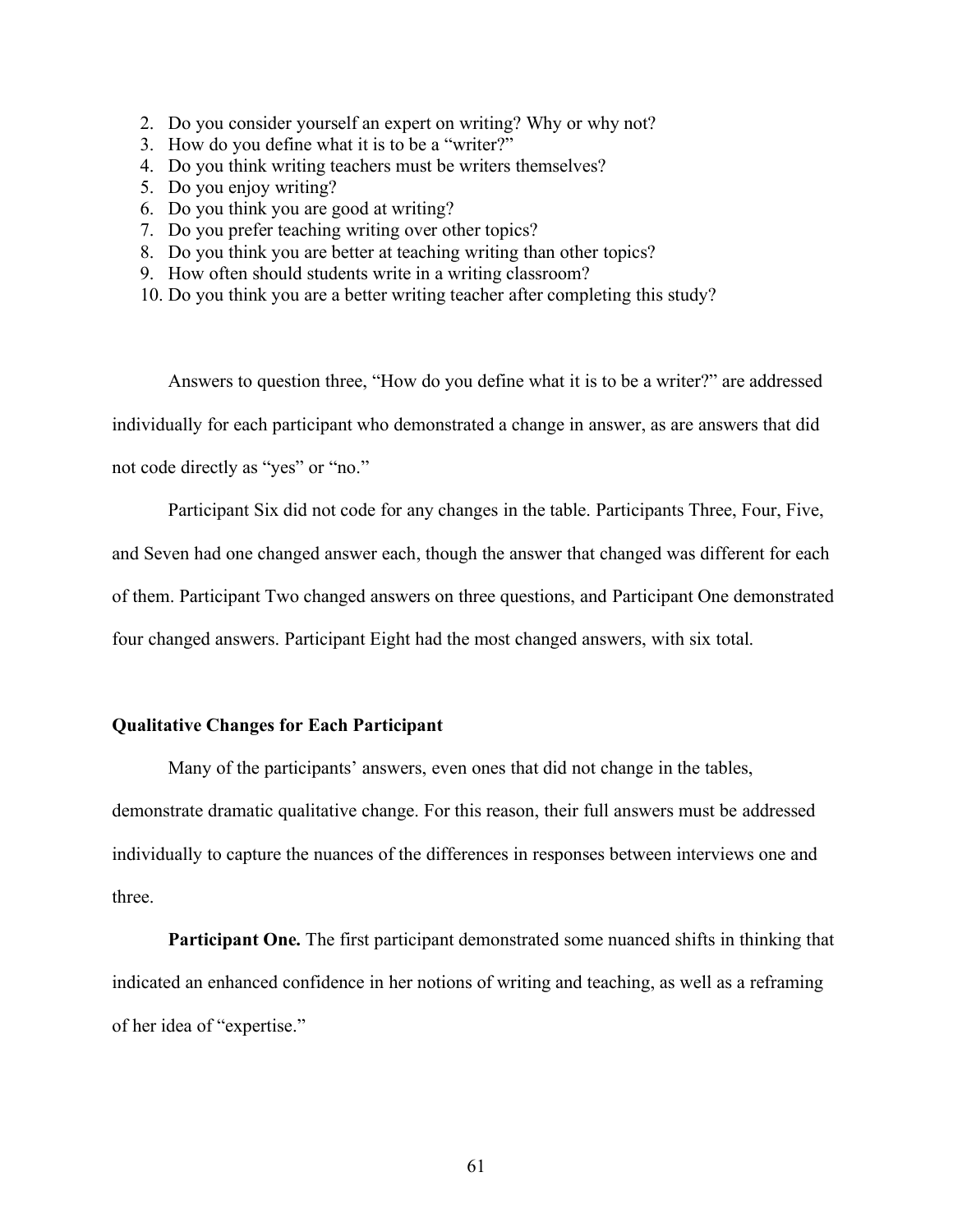In the first interview, this participant answered the question "How do you define what it is to be a writer?" with "Do you write something, ever? If the answer is yes, then you're a writer." In the third interview, she answered the same question with, "Anybody who writes. Whether it's for fun, or for a job. If they have some idea inside of them that they wanna get out, and they write it, then they're a writer." While the spirit of both answers is essentially the same, the second answer indicates more depth of thought about what it means to write. In the first interview, words like "something" and "ever" are very general. In the third interview, the person listed more detailed examples. Additionally, her later answer provided an important qualifier: "Some idea inside of them that they wanna get out." This addition indicates an intentionality about writing that is not present in the first answer.

Another answer that changed between interviews was in response to the question, "How often should students write in a writing classroom?" Her first answer was, "Definitely they should write something every day in the classroom, but they also have lives outside of the classroom. So, I would say at least every other day outside of the classroom. So, like as many days in a week as they can, but like you know, for their life situation." Her second answer was: "Every day. Every single day. Every single time [my students] walked into any classroom, it was, 'Sit down, open the journal, we're going to write some more.' And of course, the first few times they were like 'But we literally just did this.' And I'm like, 'I know, we're doing more… because that's the point. This is the class.'"

One can see much less hedging in the second answer. In the first answer, the participant oscillated between wanting students to write every day, but also wanting to acknowledge her awareness of students' other obligations. However, her second answer was quite definitive. Here,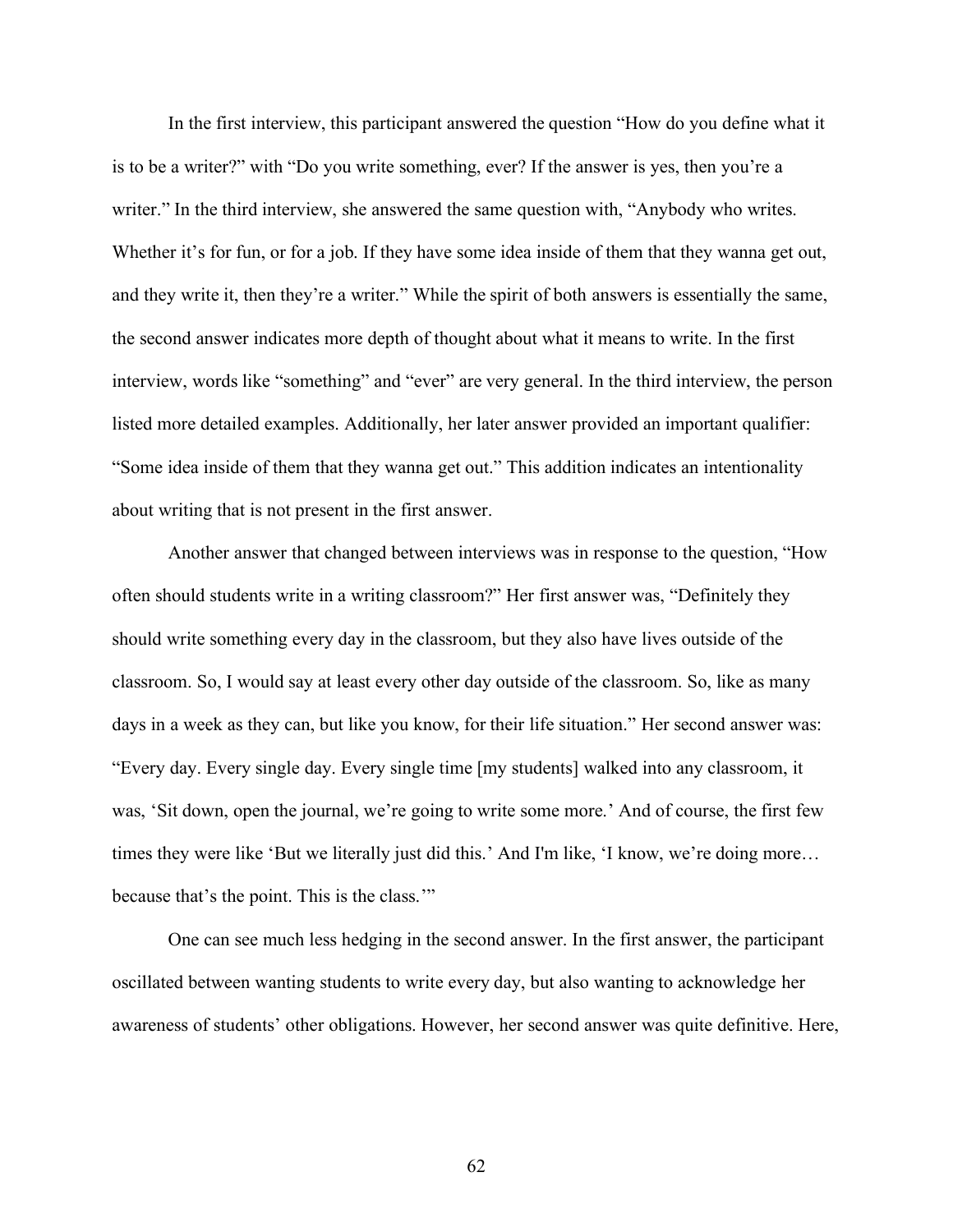we see a newfound confidence in the importance of student writing regardless of their "life situations," and a prioritization of time spent writing in the classroom.

Her definition of "expert" also changed between the two interviews when answering question two. In the first, she said, "I would consider myself an expert on aspects of writing. Cuz I'm not gonna like make a blanket statement of like, 'I am an expert,' on the whole thing, but definitely aspects of writing." The next time, she said, "I feel like I've mastered a lot of things in writing, but I don't think anybody can really call themselves an expert in it." Additionally, this participant recognized this particular shift in herself, saying, "Originally I'd said I'm an expert in some things, and now a couple months later I'm like, 'No one can be an expert!'"

**Participant Two.** The second participant had no prior experience with freewriting. Her undergraduate and graduate degrees are in literature. She had no teaching experience prior to her appointment as a graduate assistant, and the only formal training in teaching she had received was in preparation for her first semester as a GA. Her background may account for the dramatically positive shift in her attitudes about writing and teaching as well as her enhanced reflectiveness and complexity regarding her ideas about these topics.

When asked how she defines what it is to be a "writer," her first answer was: "Should I tell you what I tell my students? Honestly, just writing. People put too much emphasis on 'Ah! Writer,' but if you've ever written a word, you're a writer." Her second answer, just ten weeks later, was, "A writer is someone who actively writes with intention and purpose. Now, that's not to say things like emails and texts are writing. I don't know if that necessarily falls into the 'writing' category. But I do think if you're writing, whether for fun or for a class, if you're writing with intention and purpose, I would say that's writing."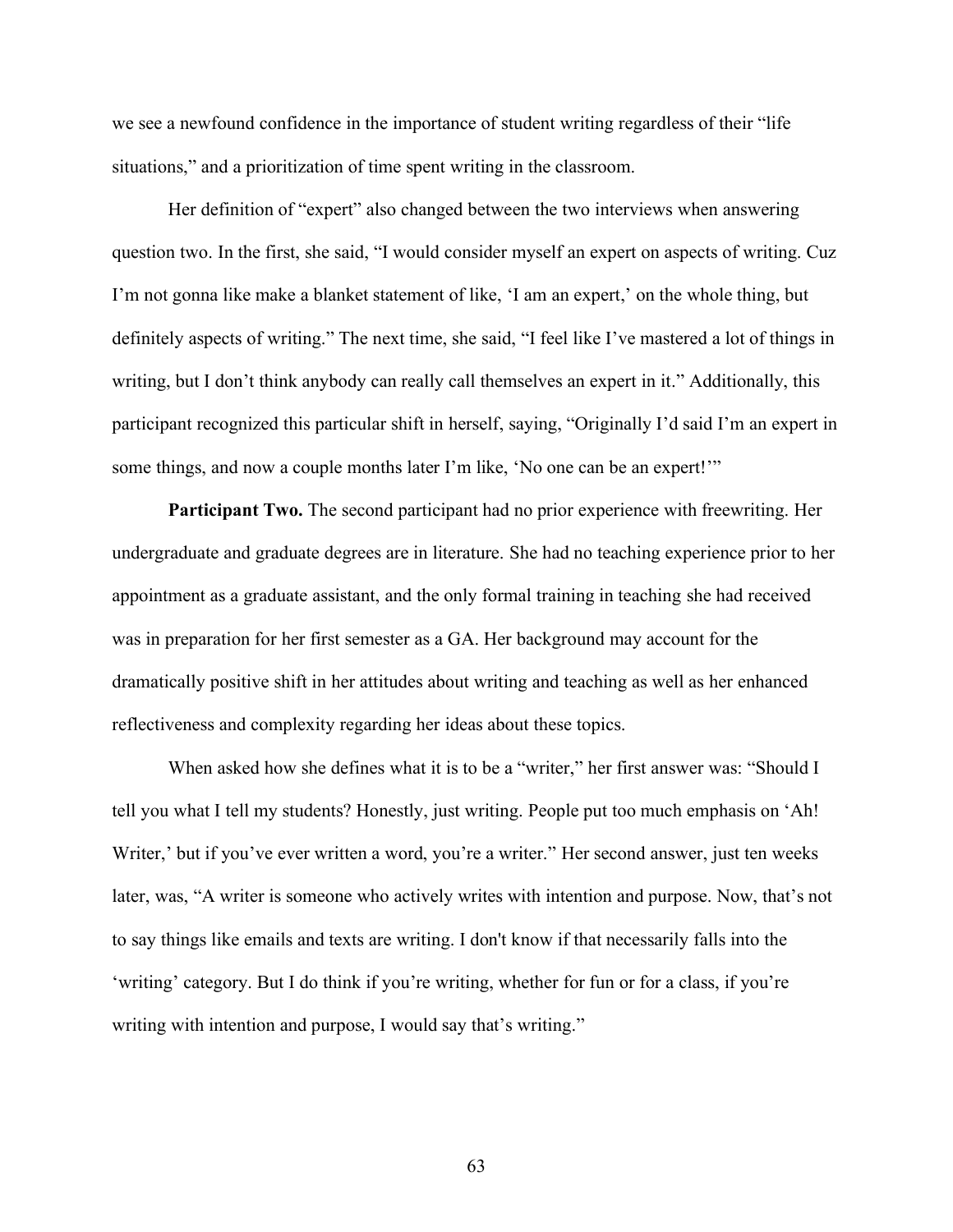While her definition of "writer" became less inclusive after the study, this shift did not reflect any sense of newfound elitism or exclusiveness. Her second answer is simply the result of more time and thought regarding her definition. The first answer feels a bit rushed. The first phrase, "Should I tell you what I tell my students?" made me question if she was giving me an authentic answer or the prepared, canned answer that she thought was the "correct" one. "Anyone who writes is a writer" is practically a reflex for many of us.

Her "Ah, writer!" phrasing supports the rushed tone of the answer. Her meaning in the first answer was clear to me, but her meaning in the second answer was much clearer. The addition of "intention and purpose," adds a specificity to her thinking that was not present earlier. This newfound complexity could be a result of the freewriting, though it could also be a result of her knowing what question I might ask by the third interview. She may have mentally prepared an answer ahead of time, which would explain the stronger phrasing. Either way, her answer demonstrates a precision that was not evident before the study, likely due to her giving more thought to these ideas.

Another question that elicited different responses was, "Do you think you are good at writing?" The person's first answer was, "Sometimes I do, and then sometimes I'm like 'Wow, that was not good.'" Her second answer was, "I don't know if I want to put the qualifier that I'm good. I do think I have definitely improved. I don't wanna say flat out that I'm good, because there's always room for improvement. So, I'm appreciative of where I'm at right now, but I definitely think I could be better." The second answer is much more process-oriented than the first. Writing is no longer good and "not good," but rather constantly on a journey toward improvement. And, her place in the journey is not a negative one; she appreciates her writing now and looks forward to seeing her writing in the future. Rather than a good versus bad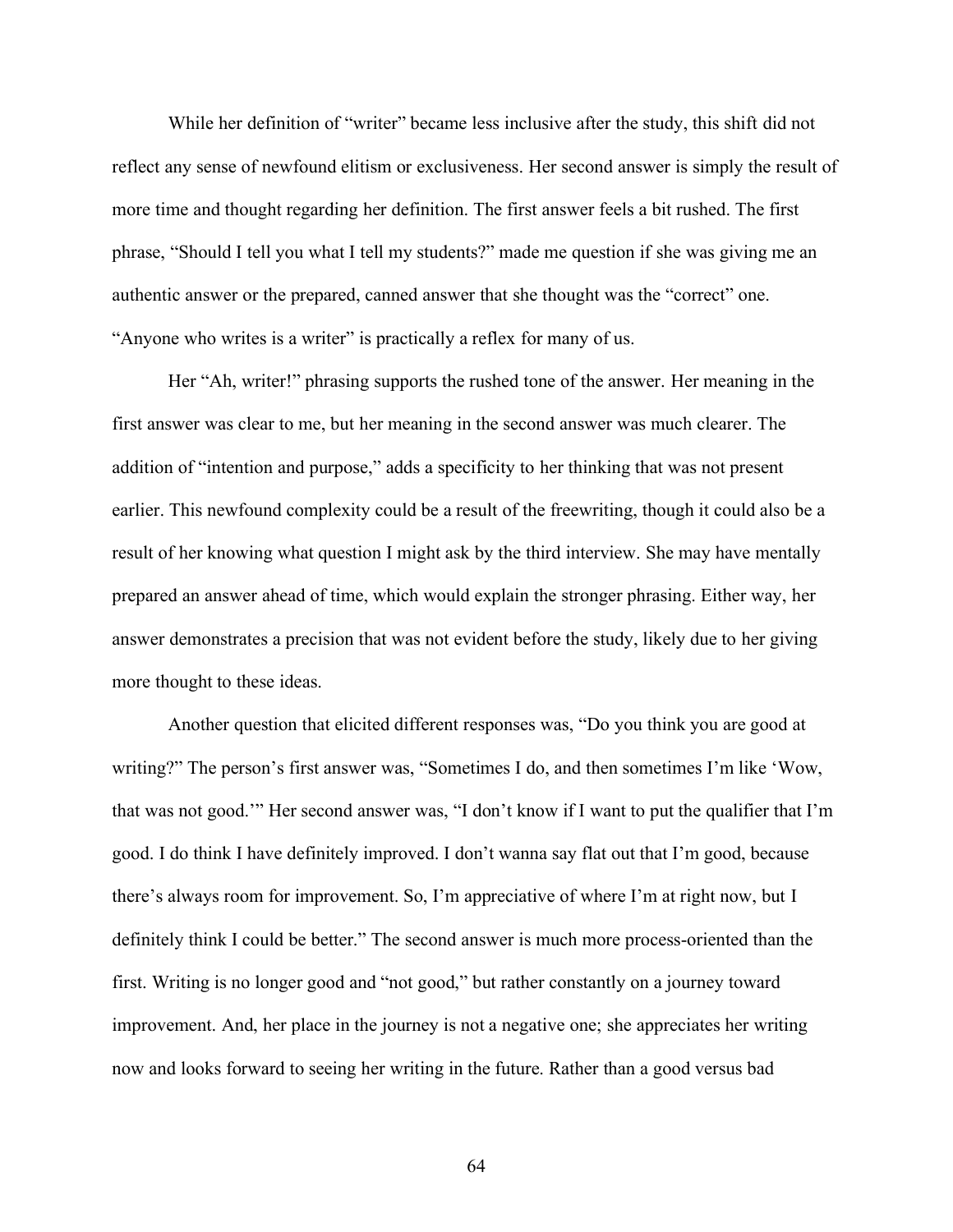perception of writing, she has moved to a wider frame of reference that removes these binary judgements. The first answer is humorous; we laughed at the "Wow" together. The second is, again, much more complex, and arguably more formal.

In response to the question, "Do you prefer teaching writing over other topics?" she was initially quite firm: "No. Because I feel I'm stronger at literature, and also, I really only feel like I can handle writing at like a university level, because I am not confident on my grammar. And if I had to teach it to someone I would be like 'oof."' By her last interview, her answer was quite different: "I'm a literature person, so I'm biased. I don't dislike [writing]. While I don't really have anything to compare it to, I don't think I would like literature or something in a similar vein more than writing. I think I'd like them both the same."

It is interesting to note that both answers started the same – with a nod to her background in literature – but they ended quite differently. The participant was no longer concerned about grammar, and, free of that fear, she believed she would like teaching writing. It is almost as if her second answer started automatically – as if she expected her answer to be the same as it was in the first interview – and surprised herself with what she said.

When asked if she thought she is better at teaching writing than other topics, her first answer was: "No. I mean I'm okay, but like I wouldn't want to teach like middle school writing where they do like, 'there's the subject and the verb.' I'm like I don't know; I don't know what those are." Again, this person immediately thought of grammar when presented with the notion of teaching writing. Later, she said, "That I'm not sure. Since I had more experience with literature, I'd probably just generally do better, more experience, that's what my degree is in, just more practice with it. So, I'm not sure if I would do writing better, but I think it would not be worse." This answer reaffirmed the change indicated in the previous discussion; she shifted away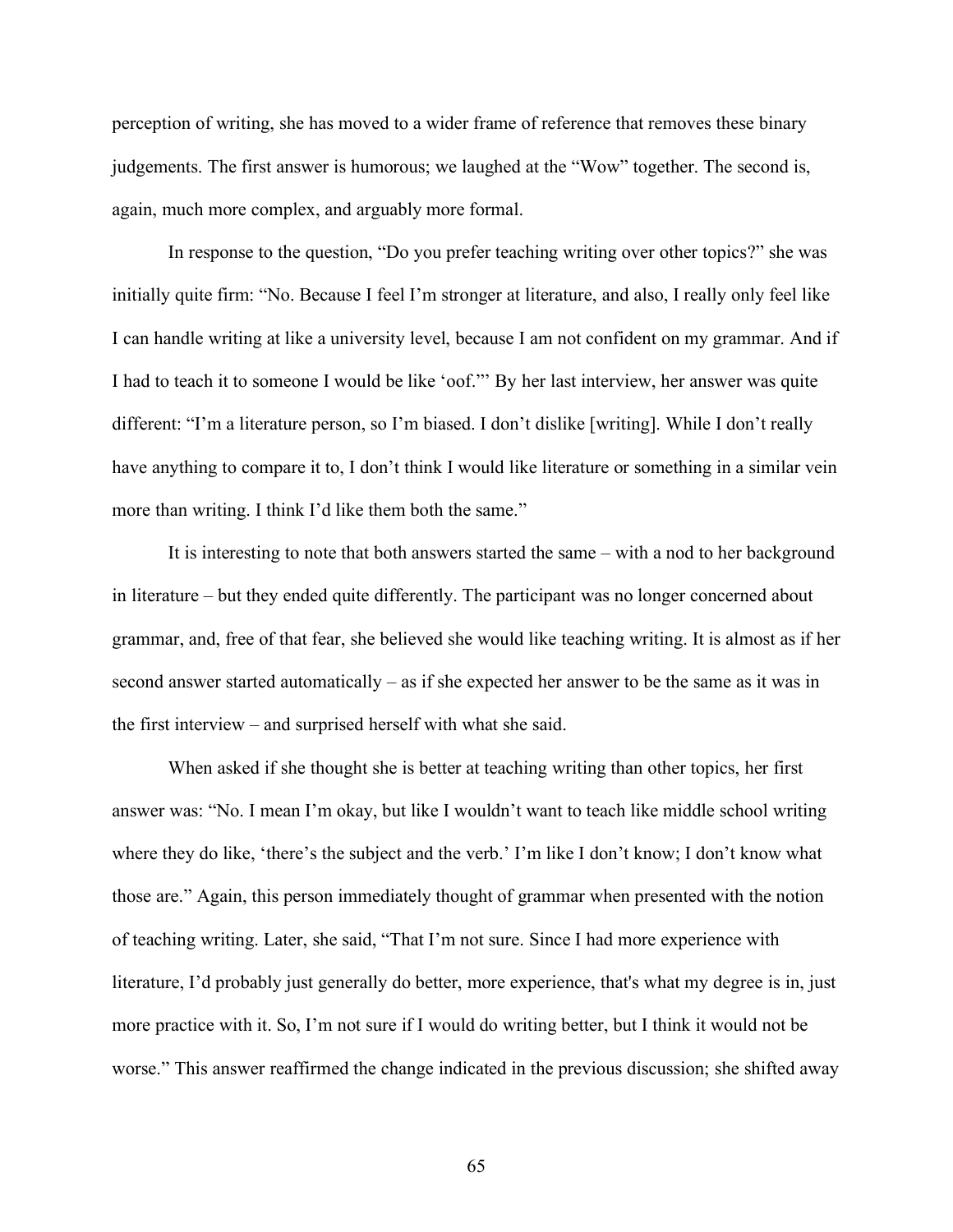from a focus on grammar. And, rather than immediately discrediting her ability to teach writing as a literature major, she indicated more uncertainty. She even almost talked herself out of believing that she would be better at teaching literature; to claim that writing would "not be worse" could be rephrased as literature "would not be better."

When asked if she identified as a writer, her first answer was, "I would say yes? Because I have done a lot of creative writing." Her second answer was, "I would have to say yes, I do. I think I'm a writer because, now anyway, writing has become practically an everyday thing to me, thanks to my freewriting." While her identity did not change, it seems as though her reasoning did.

Definitions aside, the participant also experienced a change in attitude after the study. When asked if she enjoyed writing, she at first said, "Mostly yes. A lot of times I end up being stressed during writing, but that's because of essays I put off until the last second, which is my own fault. But when I do creative writing, I like it a lot." In the third interview, when asked the same question, she said, "I do, I do. Again, I know I've said this before, I much would prefer to do creative writing all day long, but I do. That's why I'm an English person." She went from the qualification of "mostly," to a resounding "I do." It is also worth noting that while she refers to herself as a "literature person," at several points throughout the interviews, here, she identifies as an "English person," a category that more directly includes writing and teaching under its umbrella.

When asked in the third interview if she believes she is a better writing teacher after completing this study, she said, "Yes. Of course, the more often you practice writing, the better of a writer you become. I do believe I'm a much better writing teacher now, because I've done more writing than I did at the beginning of the semester. I still agree if you ask me to teach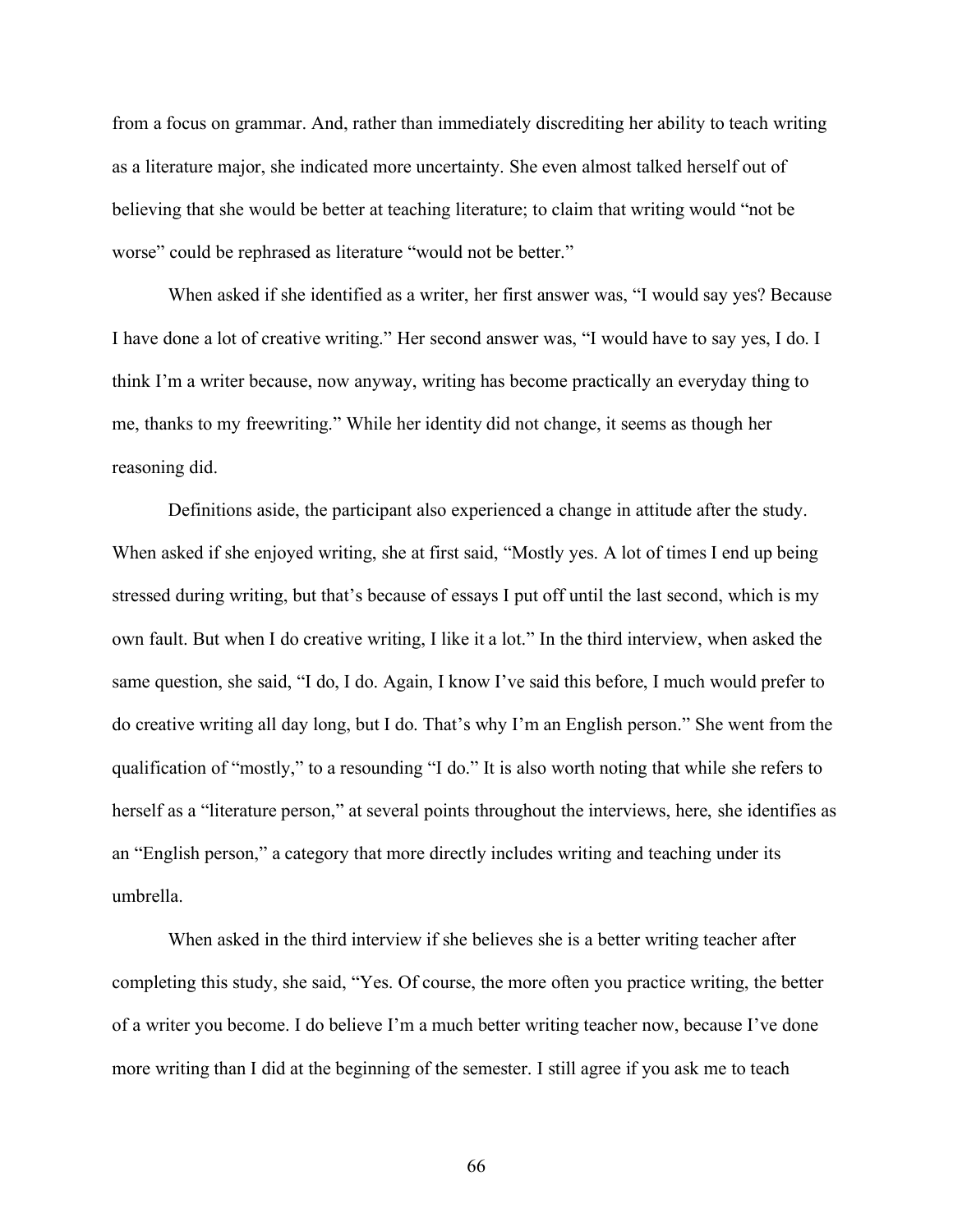grammar, I would cry. I think I'm like the star participant, I think I've improved, I have a better outlook."

Here, her reframed understanding of writing and teaching is most evident. She understands the value of daily writing and how improving her writing ability improved her teaching ability. Rather than the hyper-focus on her literature background and lack of grammatical acuteness that was evident at the beginning of the study, she demonstrates a real confidence in her ability as a teacher and a sense of hope that as she continues to write, she will continue to improve in the classroom.

**Participant Three.** For the third participant, several of her answers did not change substantially. And yet, other answers indicate quite dramatic changes. I believe this incongruity could simply represent a snapshot of her journey in developing a new framework. While some participants had developed new conceptions, evaluated them, changed them, and committed to them by the third interview, this person may still have been in the process of conceptualizing. Therefore, she was still evaluating and forming ideas, which could account for the sense of stability versus change in some of her answers.

One dramatic shift that initially surprised me was in response to the question, "Do you prefer teaching writing over other topics?" In the first interview, she said, "Personally, no. I think that ideally, I would like to teach literature. Writing is so personal and so varied that you bring so much of yourself to it, that it's like, is this writing, or is this my perspective on writing?" The participant shows a certain lack of confidence in her right to an opinion on writing; she separates this objective image of "writing" from her own perspective. In the third interview, she said:

Hmm I enjoy teaching writing. I think a lot of the time at this level it's challenging because it's a lot of people who don't want to learn writing. So, I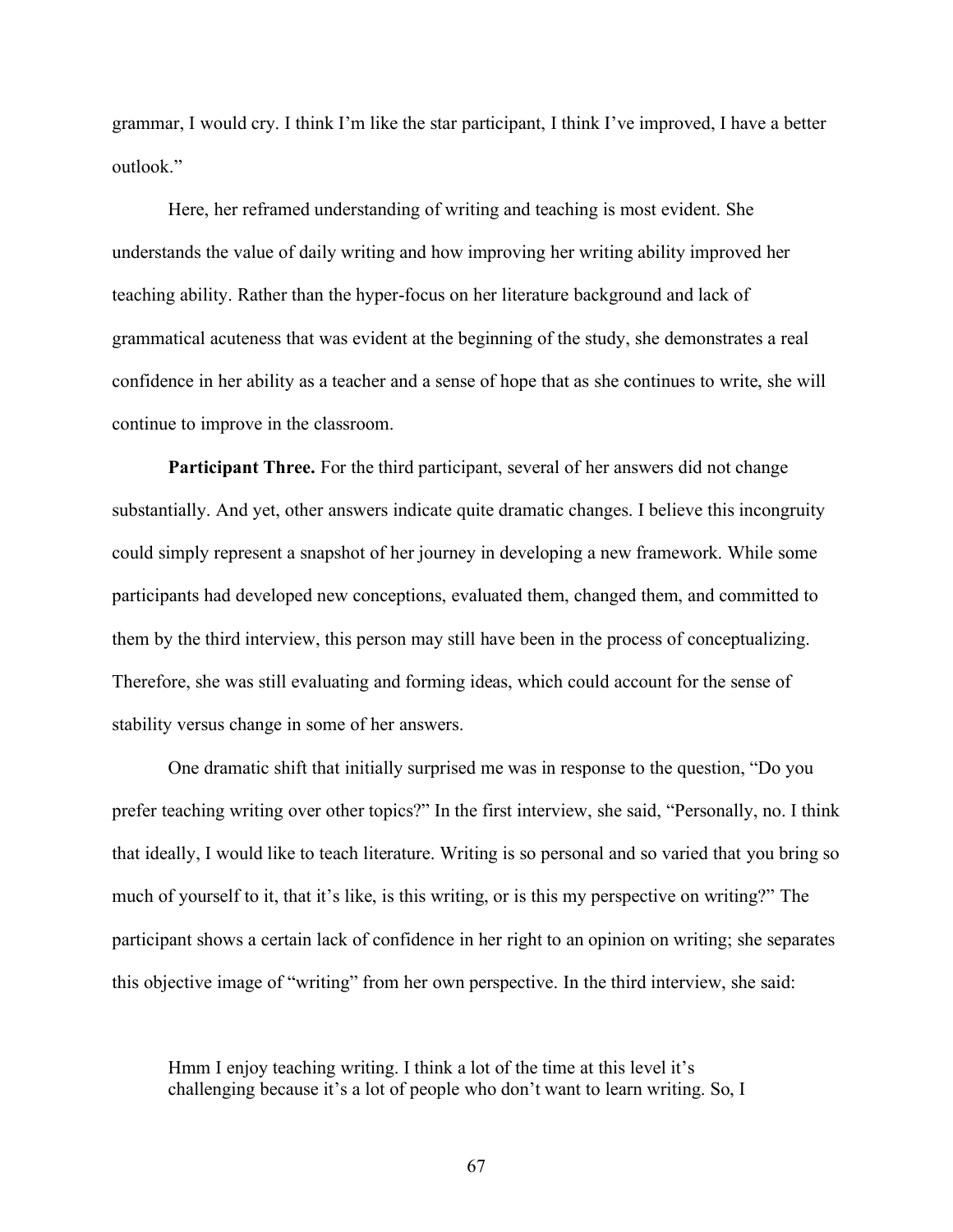think in a perfect world, where the students were here and they were interested in what they were doing, I would like it a lot better. Which is why, ultimately, I'd like to teach like literature or something like that at a more advanced level, just because I'd rather work with students who are choosing it as part of their degree plan rather than like a requisite class.

Participant Three seems to have shifted from preferring to teach literature because she was uncomfortable teaching writing to preferring literature because she does not like working with writing students. At first, it feels as though she went from blaming herself to blaming the students for her discomfort in the writing classroom. However, many beginning teachers vacillate between believing that classroom mishaps are a reflection of their own abilities and believing these mishaps are a reflection of a particularly challenging group of students. Having only taught a writing general education course, this participant's perception of students is quite understandable. More importantly, she stopped discrediting her ability to hold opinions on writing. She no longer differentiates between "writing" and "[her] perspective on writing," which indicates a reframing of the nature of teaching writing itself.

Participant Three indicated a related shift in her ability to hold opinions on writing in answer to the question, "Do you think you are better at teaching writing than other topics?" Her first answer was, "I think [writing is] so personal that on one hand it is really rewarding if people enjoy it and we can make those connections, but sometimes it can be really frustrating because it's not like a black and white type of topic to teach. It's very nuanced." Her third interview answer was:

I feel like this year I've definitely gotten more confident teaching writing … the experience and more practice has made me build up my own writing skills and made me more confident as a teacher. Like, this is what good writing is, or these are the things you should do to strengthen your writing. And I think, in my first year of teaching, I didn't feel like I had the authority to say things like that. And I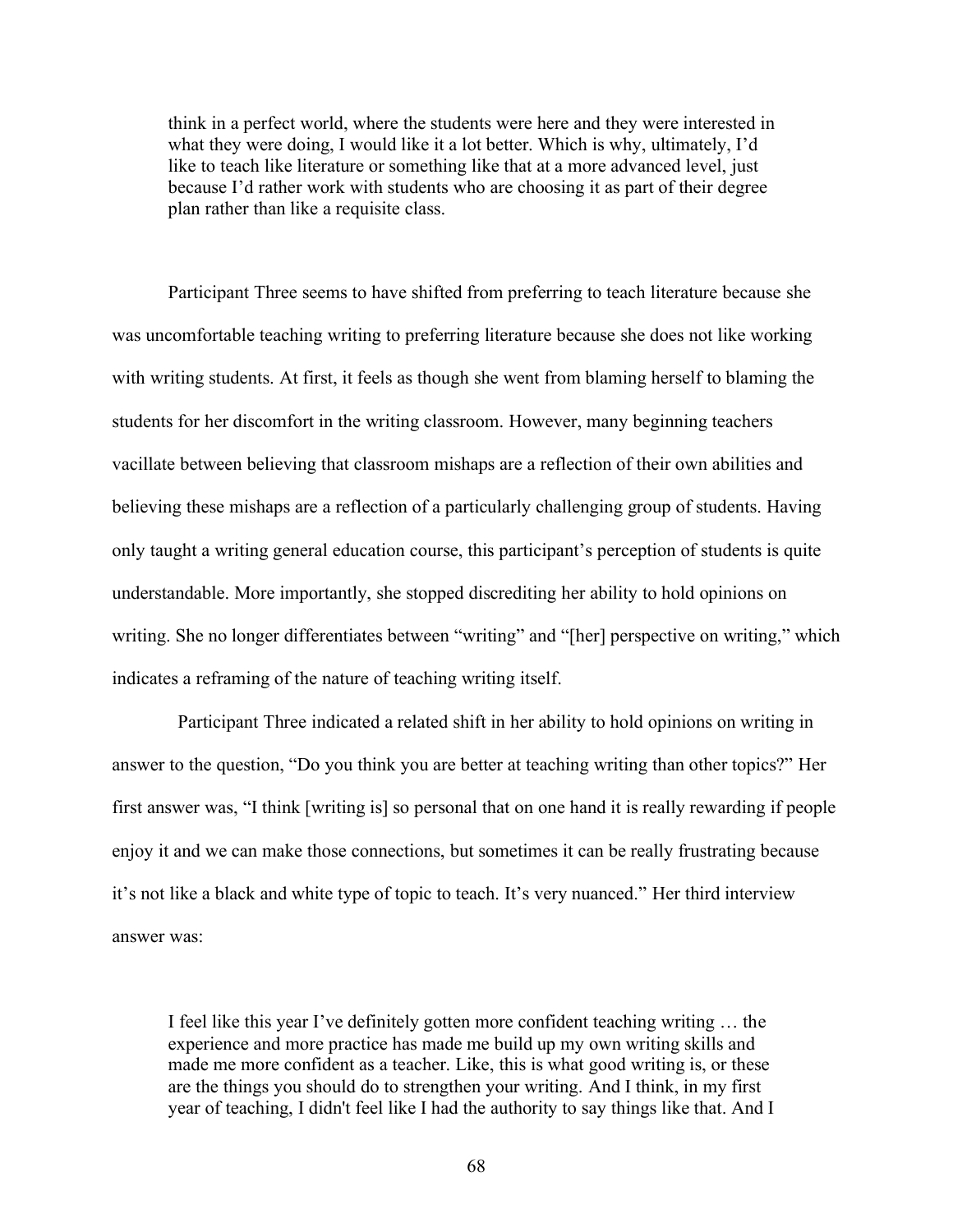feel like the experience, and probably from writing more this semester, I do feel more qualified to make those claims.

When asked if she believed she was a better writing teacher after completing this study, she said:

I think with more practice and more experience, it has made me feel more confident and more qualified to actually give my opinions on things. If you feel like you yourself are not a very good writer, it makes things like feedback so tricky, because you're like well, this is my opinion, but like, I don't know. But if you feel like no, this is my opinion, based on all that I've done, all of my own writing, my own reading, it makes it easier to say those things.

She shows a dramatic reframing of herself as someone who is entitled to teach and offer opinions on writing. Rather than disavowing her knowledge of writing as irrelevant to what makes writing "good," she now understands good writing as relative to one's own knowledge and experience.

**Participant Four.** Another participant demonstrated shifts regarding her ideas about writing and writing skills, as well as an especially dramatic change regarding her notion of the writing process. Originally, in response to the question, "Do you consider yourself an expert on writing?" she said:

Certainly not! Well, I think it's so hard to claim expertise in writing, because so much of good writing is so subjective; there are different sort-of benchmarks that you can evaluate what's good writing by and like, is not good writing by. So, I think I'm suspicious of anyone claiming to be an expert, because it feels like something that is very hard to claim expertise in.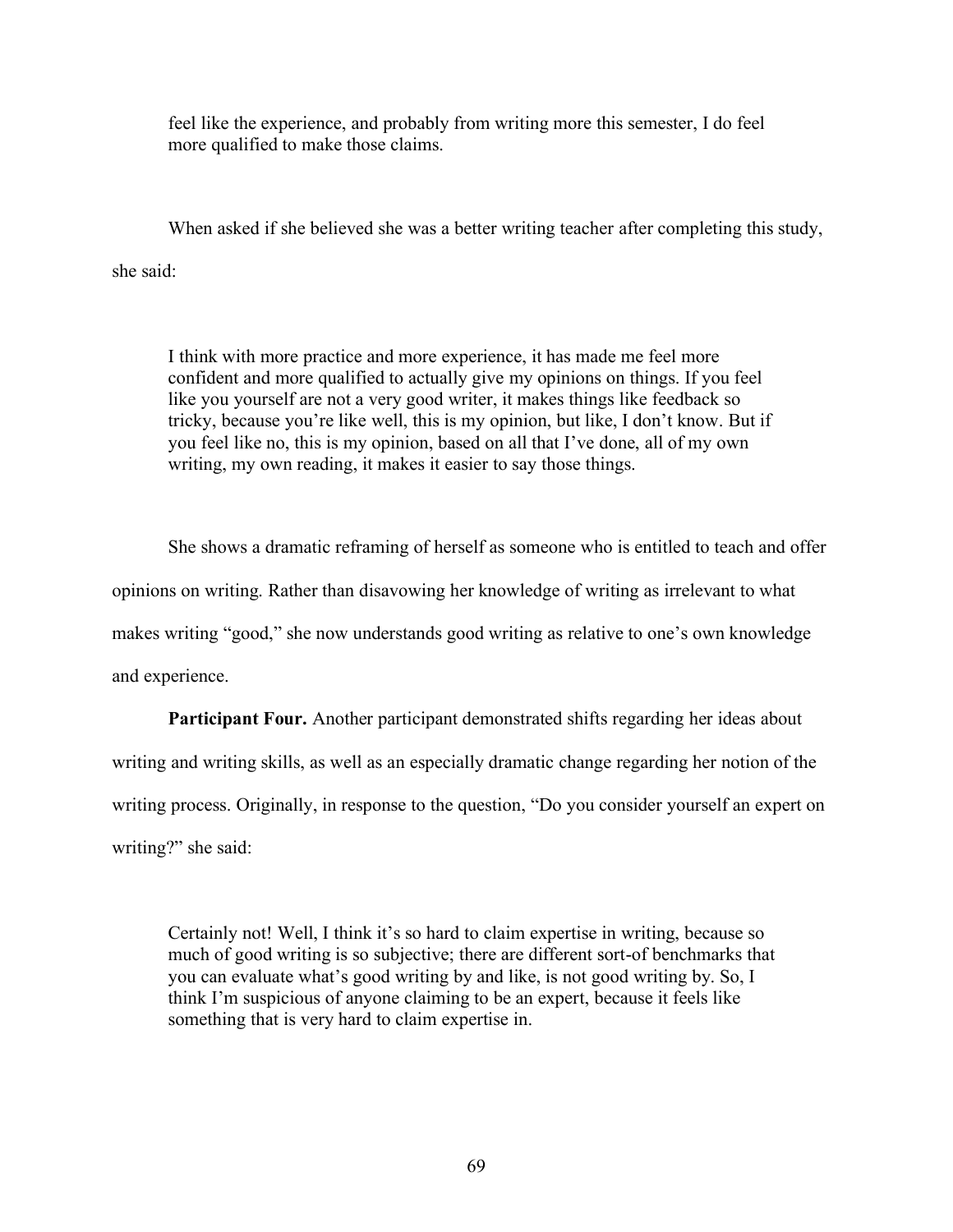Later, she answered the same question with, "I would love to, but I don't. I think I'm competent, I think I'm capable of communicating that competence; I don't think I'm an expert." This person reframed her notion of expertise as something that is both possible and a worthy goal. This answer demonstrates an increased confidence in her ability to identify good writing. Rather than denouncing good writing as subjective or context specific, and therefore denouncing the ability to label this type of writing, she seems to trust the idea that there are experts who can correctly use these labels.

The way this participant defined "writer" became more certain, more confident. Her first definition was, "I think it's mostly a self-identification thing; I don't know that it's something that is contingent on explicit skills so much as it is sort of an identity marker that you personally identify with." By defining "writer" as a personal identity, she removed the need to offer a universal definition.

Her later answer was, "I think there's like a level of intention that goes into it. I don't know that I would be like, 'Oh, you're making like a grocery list, you're a writer.' I think there's like intentionality behind it, using it to communicate ideas rather than just like throwing out words into the ether." She offered a much more explicit definition. This definition shows an increased confidence and certainty in her notion of writing. She had an answer – one that directly addressed the question – and she offered it, taking full responsibility; she was willing to include certain people and exclude others without hedging.

Another answer that indicates much more certainty was in response to, "Do you think writing teachers must be writers themselves?" She first said, "It feels very necessary. I think that in order to be an effective teacher of writing, you need to at least somewhat identify with the label of a writer, or else, what are you doing? If it's not an interest of yours, or if it's not a trait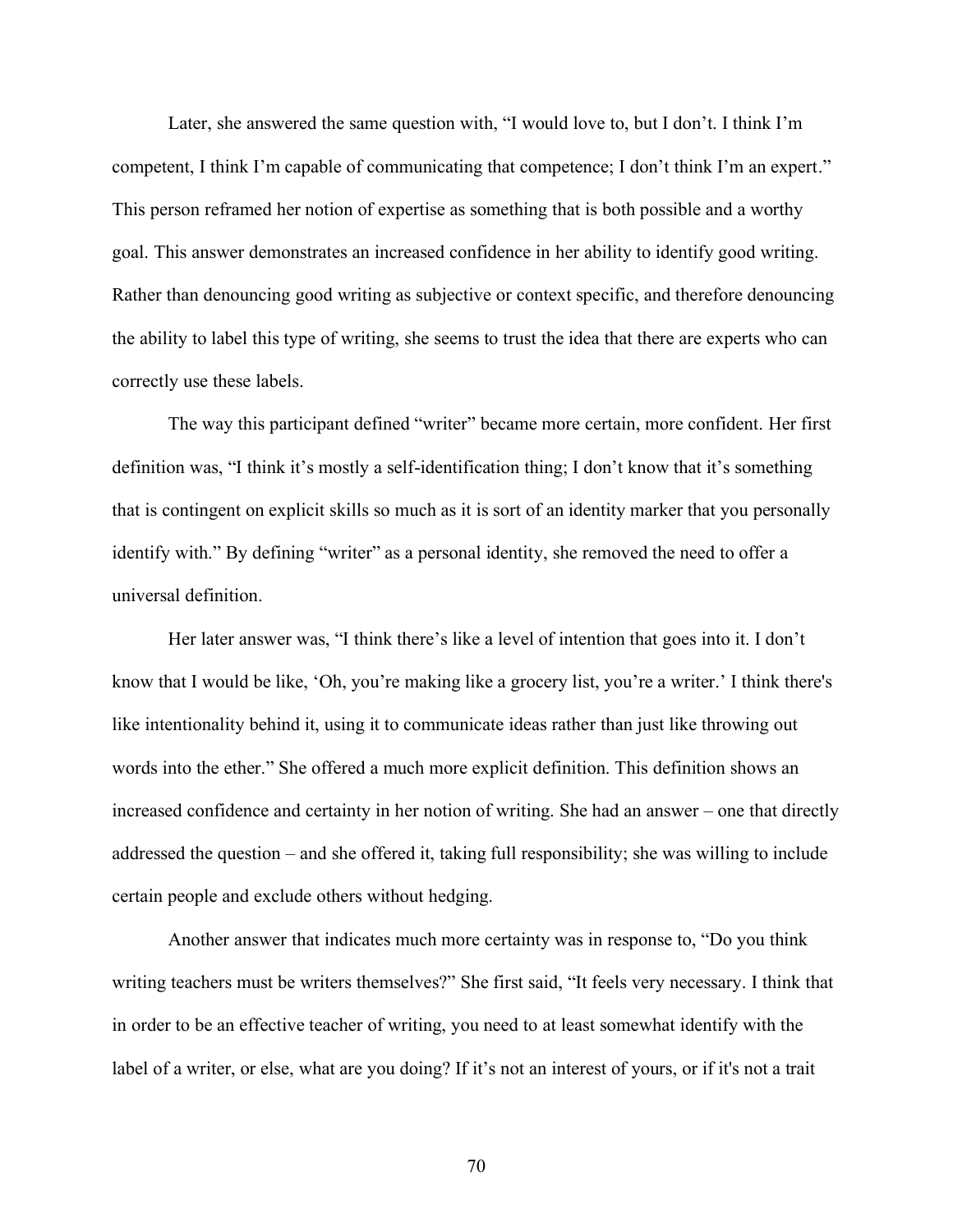that you identity with, I think it becomes very difficult to like carry any enthusiasm into a writing classroom."

Her second answer was simply, "I think it's best if they are, yeah." Rather than hedging herself with phrases like "at least somewhat," or offering a lengthy explanation, her later answer was quite short and to-the-point.

A move toward process-orientation can be seen in response to, "Do you think you are good at writing?" The first time I asked this question, she said, "It's something that comes pretty naturally to me. I've had a lot of the sort-of formal skillsets. Like I have a pretty large vocabulary, I have a working knowledge of grammatical constructs, I have skillsets that make it a fairly even flow of word production, if that makes sense."

Her final answer was, "I'm glad you're asking me this today and not yesterday when I was working on a proposal. Because today I feel like I'm good at writing, and yesterday I was in the trenches." Rather than relying on a laundry list of skills, she understands that writers have good days and bad days, regardless of their skillsets, which is a much more process-oriented frame of mind.

At the end of her third interview, when I asked if she believed she was a better writing teacher after completing this study, she said:

I do. I think that I have gotten a better handle on why prewriting matters. I think, for a lot of my time as a writer and as a teacher of writing, I was… not a great prewriting advocate. Because all through undergrad, my process was like slap something on a page and then turn it in and maybe proofread it a little bit beforehand. And now that I've been freewriting … and like working through ideas, working through concepts … I'm a lot more engaged with the value of prewriting than I was before. It's a lot easier and I think probably more convincing for me to advocate for it now.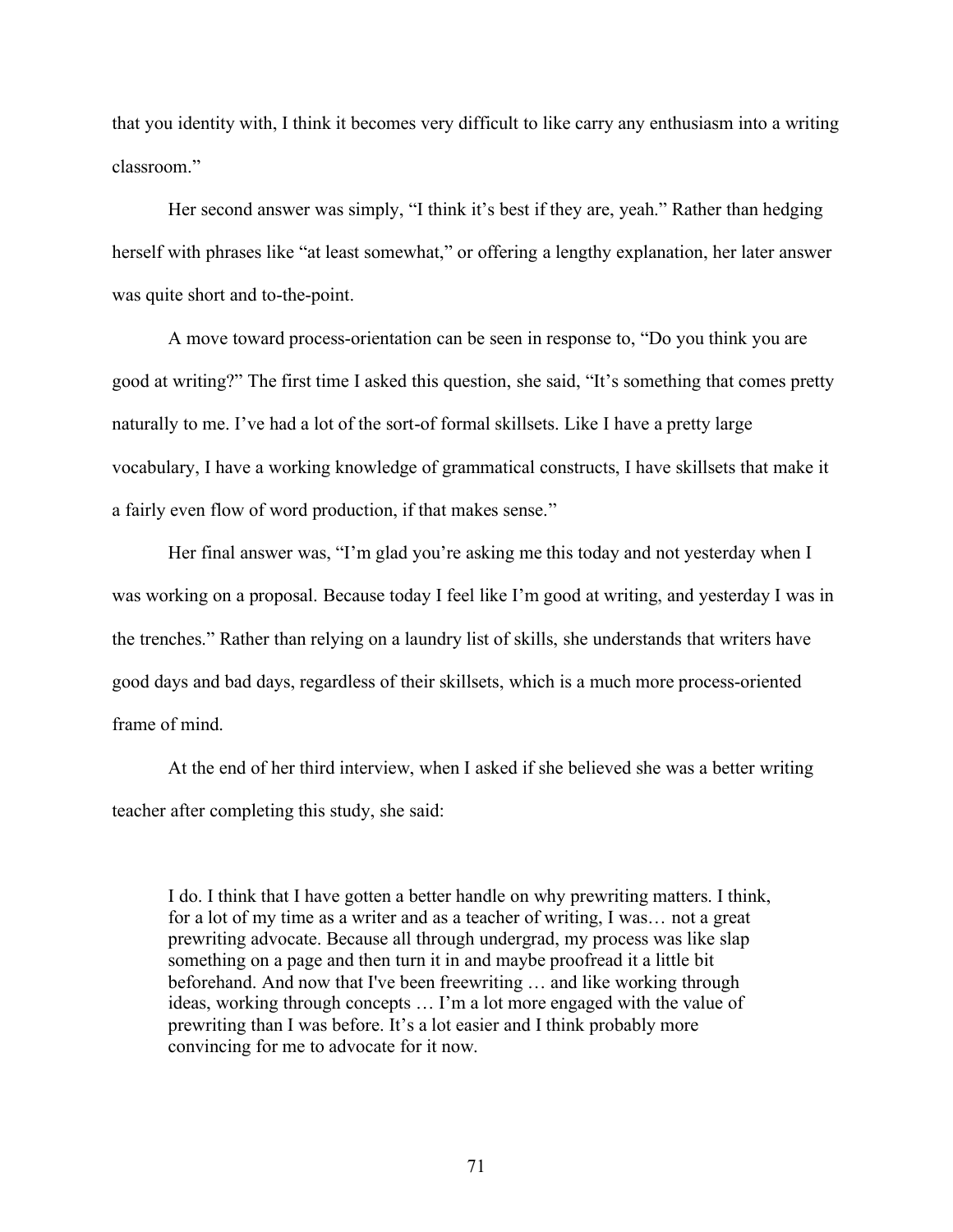At first glance, this answer seems narrow. Though there are major shifts in her thinking, she self-identifies only a newfound respect for prewriting. But when combined with the rest of the interview, this answer indicates movement toward more process-oriented notions of writing and teaching writing.

**Participant Five.** A fifth participant demonstrated the most marginal change out of all participants, across all subjects of questions. There was a remarkable stability in his answers. However, while his answers did not demonstrate much change, there are subtle differences.

In response to the question, "Do you prefer teaching writing over other topics?" his first answer was, "To be honest, I would much rather teach literature. I feel like teaching writing is interesting, but I kind of feel like it's also just expected of us to be, you know, the graduate teaching assistants who teach forty students a year." His second answer revealed a slight change: "I think I would rather teach literature, but I think a lot of it too is because like, you know we're graduate assistants and we're expected to teach freshmen. I think if I taught creative writing I would enjoy teaching writing more, but I think I would definitely prefer to teach literature."

The second answer does present a context in which this person can see himself teaching writing – a creative writing class – even if it would not be his first choice. The second answer, while still remarkably like the first, does show some potential for a more receptive attitude toward teaching writing.

When asked if he was an expert on writing, his first answer was, "I do not consider myself an expert on writing, because I mean I guess there could be experts on writing, but I'm still in the process of learning it … but it's a goal to shoot for, I guess." His second answer was, "I don't think I would consider myself an expert but… I don't know. I mean I can teach writing but I'm not at like an expert level." The second answer is less certain than the first – "I do not" to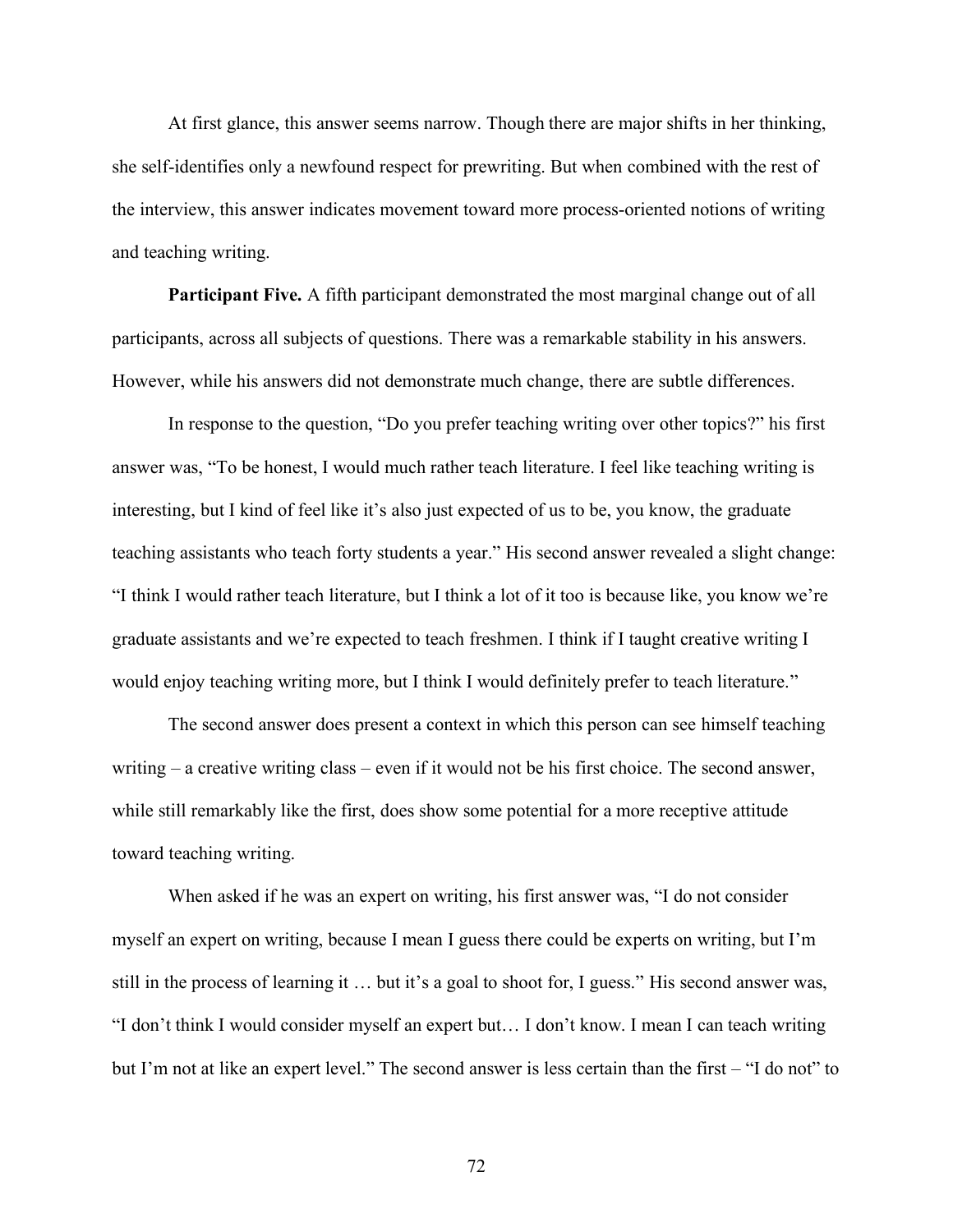"I don't think" and "I don't know" – as if he could perhaps see himself as an expert in some ways. Or, perhaps, he sees a more intrinsic connection between his position as teacher and his potential as an expert. In this scenario, his move toward uncertainty could indicate a more positive outlook on his writing and teaching identity.

His response to, "Do you think writing teachers must be writers themselves?" indicated a little more confidence in his writer identity as well. His initial answer was, "I would say that's a good qualification. At least like, consider themselves a writer based on what their definition is." His later answer was, "I would say that's yeah, a good component to being a writing teacher. I don't have to be Stephen King, but I have to be myself and teach how I want to teach." The shift moves from "themselves" to "myself;" in the second answer, he uses the first person. He indicates that his identity as a writer and teacher is based on a sense of self, on making teaching decisions that are authentic to his ideas. This personalization of the question indicates a stronger sense of his own teacher identity; in the later interview, he seems to respond as if the question more directly applies to him.

His answer to, "Do you consider yourself a writer?" demonstrated some change as well. His first answer was, "I consider myself a writer because I'm always trying to improve my writing." His second answer was, "I consider myself a writer because I consider, you know, everybody who's interested in learning how to write a writer." So, in the first answer, his need to improve dominated his writer identity. In the second answer, his interest in writing dominated.

Similarly, when asked if he was a good writer, he said first, "I think I'm good in that I've improved a lot since I was like, a freshman. But I don't know. I'm an improving writer, I wouldn't say I'm a good writer." Later, his answer was, "I would say I can be good, or I'm decent at writing, but that's not like something that I strive for every time I write, like being the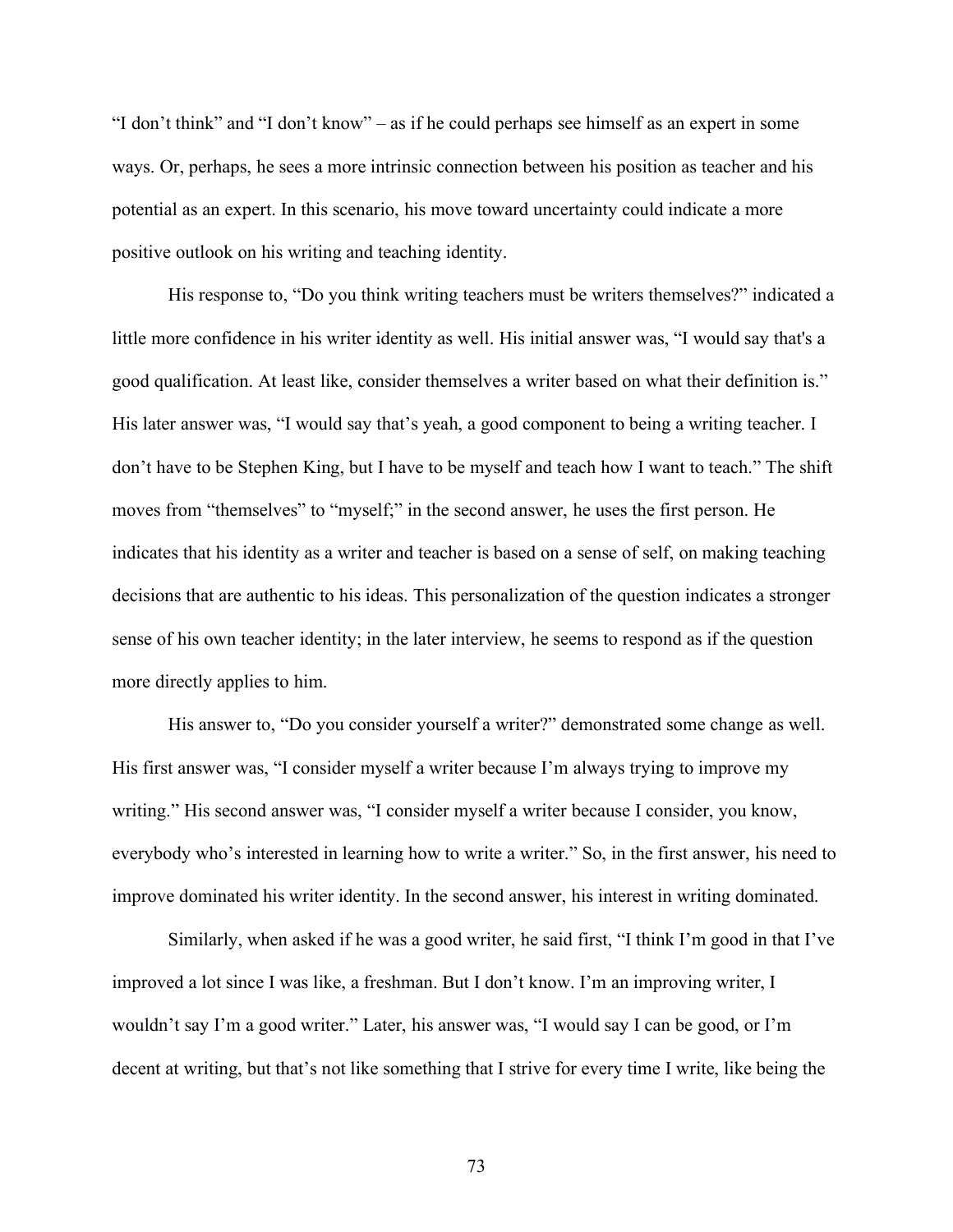best." While both answers still indicate some objective image of "good" or "best" writing, the latter is much less focused on achieving this form. He still has a strict understanding of "good" writing, but he does not feel a particular pressure to reach this goal. Rather, his writing is a personal experience aside from any standard.

When asked in the final interview if he believed he was a better writing teacher after completing this study, he said, "I think so, because the last couple semesters, I did not have my students freewrite every day, and I think freewriting is like a good way to open them up, open up their thoughts. So, I think incorporating freewriting into my lessons has made me a better teacher, and I think this study is a part of that, too."

This answer indicates a very narrow sense of improvement. While some of the other participants noted improvement because they were more confident writers, or because they felt more qualified to teach writing, this participant's only measure of improvement was the incorporation of freewriting. While adding freewriting into his curriculum could have numerous benefits for his students, he does not point toward any sense of change in his teacher or writer identity as a result of this study.

**Participant Six.** The sixth participant began the study with quite a lot of experience freewriting from a summer institute with the Ozarks Writing Project. As an education student, he also had a very well-developed sense of writer and teacher identity. However, his answers still indicate a new understanding of the writing process, particularly regarding revision and struggle.

His answer to the first question, "Do you consider yourself a writer?" introduces this reframing of the writing process. His first answer was, "Umm I do consider myself a writer, because I'm basically writing in any type of format, in my texting to my friends, to classwork, research papers, any type of writing." His second answer was: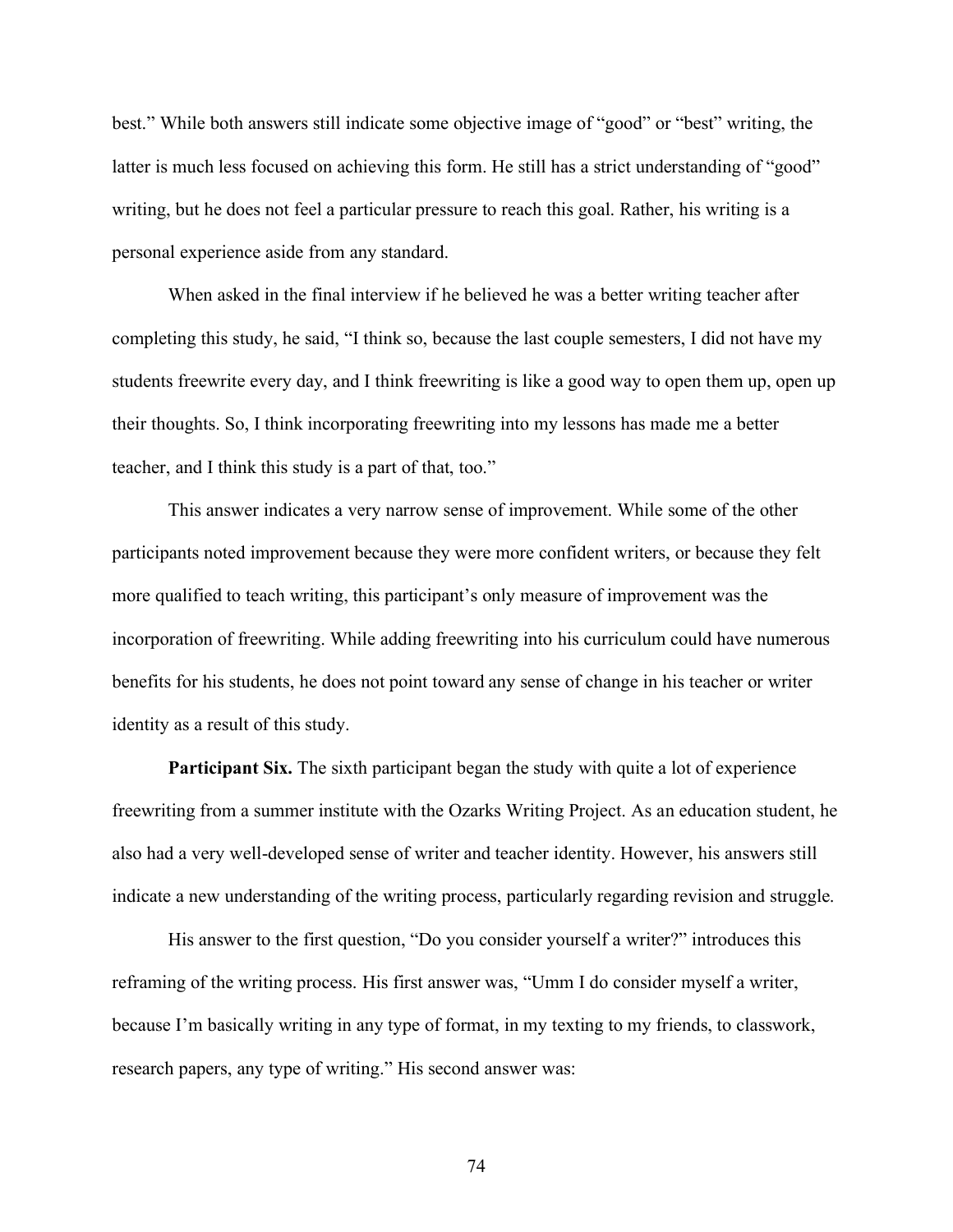Yes, I do consider myself as a writer, because I am frequently writing, but also revising and teaching and trying to improve my writing every day. And this freewriting started to make me think that going back and revising, not just for errors and lower order concern matters, but also higher order concern matters … is starting to be more valuable and important. I started to think or believe I'm more writer now than I was.

This participant self-identified one of his most dramatic changes; he places a new value on revising for concerns other than grammar and usage, and this newfound understanding has increased the strength of his identity as a writer.

This trend continued in his answer to question two. In his first interview, he had actually noted his need to revise as a reason he was NOT an expert writer: "I just started to find myself a writer, and I still make a lot of errors. And I still want to come back and revise and rewrite. So, I don't think I'm an expert." In his later answer, he said, "I still think I'm a very beginning writer … I don't know if I can be an expert writer, but I'm trying to be better at writing." While he still does not identify as an expert, he does not cite his desire to revise and rewrite as a reason this is so.

The new understanding continues in his definition of "writer." His first definition was, "A person who writes is a writer. And when I say writing, I mean texting, emailing, to doing a big research paper, posting some ideas on Facebook." His later definition was, "To define 'writer,' I think a person should keep writing and keep also going back to his writing to seek for improvements. I think it's someone [who is a] reflective practitioner, reflective writer, and trying to be better." The use of revision became intrinsic to his definition; a person is not a writer if they do not revise. While this definition is less inclusive than the first, it contributes to his new understanding of revision as not only valuable, but crucial.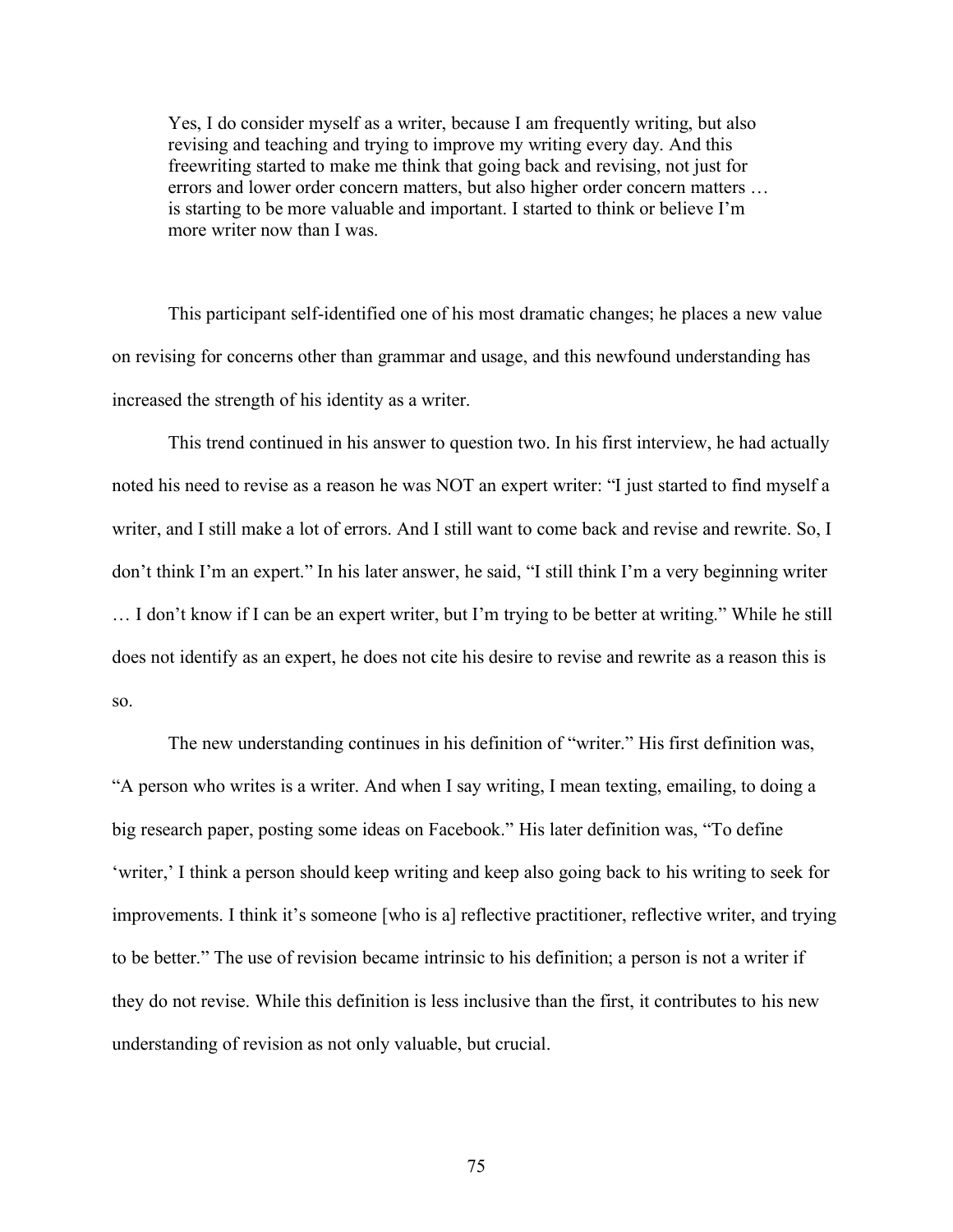Revision aside, his new understanding of a recursive, flexible writing process is indicated by his answers to, "Do you think you are good at writing?" His first answer was, "I do not think so. Not because I get a lot of feedback, but because I'm constantly stuck and I constantly struggle to put my thoughts into words." His second answer was, "I don't think I am, but I'm trying to be. I can say I'm getting better at writing." He stops listing "getting stuck," as a reason for being bad at writing, and instead may understand writing as a continual process in which periods of stagnation are normal. He sees potential in his second answer; he has control over his writing skills and seeks to improve. This answer indicates a much more process-oriented understanding of writing.

One answer that indicated less change was in response to, "Do you think writing teachers must be writers themselves?" At first, he said, "I do not necessarily think so, but the writing teachers should know how to teach writing and at least like writing … I hope they have a passion to teach how to write." In the third interview, he said, "Being a writer does not necessarily make people good at teaching writing, so I don't think teachers have to be writers, but they should have some knowledge and experience of writing."

When I asked if he believed he was a better writing teacher after completing this study, he answered:

Yes and no. I'm going to say yes much louder than no. The part that makes me think no is because I find myself struggling with writing, even a short amount of writing every day. But at the same time, the reason I said yes is because now I know I can use freewriting to encourage any [type] of writing. And now I know that I have some – not necessarily bad – but some struggling experiences. So now I can tell [my students] more about writing experiences and what kind of mindset I try to create for the writing. And hopefully that can help students be more… not necessarily successful, but more active writers.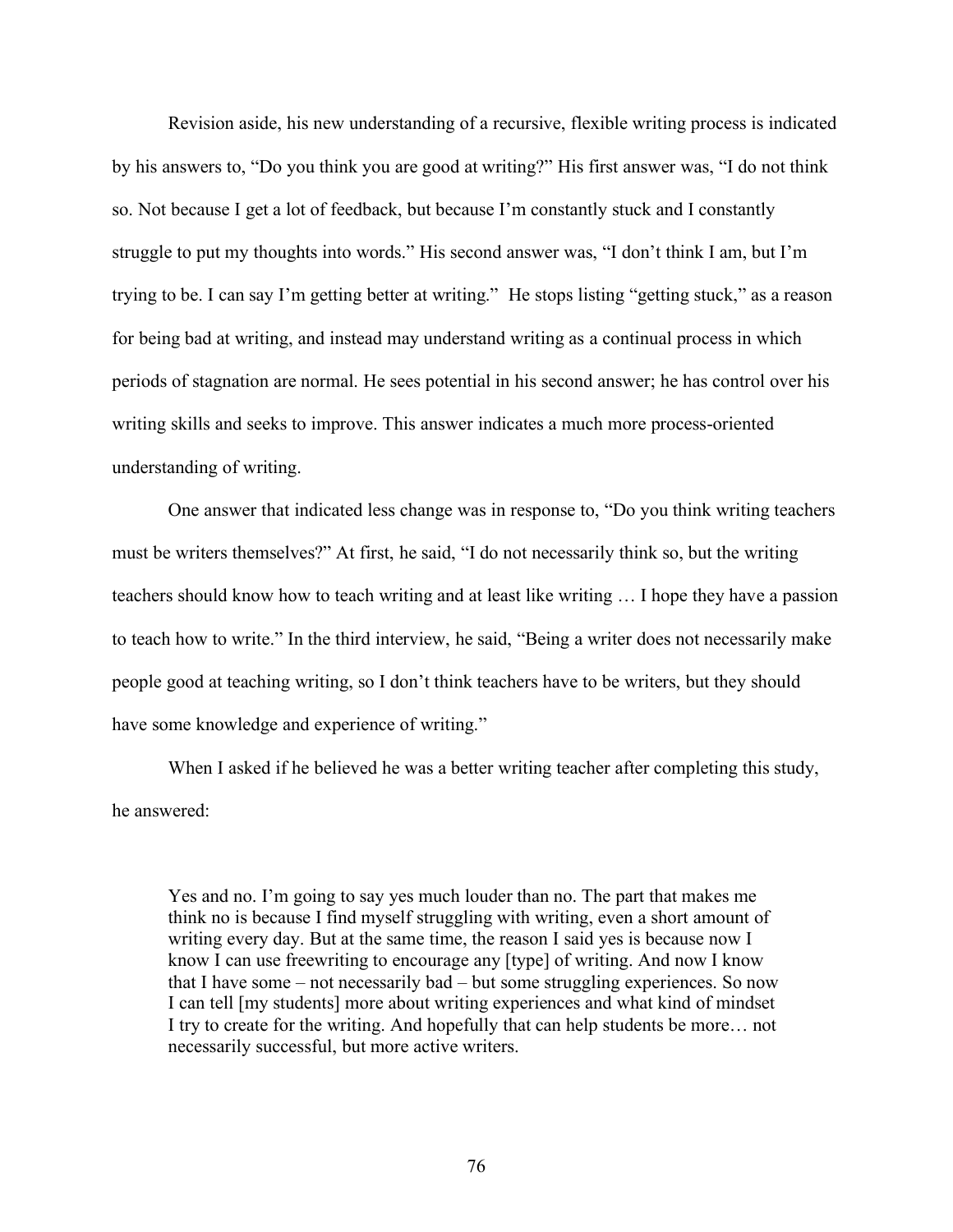This answer affirms his new understanding of writing as a process that includes struggle and revisions, though the "yes and no" phrasing also indicates that he is still in the process of fully forming these new ideas.

**Participant Seven.** Participant Seven demonstrated a newfound uncertainty in his ideas about writing and teaching after the study. In the first interview, he had rather well-developed, precise answers to many of the questions. The third interview indicated more hesitation and hedging about ideas that had previously seemed very clear. Additionally, his answers indicate a tendency toward product-orientation that the study may have, surprisingly, increased.

Regarding a shift toward uncertainty, when asked, "Do you consider yourself an expert on writing?" his first answer was, "Yes. I would say more in like a subcategory of kind of the writing that I do. The writing that I do would be mostly like in terms of like … writing poetry. So, I would say that in that particular field I consider myself an expert, but not, in general, a writing expert." His second answer was, "I wouldn't say like a super like an expert, but I would definitely say an expert in some like conventions when it comes to writing and like how to approach it and how to break it down …so in that sense a little bit of expertise, but I wouldn't call myself like a guru of writing."

The shift from a resounding "yes," to an "I wouldn't say…" indicates a shift in this participant's writer identity. He phrases his first answer as an affirmation with a qualification of his specific expertise. His second answer is at first a denial, but with a qualification of some elements of expertise. While the answers are similar, the changes in phrasing between the two interviews indicate a shift away from certainty, which could indicate the beginnings of a reframing of writerly expertise.

When asked how he defines what it is to be a writer, his first answer was: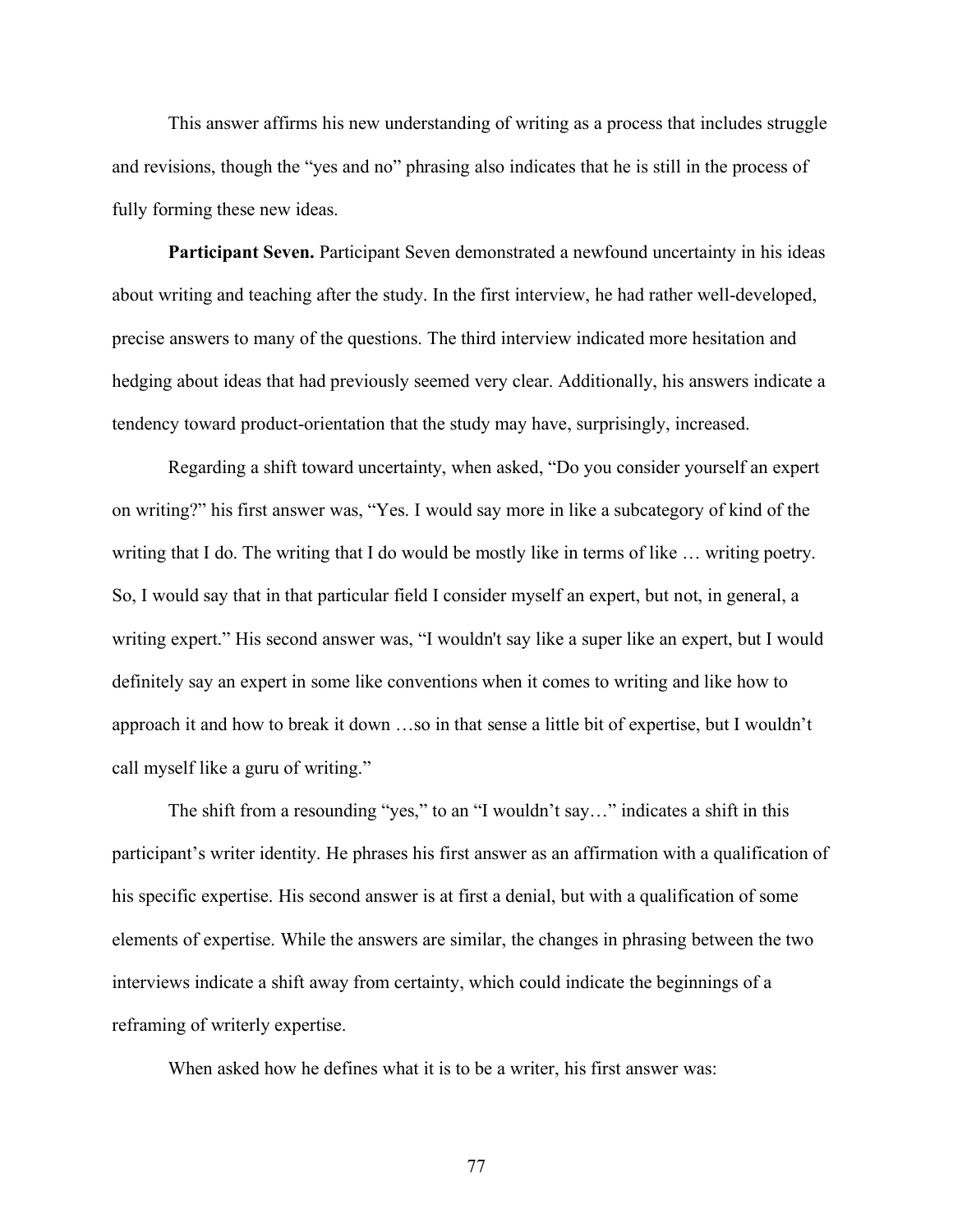That's a great question. It's a very meta question. I feel like we are all writers in one way or other. Some just do the work to kind of establish they are writers, and some don't. For me, to be a writer I think it's just knowing that your words matter and your words kind of represent who you are … So, I guess writer, it's really an umbrella term … there could be commercial writers who write for the money, there could be ghost writers, there could be writers who just, they write for themselves.

His answer in the third interview was:

That's a really interesting question. Writer, the word itself is such a broad… I'd say it really depends on the kind of like, writer you're thinking about. If it's creative writing, I would say someone who keeps up a lot with the contemporaries or like the foundations of writing that goes into that, and just keeping up with the writing. It doesn't have to be every day, but just like over the course of a long time, if you just write a lot. But like a writer… I guess a person who writes is a writer, but it really depends on the context that they're writing in. It's hard, oh my gosh!

The second answer indicates an awareness of contradictions or confusions in his definition, which could pave the way for him to embrace contraries.

When asked if he thought he was good at writing, he initially said, "Yes, in poetry, for sure. I would say in terms of like prose writing … I feel like I'm open to criticism and adapting to revisions … In that term, I guess I'm constantly learning ... But I think yes. It just bounces back and forth a lot, that feeling of being a good writer." He later said, "Yeah, I would say I kind of know what it takes to make your writing a little bit sharper. With the creative writing world, definitely I would say I know what it takes to produce the kind of writing that is successful. But I don't want to sound very condescending like, 'I am the best.'"

Again, we see a shift from "Yes," and "for sure" to "I would say I kind of know." The second answer has a humility, maybe even a fear of sounding too certain. And there is a shift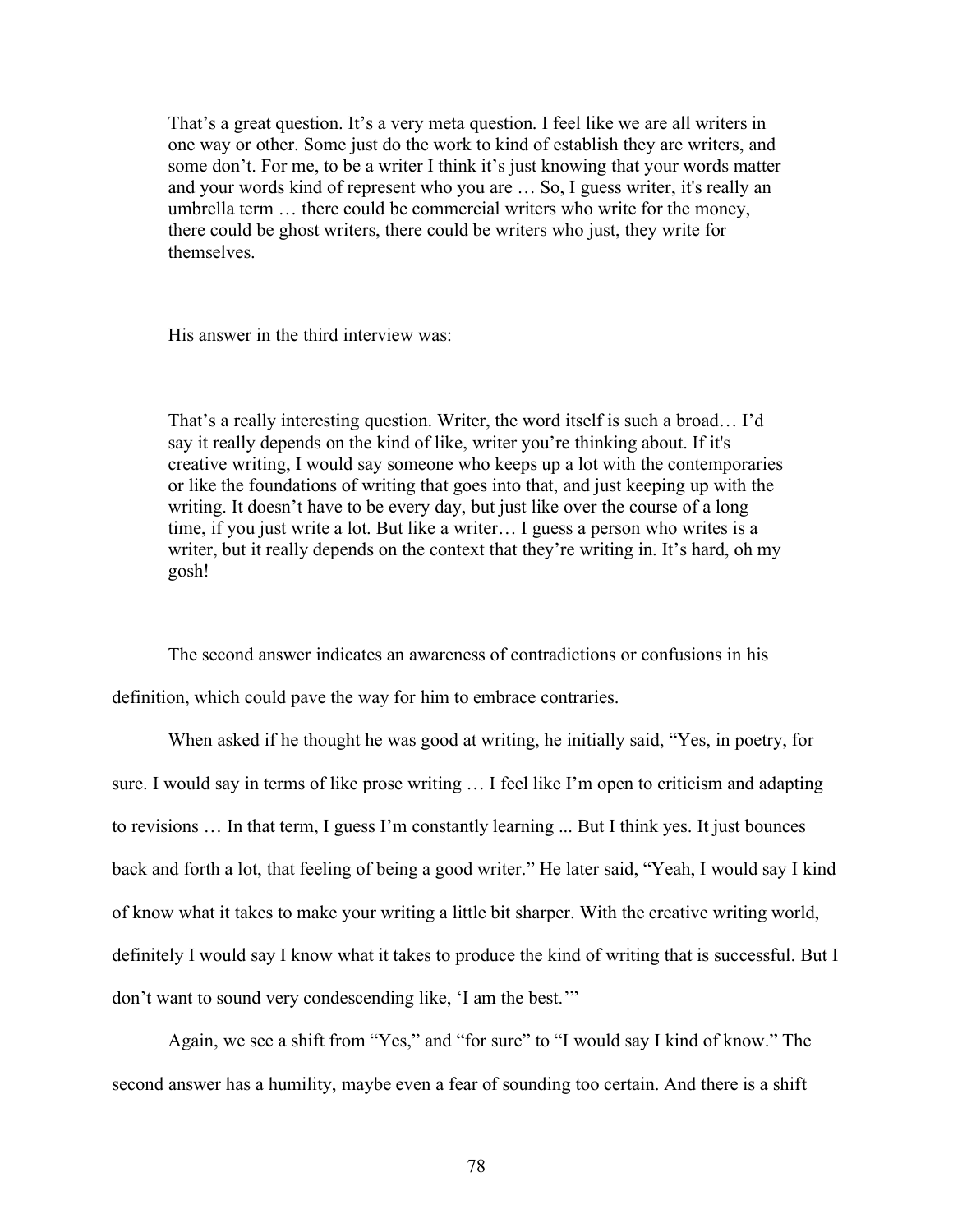toward the idea that being "good" at writing is the same as being "successful." He appears to have a measurable sense of "sharp" writing, and his mastery of this sharpness is why he is a good writer. Rather than simply referencing his poetic talent and willingness to revise, as in the first answer, he references his ability to produce.

When asked if he considers himself a writer, his first answer was, "I definitely do consider myself a writer. I do that, since the evidence shows that I'm writing, and I've been published in different literary journals. And I find writing empowering. It gives me a sense of kind of a belonging." His second answer was, "I do consider myself a writer. I write a lot, but as a teacher of writing I think it… makes it easier for me to continue growing into the writing world, and since I've been published, it kind of becomes like a duty to continue writing. So yeah, I consider myself a writer."

One answer that showed a novel change compared to the rest of his interview was in response to, "Would you rather teach writing over other topics?" He first said, "Writing is what I'll go with. I would love to do like literature – something I'm passionate about, reading – but writing is just that comfortable fallback that I can talk about for hours." He later said:

I would rather teach writing over other topics … like I can talk about the literature that I read, the poetry or fiction, but when it comes to writing, it's very different. It's like you're creating this different kind of literature … You're actually creating the time that you're living in. You're creating your own history kind of through that writing process. I like the power that writing gives you, so I'd rather teach writing than anything else.

His joy of writing is tangible here, as is a dramatic change in his understanding of teaching writing. Rather than framing writing as a "comfortable fallback," he lauds it as a powerful way to make history.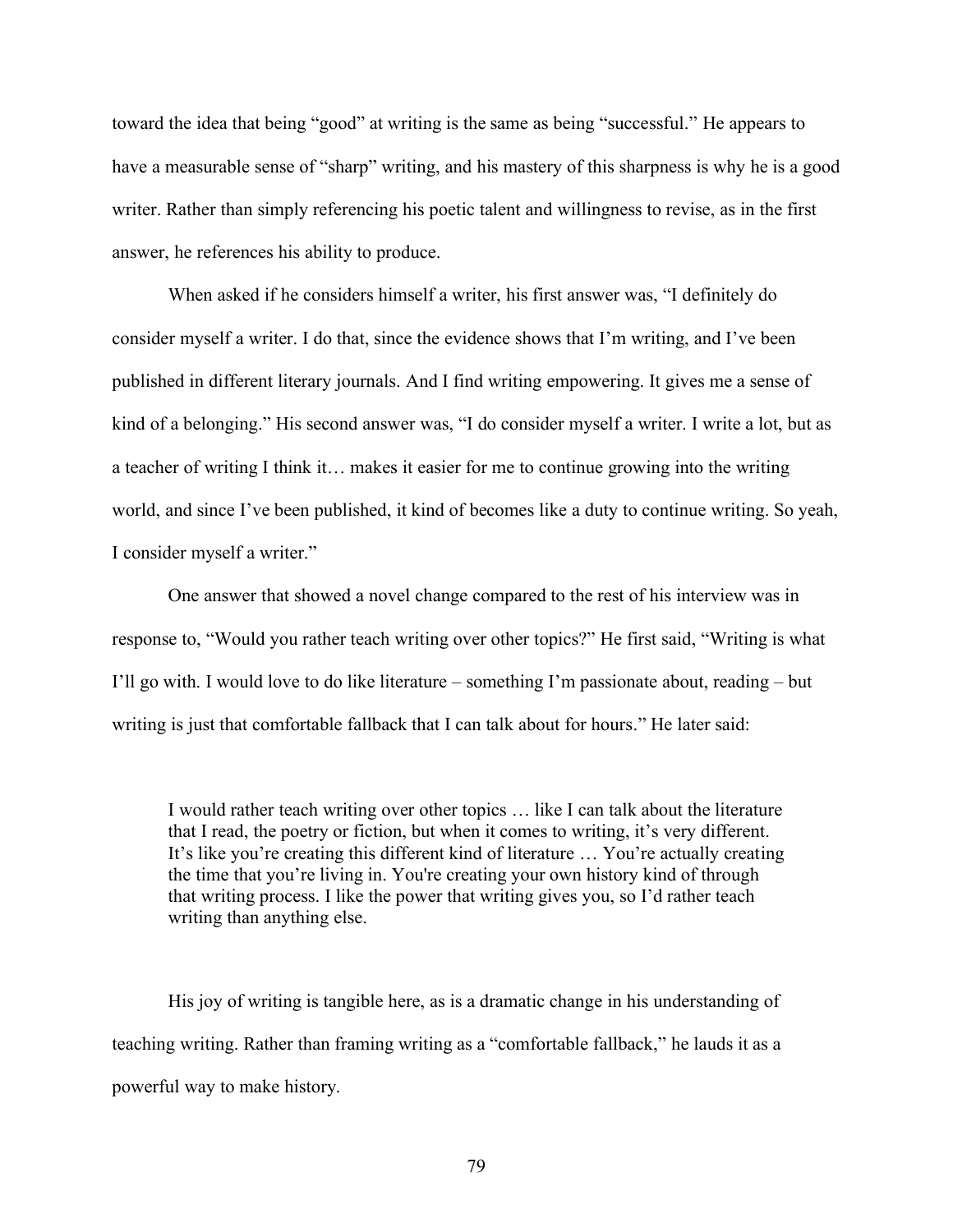When asked if he believed he was a better writing teacher after completing this study, he said:

Yeah, I think the study definitely helped with like the amount of writing I produced. I've already been submitting some of this stuff that I wrote during this process, and I've been submitting, getting accepted, getting rejected. So, it's an experience. It really builds up my expertise when it comes to writing. Not that I would say what I learned through this process transferred right away to my teaching in this semester, but I'm hoping in the future this will definitely give me a lot of great ideas and the writing I produce will be successful.

The product-orientation is evident here, throughout his answer. Also, his immediate response is how the study improved his writing, not his teaching of writing

**Participant Eight.** The eighth and final participant demonstrated significant changes across multiple concepts. This person shared with me that much of his freewriting was focused on the topics of writing and teaching; he used the freewriting not only as a space to practice writing but to engage in concept formation about writing. He also shared that he was comfortable with the digressions of freewriting and would not force himself to stay within a prompt. Perhaps because of this combination of intentional exploration of writing as a concept coupled with random digressions, he demonstrated a radical reformulation of his ideas. His new definition of "writer," seems to have had the greatest influence across many of his answers.

His first definition of "writer" was, "Being a writer, I think, requires some kind of publishing element, like in the same way that you're a professional when you get paid to do something." His second definition was:

I think it has to be somebody who is interested in developing their writing in some capacity, so not necessarily anybody who just writes for fun or just for themselves or just for … an emotional dump. Yes, I think it has to be with some kind of intent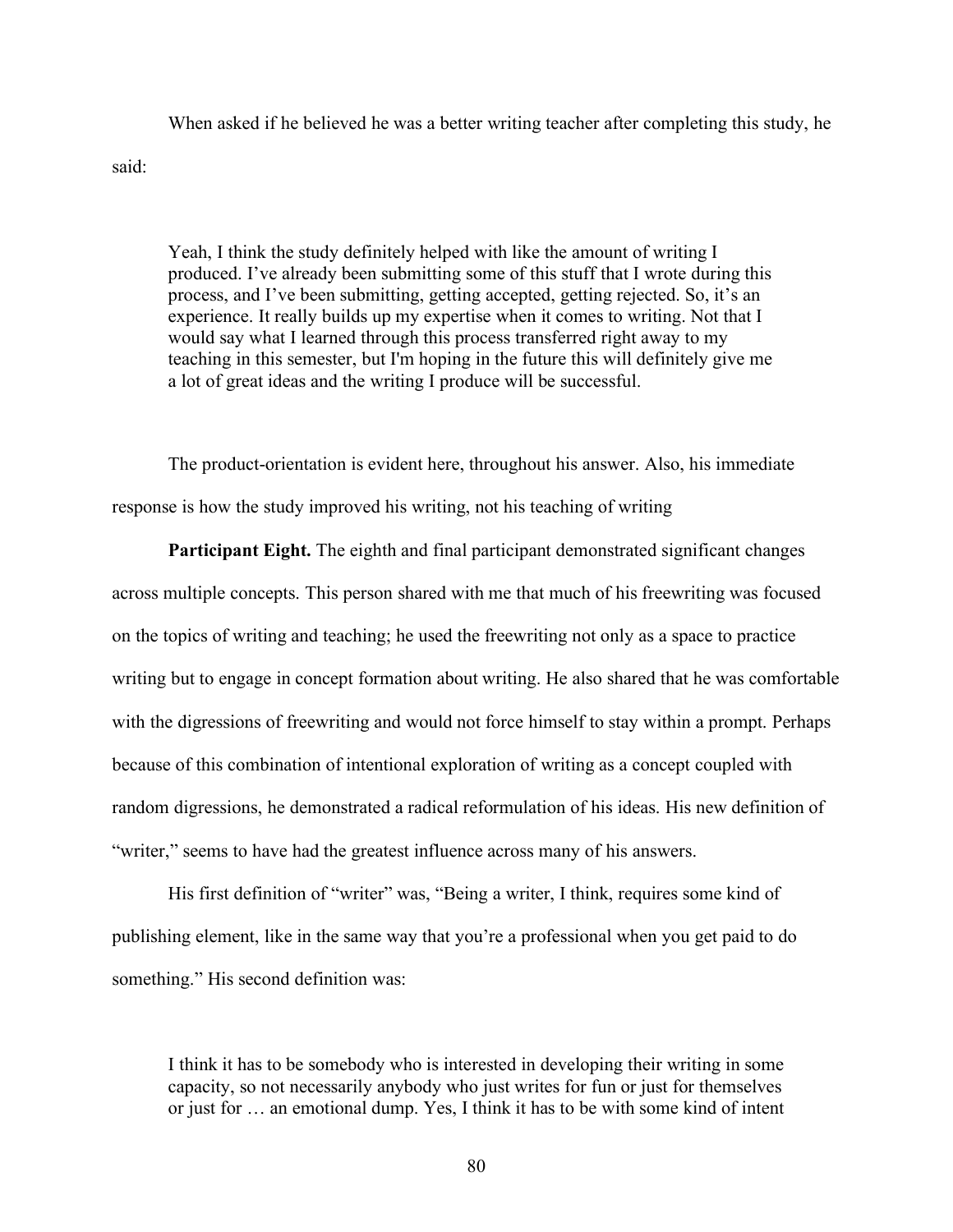to improve. If you are a writer, you must want to improve your writing in some kind of way. Not necessarily to be published – I know I said that the first time – not just anybody who does it, but it has to have some kind of intent behind it.

When asked if he identifies as a writer, his first answer was, "Umm yes. But only slightly. Only by association, because I'm an English major and I have to write. Once I get published, I would consider myself a writer." His second answer was: "I've grown to hate this question. The answer is yes, I guess. I've thought about this. I think about this because I know that I have to talk to you, but I think the answer has to be yes, if I'm going to stay consistent with my own definition. But it's hard for me to say yes. So, I think the answer is yes." As his definition of "writer" changed, so too did his reason for identifying as such.

When asked if he believed writing teachers must be writers themselves, his initial answer was, "No, both because it would be hypocritical for me to say yes, and because I think that's it's true … It's better to have more knowledge, but it doesn't require a vast in-depth knowledge to teach somebody something." His later answer was, "Yes. I'm actively trying to become a better writer myself, because of that, I am able to be a teacher. If I were complacent, then I think that I would be less than an effective teacher. I think more likely, I would be a failure as a teacher. I would not have been a teacher in any capacity if I were not actively trying to be a better writer myself." When asked if he thought he was better at teaching writing than other topics, his first answer was:

When I think about teaching writing, I think about teaching things like how to use a comma, like grammar and usage rules. So, like the skills involved with writing, which I think are pretty simple to teach. When I think about turning students into professional writers, like somebody who might be able to be published … I think about logic and reason … So, teaching writing is teaching skills. Some skills are easier to teach than others …. So, I'm good at teaching some parts, bad at teaching others.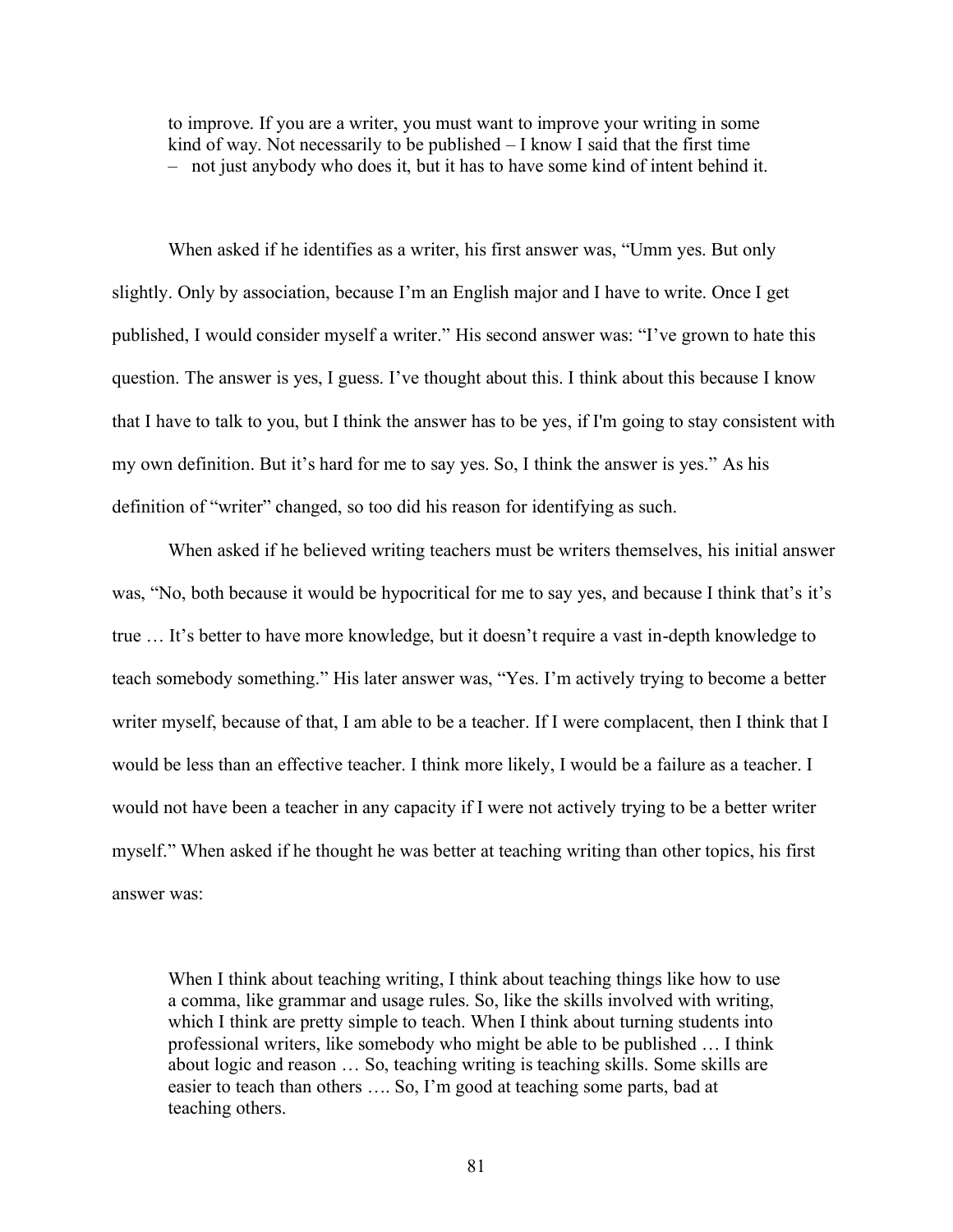His later answer was:

Probably because I have experience doing it now, I think I've found out a little bit about many of my students – my clientele, if you will – what they struggle with, how they view their own writing. I think that I've gotten good at identifying the major problems that they have. But I think I would still probably be better if somebody threw me in the classroom and was like, teach something like British literature, because I have more foundational knowledge in that area.

When asked if he thought he was good at writing, his answer in the first interview was, "I'm adequate, I'm not good. I think that I can fit the criteria of whatever is asked of me, but I would never say that I'm good at it. I can fit what's needed, what's necessary." In the third interview, he said:

I think so. Umm I'm not sure that I'm in a place that I could make that claim. I think I would need somebody else to tell me that, try to be objective … I think the biggest problem that I have as a writer is that I know what I meant to have said. And when somebody will point it out to me, like no this is kind of confusing, I'm like, oh yeah, you're right. It becomes very clear to me why something is confusing when somebody points it out… but I think that the answer is probably yes. I think that I'm probably good most of the time, not always.

Again, some lingering hints at his initial definition of "writer," are evident here, as in the idea that an "objective" third party must validate whether one is good at writing. However, the first answer leans much more strongly in the stratification of explicit, objective writing skills, the idea that there are "necessary criteria" that make one good at writing. The second answer is focused on the ability to transmit a message clearly, which is a much more contextualized skill. And his discourse surrounding this skill does not use words like "needed," "criteria," or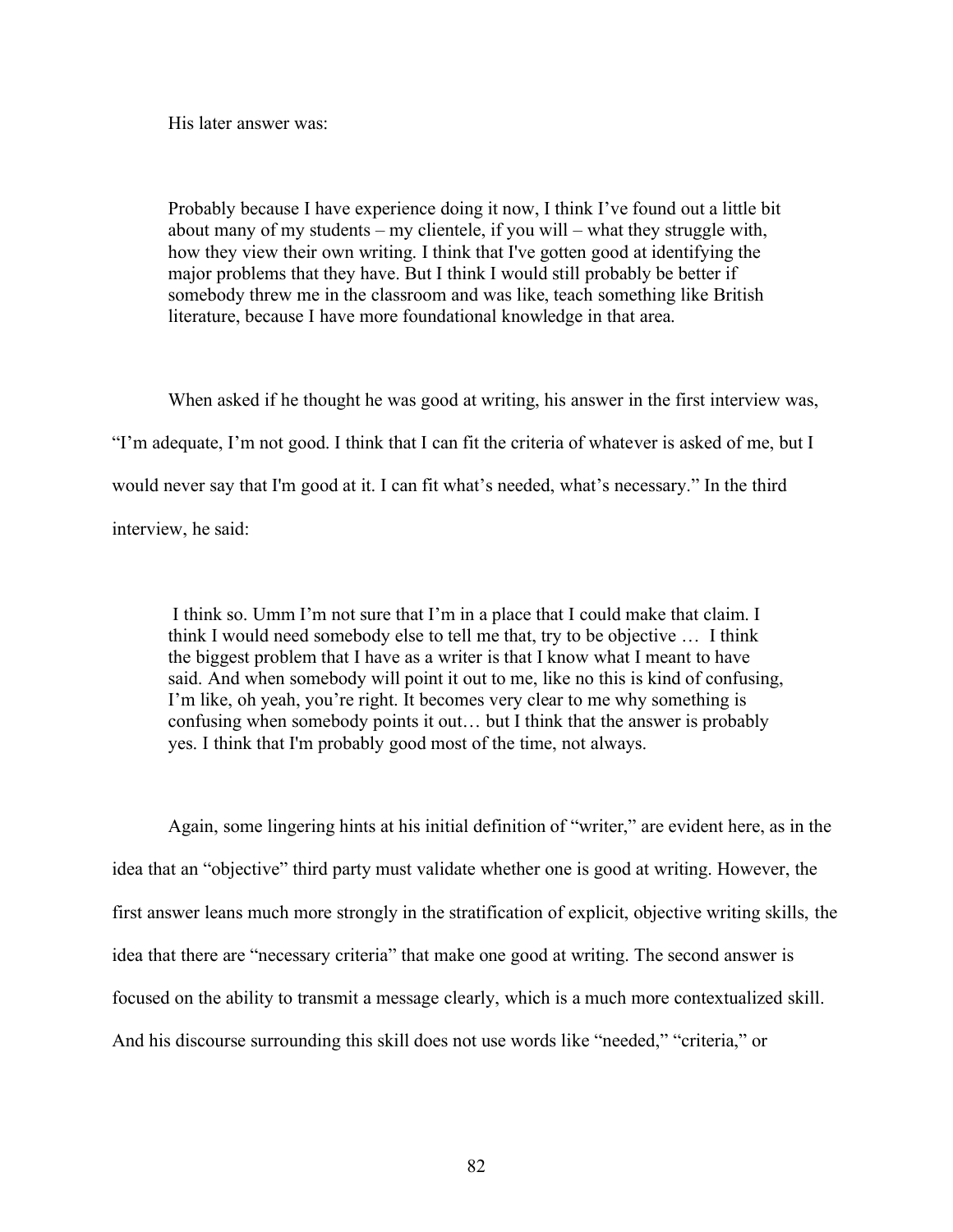"necessary," indicating a less criterion-based frame of reference when discussing writing abilities.

His definition of "expert writer" underwent a change as well. When first asked if he identified as an expert in writing, he said, "No. I think that I know enough about writing to be able to teach it, but I wouldn't say that I'm an expert on writing. I think expertise requires a much wider array of knowledge and a much deeper knowledge of writing." His answer after the study was, "Umm no, not an expert. I think that I know enough to get by. I think I know enough to teach people that I can help, probably. I can probably help anybody at a certain point. Even if they were a very experienced writer, I think I could give them feedback. But no, I wouldn't consider myself an expert."

When asked if he would prefer teaching writing over another topic, his first answer was, "I don't know. The problem is that when I teach literature, I teach writing, because I teach writing as a mode of thinking. So, cognition is important, thinking about things is important, logic is important. So, I don't know that I necessarily would even separate the two. I don't think that I would separate writing from literature, or from any other field for that matter." His later answer was:

No. But I have grown to like teaching writing more. I remember when I first got the assignment, I was excited about the teaching, not about the teaching writing. Because you can write about anything. I was like, they can do whatever topics they want. I wasn't necessarily interested in teaching students how to write. But I think that has changed … Getting them to get their thoughts out on the paper, anticipate the audience, that's actually really challenging. And that challenge makes it fun, worthwhile.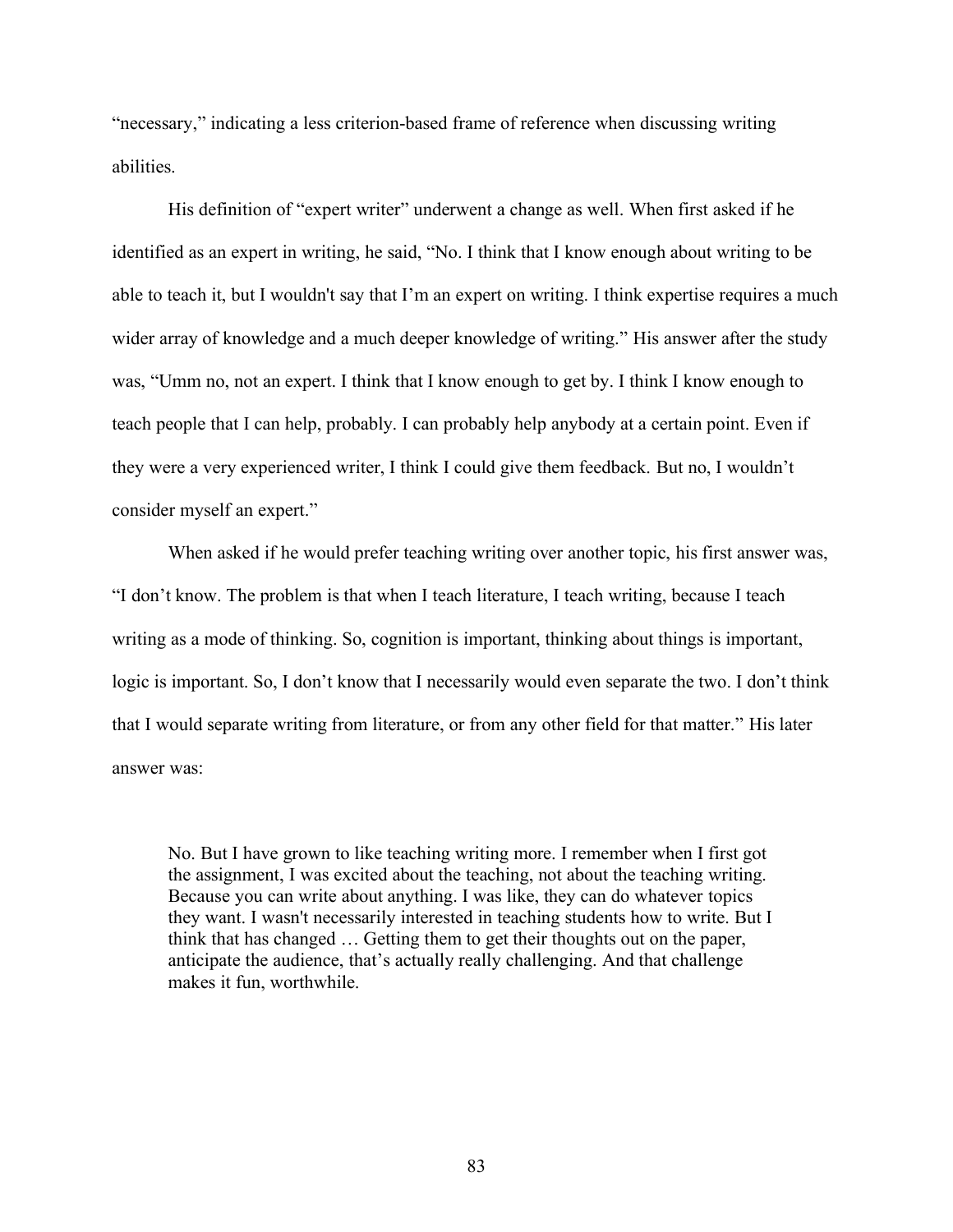Rather than framing writing as a vehicle for understanding other fields, he notes writing as a skill in and of itself. He has shifted from teaching with writing to teaching writing. Again, this change could reflect a wider definition of "writer."

When asked if he believed he was a better writing teacher after completing this study, he said:

Yes, because freewriting to me was something that I think I was viewing as almost a high-level skill … You know, writing for ten minutes straight, I thought was kind of hard. But then when I did it in class, the overwhelming response from my students was that it didn't feel like ten minutes… So, I think that watching them do that made me realize that's a skill that I need to try to teach them. I need to try to get them to do that more often, because I think it will help them, because it helped me. I think that by me understanding what the action of freewriting was for me, I can now do that for my students.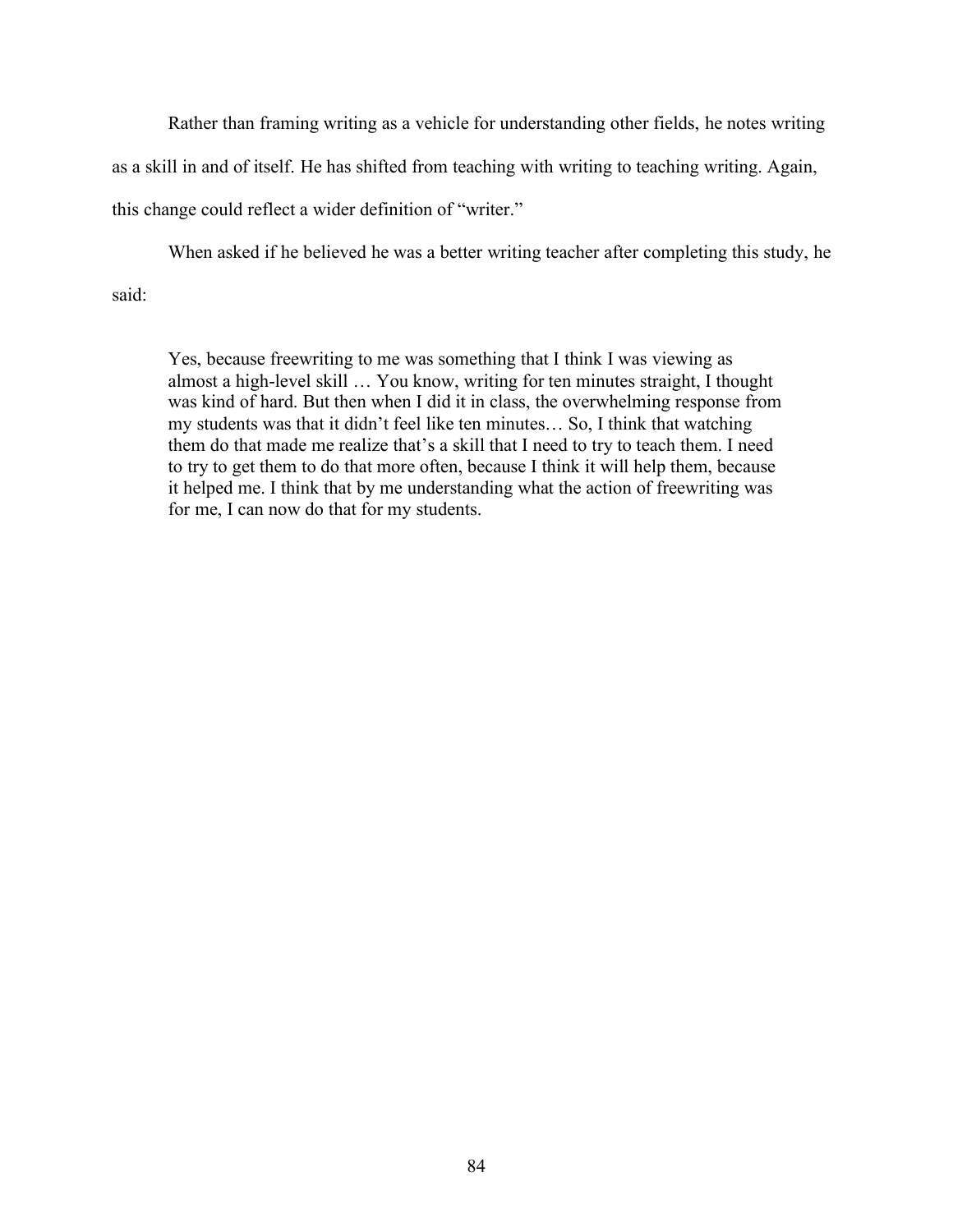## **DATA ANALYSIS OF INTERVIEW THREE**

Aside from my own attempts at believing, the notion of embracing contraries also frames my analysis of interview three. In this sense, I will highlight how freewriting encouraged the participant to embrace contraries. While interview one revealed various contradictions and oppositions, interview three revealed many participants to have a reframed notion of themselves as writers and writing teachers. I attribute these wider frames of reference to their previous engagement with contradictions. Elbow writes if we need to understand a topic that is challenging to "check" or "verify," then "our best hope of doing so is to gain as many different and conflicting knowings as possible. Holding all these conflicting views in mind, we must then try to get a sense of the unknown behind them" (p. 242). Teacher-writer identities are not a verifiable topic, so when the participants were asked to discuss these ideas, many immediately gave conflicting answers. Then, as participants were given time and space to write, having already begun the process of considering these questions via interview one, they were able to seek what was behind the contradictions, to take the time to "[do] justice to any possible novelty in the matter under investigation" (p. 252). Given this opportunity, the participants moved into the newer frames of reference regarding their teacher-writer identities.

To aggregate the data, I returned to the contradictions found in interview one and examined how they were resolved or otherwise addressed by the participants in interview three. I began by examining how their definitions of "writer" changed, as many of the contradictions had been dependent on these definitions.

Next, I returned to the contradiction, "participant believes writing teachers do not have to be writers, but also believes writers are simply people who write." I examined how participants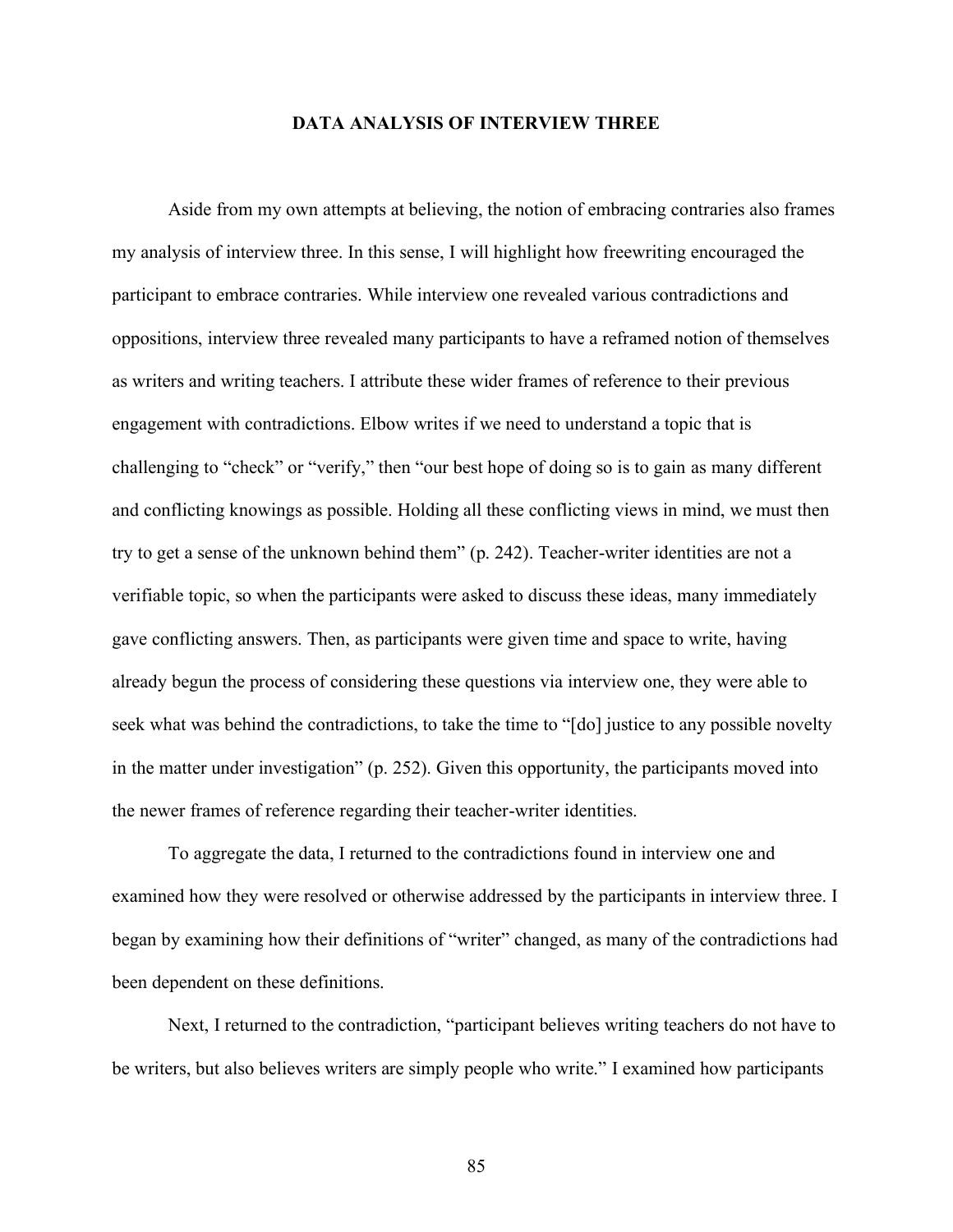answered, "Do you think writing teachers must be writers themselves?" and looked for new ideas regarding the teacher-writer relationship.

I then returned to the contradiction, "participant does not identify as an expert on writing but does consider themselves to be good at writing." For many participants, this contradiction was created in interview three rather than resolved, as participants changed their answers to questions two ("Do you identify as an expert on writing?") and six ("Do you think you are good at writing?").

The third contradiction I returned to was, "participant identifies as a writer, but not with the definition they present." I looked at how participants developed more consistency between their definitions of "writer" and their answers to, "Do you identify as a writer?" Some participants changed their definitions to match their explanation of their identities, while others adjusted the logic behind their identities to be more consistent with their definitions.

The fourth contradiction I examined was, "participant does not mention grammar or usage in their definition of 'writer,' but notes grammar as a skill on which writing is contingent." I looked at the questions where participants had mentioned grammar in interview one, which were different for each participant, and evaluated whether these concerns were still present in interview three.

After addressing each contradiction, I explicate the significance of the variations in each participants' freewriting process on the development of their writer and teacher identities. I draw connections between how each participant engaged in freewriting and how their ideas changed.

# **Definitions of "Writer"**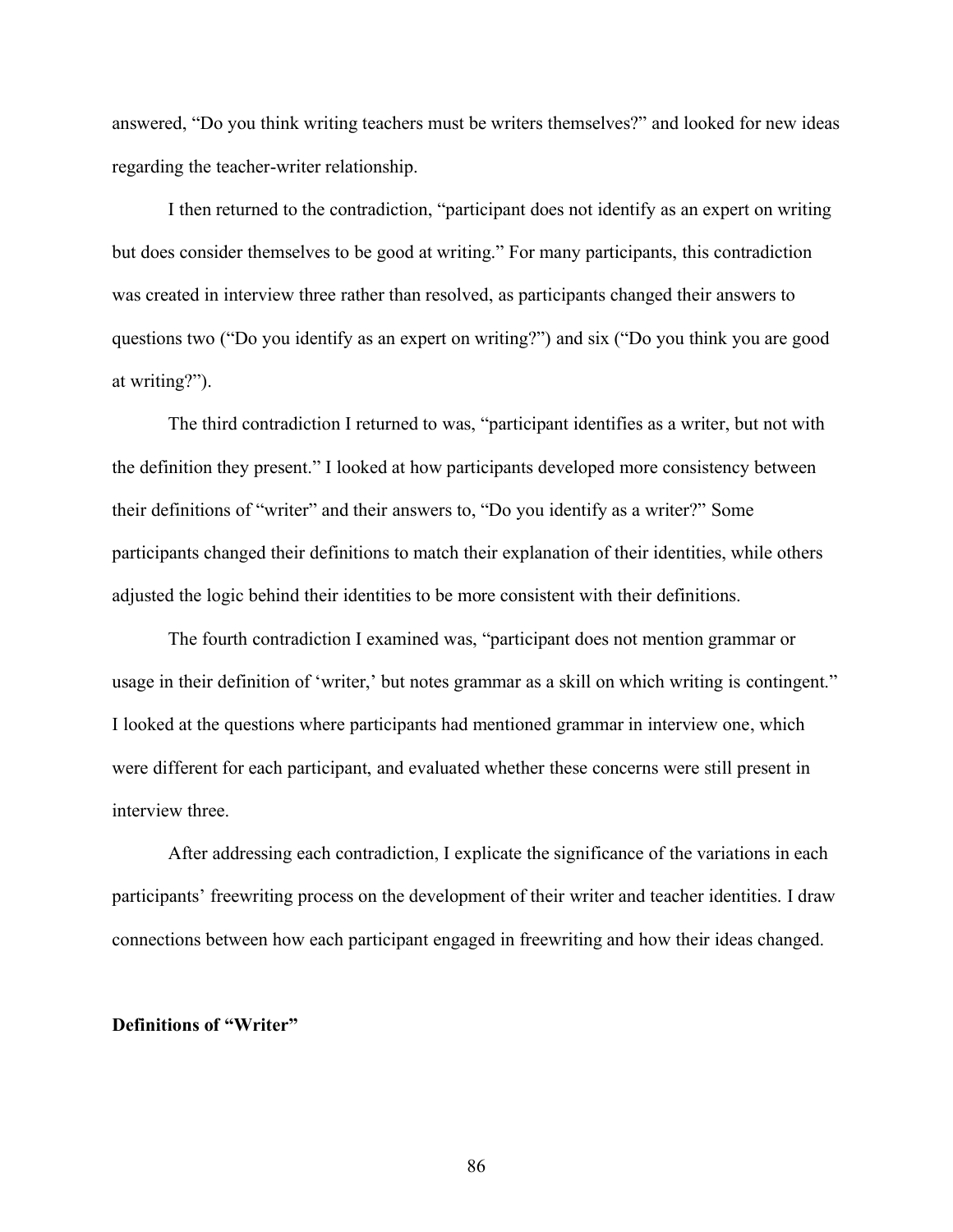All four of the contradictions coded in interview one dealt with the participants' defintions of "writer." It seems quite fitting, then, that many of the ways in which these contradictions were resolved was contingent on changes in these definitions. Participants Six, Seven, and Eight demonstrated dramatic changes in their defintions of "writer."

Participant Six's newfound definition of "writer" as someone who revises and "seeks improvement," is demonstrative of his reframing of the writing process as inherently recursive and embracing the necessity of revision even for experienced writers. This new definition had dramatic implications for his writing identity. However, his answer to the question, "Do you think you are a better writing teacher after completing this study?" did indicate some lingering doubts regarding this new definition. At first, he seemed to suggest that struggling as a writer indicates that he is somehow bad at teaching writing. But he almost talked himself out of that answer when he noted that even struggle can be a lesson for the writer. Thus, he is still exploring his notion of struggle and revision as part of his definition.

Participant Seven's initial definition felt like it was going in several directions. The idea that writer identity rests on an understanding of self-representation narrowed the definition significantly, but he did not seem to settle on this requirement. It was almost as if he explored one idea – knowing your words matter – and another – we are all writers in one way or another – and another – we have not all established ourselves as writers – and another idea, that "writer" is an umbrella term for many different types of writers. More than anything, this answer indicated that he had not been given an opportunity to consider this question before. In interview three, he seemed to be newly aware of the multiplicities of his ideas about writing. It was almost as if he wanted to believe that everyone who writes is a writer, likely because that is what we have been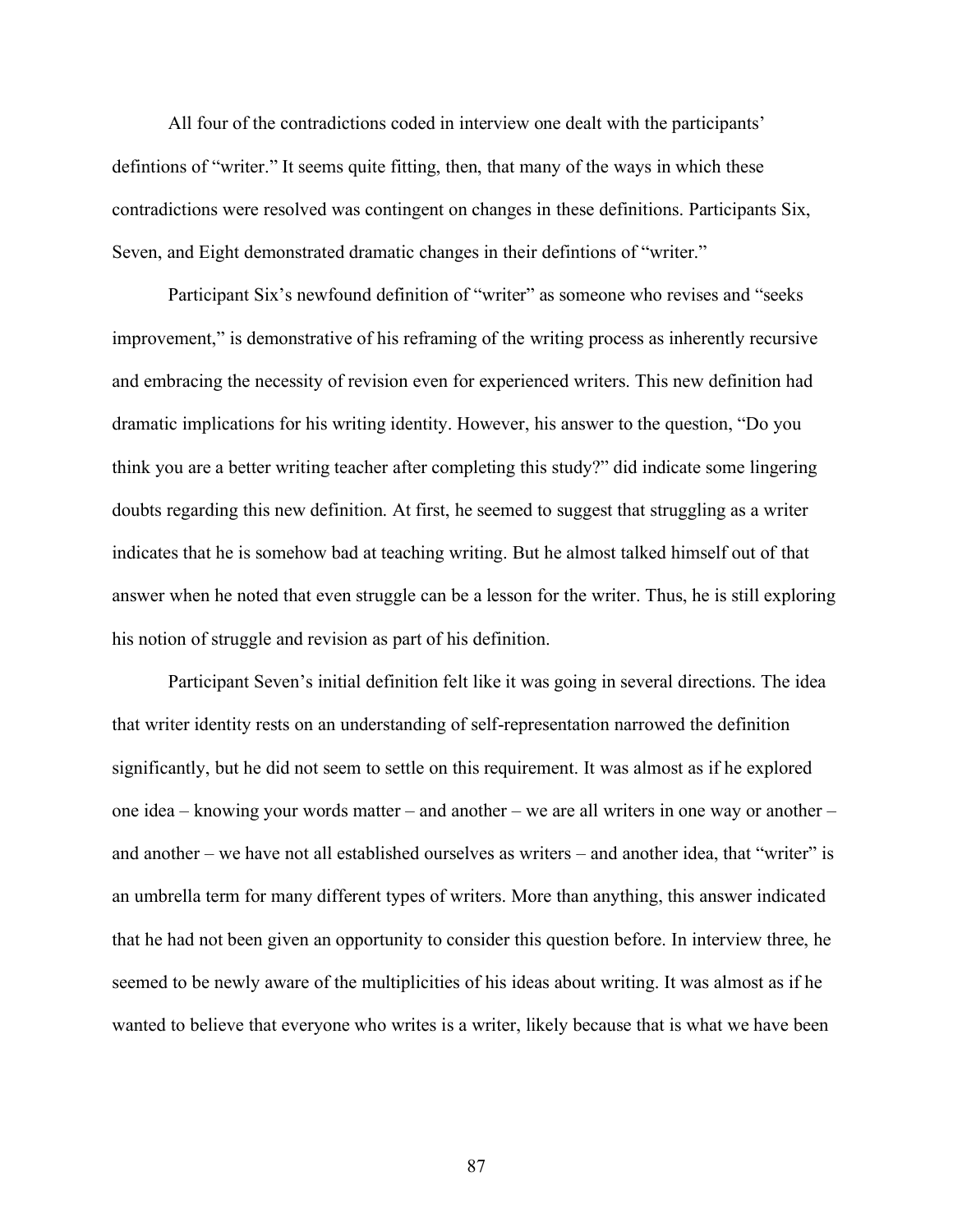taught to tell our students. But he struggled to explain exactly how that definition is so, especially given his much stricter ideas about creative writing, which is his primary field.

Participant Eight's interview three definition of "writer"– "If you are a writer, you must want to improve your writing in some kind of way" – conflicted with his answers to "Do you think you are better at teaching writing than other topics?" In both interviews, the participant stratified writing into skills when answering this question; even his answer in interview three listed the use of identifying problems, targeting specific student skillsets. Even though the interview three answer did not mention publishing explicitly, as in his interview one answer, the use of the word "clientele" to describe students indicated some lingering notions of his initial definition of "writer." By understanding a writer as someone who is paid to do so, as in interview one, he defined himself as a writing teacher who is paid to work with "clients." However, the inclusion of how students perceive their own writing in the list of skills in his interview three answer indicated more of a shift toward the new definition. If being a writer requires an intentionality, then the students' self-perceptions as writers would be a part of that, as their intentions would certainly be influenced by their perceptions. This participant is still in the stage of reconceptualization regarding his new definition; some of the discourse suggests his initial ideas, but there are indications of change.

Additionally, Participant Eight's new definition is demonstrated by his answers when asked if he would prefer teaching writing over another topic. When only professionals could be considered writers, then teaching average students how to write could naturally be interpreted as teaching them other skills, using writing to do so. But if everyone who writes with intention is a writer, then the teaching of Composition and Rhetoric as its own subject becomes more important, and the shift from teaching with writing to teaching how to write follows suit.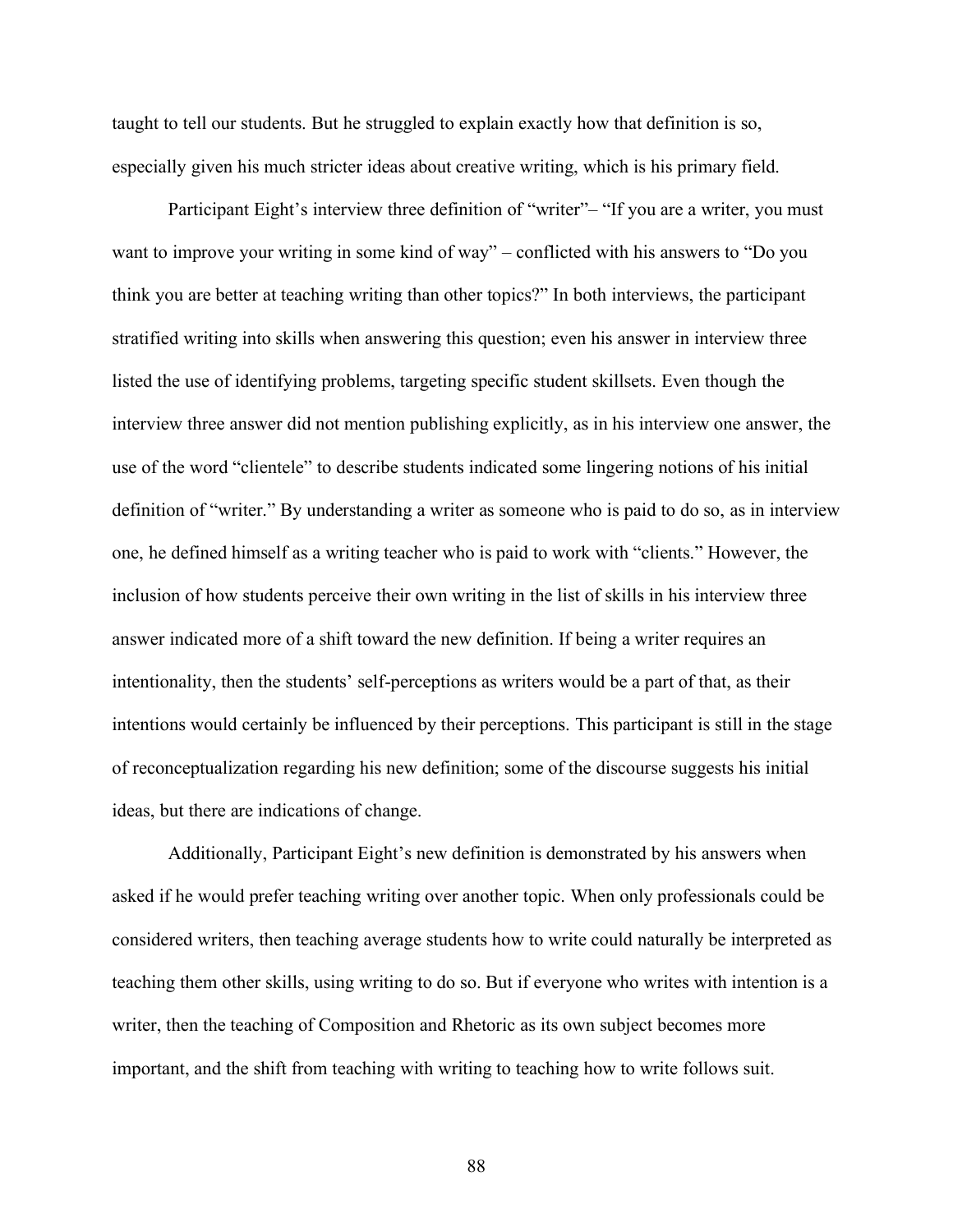## **Teacher-Writer Relationship**

The first contradiction coded in interview one was, "participant believes writing teachers do not have to be writers, but also believes writers are simply people who write." Interview three revealed many reconcilations and/or newfound discoveries regarding the relationship between writing and teaching writing.

For Participant Eight, the change in his definition of "writer" is the root cause of his changed conception of the writer-teacher relationship in response to, "Do you think writing teachers must be writers themselves?" When writers are published professionals, it follows that many teachers are not and likely could not be writers. When writers are simply those who write with intent, as in the new definition he presented in interview three, then it is quite reasonable to ask that writing teachers meet that criterion.

While the spirit of Participant Six's answer to, "Do you think writing teachers must be writers themselves?" did not necessarily change, the logic of the second answer is much clearer. To him, being a writer does not make one a good writing teacher; there are plenty of educators who are successful in their field but not in the classroom. A professional writer may even be an awful teacher. So, to this participant, being a writer is a helpful qualification, but being a teacher seems to be much more important.

While Participant Seven's answer to, "Do you think writing teachers must be writers themselves?" did not change, his answer to "Do you think you are a better writing teacher after completing this study?" presents new ideas regarding the teacher-writer relationship, similar to the other responses noted here. His answer indicates that he sees writing and teaching as so intrinsically linked that a question about teaching may be answered with thoughts about writing. Even in his answer to "Do you prefer teaching writing over other topics?" his love of writing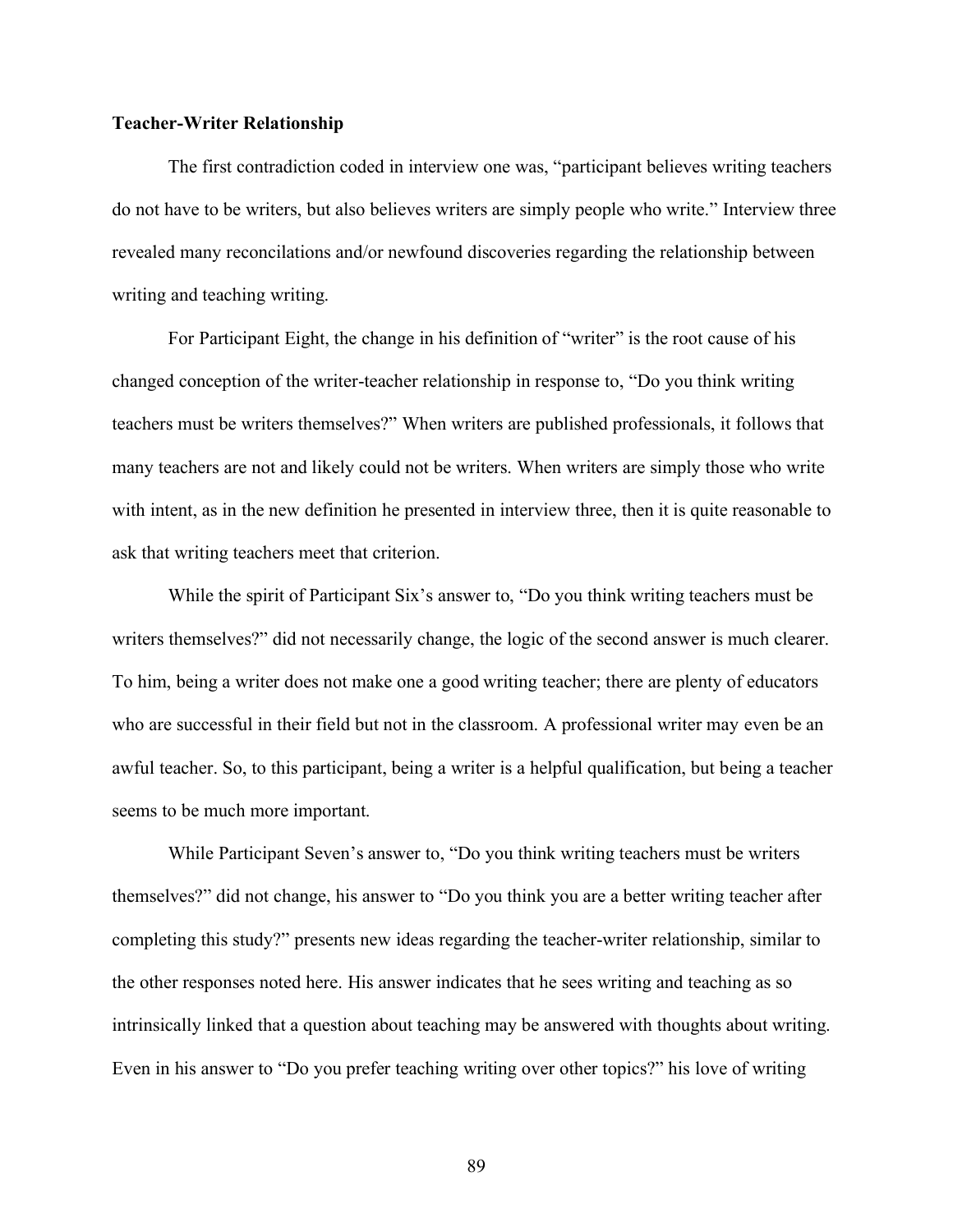(not teaching) is his justification. His personal writing identity seems far more sentient than his teaching identity, as he cannot discuss teaching without discussing his own writing. This participant's teacher-writer identity seems unique compared to the other participants, as none of his answers seem to separate teaching and writing into separate skillsets.

## **Expert Identity**

Another contradiction coded in interview one was, "participant does not identify as an expert on writing but does consider themselves to be good at writing." Regarding the contradiction between question two ("Do you identify as an expert on writing?") and question six ("Do you think you are good at writing?") five participants changed their answers from interview one to interview three. What is particularly fascinating, is that with the exception of Participant Two, all of the changes created contradiction rather than resolved it. Participants One, Five, Seven and Eight negated themselves as experts of writing but acknowledged that they are good at writing. For some, this involved changing their answers to question two, and for others, changing their answers to question six.

Participants One and Seven changed their answers to question two. Participant One shifted from calling herself an expert on "aspects" of writing to claiming that "no one can be an expert." Participant Seven demonstrated the nuanced change from, "Yes. I would say more in like a subcategory of kind of the writing that I do" to, "I wouldn't say like a super like an expert, but I would definitely say an expert in some like, conventions." Both participants maintained that they were good at writing in both interviews one and three, so their answers to question six stayed the same. Both participants created a contradiction that was not present in interview one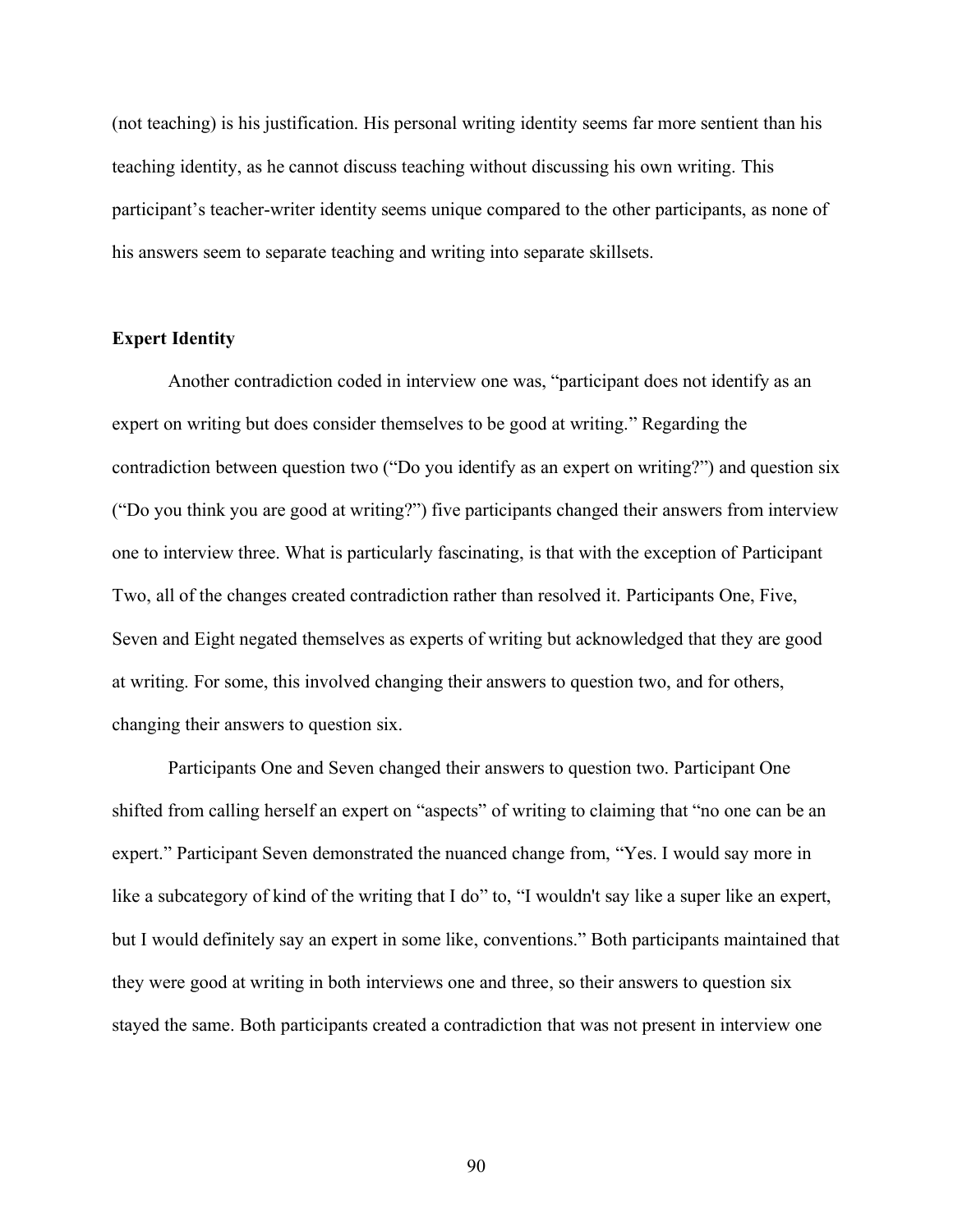by changing their answers to question two while maintaining their answers to question six; they consistently believed they were good at writing but negated that they were experts.

Participants Five and Eight both created contradictions by changing their answers to question six ("Do you think you are good at writing?"). Participant Five's interview one answer was, "I'm an improving writer, I wouldn't say I'm a good writer." In interview three, his answer was, "I would say I can be good, or I'm decent at writing, but that's not like something that I strive for every time I write." Participant Eight in interview one said, "I'm adequate, I'm not good." In the third interview, he said: "I think that the answer is probably yes. I think that I'm probably good most of the time, not always." Yet, both participants consistently denied that they were experts. So, by shifting from a "no" answer to both questions two and six in interview one to a "yes" answer to question six in interview three, they both created contradiction.

Participant Two also changed her answer to question six, but for her, this change resolved a contradiction rather than created one. In both interviews, she denied the existence of expertise. However, when asked if she was good at writing, she shifted from saying "Sometimes" to, "I don't wanna say flat out that I'm good, because there's always room for improvement." So, while there was a contradiction in interview one – she denied being an expert but believed that she was sometimes good at writing – there was a resolution in interview three, as she denied both that she was an expert and that she was good.

The creation of contradictions regarding the relationship between writing skill and writing expertise indicates a more nuanced understanding of the writing process. Rather than a consistently hierarchical perception of writing (whether that hierarchy goes from "good writer" to "bad writer" or "expert" to "novice") the participants understand writing as less of a linear process. Writing is recursive and cannot be charted along a linear path, and therefore it is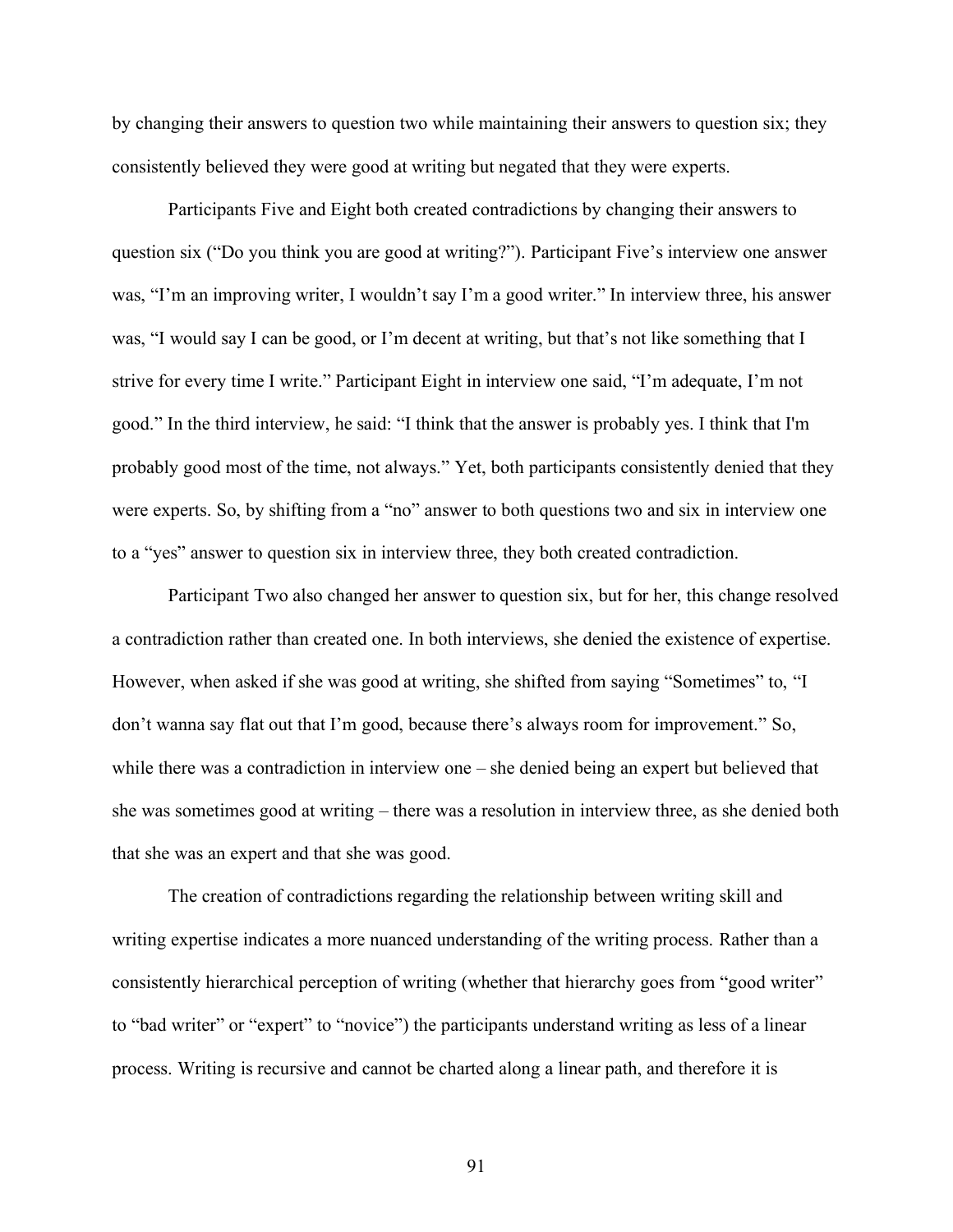possible to deny one's expertise while simultaneously laying claim to one's writing skill. Being "good" at writing is not simply a point on some direct path to being an "expert" in writing.

### **Definitions of "Writer" and Writer Identity**

Prior to the study, I assumed none of the participants would identify as writers. All eight participants did identify as writers in interview one. However, throughout the study, many participants developed a better sense of what it meant to claim this identity. The third contradiction coded in interview one was, "participant identifies as a writer, but not with the definition they present." For Participants Two, Five, Six, and Eight, the contradiction was resolved, rather than embraced. For Participants Two and Five, the resolution came from a change in their explanation of their writer identitites when answering, "Do you consider yourself a writer?" For Participants Six and Eight, a change in their defintion of "writer" sparked this resolution.

Participant Two's answer regarding her writer identity indicates a new prioritization of the mere act of writing. Rather than the "writer" identity being connected to a particular amount of "a lot," or to a particular genre of "creative" writing, as in interview one, it is connected to any regular practice of writing, including freewriting. This identity is more consistent with the definition of "writer" she presents in both the first interview – "If you've ever written a word, you're a writer" – and the third interview: "Someone who writes with intention and purpose."

Participant Five's answer to "Do you consider yourself a writer?" signifies a personalization of the writer identity; rather than trying to improve based on some understanding of what "improved" writing is, he identifies as a writer because he takes interest in learning how to write. "Learning" and "improving," have different connotations in this context. The former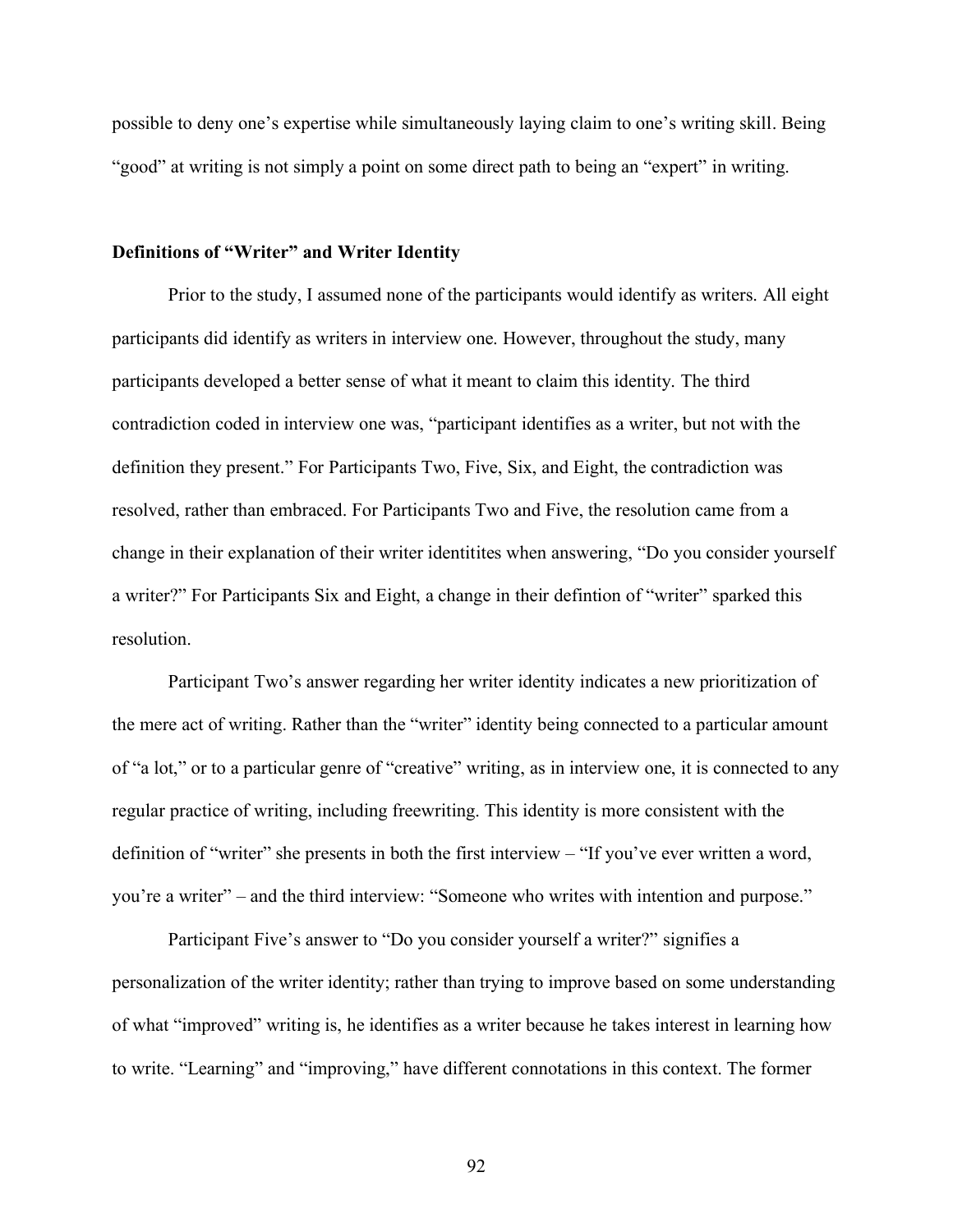indicates a more process-oriented understanding of the writing journey; as a writer, one can learn without necessarily striving toward some objective, final goal of "improvement." This answer is consistent with his definition of "writer" in interview three: "Just anybody who's interested in communicating their thoughts onto paper."

Participant Six's identification as a writer shifted along with his defintion of "writer." As his defintion became more focused on the revision process, on being a "reflective" writer, his identity became simiarly contingent on "revising and teaching and trying to improve [his] writing every day." Revision became part of his definition, so it also became part of his writing identity.

While both of Participant Eight's answers to "Do you consider yourself a writer?" indicate some oscillation or uncertainty, the change in his notion of writing is dramatic, and his identity follows this change. By initially framing writing as a career, contingent on a paycheck, he identified as a writer because he was associated with and employed by an English department. However, by reframing writing as an intention, or even an approach, he now identifies as a writer because he shares in that attitude of intentionality.

## **Reconciliation of Grammatical Concerns**

Another contradiction coded in interview one was, "participant does not mention grammar or usage in their definition of 'writer,' but notes grammar as a skill on which writing is contingent." Participants Two and Six both experienced a reconciliation of their grammatical concerns as they explored their writing identities. A move away from the focus on grammar is a natural result of freewriting; out of every shift I have noted thus far, this one is perhaps most obviously connected to the ten weeks of freewriting. It is hard to imagine another reason why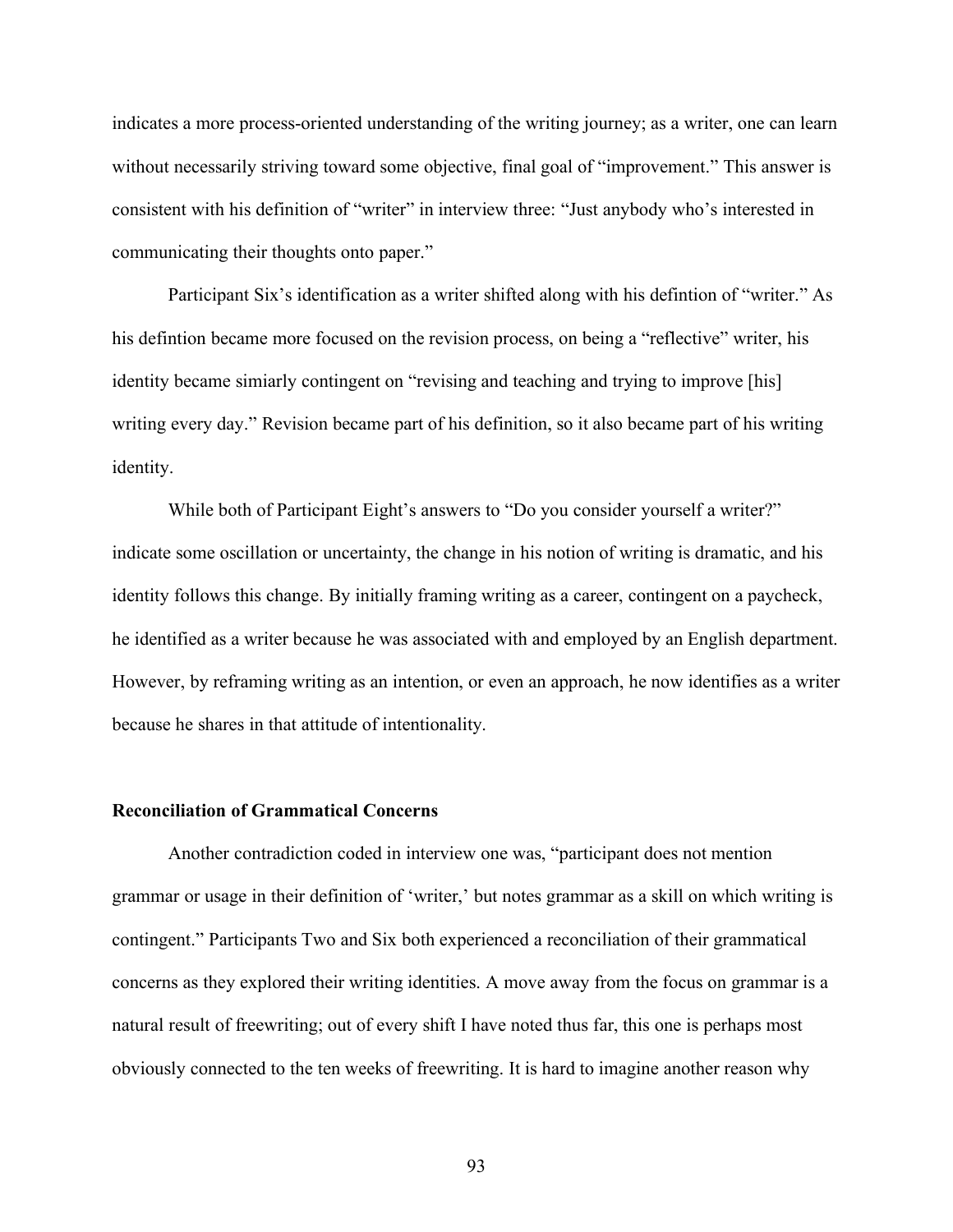these writers' grammatical concerns were suddenly lifted. A microcosm of this study's claim could be that for people who struggle to teach writing because they struggle with grammar, freewriting can help refocus them on other concerns

Participant Two, when asked if she preferred teaching writing over other topics, was quite firm in interview one that her ability to teach writing was grossly limited by a lack of grammatical knowledge. She gave the same explanation when asked if she thought she was better at teaching writing than other topics. She also emphasized that her background is in literature, not writing, in both answers. In interview three, she does mention that she is a "literature person" but then says that she would prefer teaching writing and literature "the same" and that she would "not be worse" at teaching writing. This participant's notion of what it means to be a writing teacher became much broader and more inclusive; rather than understanding the job as contingent on a discrete set of skills, she accepted her own contributions to the classroom and moved away from the literature-major-versus-writing-teacher dichotomy.

The attitude expressed by Participant Six in interview one, when asked if he was an expert on writing – "I still want to come back and revise and rewrite. So, I don't think I'm an expert" – makes his new understanding of the writing process as inherently recursive even more interesting. Not only did he value revision more at the end of the study, but he also no longer viewed revision as a limitation on his ability to identify as an expert. He also noted shifting his focus from "errors and lower order concern matters" to "higher order concern matters." So, his concept of revision has been reframed as more than correcting grammar and usage.

#### **The Importance of the Process of Freewriting**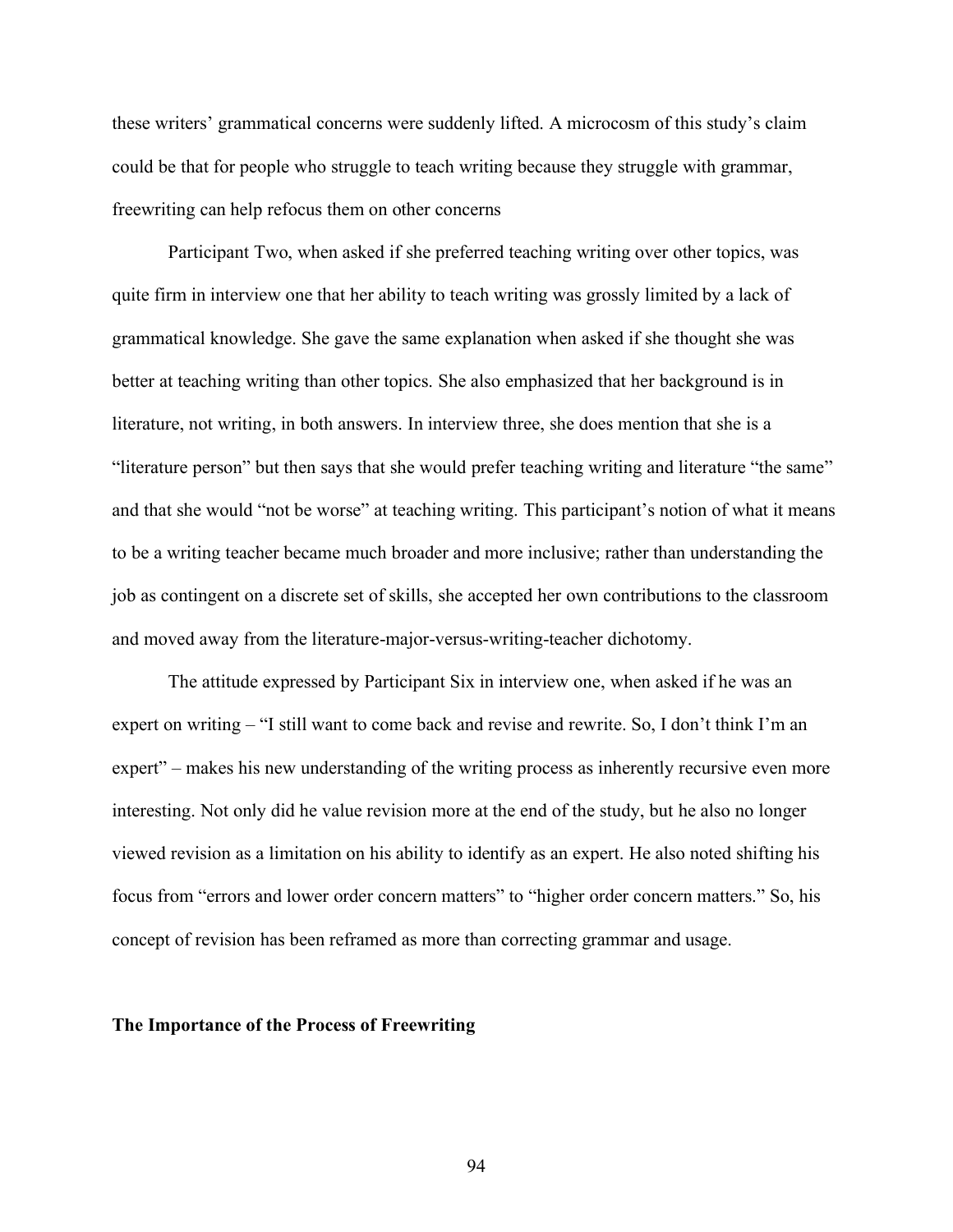The experiences of many of the participants seem to correlate with how each participant practiced freewriting. This data corroborates the relationship between the practice of freewriting and the formation of writer identity that was introduced in interview two.

Participant Three's responses were remarkably stable. She did come to trust her right to an opinion on "good writing," which affected her answer to, "Do you think you are better at teaching writing than other topics?" She also shifted responsibility for her preference toward teaching literature from her own discomfort in the writing classroom to the types of students found in general education composition. But these were the only changes she demonstrated. I attribute the stability of this person's experience to a dramatically different understanding of the freewriting process. She shared during interview two that when her students freewrite, it is usually in the "6-10-minute range," once or twice a week, and if the students are "restless," she will end the session early. She also noted that her students' freewriting is always prompted with up to four questions, so that the students do not "run out" of content. The number of prompts and the pressure to complete them all in an arguably too-short time may interrupt the digressions aspect of freewriting so valued by Elbow. She may have practiced freewriting differently with her students than she did for this study. But I believe her classroom practices indicate a different conception of the purpose and process of freewriting. This difference could account for why her reconceptualization took a rather narrow path. If she is comfortable using prompts and cutting freewriting sessions short, then she may see freewriting as more of a brainstorming technique and may not embrace freewriting as a means of generating words better. That conception would certainly influence her performance of freewriting, which could affect how her self-perception developed during the study.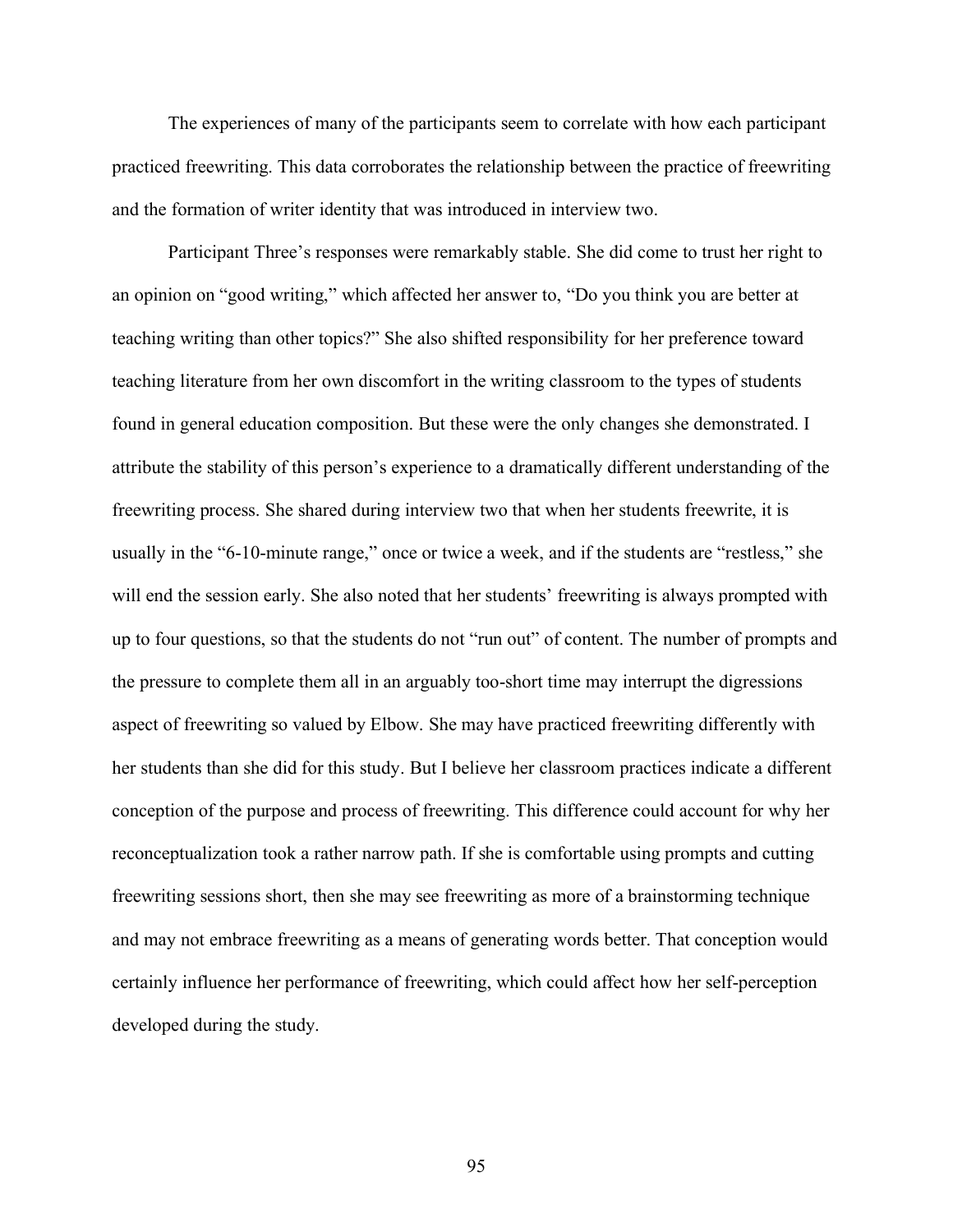Participant Five did demonstrate some change when asked if he was a good writer; he shifted from focusing on his improvement over time to the idea that he does not strive to be "good" every time he writes. He also demonstrated a little more confidence and personalization in his writer identity. But, the rest of his answers demonstrate a remarkable stability. One potential reason for why this person did not undergo a significant reframing of ideas is because one of his chosen environments for freewriting was his classroom. According to this participant, he wrote in his classroom for approximately one third of the time. He also often used his freewriting to prepare for his lessons or to study for his own coursework. By writing in the classroom, with very specific topics, he may have limited the scope of his freewriting and therefore, the potential for change regarding his writing and teaching identity.

Participant Seven's understanding of writing seems to have become more productoriented after the study. This participant used some of his freewriting to draft submissions for publication, which makes me wonder if his freewriting practice was more product-oriented than would be expected. If he spent ten weeks drafting potential products, his focus on production may have actually increased. When asked if he considered himself a writer, both his answers in interview one and three reference his publication history. Neither answer lists this publication history alone, and I do not want to claim that his commercial success is the only reason he identifies as a writer. He clearly feels a strong passion and connection for writing in addition to his accomplishments. It is, of course, natural to be proud of his publications, and I believe many people would mention them in these contexts. But I believe it is just as natural to measure one's writing identity by these publications. If one submits often and is in a constant cycle of write, submit, acceptation or rejection, it would be very difficult not to let the publication process dominate one's writer identity. This logic could be why, when asked if he thought he was good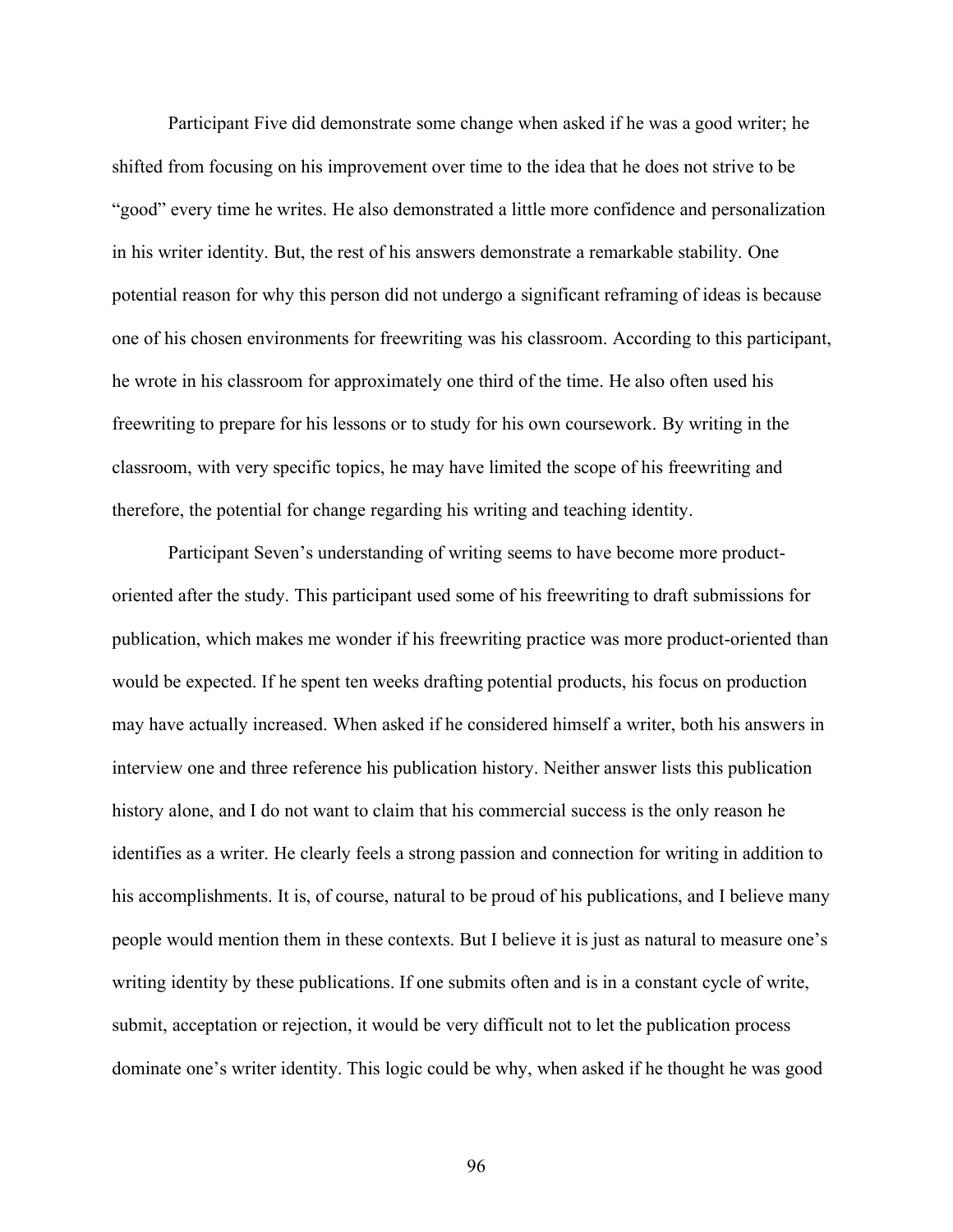at writing, he was quite certain of his skill in poetry but less-so in prose; poetry is the genre in which he is most extensively published. Even his answer to, "Do you think you are a better writing teacher after completing this study?" references his desire to "produce" writing that "will be successful." And, since he used freewriting to contribute to this process, I could not expect the study to cause a shift toward process-orientation. This participant's experience demonstrates the importance of treating freewriting as a process, not a product; doing otherwise led to a very different shift in his notions regarding the writing process than was demonstrated by the other participants.

Participant One demonstrated four changed answers throughout the study. She had a reframing of the idea of expertise, she decided that students should write every day, and she demonstrated a stronger sense of enjoyment and preference toward teaching writing. This participant is one of two who seemed to practice freewriting with her students the same way I instructed participants to freewrite. She does not use prompts, and while she does do completion grading for the freewriting, she does not discuss or evaluate what was written. So, her conception of the purpose of freewriting may have facilitated freewriting practice that was well-attuned to how Elbow describes it, which could account for the greater number of changed answers.

Participant Eight's reframing of what it means to be a writer was likely due to his focus on concept formation about writing; he often started a freewriting session with the topics of writing and teaching writing in mind, even though he was comfortable straying into digressions if he felt the impulse to do so. He was able to see the value in freewriting because he practiced it as Elbow defines it, but he was also able to reframe his notions of writing and teaching because he freewrote about these topics. As he demonstrated the most substantive changes across six answers, his experience indicates that to foster the development of teacher and writer identity,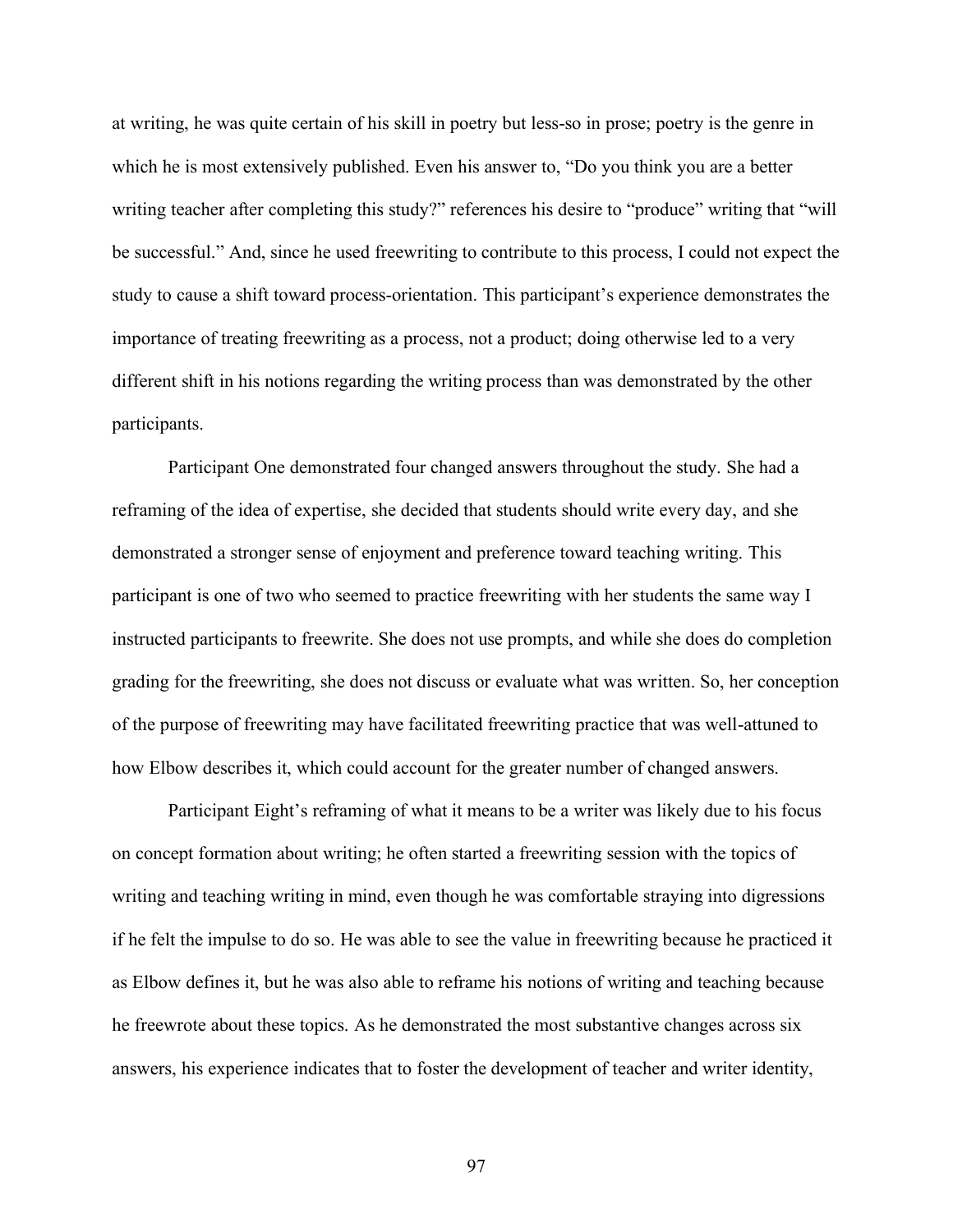teachers should take time to explicitly consider these issues, whether in freewriting or elsewhere.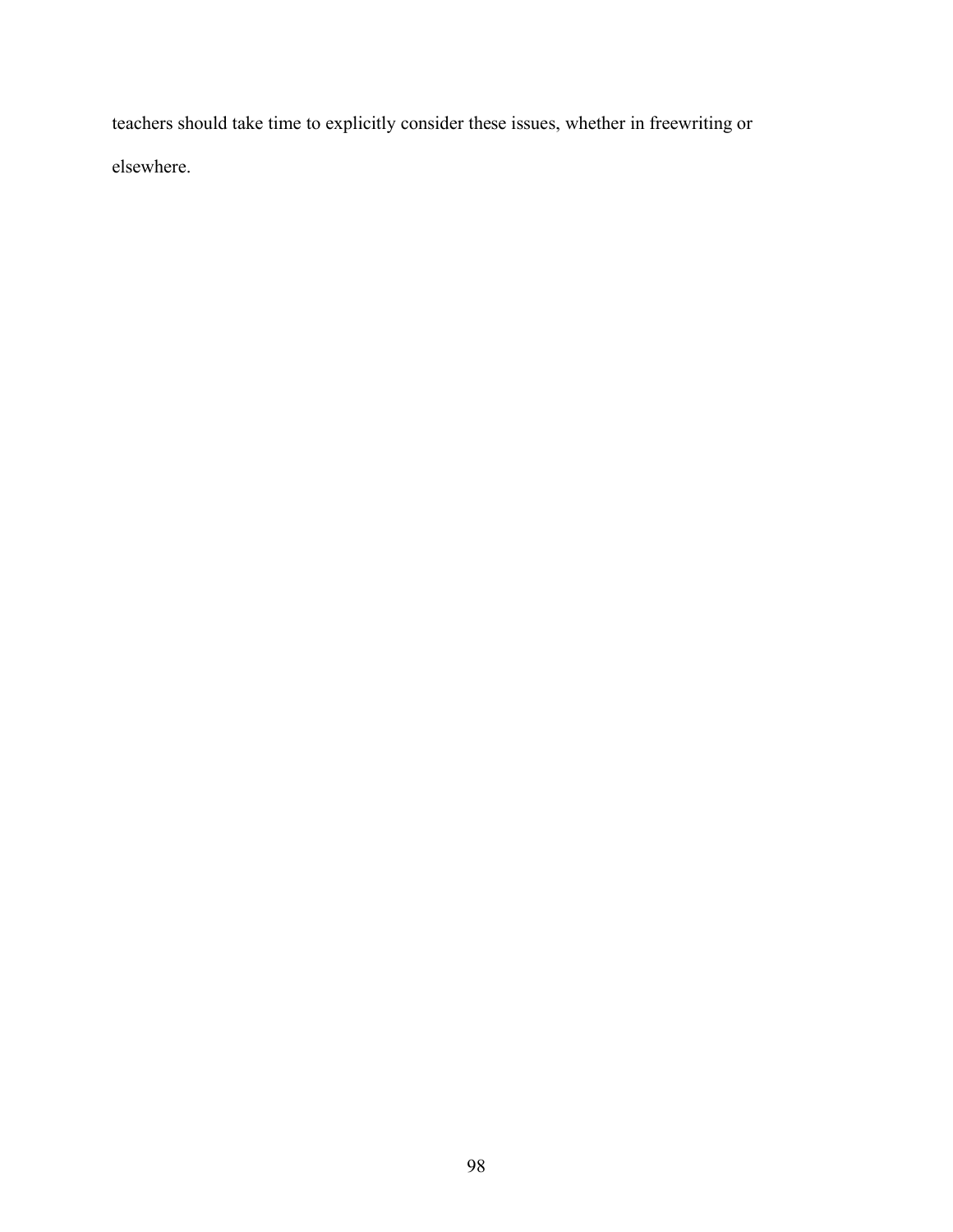### **CONCLUSION**

The limited scope of this study, and the sizaeable variation among the results demonstrated by each participant, make it difficult to state a general effect of freewriting on writing teachers' self-perceptions. However, what I can say, is that most of the participants entered the study with contradictory ideas about writing and teaching. While I had not expected these contradictions, recognizing them helped me track important changes in thinking. By the end of the study, many of these contradictions had been reframed into much more nuanced and complex notions, whether through a resolution or through an awareness and embrace of the contraries. The participants have newfound understandings of the writing and teaching processes, as well as their places within these processes, which could benefit their work inside and outside of the classroom.

To maximize our potential as writers and teachers, we must each understand how we are defining writing and teaching. Many of the participants had never been asked the types of questions presented in this study. I suspect that many teachers enter the profession having never been asked what it means to be a writer or teacher. Or, if they have been asked, it was for a formal essay assignment or job interview, where they either eliminated contradictions before they could be explored or charged through the task, blissfully unaware of any contradictions in their thinking. And, once the essay was submitted, the interview complete, the answers were never revisited. Freewriting offered a space for participants to think about the foundations of their profession without the stakes of a formal written piece, without a due date or audience inhibiting the embrace of contraries.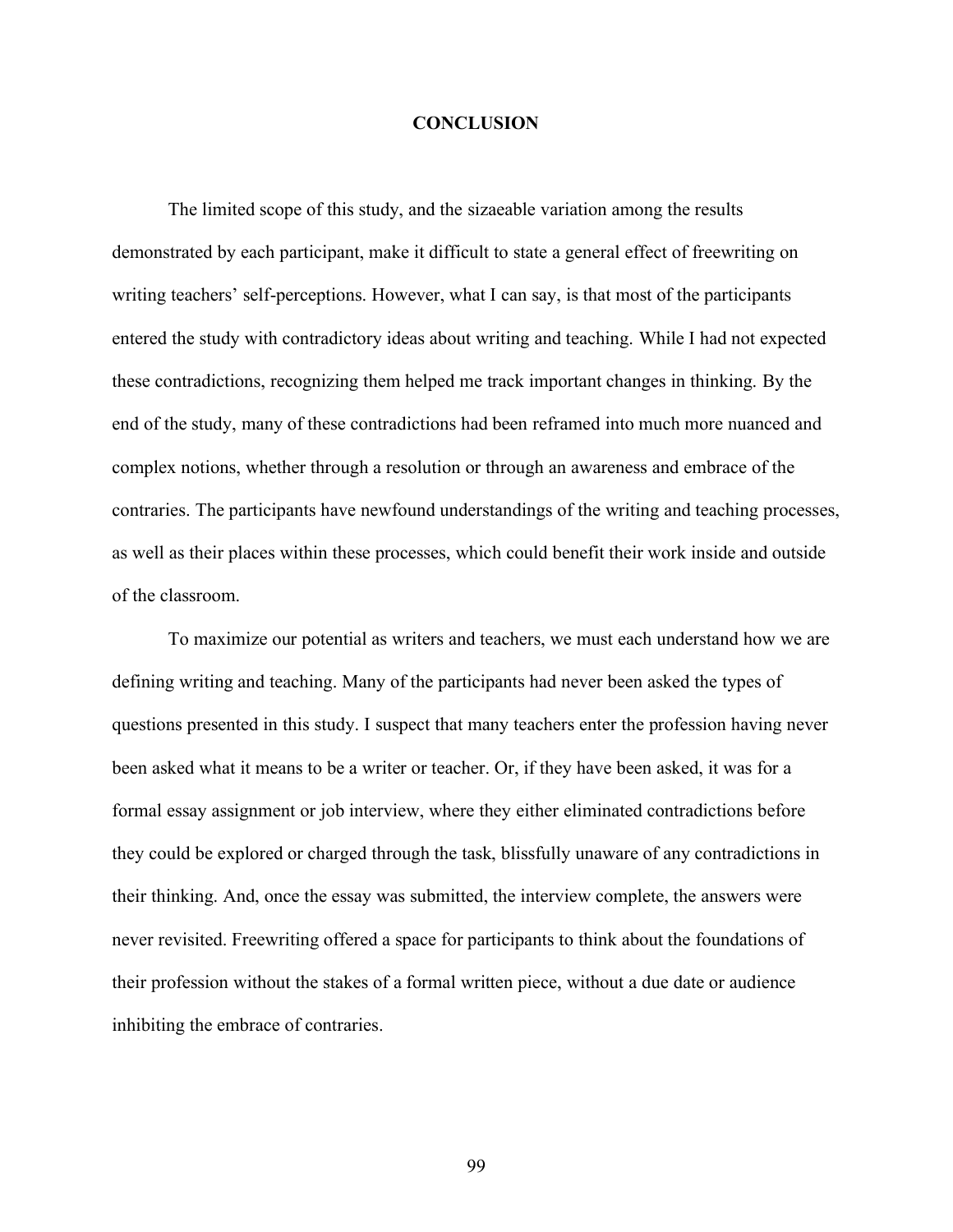My colleagues were all trained, when we were appointed as GAs, to believe that students are writers, that we are writers. But upon further examination, it seemed that many of them did not believe what they initially thought they did. Inherent contradictions arose as the participants tried to manage different definitions of writing, teaching, expertise, etc. Exploring the cognitive dissonance among their ideas creates a much firmer foundation from which these participants can teach and write.

Additionally, many participants came to value freewriting much more after the study. Simply trying freewriting for ten weeks lended validity to this exercise for those who inititally questioned its value. Freewriting gave a place for the participants to manage their emotions, to tap into feelings about writing and teaching of which they were previously unaware. Even for graduate students who write more regularly than many classroom teachers, the addition of freewriting into their writing routine made a difference in their understandings of writing and their work as writing teachers. If one thing is for certain, it is that the ten weeks of freewriting gave the participants an opportunity to explore writing that they did not have elsewhere, and that many had never had.

I came into this study expecting to prove that freewriting could strengthen teachers' sense of identity. I cannot prove that freewriting is the only, or even the most effective, means of doing so. Instead, I found that providing the space and time for teachers to embrace contraries, whether through freewriting or otherwise, can lead to a wider frame of reference through which teachers know themselves and their profession.

This study indicates that teachers can benefit from a space to explore theoretical and personal questions about our profession and our place within it. They should be able to reframe their identities, develop new ones, fail, try again, and come to understandings and claims that

100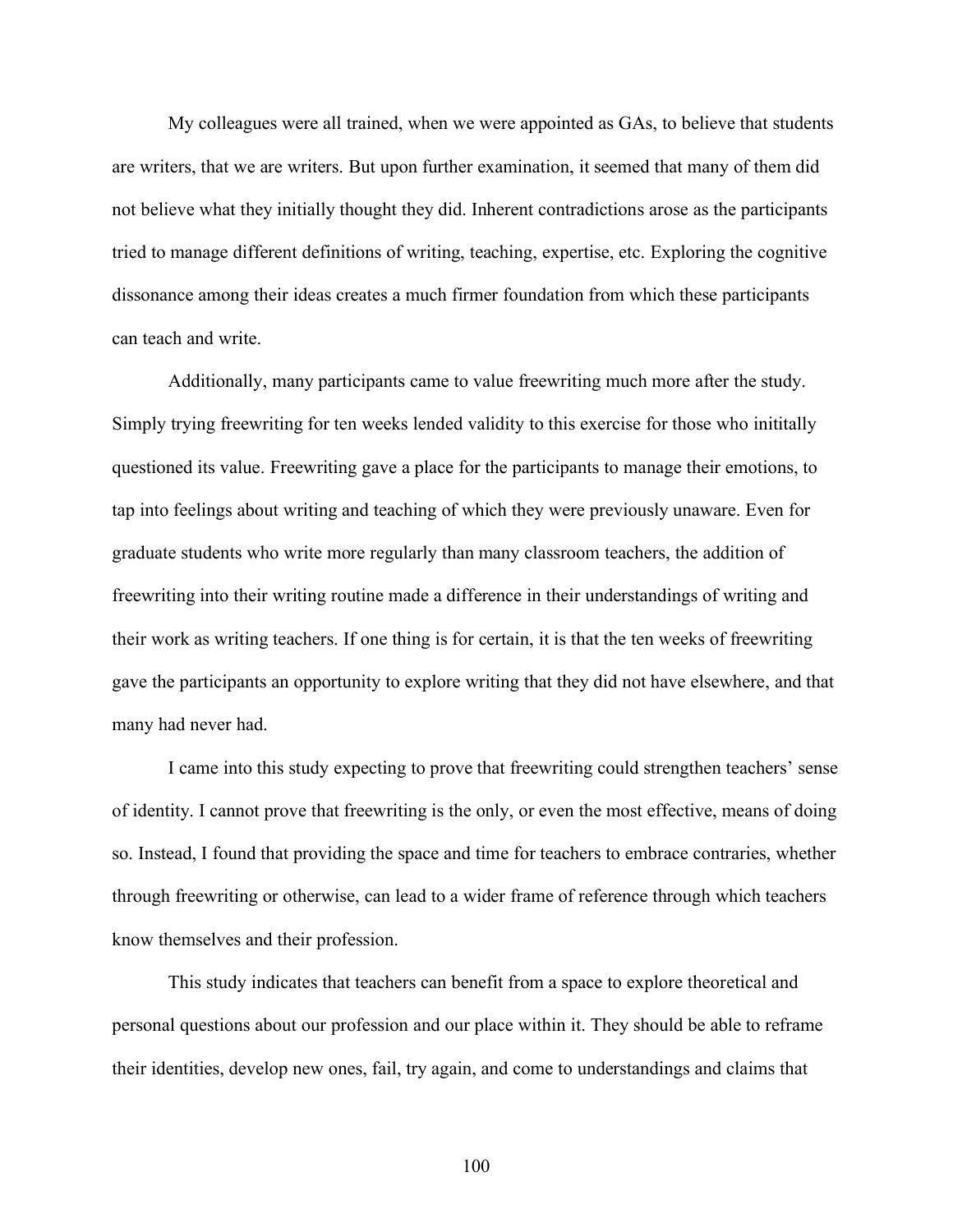may explicitly contradict the ones they held when they began. And this process takes time; ten weeks may not have been enough for some of the participants. Teachers should be given the time it takes to develop thorough understandings.

Rather than asking pre-service teachers to focus their notes on classroom interactions, formative assessments, and other practical, observable matters, maybe we should also ask them how they define what it is to be a writer. And we should let them linger on this question, and similar questions, entirely on their own. Teacher education should not confine these explorations to graduate-level study, or to high-stakes graded assignments. We should be asking teachers to answer these questions for their own sake, and to thoroughly consider their answers for reasons beyond earning a grade or approval. And writing teachers whose interests are not necessarily composition – as many of the participants in this study – most especially need this opportunity. I do not suggest that we eliminate the other types of questions asked, merely that we include explorations of writer and teacher identity alongside the more practical elements of teacher education and do so in a way that embraces contraries.

Even graduate assistants, who may only teach writing for a couple of years before transitioning to other areas, benefit from an exploration of what it means to be a writer and teacher. Perhaps we should strive for graduate assistants, and all other compostion teachers, to form their own frames of reference, and to seek to identify as a writing teacher regardless of their scholarly focus. It seems quite logical and necessary to ask that anyone teaching writing should be aware of their notions of teaching and writing. And, as the eight participants in this study were largely unaware of their ideas surrounding these topics prior to the study, it cannot be assumed that these explorations happen automatically.

101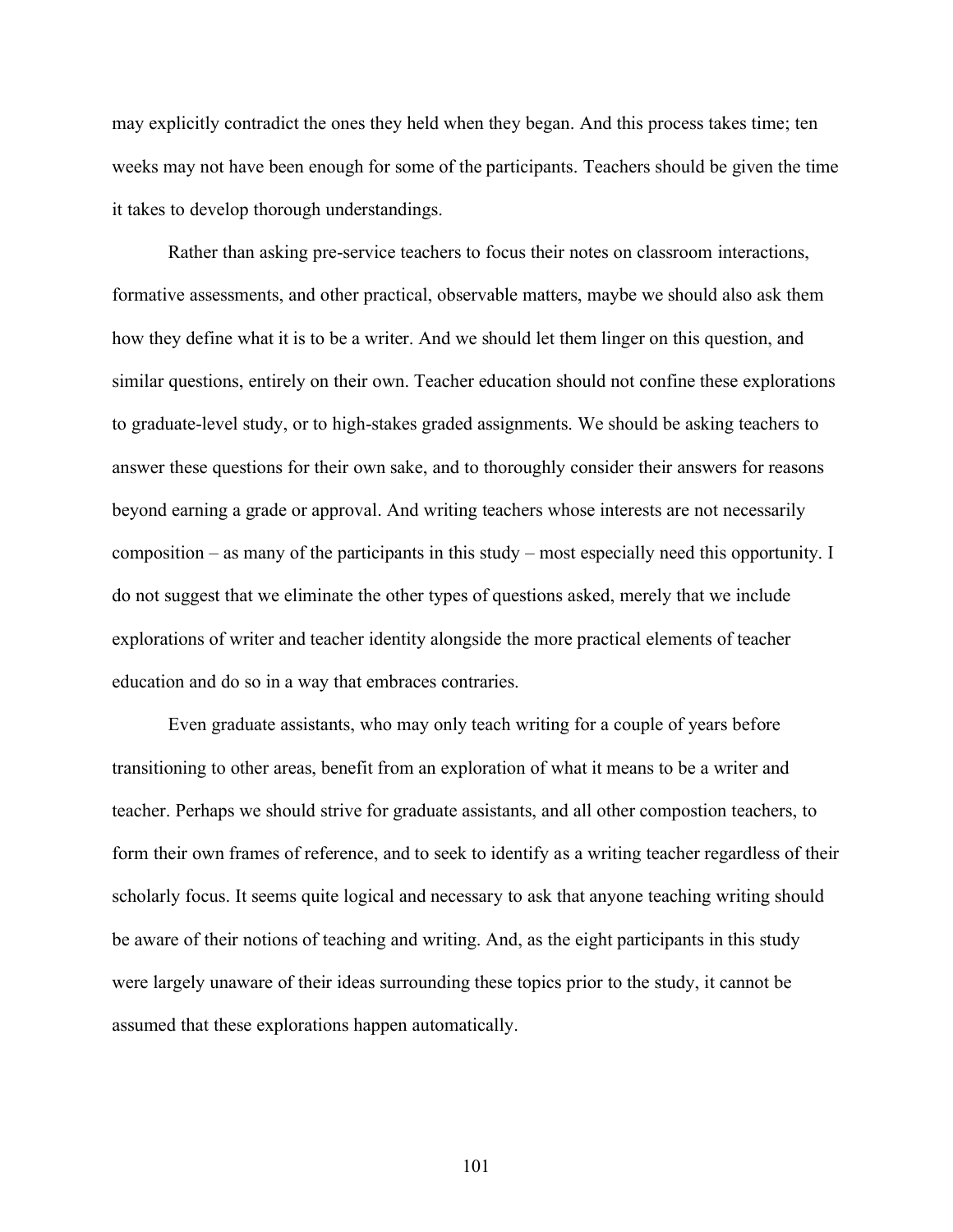Given the opportunity to explore these foundational questions, the natural contradictions in teachers' answers may generate a wider frame of reference through which we as a teaching community understand ourselves. And these newfound notions of writing and teaching may extend to how we perceive our students as writers, and how we can best contribute to their writing journeys, or how they can contribute to ours. It is easy to claim that teachers of writing must be writers, that we should model our work as writers for our students. But to foster this identity requires an occasion to define these words and understand them, and if freewriting offers one way to do that, then teachers should be freewriting.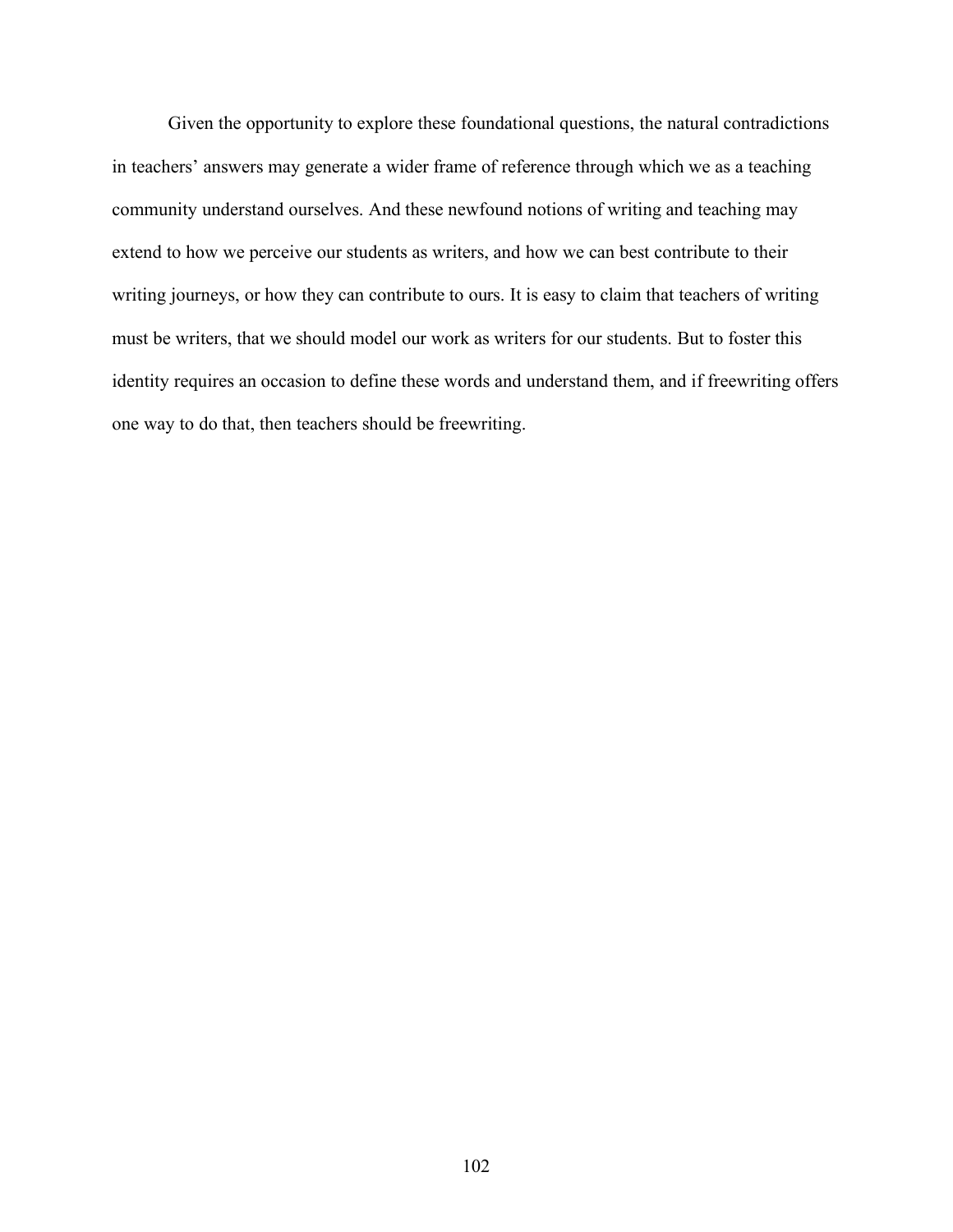## **REFERENCES**

- Anderson, J. (2005). *Mechanically inclined: Building grammar, usage, and style into writer's workshop.* Stenhouse Publishers.
- Atwell, N. (1998). *In the middle: New understandings about writing, reading, and learning* (2nd ed). Portsmouth, NH: Boynton/Cook.
- Black, L. J. (1998). *Between talk and teaching: Reconsidering the writing conference*. Utah State University Press.
- Clance, P. R., & Imes, S. A. (1978). The impostor phenomenon in high achieving women: Dynamics and therapeutic intervention. *Psychotherapy: Theory, Research and Practice*, 15(3), 241–247.
- Elbow, P. (1973). *Writing without teachers*. Oxford University Press.
- Elbow, P. (1981). *Writing with power: Techniques for mastering the writing process*. Oxford University Press.
- Elbow, P. (1986). *Embracing contraries: Explorations in learning and teaching*. Oxford University Press.
- Elbow, P., & Sorcinelli, M. D. (2006). The faculty writing place: A room of our own. *Change*, *38*(6), 17–22. http://www.jstor.org/stable/40178136
- Gallagher, K. (2006). *Teaching adolescent writers*. Stenhouse Publishers.
- Kittle, P. (2013). *Book love: Developing depth, stamina, and passion in adolescent readers*. Heinemann.

Macrorie, K. (1968). *Writing to be read*. Hayden Book Co.

Murray, D. M. (1985). *A writer teaches writing* (Second edition.). Houghton Mifflin Co.

National Writing Project (2019, November 18). *About NWP*. https://archive.nwp.org/cs/public/print/doc/about.csp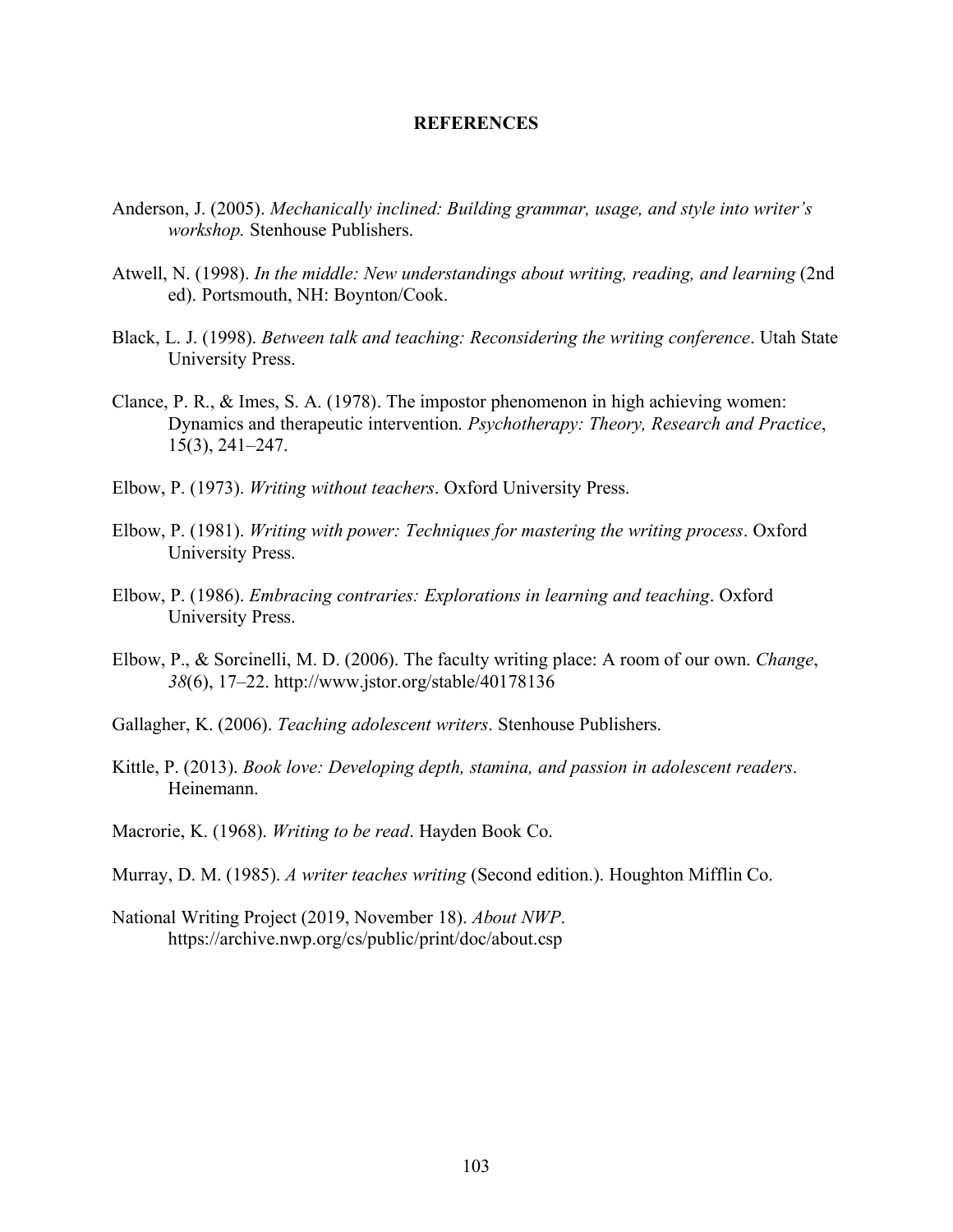## **APPENDICES**

## **Appendix A: Research Compliance Certificate**



**To**: Margaret Weaver English Margaret Weaver

**Date**: May 3, 2021 7:52:01 AM CDT

**RE**: Notice of IRB Exemption **Study #:** IRB-FY2021-491 **Study Title**: The Impact of Freewriting on Writing Teachers' Self-Perceptions

This submission has been reviewed by the Missouri State University Institutional Review Board (IRB) and was determined to be exempt from further review. However, any changes to any aspect of this study must be submitted, as a modification to the study, for IRB review as the changes may change this Exempt determination. Should any adverse event or unanticipated problem involving risks to subjects or others occur it must be reported immediately to the IRB.

This study was reviewed in accordance with federal regulations governing human subjects research, including those found at 45 CFR 46 (Common Rule), 45 CFR 164 (HIPAA), 21 CFR 50 & 56 (FDA), and 40 CFR 26 (EPA), where applicable.

Researchers Associated with this Project: **PI:** Margaret Weaver **Co-PI:** Margaret Weaver **Primary Contact:** Katherine Busch **Other Investigators:** Katherine Busch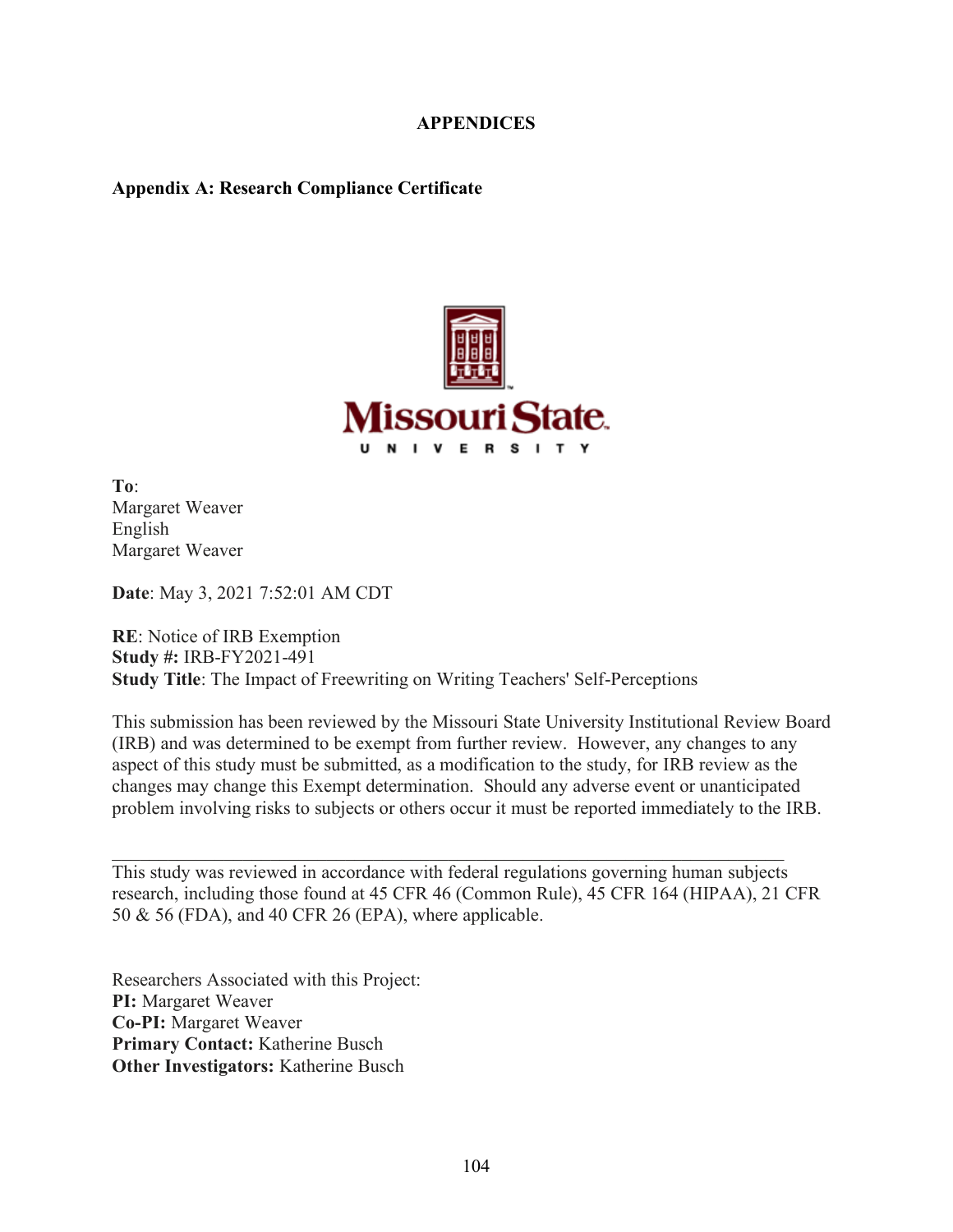## **Appendix B: Interview Questions**

Interview One was completed prior to the beginning of the freewriting sessions.

Interview Two was completed after five weeks of freewriting. Interview Three was completed

after the ten weeks of freewriting were complete.

Interview One:

- 1. Do you consider yourself a writer? Why or why not?
- 2. Do you consider yourself an expert on writing? Why or why not?
- 3. How do you define what it is to be a "writer?"
- 4. Do you think writing teachers must be writers themselves?
- 5. Do you enjoy writing?
- 6. Do you think you are good at writing?
- 7. Do you prefer teaching writing over other topics?
- 8. Do you think you are better at teaching writing than other topics?
- 9. How often should students write in a writing classroom?
- 10. Is casual writing, such as freewriting, of equal learning value to formal essay writing?

Interview Two:

- 1. Do you include freewriting in your definition of "writing?"
- 2. Has that definition changed since the beginning of this study?
- 3. Do you enjoy freewriting?
- 4. Do you think you are good at freewriting?
- 5. Has the freewriting experience been positive or negative?
- 6. Has freewriting had an effect on your other writing?
- 7. Do you think of yourself as a writing teacher?
- 8. Is casual writing, such as freewriting, of equal learning value to formal essay writing?
- 9. What would your students think of freewriting?
- 10. Would you try freewriting with your students?

Interview Three: